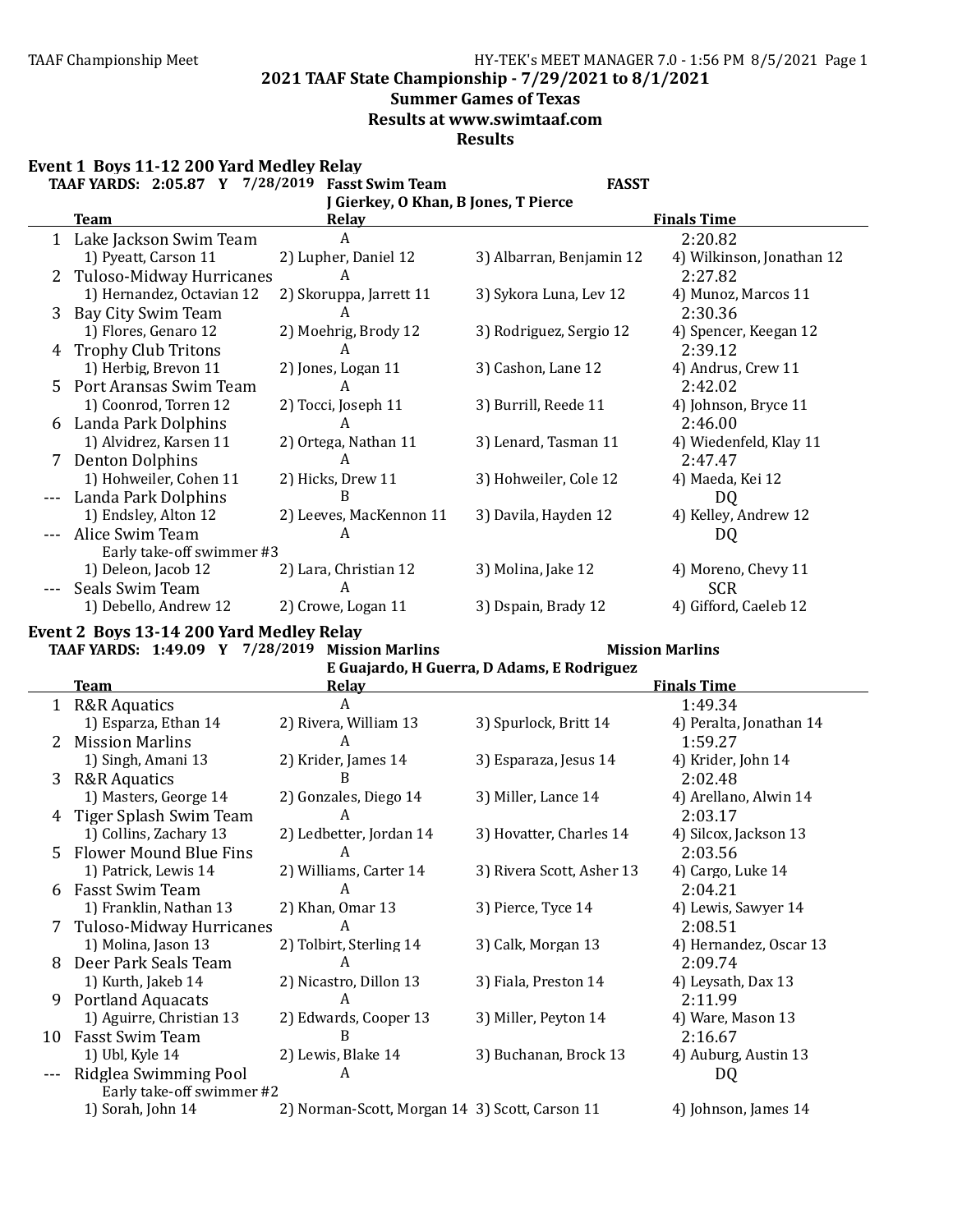**2021 TAAF State Championship - 7/29/2021 to 8/1/2021**

### **Summer Games of Texas**

**Results at www.swimtaaf.com**

**Results**

|       | (Event 2 Boys 13-14 200 Yard Medley Relay)<br><b>Team</b> | <b>Relay</b>                      |                          | <b>Finals Time</b>            |
|-------|-----------------------------------------------------------|-----------------------------------|--------------------------|-------------------------------|
|       | --- Landa Park Dolphins                                   | $\boldsymbol{A}$                  |                          | DQ                            |
|       | 1) Bryan, Caden 14                                        | 2) Leeves, Mason 14               | 3) Reichert, Augustus 13 | 4) McGinnis, Hunter 13        |
|       | Seals Swim Team                                           | A                                 |                          | DQ                            |
|       | 1) McFarland, Ryan 13                                     | 2) Ward, Cameron 13               | 3) Dspain, Blake 14      | 4) Parker, Colby 13           |
|       | <b>Trophy Club Tritons</b>                                | A                                 |                          |                               |
|       | 1) White, Rix 13                                          | 2) Myers, Johnathon 13            | 3) Myers, Jakob 13       | DQ<br>4) Johnson, Nicholas 13 |
|       | --- Alice Swim Team                                       | A                                 |                          | DQ                            |
|       | 1) McIntyre, Wesley 13                                    | 2) Munoz, Marco 14                | 3) Blanchard, Logan 14   | 4) White-Farrell, Gage 13     |
|       |                                                           | A                                 |                          |                               |
|       | Midlothian Stingrays<br>1) Bishop, James 13               | 2) Aitken, Harrison 14            | 3) Cagle, Lucas 14       | DQ<br>4) Hafer, Victor 14     |
|       |                                                           |                                   |                          |                               |
|       | Event 3 Boys 11-12 100 Yard Freestyle                     |                                   |                          |                               |
|       | <b>TAAF YARDS:</b>                                        | 55.15 Y 7/29/2021 Brady Dspain    | <b>SEALS</b>             |                               |
|       | <b>Name</b>                                               | Age Team                          |                          | <b>Finals Time</b>            |
| 1     | Dspain, Brady                                             | 12 Seals Swim Team                |                          | 55.15Y                        |
| 2     | Pickens, Nicolas                                          | 11 Coastal Bend All Stars         |                          | 57.94                         |
| 3     | Spencer, Keegan                                           | 12 Bay City Swim Team             |                          | 1:02.21                       |
| 4     | Hamilton, Aidan                                           | 12 Gulf Coast Vortex Swimming     |                          | 1:02.63                       |
| 5     | Berg, Joseph                                              | 12 Life Time Swim Dallas          |                          | 1:02.86                       |
| 6     | Garcia, Marcello                                          | 12 Portland Aquacats              |                          | 1:03.66                       |
|       | Albarran, Benjamin                                        | 12 Lake Jackson Swim Team         |                          | 1:04.83                       |
| 8     | Cashon, Lane                                              | 12 Trophy Club Tritons            |                          | 1:05.23                       |
| 9     | Vasquez, Evan                                             | 12 El Campo Red Wave              |                          | 1:06.04                       |
| 10    | Friesenhahn, Sean                                         | 12 Midlothian Stingrays           |                          | 1:06.57                       |
| 11    | Wiedenfeld, Klay                                          | 11 Landa Park Dolphins            |                          | 1:07.25                       |
| 12    | Castaneda, Alixander                                      | 12 Killeen Stingrays              |                          | 1:08.89                       |
| 13    | Gifford, Caeleb                                           | 12 Seals Swim Team                |                          | 1:09.91                       |
| 14    | Garagiola, Justin                                         | 11 Fasst Swim Team                |                          | 1:09.99                       |
| 15    | Jones, Chasyn                                             | 11 Tiger Splash Swim Team         |                          | 1:10.19                       |
| 16    | Barrera, Luiseli                                          | 12 South Texas All Region Swimmer |                          | 1:10.43                       |
| 17    | Guerrero, Luke                                            | 11 West Houston Aquatic League    |                          | 1:11.69                       |
| 18    | Ortega, Nathan                                            | 11 Landa Park Dolphins            |                          | 1:13.01                       |
| 19    | Landrock, Emilian                                         | 11 College Station Tsunamis       |                          | 1:16.51                       |
| 20    | Rico, Alejandro                                           | 12 Mission Marlins                |                          | 1:17.03                       |
| 21    | Tejada, Samuel                                            | 11 Navasota Swim Team             |                          | 1:17.70                       |
| 22    | Christian, Floyd                                          | 11 West Houston Aquatic League    |                          | 1:19.36                       |
|       | 23 Labrado, Michael                                       | 12 City Of El Paso                |                          | 1:19.39                       |
|       |                                                           | 12 Paris Aquatic Center Swim Team |                          | 1:19.45                       |
|       | 24 Bell, Spencer                                          | 11 Westbury Swim Team             |                          |                               |
| 25    | Villanueva, William                                       |                                   |                          | 1:20.22                       |
|       | 26 Reading, Oliver                                        | 12 Balcones                       |                          | 1:21.04                       |
|       | 27 Penalosa, Dylan                                        | 11 South Texas All Region Swimmer |                          | 1:26.14                       |
| 28    | Chamberlain, Santiago                                     | 11 Bartholomew                    |                          | 1:41.69                       |
| $---$ | Rodriguez, Jonah                                          | 12 Stacy                          |                          | <b>SCR</b>                    |
|       | Event 4 Boys 13-14 100 Yard Freestyle                     |                                   |                          |                               |
|       | 49.29 Y 8/2/2015<br><b>TAAF YARDS:</b>                    | <b>Isaac Barrera</b>              |                          | <b>DOLPHINS</b>               |
|       | <b>Name</b>                                               | Age Team                          |                          | <b>Finals Time</b>            |
|       | 1 Spencer, Oliver                                         | 14 Bay City Swim Team             |                          | 49.42                         |
|       | 2 Peralta, Jonathan                                       | 14 R&R Aquatics                   |                          | 52.37                         |

3 Singh, Amani 13 Mission Marlins 13 Mission Marlins 52.69<br>4 Dspain, Blake 14 Seals Swim Team 53.28

14 Seals Swim Team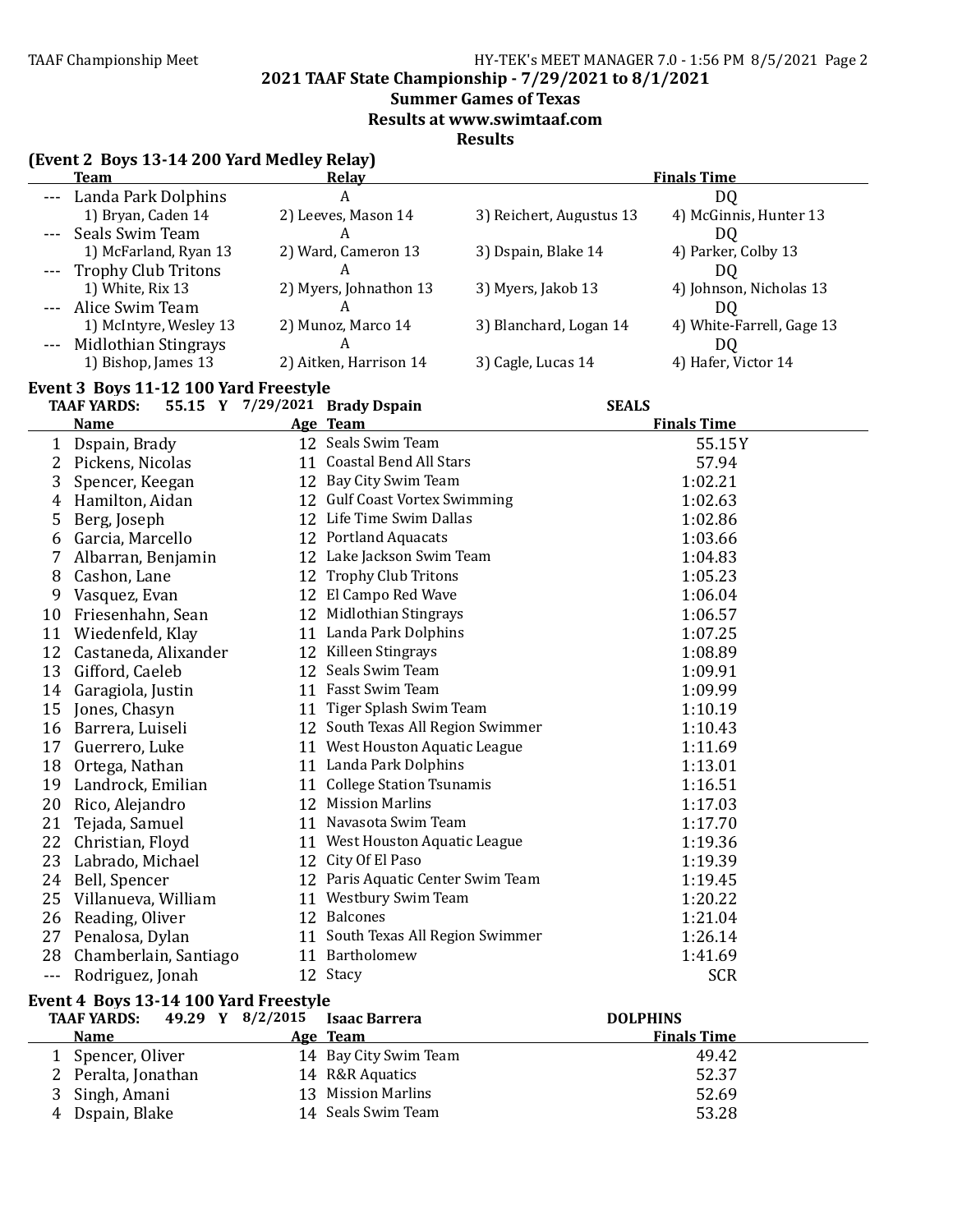### **Summer Games of Texas**

**Results at www.swimtaaf.com**

### **Results**

|  | (Event 4 Boys 13-14 100 Yard Freestyle) |  |  |
|--|-----------------------------------------|--|--|
|--|-----------------------------------------|--|--|

|    | <b>Name</b>            | Age Team                          | <b>Finals Time</b> |
|----|------------------------|-----------------------------------|--------------------|
| 5  | DelAngel, Levi         | 14 South Belt Area "all Stars"    | 53.91              |
| 6  | Smith, Derek           | 14 Fit N Wise Muscle              | 53.95              |
|    | Cagle, Lucas           | 14 Midlothian Stingrays           | 57.46              |
| 8  | Esparaza, Jesus        | 14 Mission Marlins                | 57.73              |
| 9  | Anderson, Brandon      | 14 Coastal Bend All Stars         | 58.50              |
| 10 | Fiala, Preston         | 14 Deer Park Seals Team           | 58.75              |
| 11 | Patrick, Lewis         | 14 Flower Mound Blue Fins         | 59.37              |
| 12 | Sursa, Clayton         | 14 Killeen Stingrays              | 59.67              |
| 13 | Bowler, Jacob          | 14 Port Aransas Swim Team         | 59.87              |
| 14 | Hovatter, Charles      | 14 Tiger Splash Swim Team         | 59.91              |
| 15 | Singh, Aditya          | 14 Plano Piranhas                 | 59.96              |
| 16 | Edwards, Cooper        | 13 Portland Aquacats              | 1:00.06            |
| 17 | Tiner, Tristan         | 13 SharkFinsSwimTeam              | 1:00.13            |
| 18 | White-Farrell, Gage    | 13 Alice Swim Team                | 1:00.58            |
| 19 | Peacock, William       | 14 College Station Tsunamis       | 1:01.14            |
| 20 | Estrada, Aaron         | 13 Mission Marlins                | 1:01.67            |
| 21 | Bell, Jaxon            | 14 Paris Aquatic Center Swim Team | 1:06.46            |
| 22 | Reynolds, David        | 14 College Station Tsunamis       | 1:07.02            |
| 23 | Smith, Bryce           | 14 Rowlett Rays                   | 1:08.14            |
| 24 | Richards, William      | 14 C3 Swim                        | 1:09.43            |
| 25 | Nuccitelli, Benjamin   | 14 Balcones                       | 1:10.20            |
| 26 | Wulfmeyer, Maximillian | 13 Stacy                          | 1:11.44            |
| 27 | Mash, Brian            | 14 Stacy                          | 1:15.98            |
| 28 | Todd, Connor           | 13 H2o Swift Aquatics             | 1:25.63            |

### Event 5 Boys 11-12 50 Yard Backstroke

|    | <b>TAAF YARDS:</b> |    | 29.00 Y 7/28/2019 Jake Gierkey    | <b>FASST</b>       |  |
|----|--------------------|----|-----------------------------------|--------------------|--|
|    | <b>Name</b>        |    | Age Team                          | <b>Finals Time</b> |  |
|    | 1 Hamilton, Aidan  |    | 12 Gulf Coast Vortex Swimming     | 32.29              |  |
|    | Granato, Jack      |    | 12 Gulf Coast Vortex Swimming     | 32.68              |  |
| 3  | Lupher, Daniel     |    | 12 Lake Jackson Swim Team         | 32.72              |  |
| 4  | Berg, Joseph       |    | 12 Life Time Swim Dallas          | 33.37              |  |
| 5. | Garcia, Marcello   |    | 12 Portland Aquacats              | 33.69              |  |
| 6  | Espinosa, Timothy  |    | 12 Plano Aquaducks                | 34.37              |  |
| 7  | Crowe, Logan       |    | 11 Seals Swim Team                | 34.42              |  |
| 8  | Herbig, Brevon     |    | 11 Trophy Club Tritons            | 35.32              |  |
| 9  | Wong, Samuel       |    | 12 Plano Aquaducks                | 35.41              |  |
| 10 | Maeda, Kei         |    | 12 Denton Dolphins                | 36.99              |  |
| 11 | Wear, Jude         |    | 12 Paris Aquatic Center Swim Team | 38.15              |  |
| 12 | Spencer, Keegan    |    | 12 Bay City Swim Team             | 38.76              |  |
| 13 | Lenard, Tasman     |    | 11 Landa Park Dolphins            | 39.35              |  |
| 14 | Cheng, Tucker      |    | 12 Grapevine Gators               | 39.80              |  |
| 15 | Landrock, Emilian  |    | 11 College Station Tsunamis       | 42.46              |  |
| 16 | Reading, Oliver    | 12 | <b>Balcones</b>                   | 42.68              |  |
| 17 | Tejada, Samuel     |    | 11 Navasota Swim Team             | 42.88              |  |
| 18 | Hinojosa, Mauricio |    | 11 Los Fresnos Swim Club          | 43.51              |  |
| 19 | Whipple, Calvin    |    | 11 City of Bryan - Barracudas     | 44.02              |  |
| 20 | Kelley, Andrew     |    | 12 Landa Park Dolphins            | 44.22              |  |
| 21 | Rico, Alejandro    |    | 12 Mission Marlins                | 44.35              |  |
| 22 | Labrado, Michael   |    | 12 City Of El Paso                | 44.58              |  |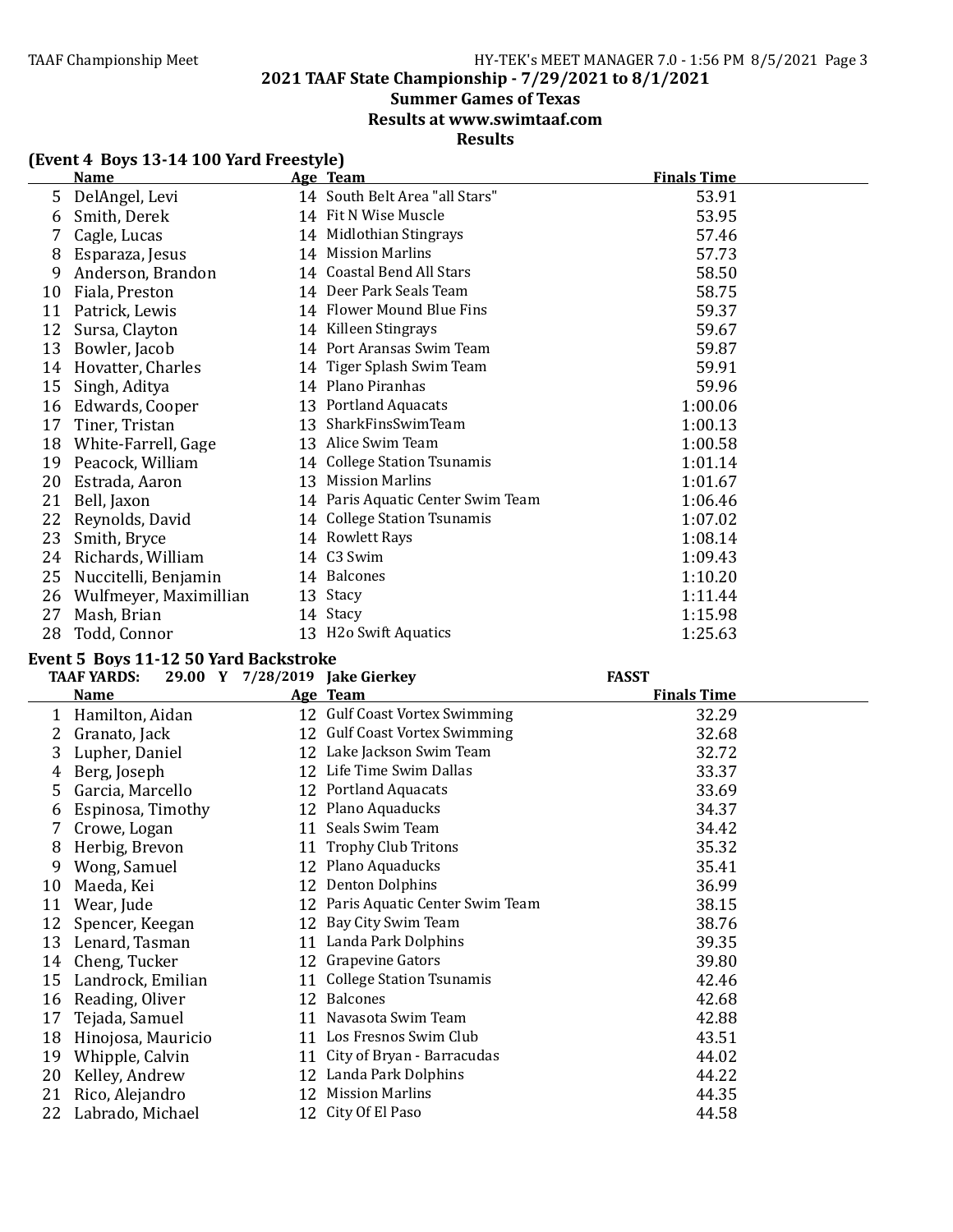#### **Summer Games of Texas**

**Results at www.swimtaaf.com**

**Results**

|              | (Event 5 Boys 11-12 50 Yard Backstroke)                                         |  |                                      |                                       |  |  |  |
|--------------|---------------------------------------------------------------------------------|--|--------------------------------------|---------------------------------------|--|--|--|
|              | <b>Name</b>                                                                     |  | Age Team                             | <b>Finals Time</b>                    |  |  |  |
|              | 23 Christian, Floyd                                                             |  | 11 West Houston Aquatic League       | 45.32                                 |  |  |  |
|              | 24 Villanueva, William                                                          |  | 11 Westbury Swim Team                | 45.73                                 |  |  |  |
|              | 25 Bell, Spencer                                                                |  | 12 Paris Aquatic Center Swim Team    | 47.01                                 |  |  |  |
|              | 26 Debusk, Elijah                                                               |  | 12 Stacy                             | 47.14                                 |  |  |  |
|              | 27 Leeves, MacKennon                                                            |  | 11 Landa Park Dolphins               | 49.47                                 |  |  |  |
|              | 28 Leonard, Jayson                                                              |  | 12 Dittmar                           | 53.24                                 |  |  |  |
| $- - -$      | Penalosa, Dylan                                                                 |  | 11 South Texas All Region Swimmer    | DQ                                    |  |  |  |
| $---$        | Vasquez, Evan                                                                   |  | 12 El Campo Red Wave                 | DQ                                    |  |  |  |
| $- - -$      | Vanderveer, Max                                                                 |  | 12 Fit N Wise Muscle                 | <b>SCR</b>                            |  |  |  |
|              |                                                                                 |  |                                      |                                       |  |  |  |
|              | Event 6 Boys 13-14 50 Yard Backstroke<br>27.17 Y 8/2/2015<br><b>TAAF YARDS:</b> |  |                                      |                                       |  |  |  |
|              | <b>Name</b>                                                                     |  | <b>Nicholas McDonald</b><br>Age Team | <b>Dolphins</b><br><b>Finals Time</b> |  |  |  |
|              |                                                                                 |  |                                      | 27.48                                 |  |  |  |
|              | 1 Esparza, Ethan                                                                |  | 14 R&R Aquatics                      |                                       |  |  |  |
| $\mathbf{2}$ | Singh, Amani                                                                    |  | 13 Mission Marlins                   | 27.54                                 |  |  |  |
|              | 3 Masters, George                                                               |  | 14 R&R Aquatics                      | 27.57                                 |  |  |  |
| 4            | Spencer, Oliver                                                                 |  | 14 Bay City Swim Team                | 28.10                                 |  |  |  |
|              | 5 Richards, Landen                                                              |  | 14 Mineral Wells Swim Team           | 30.68                                 |  |  |  |
| 6            | Farley, Jayden                                                                  |  | 14 Denison Dolphins                  | 31.09                                 |  |  |  |
|              | 7 Edwards, Cooper                                                               |  | 13 Portland Aquacats                 | 31.22                                 |  |  |  |
| 8            | Calk, Morgan                                                                    |  | 13 Tuloso-Midway Hurricanes          | 31.38                                 |  |  |  |
|              | 9 Rivera Scott, Asher                                                           |  | 13 Flower Mound Blue Fins            | 31.83                                 |  |  |  |
|              | 10 Loomis, Marshall                                                             |  | 13 Lobo Aquatic Academy              | 32.43                                 |  |  |  |
| 11           | Quimby, Jackson                                                                 |  | 14 Gulf Coast Vortex Swimming        | 32.54                                 |  |  |  |
|              | 12 Johnson, Gannon                                                              |  | 14 City Of Allen Swim Team           | 33.04                                 |  |  |  |
|              | 13 Patrick, Lewis                                                               |  | 14 Flower Mound Blue Fins            | 33.14                                 |  |  |  |
|              | 14 Alvarez, Emmanuel                                                            |  | 13 City Of Allen Swim Team           | 33.30                                 |  |  |  |
| 15           | Collins, Zachary                                                                |  | 13 Tiger Splash Swim Team            | 33.79                                 |  |  |  |
| 16           | Sursa, Clayton                                                                  |  | 14 Killeen Stingrays                 | 33.90                                 |  |  |  |
|              | 17 Ybarra, Jayden                                                               |  | 14 San Juan Swimming                 | 34.23                                 |  |  |  |
|              | 18 Krider, James                                                                |  | 14 Mission Marlins                   | 34.34                                 |  |  |  |
| 19           | Mona, Javier                                                                    |  | 14 West Houston Aquatic League       | 34.58                                 |  |  |  |
| 20           | Hulings, Evan                                                                   |  | 14 City Of El Paso                   | 34.72                                 |  |  |  |
|              | 21 McCreight, Malcom                                                            |  | 13 Dittmar                           | 35.85                                 |  |  |  |
|              | 22 Richards, William                                                            |  | 14 C3 Swim                           | 36.25                                 |  |  |  |
|              | 23 Bell, Jaxon                                                                  |  | 14 Paris Aquatic Center Swim Team    | 37.75                                 |  |  |  |
|              | 24 Ochoa, Isaiah                                                                |  | 14 City Of El Paso                   | 40.41                                 |  |  |  |
| 25           | Wrinkle, Ethan                                                                  |  | 13 Landa Park Dolphins               | 43.88                                 |  |  |  |
| 26           |                                                                                 |  | 14 Wake Aquatics                     | 45.03                                 |  |  |  |
|              | Thomas, Jaydon                                                                  |  | 13 Fasst Swim Team                   |                                       |  |  |  |
| $- - -$      | Franklin, Nathan                                                                |  |                                      | DQ                                    |  |  |  |
|              | Event 7 Boys 11-12 50 Yard Breaststroke                                         |  |                                      |                                       |  |  |  |
|              | 32.31 Y 7/1/1996<br><b>TAAF YARDS:</b>                                          |  | <b>Chase Kessinger</b>               | <b>McKinney</b>                       |  |  |  |
|              | <b>Name</b>                                                                     |  | Age Team                             | <b>Finals Time</b>                    |  |  |  |
| 1            | Sykora Luna, Lev                                                                |  | 12 Tuloso-Midway Hurricanes          | 36.41                                 |  |  |  |
|              | 2 Lupher, Daniel                                                                |  | 12 Lake Jackson Swim Team            | 36.61                                 |  |  |  |
|              | 3 Lara, Christian                                                               |  | 12 Alice Swim Team                   | 36.72                                 |  |  |  |
|              | 4 Gonzales, Dylan                                                               |  | 12 R&R Aquatics                      | 37.25                                 |  |  |  |

4 Gonzales, Dylan 12 R&R Aquatics 37.25<br>5 Gustin, Kanyen 12 Fasst Swim Team 37.40 5 Gustin, Kanyen 12 Fasst Swim Team 12 Fasst Swim Team 37.40<br>6 Skoruppa, Jarrett 11 Tuloso-Midway Hurricanes 11 Tuloso-Midway Hurricanes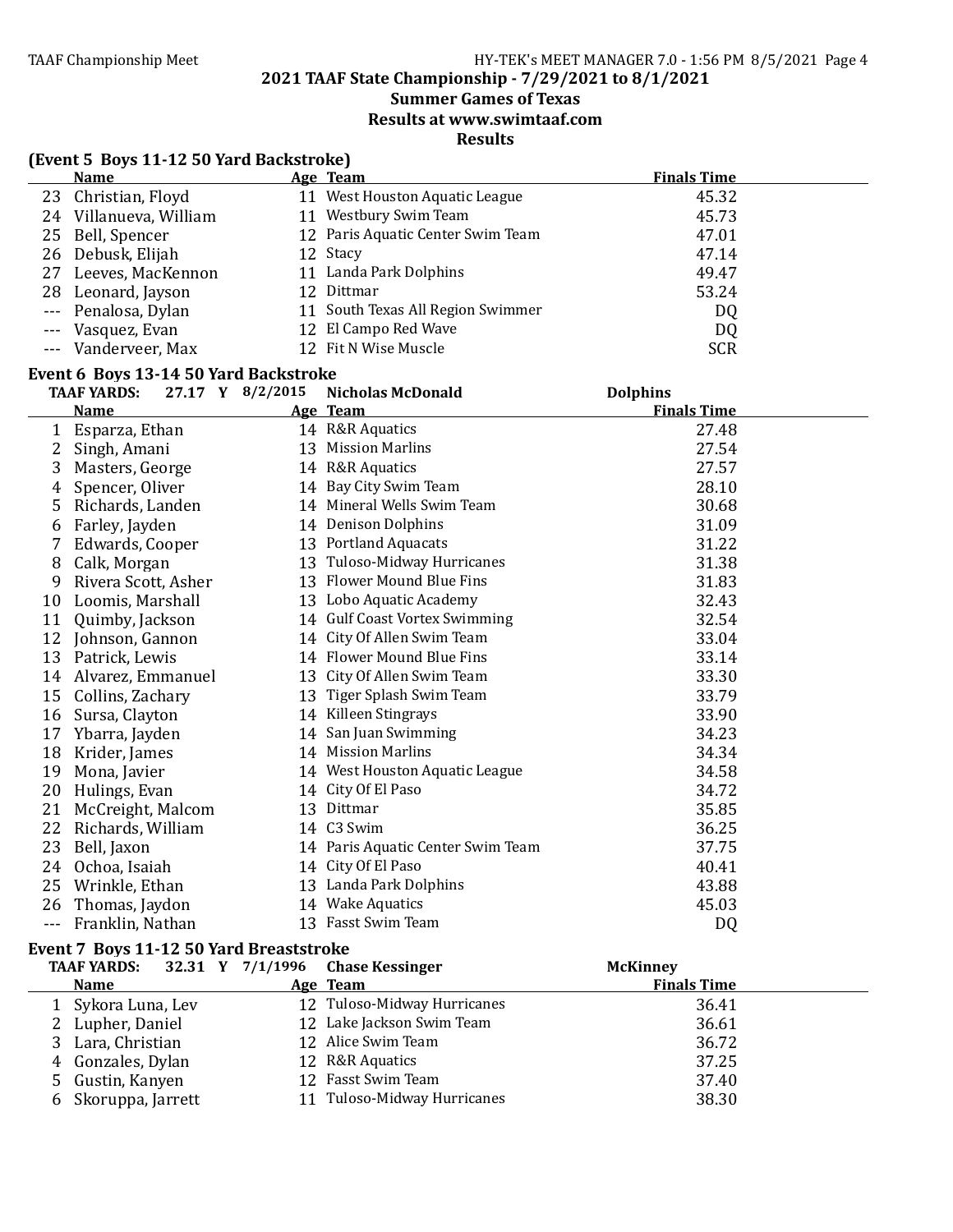### **Summer Games of Texas**

**Results at www.swimtaaf.com**

### **Results**

### **(Event 7 Boys 11-12 50 Yard Breaststroke)**

|         | <b>Name</b>       |    | Age Team                       | <b>Finals Time</b> |
|---------|-------------------|----|--------------------------------|--------------------|
|         | Espinosa, Timothy |    | 12 Plano Aquaducks             | 40.32              |
| 8       | Guerrero, Luke    |    | 11 West Houston Aquatic League | 40.90              |
| 9       | Cox, Cole         | 12 | Weatherford Wild               | 41.20              |
| 10      | Jones, Chasyn     |    | 11 Tiger Splash Swim Team      | 41.67              |
| 11      | Moehrig, Brody    |    | 12 Bay City Swim Team          | 41.70              |
| 12      | Harris, Luke      |    | 12 College Station Tsunamis    | 42.00              |
| 13      | Mendez, Cannon    |    | 12 Tiger Splash Swim Team      | 42.80              |
| 14      | Davila, Hayden    |    | 12 Landa Park Dolphins         | 43.42              |
| 15      | Ornelas, Mario    |    | 12 Team McAllen                | 43.77              |
| 16      | Garagiola, Justin |    | 11 Fasst Swim Team             | 44.23              |
| 17      | Acosta, Fernando  |    | 12 Team McAllen                | 45.72              |
| 18      | McDaniel, Jackson |    | 11 College Station Tsunamis    | 46.38              |
| 19      | Rico, Alejandro   | 12 | <b>Mission Marlins</b>         | 47.88              |
| 20      | Leonard, Jayson   | 12 | Dittmar                        | 50.74              |
| $---$   | Josephson, Carter |    | 12 Bedford Surf                | DQ                 |
|         | Handal, Sebastian | 11 | West Houston Aquatic League    | DQ                 |
|         | Prince, Tristan   | 11 | <b>Balcones</b>                | DQ                 |
|         | Crowe, Logan      | 11 | Seals Swim Team                | DQ                 |
| $---$   | Reading, Oliver   |    | 12 Balcones                    | DQ                 |
| $- - -$ | Debello, Andrew   |    | 12 Seals Swim Team             | <b>SCR</b>         |

#### Event 8 Boys 13-14 50 Yard Breaststroke

|    | 27.85 Y 8/2/2015<br><b>TAAF YARDS:</b> | <b>Nicholas McDonald</b>          | <b>Dolphins</b>    |
|----|----------------------------------------|-----------------------------------|--------------------|
|    | Name                                   | Age Team                          | <b>Finals Time</b> |
| 1  | Spurlock, Britt                        | 14 R&R Aquatics                   | 31.96              |
| 2  | Smith, Derek                           | 14 Fit N Wise Muscle              | 32.01              |
| 3  | Parker, Maddox                         | 14 Navasota Swim Team             | 32.32              |
| 4  | Khan, Omar                             | 13 Fasst Swim Team                | 32.49              |
| 5  | Arellano, Alwin                        | 14 R&R Aquatics                   | 33.84              |
| 6  | Sursa, Clayton                         | 14 Killeen Stingrays              | 33.95              |
| 7  | Brown, Nicholas                        | 14 South Belt Area "all Stars"    | 34.19              |
| 8  | Cagle, Lucas                           | 14 Midlothian Stingrays           | 34.34              |
| 9  | Edwards, Cooper                        | 13 Portland Aquacats              | 34.98              |
| 10 | Alvarez, Emmanuel                      | 13 City Of Allen Swim Team        | 35.06              |
| 11 | Williams, Carter                       | 14 Flower Mound Blue Fins         | 35.19              |
| 12 | Valadez, Antonio                       | 14 Alice Swim Team                | 35.54              |
| 13 | Farber, Noah                           | 14 Weatherford Wild               | 35.65              |
| 14 | Munoz, Marco                           | 14 Alice Swim Team                | 35.86              |
| 15 | Cargo, Luke                            | 14 Flower Mound Blue Fins         | 36.43              |
| 16 | Canales, Daniel                        | 14 Los Fresnos Swim Club          | 36.81              |
| 17 | Krider, James                          | 14 Mission Marlins                | 36.82              |
| 18 | Barcak, Jaxson                         | 14 Wake Aquatics                  | 37.16              |
| 19 | Shoup, Ty                              | 13 West Houston Aquatic League    | 37.29              |
| 20 | Nuccitelli, Benjamin                   | 14 Balcones                       | 40.17              |
| 21 | Rodriquez, Josh                        | 14 City of Kyle                   | 40.48              |
| 22 | Ochoa, Isaiah                          | 14 City Of El Paso                | 40.57              |
| 23 | Mona, Javier                           | 14 West Houston Aquatic League    | 40.64              |
| 24 | Mash, Brian                            | 14 Stacy                          | 40.80              |
| 25 | Bell, Jaxon                            | 14 Paris Aquatic Center Swim Team | 42.38              |
| 26 | Wulfmeyer, Maximillian                 | 13 Stacy                          | 43.62              |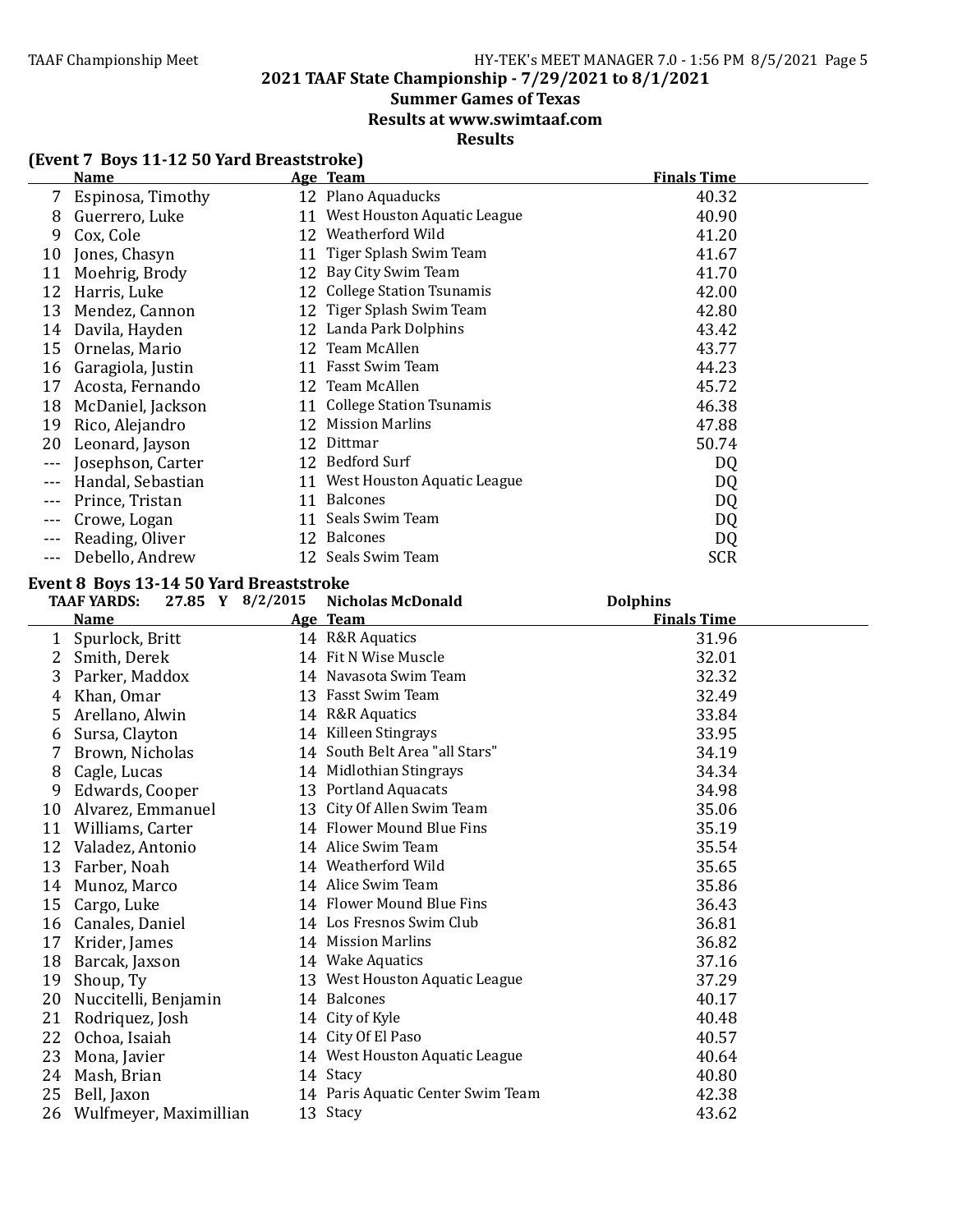### **Summer Games of Texas Results at www.swimtaaf.com**

### **Results**

| <b>Name</b>         | Age Team                          | <b>Finals Time</b> |  |
|---------------------|-----------------------------------|--------------------|--|
| 27 Penalosa, Brayan | 14 South Texas All Region Swimmer | 44.02              |  |
| 28 McGinnis, Hunter | 13 Landa Park Dolphins            | 53.48              |  |
| --- Rivera, William | 13 R&R Aquatics                   | DQ                 |  |
| --- Leeves, Mason   | 14 Landa Park Dolphins            | DQ                 |  |

|         | <b>TAAF YARDS:</b>   |    | 27.15 Y 7/29/2021 Brady Dspain | <b>SEALS</b>       |
|---------|----------------------|----|--------------------------------|--------------------|
|         | <u>Name</u>          |    | Age Team                       | <b>Finals Time</b> |
| 1       | Dspain, Brady        |    | 12 Seals Swim Team             | 27.15Y             |
| 2       | Pickens, Nicolas     |    | 11 Coastal Bend All Stars      | 31.01              |
| 3       | Garcia, Marcello     |    | 12 Portland Aquacats           | 31.28              |
| 4       | Albarran, Benjamin   |    | 12 Lake Jackson Swim Team      | 31.67              |
| 5       | Cashon, Lane         |    | 12 Trophy Club Tritons         | 31.89              |
| 6       | Molina, Jake         |    | 12 Alice Swim Team             | 32.99              |
|         | Gustin, Kanyen       |    | 12 Fasst Swim Team             | 33.95              |
| 8       | Espinosa, Timothy    |    | 12 Plano Aquaducks             | 34.56              |
| 9       | Wiedenfeld, Klay     | 11 | Landa Park Dolphins            | 35.06              |
| 10      | Chapa, Haiden        | 11 | <b>R&amp;R</b> Aquatics        | 35.17              |
| 11      | Harris, Luke         |    | 12 College Station Tsunamis    | 35.72              |
| 12      | Poage, Cooper        |    | 12 City of Bryan - Barracudas  | 36.34              |
| 13      | Castaneda, Alixander | 12 | Killeen Stingrays              | 36.72              |
| 14      | Rodriguez, Sergio    |    | 12 Bay City Swim Team          | 38.05              |
| 15      | Whipple, Calvin      |    | 11 City of Bryan - Barracudas  | 39.20              |
| 16      | Ortega, Nathan       |    | 11 Landa Park Dolphins         | 40.98              |
| 17      | Polston, Jacob       | 11 | Mineral Wells Swim Team        | 42.43              |
| 18      | Guerrero, Luke       |    | 11 West Houston Aquatic League | 42.51              |
| 19      | Lenard, Tasman       | 11 | Landa Park Dolphins            | 43.77              |
| 20      | Christian, Floyd     | 11 | West Houston Aquatic League    | 45.65              |
| $- - -$ | Wong, Samuel         |    | 12 Plano Aquaducks             | DQ                 |
|         | Villanueva, William  |    | 11 Westbury Swim Team          | DQ                 |
| $---$   | Cano, Nathan         |    | 12 San Juan Swimming           | <b>SCR</b>         |

### Event 10 Boys 13-14 50 Yard Butterfly

|    | 25.29 Y 7/1/1995<br><b>TAAF YARDS:</b> | Peter Idziak                | <b>Bedford</b>     |
|----|----------------------------------------|-----------------------------|--------------------|
|    | <b>Name</b>                            | Age Team                    | <b>Finals Time</b> |
|    | Masters, George                        | 14 R&R Aquatics             | 25.71              |
|    | Spurlock, Britt                        | 14 R&R Aquatics             | 26.10              |
| 3. | Dspain, Blake                          | 14 Seals Swim Team          | 26.49              |
| 4  | Rivera, William                        | 13 R&R Aquatics             | 26.64              |
| 5. | Anderson, Brandon                      | 14 Coastal Bend All Stars   | 27.57              |
| 6  | Richards, Landen                       | 14 Mineral Wells Swim Team  | 27.79              |
|    | Hovatter, Charles                      | 14 Tiger Splash Swim Team   | 28.44              |
| 8  | Bryan, Caden                           | 14 Landa Park Dolphins      | 28.45              |
| 9  | Rivera Scott, Asher                    | 13 Flower Mound Blue Fins   | 28.65              |
| 10 | Parker, Maddox                         | 14 Navasota Swim Team       | 29.24              |
| 11 | Lewis, Sawyer                          | 14 Fasst Swim Team          | 29.26              |
| 12 | Miller, Peyton                         | 14 Portland Aquacats        | 29.30              |
| 13 | Calk, Morgan                           | 13 Tuloso-Midway Hurricanes | 29.38              |
| 14 | Nguyen, Andrew                         | 13 SharkFinsSwimTeam        | 30.01              |
| 15 | Pierce, Tyce                           | 14 Fasst Swim Team          | 30.35              |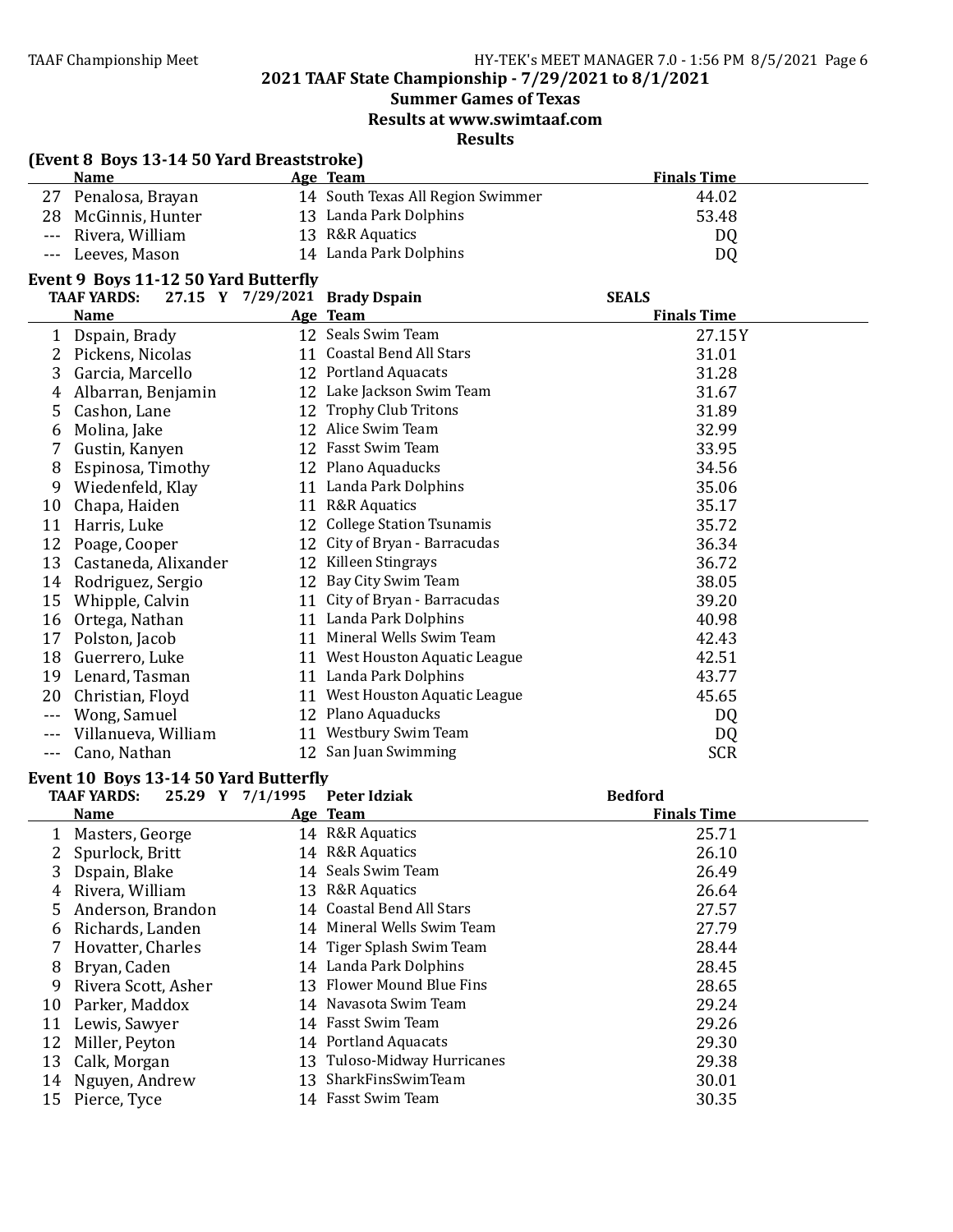### **Summer Games of Texas**

**Results at www.swimtaaf.com**

**Results**

|    | (Event 10 Boys 13-14 50 Yard Butterfly) |  |                                   |                    |  |  |
|----|-----------------------------------------|--|-----------------------------------|--------------------|--|--|
|    | <b>Name</b>                             |  | Age Team                          | <b>Finals Time</b> |  |  |
|    | 16 Johnson, Gannon                      |  | 14 City Of Allen Swim Team        | 31.36              |  |  |
|    | 17 Shoup, Ty                            |  | 13 West Houston Aquatic League    | 32.53              |  |  |
|    | 18 Collins, Zachary                     |  | 13 Tiger Splash Swim Team         | 32.73              |  |  |
|    | 19 Krider, John                         |  | 14 Mission Marlins                | 32.94              |  |  |
|    | 20 Hulings, Evan                        |  | 14 City Of El Paso                | 33.66              |  |  |
|    | 21 Seledon, Luis                        |  | 13 Mission Marlins                | 36.18              |  |  |
| 22 | McCreight, Malcom                       |  | 13 Dittmar                        | 37.22              |  |  |
| 23 | McArdle, Ethan                          |  | 13 Brownsville Stingrays          | 38.56              |  |  |
|    | Event 11 Boys 11-12 50 Yard Freestyle   |  |                                   |                    |  |  |
|    | <b>TAAF YARDS:</b>                      |  | 25.62 Y 7/29/2021 Brady Dspain    | <b>SEALS</b>       |  |  |
|    | <b>Name</b>                             |  | Age Team                          | <b>Finals Time</b> |  |  |
|    | 1 Dspain, Brady                         |  | 12 Seals Swim Team                | 25.62Y             |  |  |
| 2  | Lara, Christian                         |  | 12 Alice Swim Team                | 26.04              |  |  |
| 3  | Hamilton, Aidan                         |  | 12 Gulf Coast Vortex Swimming     | 26.62              |  |  |
| 4  | Pickens, Nicolas                        |  | 11 Coastal Bend All Stars         | 26.70              |  |  |
| 5  | Irizarry, Hector                        |  | 12 Rowlett Rays                   | 28.27              |  |  |
| 6  | Berg, Joseph                            |  | 12 Life Time Swim Dallas          | 28.38              |  |  |
| 7  | Spencer, Keegan                         |  | 12 Bay City Swim Team             | 28.74              |  |  |
| 8  | Lupher, Daniel                          |  | 12 Lake Jackson Swim Team         | 28.90              |  |  |
| 9  | Moehrig, Brody                          |  | 12 Bay City Swim Team             | 28.94              |  |  |
| 10 | Cashon, Lane                            |  | 12 Trophy Club Tritons            | 29.07              |  |  |
| 11 | Herbig, Brevon                          |  | 11 Trophy Club Tritons            | 29.08              |  |  |
| 12 | Cox, Cole                               |  | 12 Weatherford Wild               | 29.74              |  |  |
|    | 13 Wear, Jude                           |  | 12 Paris Aquatic Center Swim Team | 30.33              |  |  |
|    | 14 Gustin, Kanyen                       |  | 12 Fasst Swim Team                | 31.11              |  |  |
| 15 | Wiedenfeld, Klay                        |  | 11 Landa Park Dolphins            | 31.14              |  |  |
|    | 16 Acosta, Fernando                     |  | 12 Team McAllen                   | 31.26              |  |  |
|    | 17 Barrera, Luiseli                     |  | 12 South Texas All Region Swimmer | 31.92              |  |  |
|    | 18 Poage, Cooper                        |  | 12 City of Bryan - Barracudas     | 32.14              |  |  |
| 19 | Tejada, Samuel                          |  | 11 Navasota Swim Team             | 32.89              |  |  |
| 20 | Ortega, Nathan                          |  | 11 Landa Park Dolphins            | 33.40              |  |  |
|    | 21 Gorychka, Roan                       |  | 12 Tiger Splash Swim Team         | 34.20              |  |  |
|    | 22 Rico, Alejandro                      |  | 12 Mission Marlins                | 35.16              |  |  |
| 23 | Villanueva, William                     |  | 11 Westbury Swim Team             | 35.22              |  |  |
|    | 24 Landrock, Emilian                    |  | 11 College Station Tsunamis       | 35.43              |  |  |
| 25 | Bell, Spencer                           |  | 12 Paris Aquatic Center Swim Team | 35.82              |  |  |
|    | 26 Labrado, Michael                     |  | 12 City Of El Paso                | 36.35              |  |  |
|    | 27 Reading, Oliver                      |  | 12 Balcones                       | 36.44              |  |  |
| 28 | Prince, Tristan                         |  | 11 Balcones                       | 39.00              |  |  |
| 29 | Leonard, Jayson                         |  | 12 Dittmar                        | 44.37              |  |  |

#### **Event 12 Boys 13-14 50 Yard Freestyle**

| TAAF YARDS: $22.76$ Y $7/29/2021$ Oliver Spencer |                                | <b>Aquacats</b>    |  |
|--------------------------------------------------|--------------------------------|--------------------|--|
| <b>Name</b>                                      | Age Team                       | <b>Finals Time</b> |  |
| 1 Spencer, Oliver                                | 14 Bay City Swim Team          | 22.76Y             |  |
| 2 Masters, George                                | 14 R&R Aquatics                | 23.71              |  |
| 3 Dspain, Blake                                  | 14 Seals Swim Team             | 24.29              |  |
| 4 Smith, Derek                                   | 14 Fit N Wise Muscle           | 24.55              |  |
| 5 DelAngel, Levi                                 | 14 South Belt Area "all Stars" | 24.89              |  |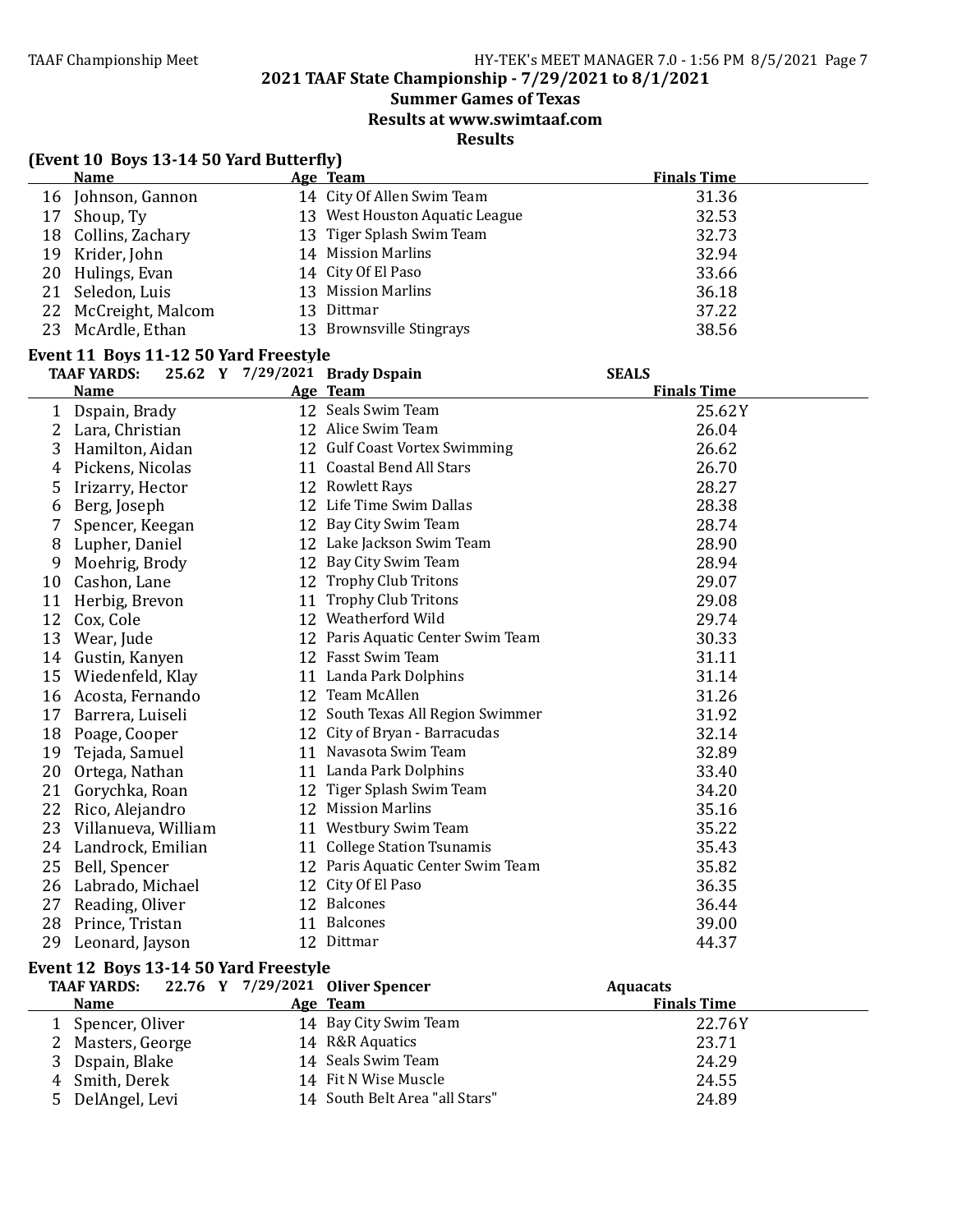#### TAAF Championship Meet TAAF Championship Meet Factor Assemblance HY-TEK's MEET MANAGER 7.0 - 1:56 PM 8/5/2021 Page 8

**2021 TAAF State Championship - 7/29/2021 to 8/1/2021**

### **Summer Games of Texas**

**Results at www.swimtaaf.com**

### **Results**

|     | <b>Name</b>          |    | Age Team                          | <b>Finals Time</b> |
|-----|----------------------|----|-----------------------------------|--------------------|
|     | Rivera, William      |    | 13 R&R Aquatics                   | 25.01              |
| 7   | Farley, Jayden       |    | 14 Denison Dolphins               | 25.22              |
| 8   | Richards, Landen     |    | 14 Mineral Wells Swim Team        | 25.60              |
| 9   | Brown, Nicholas      |    | 14 South Belt Area "all Stars"    | 25.76              |
| 10  | Sursa, Clayton       |    | 14 Killeen Stingrays              | 25.82              |
| 11  | Anderson, Brandon    |    | 14 Coastal Bend All Stars         | 25.93              |
| 12  | Cagle, Lucas         |    | 14 Midlothian Stingrays           | 26.39              |
| 13  | Hovatter, Charles    |    | 14 Tiger Splash Swim Team         | 26.54              |
| 14  | Blanchard, Logan     |    | 14 Alice Swim Team                | 26.81              |
| 15  | Molina, Jason        |    | 13 Tuloso-Midway Hurricanes       | 26.86              |
| 16  | Bryan, Caden         |    | 14 Landa Park Dolphins            | 27.14              |
| 17  | Krider, John         |    | 14 Mission Marlins                | 27.22              |
| 18  | Pierce, Tyce         |    | 14 Fasst Swim Team                | 27.23              |
| 19  | Patrick, Lewis       |    | 14 Flower Mound Blue Fins         | 27.35              |
| 20  | Estrada, Aaron       | 13 | <b>Mission Marlins</b>            | 27.80              |
| 21  | Collins, Zachary     |    | 13 Tiger Splash Swim Team         | 28.57              |
| 22  | Shoup, Ty            |    | 13 West Houston Aquatic League    | 28.63              |
| 23  | Ybarra, Jayden       |    | 14 San Juan Swimming              | 29.35              |
| 24  | Hulings, Evan        |    | 14 City Of El Paso                | 29.69              |
| 25  | Nuccitelli, Benjamin |    | 14 Balcones                       | 30.05              |
| 26  | Bell, Jaxon          |    | 14 Paris Aquatic Center Swim Team | 31.26              |
| 27  | Reynolds, David      |    | 14 College Station Tsunamis       | 31.58              |
| 28  | McCreight, Malcom    |    | 13 Dittmar                        | 32.36              |
| 29  | Mash, Brian          |    | 14 Stacy                          | 34.43              |
| 30  | Ozmetin, Salih       |    | 14 College Station Tsunamis       | 36.37              |
| --- | Barbre, Adian        |    | 14 Paris Aquatic Center Swim Team | <b>SCR</b>         |

### **(Event 12 Boys 13-14 50 Yard Freestyle)**

#### **Event 13 Boys 11-12 100 Yard IM**

|    | TAAF YARDS: 1:04.51 Y 7/29/2021 Brady Dspain |    |                                 | <b>SEALS</b>       |  |
|----|----------------------------------------------|----|---------------------------------|--------------------|--|
|    | <b>Name</b>                                  |    | Age Team                        | <b>Finals Time</b> |  |
|    | Dspain, Brady                                |    | 12 Seals Swim Team              | 1:04.51Y           |  |
|    | Pickens, Nicolas                             |    | 11 Coastal Bend All Stars       | 1:11.43            |  |
| 3  | Berg, Joseph                                 |    | 12 Life Time Swim Dallas        | 1:12.67            |  |
| 4  | Hamilton, Aidan                              |    | 12 Gulf Coast Vortex Swimming   | 1:13.41            |  |
| 5  | Lupher, Daniel                               |    | 12 Lake Jackson Swim Team       | 1:13.46            |  |
| 6  | Lara, Christian                              |    | 12 Alice Swim Team              | 1:14.89            |  |
|    | Albarran, Benjamin                           |    | 12 Lake Jackson Swim Team       | 1:16.16            |  |
| 8  | Cashon, Lane                                 |    | 12 Trophy Club Tritons          | 1:16.44            |  |
| 9  | Espinosa, Timothy                            |    | 12 Plano Aquaducks              | 1:19.08            |  |
| 10 | Crowe, Logan                                 |    | 11 Seals Swim Team              | 1:20.68            |  |
| 11 | Spencer, Keegan                              |    | 12 Bay City Swim Team           | 1:21.06            |  |
| 12 | Jones, Chasyn                                |    | 11 Tiger Splash Swim Team       | 1:22.54            |  |
| 13 | Harris, Luke                                 |    | 12 College Station Tsunamis     | 1:23.03            |  |
| 14 | Wiedenfeld, Klay                             | 11 | Landa Park Dolphins             | 1:23.71            |  |
| 15 | Poage, Cooper                                |    | 12 City of Bryan - Barracudas   | 1:23.76            |  |
| 16 | Ortega, Nathan                               |    | 11 Landa Park Dolphins          | 1:29.96            |  |
| 17 | Liu, John                                    | 11 | Bedford Surf                    | 1:30.98            |  |
| 18 | Landrock, Emilian                            | 11 | <b>College Station Tsunamis</b> | 1:38.61            |  |
| 19 | Christian, Floyd                             |    | 11 West Houston Aquatic League  | 1:39.15            |  |
| 20 | Labrado, Michael                             |    | 12 City Of El Paso              | 1:40.59            |  |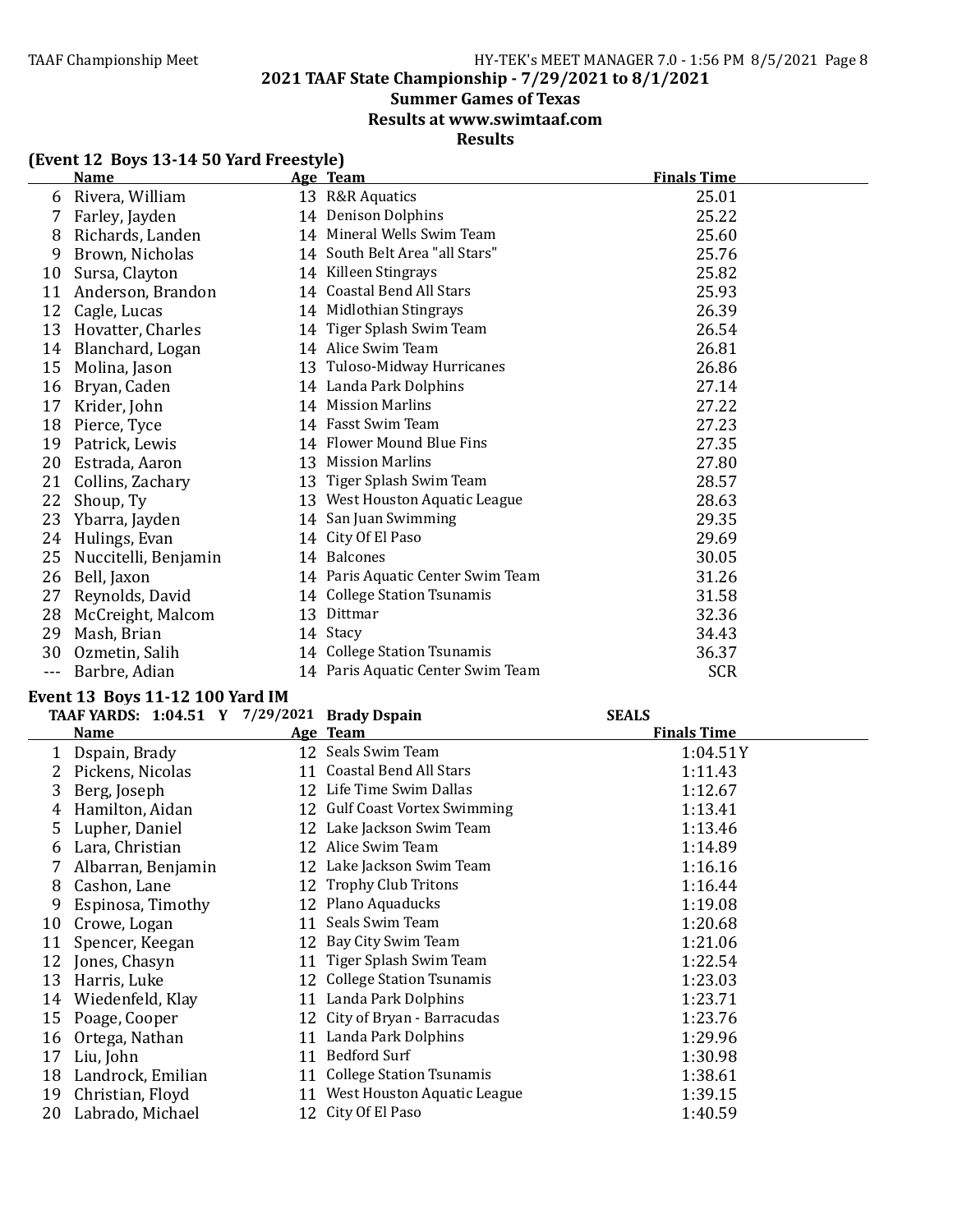### **Summer Games of Texas Results at www.swimtaaf.com**

**Results**

### **(Event 13 Boys 11-12 100 Yard IM)**

| <b>Name</b>               | Age Team                          | <b>Finals Time</b> |  |
|---------------------------|-----------------------------------|--------------------|--|
| 21 Leonard, Jayson        | 12 Dittmar                        | 1:51.46            |  |
| --- Barrera, Luiseli      | 12 South Texas All Region Swimmer | DQ                 |  |
| --- Wong, Samuel          | 12 Plano Aquaducks                | DQ                 |  |
| --- Debello, Andrew       | 12 Seals Swim Team                | <b>SCR</b>         |  |
| --- Vazquez-Kanhere, Ryan | 12 South Texas All Region Swimmer | SCR                |  |

#### **Event 14 Boys 13-14 100 Yard IM**

|    | 55.96 Y 8/2/2015<br><b>TAAF YARDS:</b> | <b>Nicholas McDonald</b>       | <b>Dolphins</b>    |  |
|----|----------------------------------------|--------------------------------|--------------------|--|
|    | <b>Name</b>                            | Age Team                       | <b>Finals Time</b> |  |
| 1  | Masters, George                        | 14 R&R Aquatics                | 1:00.14            |  |
| 2  | Ledbetter, Jordan                      | 14 Tiger Splash Swim Team      | 1:00.46            |  |
| 3  | Peralta, Jonathan                      | 14 R&R Aquatics                | 1:01.15            |  |
| 4  | Dspain, Blake                          | 14 Seals Swim Team             | 1:02.48            |  |
| 5  | DelAngel, Levi                         | 14 South Belt Area "all Stars" | 1:03.02            |  |
| 6  | Spurlock, Britt                        | 14 R&R Aquatics                | 1:03.87            |  |
|    | Smith, Derek                           | 14 Fit N Wise Muscle           | 1:04.05            |  |
| 8  | Cagle, Lucas                           | 14 Midlothian Stingrays        | 1:06.60            |  |
| 9  | Parker, Maddox                         | 14 Navasota Swim Team          | 1:07.16            |  |
| 10 | Farley, Jayden                         | 14 Denison Dolphins            | 1:10.17            |  |
| 11 | Loomis, Marshall                       | 13 Lobo Aquatic Academy        | 1:11.29            |  |
| 12 | Molina, Jason                          | 13 Tuloso-Midway Hurricanes    | 1:12.48            |  |
| 13 | Bryan, Caden                           | 14 Landa Park Dolphins         | 1:13.23            |  |
| 14 | Tiner, Tristan                         | 13 SharkFinsSwimTeam           | 1:13.70            |  |
| 15 | Estrada, Aaron                         | 13 Mission Marlins             | 1:16.16            |  |
| 16 | Miller, Peyton                         | 14 Portland Aquacats           | 1:16.74            |  |
| 17 | Mona, Javier                           | 14 West Houston Aquatic League | 1:16.80            |  |
| 18 | Reynolds, David                        | 14 College Station Tsunamis    | 1:17.63            |  |
| 19 | Johnson, Gannon                        | 14 City Of Allen Swim Team     | 1:18.41            |  |
| 20 | Quimby, Jackson                        | 14 Gulf Coast Vortex Swimming  | 1:19.36            |  |
| 21 | Hulings, Evan                          | 14 City Of El Paso             | 1:22.52            |  |
| 22 | McCreight, Malcom                      | 13 Dittmar                     | 1:22.78            |  |
| 23 | Ochoa, Isaiah                          | 14 City Of El Paso             | 1:22.86            |  |
| 24 | Wulfmeyer, Maximillian                 | 13 Stacy                       | 1:27.05            |  |

#### Event 15 Boys 13-14 200 Yard Freestyle

|    | <b>TAAF YARDS: 1:52.46 Y</b> | 8/2/2015 | <b>Isaac Barrera</b>             | <b>DOLPHINS</b>    |  |
|----|------------------------------|----------|----------------------------------|--------------------|--|
|    | <b>Name</b>                  |          | Age Team                         | <b>Finals Time</b> |  |
|    | Ledbetter, Jordan            |          | 14 Tiger Splash Swim Team        | 2:00.59            |  |
|    | 2 Peralta, Jonathan          |          | 14 R&R Aquatics                  | 2:02.95            |  |
|    | Esparaza, Jesus              |          | 14 Mission Marlins               | 2:06.30            |  |
|    | 4 Peacock, William           |          | 14 College Station Tsunamis      | 2:09.44            |  |
|    | 5 Anderson, Brandon          |          | 14 Coastal Bend All Stars        | 2:09.47            |  |
|    | 6 Pyeatt, Collin             |          | 14 Lake Jackson Swim Team        | 2:12.16            |  |
|    | Richards, Landen             |          | 14 Mineral Wells Swim Team       | 2:12.25            |  |
| 8  | Patrick, Lewis               |          | 14 Flower Mound Blue Fins        | 2:13.01            |  |
| 9  | Williams, Carter             |          | 14 Flower Mound Blue Fins        | 2:18.98            |  |
| 10 | Waddles, Barrett             |          | 13 High Performance Aquatic Club | 2:24.01            |  |
| 11 | Schnitzius, Hudson           |          | 14 Flower Mound Blue Fins        | 2:28.17            |  |
| 12 | Wulfmeyer, Maximillian       |          | 13 Stacy                         | 2:42.07            |  |
| 13 | Mash, Brian                  |          | 14 Stacy                         | 2:59.70            |  |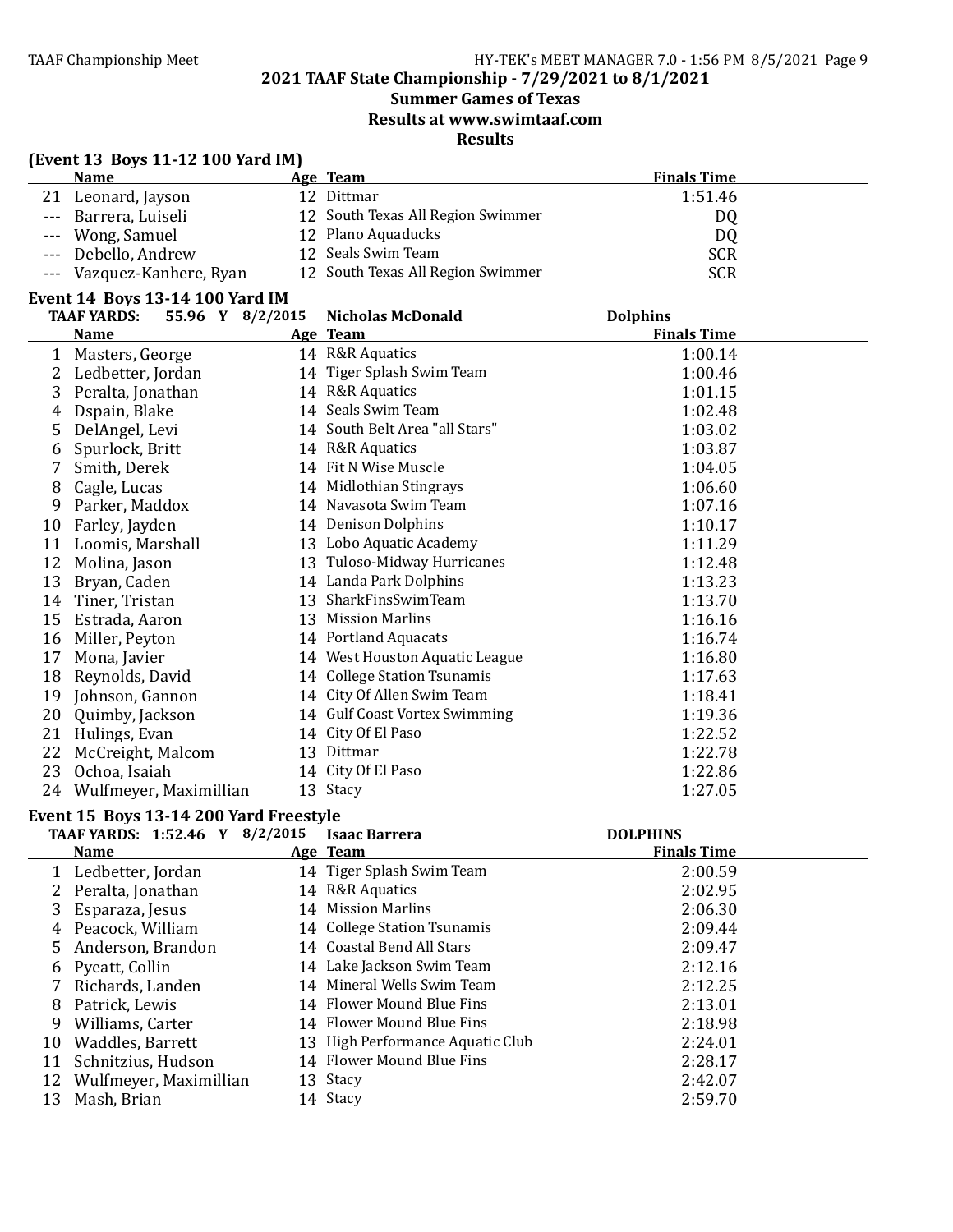**2021 TAAF State Championship - 7/29/2021 to 8/1/2021**

#### **Summer Games of Texas**

**Results at www.swimtaaf.com**

**Results**

#### **Event 16 Boys 11-12 200 Yard Freestyle Relay**

|    | TAAF YARDS: 1:52.12 Y 7/28/2019 R&R Aquatics |                         | <b>RST</b>                |                          |  |  |  |  |  |
|----|----------------------------------------------|-------------------------|---------------------------|--------------------------|--|--|--|--|--|
|    | W Rivera, B Spurlock, E Esparza, J Peralta   |                         |                           |                          |  |  |  |  |  |
|    | <b>Team</b>                                  | <b>Relay</b>            |                           | <b>Finals Time</b>       |  |  |  |  |  |
| 1  | Lake Jackson Swim Team                       | A                       |                           | 2:03.66                  |  |  |  |  |  |
|    | 1) Lupher, Daniel 12                         | 2) Pyeatt, Carson 11    | 3) Wilkinson, Jonathan 12 | 4) Albarran, Benjamin 12 |  |  |  |  |  |
|    | Weatherford Wild                             | A                       |                           | 2:05.61                  |  |  |  |  |  |
|    | 1) Cox, Cole 12                              | 2) Spillers, Michael 12 | 3) Vanzant, Eli 11        | 4) Goff, Carson 11       |  |  |  |  |  |
| 3  | Tuloso-Midway Hurricanes                     | A                       |                           | 2:07.70                  |  |  |  |  |  |
|    | 1) Hernandez, Octavian 12                    | 2) Munoz, Marcos 11     | 3) Skoruppa, Jarrett 11   | 4) Sykora Luna, Lev 12   |  |  |  |  |  |
|    | 4 Alice Swim Team                            | A                       |                           | 2:11.67                  |  |  |  |  |  |
|    | 1) Lara, Christian 12                        | 2) Molina, Jake 12      | 3) Deleon, Jacob 12       | 4) Moreno, Chevy 11      |  |  |  |  |  |
| 5  | <b>Trophy Club Tritons</b>                   | А                       |                           | 2:13.59                  |  |  |  |  |  |
|    | 1) Cashon, Lane 12                           | 2) Jones, Logan 11      | 3) Andrus, Crew 11        | 4) Herbig, Brevon 11     |  |  |  |  |  |
| 6  | Midlothian Stingrays                         | A                       |                           | 2:15.58                  |  |  |  |  |  |
|    | 1) Orr, Jude 12                              | 2) DeNovellis, Kai 11   | 3) McChesney, Eli 12      | 4) Friesenhahn, Sean 12  |  |  |  |  |  |
| 7  | Bay City Swim Team                           | A                       |                           | 2:15.97                  |  |  |  |  |  |
|    | 1) Spencer, Keegan 12                        | 2) Sansing, Owen 11     | 3) Rodriguez, Sergio 12   | 4) Moehrig, Brody 12     |  |  |  |  |  |
| 8  | Landa Park Dolphins                          | A                       |                           | 2:16.34                  |  |  |  |  |  |
|    | 1) Lenard, Tasman 11                         | 2) Alvidrez, Karsen 11  | 3) Ortega, Nathan 11      | 4) Wiedenfeld, Klay 11   |  |  |  |  |  |
| 9  | Victoria                                     | A                       |                           | 2:18.17                  |  |  |  |  |  |
|    | 1) Shamma, Rami 12                           | 2) Mayer, Hunter 12     | 3) Greene, Cole 11        | 4) Taylor, Sawyer 12     |  |  |  |  |  |
| 10 | <b>Denton Dolphins</b>                       | А                       |                           | 2:21.54                  |  |  |  |  |  |
|    | 1) Maeda, Kei 12                             | 2) Hicks, Drew 11       | 3) Hohweiler, Cohen 11    | 4) Hohweiler, Cole 12    |  |  |  |  |  |
| 11 | Landa Park Dolphins                          | B                       |                           | 2:31.76                  |  |  |  |  |  |
|    | 1) Davila, Hayden 12                         | 2) Leeves, MacKennon 11 | 3) Kelley, Andrew 12      | 4) Endsley, Alton 12     |  |  |  |  |  |
| 12 | <b>Fasst Swim Team</b>                       | B                       |                           | 2:38.40                  |  |  |  |  |  |
|    | 1) Cusmano, Nicholas 11                      | 2) Gibson, Chase 11     | 3) Franklin, Evan 11      | 4) Buchanan, Trey 11     |  |  |  |  |  |
| 13 | <b>Balcones</b>                              | А                       |                           | 3:05.57                  |  |  |  |  |  |
|    | 1) Fischer, Wyatt 11                         | 2) Reading, Everett 11  | 3) Prince, Tristan 11     | 4) Reading, Oliver 12    |  |  |  |  |  |
|    | Seals Swim Team                              | A                       |                           | <b>SCR</b>               |  |  |  |  |  |
|    | 1) Debello, Andrew 12                        | 2) Gifford, Caeleb 12   | 3) Crowe, Logan 11        | 4) Dspain, Brady 12      |  |  |  |  |  |
|    |                                              |                         |                           |                          |  |  |  |  |  |

#### Event 17 Boys 13-14 200 Yard Freestyle Relay **TAAF YARDS: 1:37.82 Y 7/29/2018 Pharr Swim Club Pharr SC**

|    | Salas-Garcia, M Uria, E Lizzotte, I Velasquez |                       |                        |                         |  |  |  |
|----|-----------------------------------------------|-----------------------|------------------------|-------------------------|--|--|--|
|    | <b>Team</b>                                   | Relay                 |                        | <b>Finals Time</b>      |  |  |  |
| 1  | <b>R&amp;R Aquatics</b>                       | A                     |                        | 1:38.67                 |  |  |  |
|    | 1) Masters, George 14                         | 2) Esparza, Ethan 14  | 3) Rivera, William 13  | 4) Peralta, Jonathan 14 |  |  |  |
|    | 2 Mission Marlins                             | A                     |                        | 1:46.40                 |  |  |  |
|    | 1) Esparaza, Jesus 14                         | 2) Krider, James 14   | 3) Krider, John 14     | 4) Singh, Amani 13      |  |  |  |
| 3. | <b>R&amp;R Aquatics</b>                       | B                     |                        | 1:48.22                 |  |  |  |
|    | 1) Gonzales, Diego 14                         | 2) Arellano, Alwin 14 | 3) Miller, Lance 14    | 4) Spurlock, Britt 14   |  |  |  |
|    | 4 Flower Mound Blue Fins                      | A                     |                        | 1:48.62                 |  |  |  |
|    | 1) Rivera Scott, Asher 13                     | 2) Cargo, Luke 14     | 3) Williams, Carter 14 | 4) Patrick, Lewis 14    |  |  |  |
|    | 5 Seals Swim Team                             | A                     |                        | 1:49.27                 |  |  |  |
|    | 1) Parker, Colby 13                           | 2) Ward, Cameron 13   | 3) McFarland, Ryan 13  | 4) Dspain, Blake 14     |  |  |  |
|    | 6 Tuloso-Midway Hurricanes                    | A                     |                        | 1:50.57                 |  |  |  |
|    | 1) Calk, Morgan 13                            | 2) Lopez, Gavin 13    | 3) Hernandez, Oscar 13 | 4) Molina, Jason 13     |  |  |  |
|    | <b>Fasst Swim Team</b>                        | A                     |                        | 1:50.85                 |  |  |  |
|    | 1) Lewis, Sawyer 14                           | 2) Lewis, Blake 14    | 3) Buchanan, Brock 13  | 4) Pierce, Tyce 14      |  |  |  |
|    | 8 Tiger Splash Swim Team                      | A                     |                        | 1:51.50                 |  |  |  |
|    | 1) Hovatter, Charles 14                       | 2) Silcox, Jackson 13 | 3) Collins, Zachary 13 | 4) Ledbetter, Jordan 14 |  |  |  |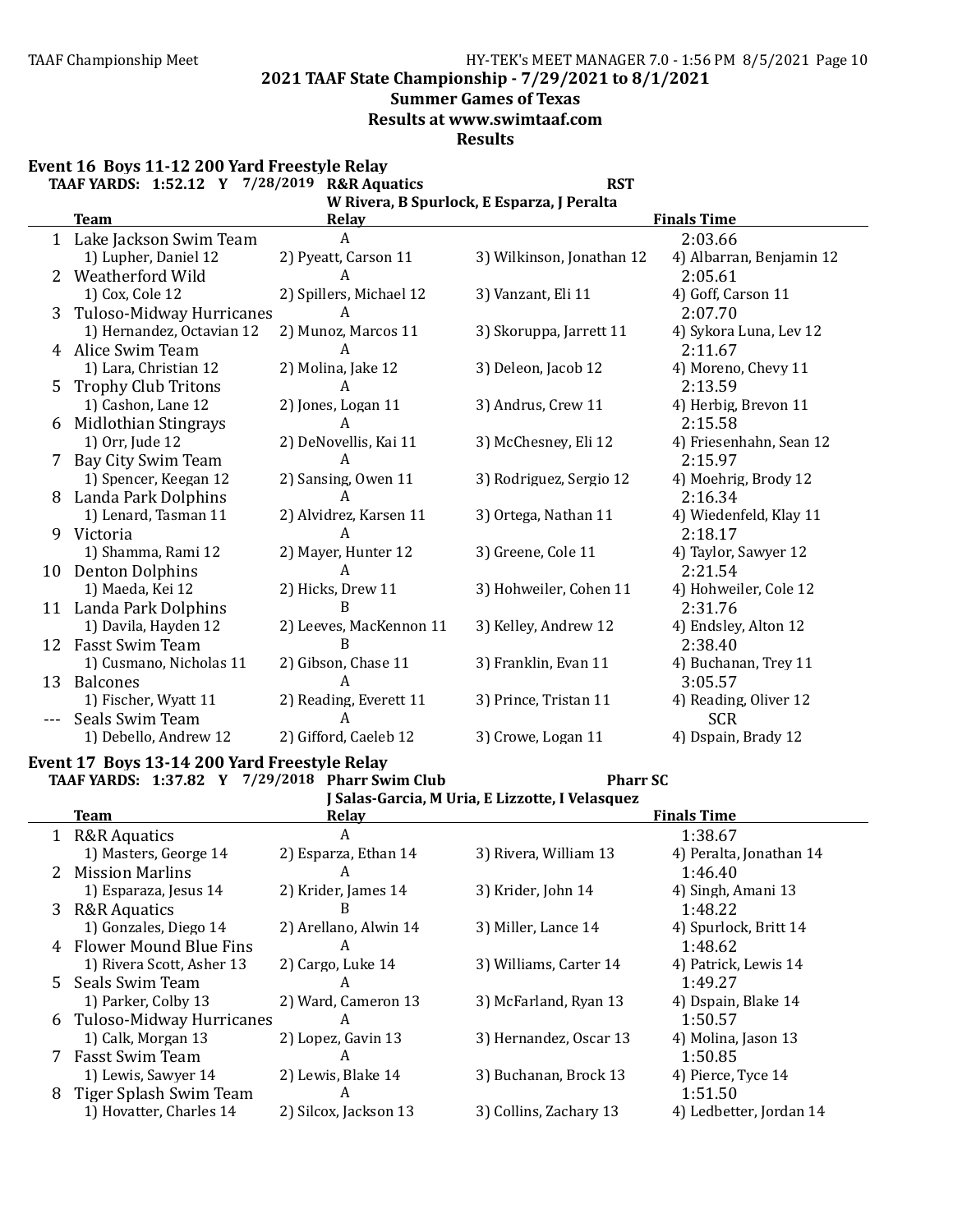**2021 TAAF State Championship - 7/29/2021 to 8/1/2021**

### **Summer Games of Texas**

**Results at www.swimtaaf.com**

**Results**

|  |  | (Event 17 Boys 13-14 200 Yard Freestyle Relay) |  |  |
|--|--|------------------------------------------------|--|--|
|--|--|------------------------------------------------|--|--|

|    | <b>Team</b>                                          | <b>Relay</b>                        |                                                    | <b>Finals Time</b>       |
|----|------------------------------------------------------|-------------------------------------|----------------------------------------------------|--------------------------|
| 9  | Deer Park Seals Team                                 | A                                   |                                                    | 1:53.69                  |
|    | 1) Nicastro, Dillon 13                               | 2) Kurth, Jakeb 14                  | 3) Leysath, Dax 13                                 | 4) Fiala, Preston 14     |
| 10 | <b>Mission Marlins</b>                               | B                                   |                                                    | 1:56.16                  |
|    | 1) Romero, Patricio 14                               | 2) Delgado, Sebastian 13            | 3) Seledon, Luis 13                                | 4) Estrada, Aaron 13     |
|    | 11 Trophy Club Tritons                               | A                                   |                                                    | 1:57.09                  |
|    | 1) White, Rix 13                                     | 2) Johnson, Nicholas 13             | 3) Myers, Johnathon 13                             | 4) Myers, Jakob 13       |
| 12 | Fasst Swim Team                                      | B                                   |                                                    | 1:58.95                  |
|    | 1) Franklin, Nathan 13                               | 2) Ubl, Kyle 14                     | 3) Auburg, Austin 13                               | 4) Khan, Omar 13         |
| 13 | Weatherford Wild                                     | A                                   |                                                    | 1:59.47                  |
|    | 1) Burlison, Kade 13                                 | 2) Edwards, Zach 13                 | 3) Farber, Noah 14                                 | 4) Nelson, Trey 14       |
|    | 14 Alice Swim Team                                   | B                                   |                                                    | 2:00.00                  |
|    | 1) Valadez, Antonio 14                               | 2) Deleon, Nicholas 13              | 3) Galvan, Ayden 13                                | 4) Salinas, Jose 13      |
| 15 | Midlothian Stingrays                                 | A                                   |                                                    | 2:04.24                  |
|    | 1) Bishop, James 13                                  | 2) Aitken, Harrison 14              | 3) Hafer, Victor 14                                | 4) Cagle, Lucas 14       |
| 16 | Landa Park Dolphins                                  | A                                   |                                                    | 2:13.68                  |
|    | 1) Bryan, Caden 14                                   | 2) Wrinkle, Ethan 13                | 3) McGinnis, Hunter 13                             | 4) Reichert, Augustus 13 |
|    | <b>Portland Aquacats</b>                             | A                                   |                                                    | DQ                       |
|    | Early take-off swimmer #3                            |                                     |                                                    |                          |
|    | 1) Miller, Peyton 14                                 | 2) Ware, Mason 13                   | 3) Aguirre, Christian 13                           | 4) Edwards, Cooper 13    |
|    |                                                      |                                     |                                                    |                          |
|    | Event 18 Boys 9-10 100 Yard Medley Relay             |                                     |                                                    |                          |
|    | TAAF YARDS: 1:02.57 Y 8/1/1993                       | <b>Houston</b>                      |                                                    |                          |
|    | Team                                                 | <u>Relav</u>                        |                                                    | <b>Finals Time</b>       |
|    | 1 Seals Swim Team                                    | A                                   |                                                    | 1:11.72                  |
|    | 1) Ward, Jude 9                                      | 2) Brawner, Kyle 10                 | 3) Gifford, Aiden 10                               | 4) Snow, Adler 10        |
|    | Bay City Swim Team                                   | A                                   |                                                    | 1:15.30                  |
|    | 1) Khondker, Kiaan 9                                 | 2) Baker, Caden 10                  | 3) Williams, Elliott 9                             | 4) Spencer, Alistair 9   |
| 3  | <b>Trophy Club Tritons</b>                           | A                                   |                                                    | 1:16.95                  |
|    | 1) Gardner, Trevor 10                                | 2) Hardern, Reeve 10                | 3) Nicholas, Trey 9                                | 4) Cashon, Landry 10     |
|    | 4 Portland Aquacats                                  | A                                   |                                                    | 1:18.93                  |
|    | 1) Aguirre, Luke 9                                   | 2) Rogers, Nathaniel 9              | 3) Rodriquez, Quintin 9                            | 4) Bello, Juan 10        |
| 5  | Alice Swim Team                                      | A                                   |                                                    | 1:19.86                  |
|    | 1) Aguilar, Christopher 9                            | 2) Riley, Kolt 10                   | 3) Aguilar, Abraham 10                             | 4) Salinas, Mark 10      |
| 6  | Tuloso-Midway Hurricanes                             | A                                   |                                                    | 1:20.28                  |
|    | 1) Simpson, Jaxon 10                                 | 2) Skoruppa, Ian 9                  | 3) Cortney, Taggart 10                             | 4) Cortney, Declan 10    |
| 7  | <b>Trophy Club Tritons</b>                           | B                                   |                                                    | 1:25.49                  |
|    | 1) Odum, Collin 10                                   | 2) Myers, Jordan 10                 | 3) Glover, Waylon 9                                | 4) Shen, Alex 10         |
|    | 8 Fasst Swim Team                                    | A                                   |                                                    | 1:28.32                  |
|    | 1) Zhang, Yanjie Justin 10                           | 2) Allen, Austin 10                 | 3) Gustin, Adam 9                                  | 4) Hicks, Axton 9        |
|    | <b>Flower Mound Blue Fins</b>                        | A                                   |                                                    | DQ                       |
|    | Early take-off swimmer #3                            |                                     |                                                    |                          |
|    | 1) Richardson, Brian 10                              | 2) Bogdanowitz, Mason 9             | 3) Ferguson, Jax 9                                 | 4) Leone, Dean 9         |
|    | <b>Midlothian Stingrays</b>                          | A                                   |                                                    | DQ                       |
|    | Stroke Infraction swimmer #3: Alternating Kick - fly |                                     |                                                    |                          |
|    | 1) Taylor, Rhett 9                                   | 2) Ray, Brayden 10                  | 3) Sims-Asante, Ace 9                              | 4) Patterson, Bradyn 9   |
|    | Event 19 Men 15-17 200 Yard Medley Relay             |                                     |                                                    |                          |
|    | TAAF YARDS: 1:40.76 Y 7/27/2018 Mission Marlins      |                                     |                                                    | <b>Mission Marlins</b>   |
|    |                                                      | L Singh, A Adkins, A Garza, T Heath |                                                    |                          |
|    | <b>Team</b>                                          | Relay                               |                                                    | <b>Finals Time</b>       |
| 1  | <b>Mission Marlins</b>                               | $\boldsymbol{A}$                    |                                                    | 1:43.23                  |
|    | 1) Guajardo, Emilio 16                               | 2) Valdivia, Jonathan 15            | 3) DosSantos DeOliveira, Nilto4) Garcia, Franky 17 |                          |
|    |                                                      |                                     |                                                    |                          |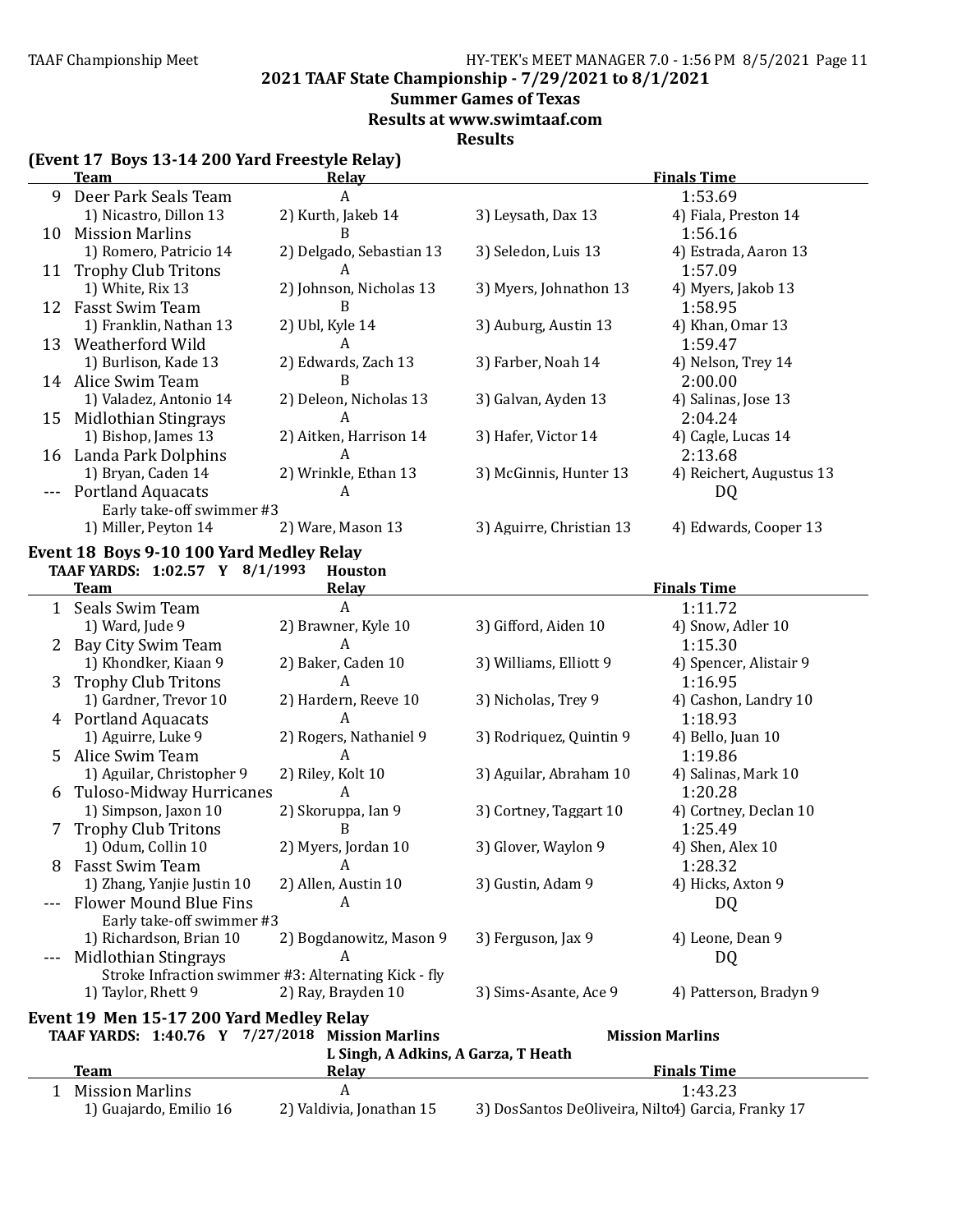**2021 TAAF State Championship - 7/29/2021 to 8/1/2021**

### **Summer Games of Texas**

**Results at www.swimtaaf.com**

**Results**

### **(Event 19 Men 15-17 200 Yard Medley Relay)**

|         | <b>Team</b>                   | <b>Relav</b>                                                 |                         | <b>Finals Time</b>         |
|---------|-------------------------------|--------------------------------------------------------------|-------------------------|----------------------------|
| 2       | Tuloso-Midway Hurricanes      | A                                                            |                         | 1:44.25                    |
|         | 1) Cortez, Monty 16           | 2) Nisimblat, Luca 17                                        | 3) Gallimore, Gavin 16  | 4) Nisimblat, Matteo 15    |
| 3       | <b>Flower Mound Blue Fins</b> | A                                                            |                         | 1:44.85                    |
|         | 1) Smith, Ryan 15             | 2) Johnson, Asher 16                                         | 3) Williams, Jackson 17 | 4) Rivera Scott, Austin 17 |
| 4       | <b>R&amp;R Aquatics</b>       | A                                                            |                         | 1:49.02                    |
|         | 1) Sugawara, Ian 15           | 2) Goodrich, Dustin 16                                       | 3) Felan, Colin 17      | 4) Sugawara, Connor 15     |
| 5       | <b>Mission Marlins</b>        | в                                                            |                         | 1:50.75                    |
|         | 1) Gonzalez, Alex 17          | 2) Guerra, Hilario 16                                        | 3) Gonzalez, Allan 16   | 4) Delgado, Juliocesar 15  |
| 6       | West Houston Aquatic Leagu    | Α                                                            |                         | 1:55.92                    |
|         | 1) Griffin, Cole 15           | 2) Daigre, Samuel 15                                         | 3) Eich, Parker 17      | 4) Mona, Emiliano 17       |
| 7       | <b>Team McAllen</b>           | A                                                            |                         | 1:58.55                    |
|         | 1) Rodriguez, Rayhan 15       | 2) Sanchez, Gael 16                                          | 3) Rodriguez, Rey 17    | 4) Serda, Noah 15          |
| 8       | Seals Swim Team               | A                                                            |                         | 2:01.52                    |
|         | 1) Herndon, Zane 15           | 2) Ragland, Triston 16                                       | 3) Crowe, Heath 15      | 4) Ward, James 16          |
| 9       | Tiger Splash Swim Team        | C                                                            |                         | 2:01.95                    |
|         | 1) Ledbetter, Jackson 16      | 2) Stinson, Alexander 16                                     | 3) Dollard, Quentin 16  | 4) Hargraves, Elijah 16    |
| 10      | <b>Denison Dolphins</b>       |                                                              |                         | 2:03.32                    |
|         | 1) Cowles, Jonah 16           | 2) Monday, Matthew 15                                        | 3) Garcia, Noah 16      | 4) Hernandez, Miguel 17    |
|         | Tuloso-Midway Hurricanes      | B                                                            |                         | DQ                         |
|         | Early take-off swimmer #4     |                                                              |                         |                            |
|         | 1) Adams, Ezekiel 15          | 2) Perez, Emerico 16                                         | 3) Benavides, Andrew 15 | 4) Medina, Luke 15         |
|         | Alice Swim Team               | A                                                            |                         | DQ                         |
|         |                               | Stroke Infraction swimmer #2: Non-simultaneous kick - breast |                         |                            |
|         | 1) Crisman, William 17        | 2) Molina, Regino 17                                         | 3) Barrera, Brandon 17  | 4) Zarate, Omar 16         |
|         | Tiger Splash Swim Team        | А                                                            |                         | <b>SCR</b>                 |
|         | 1) Bailey, Jackson 17         | 2) Clewett, John 17                                          | 3) Bloomgren, Mason 17  | 4) Durbin, Andrew 16       |
| $- - -$ | Tiger Splash Swim Team        | B                                                            |                         | <b>SCR</b>                 |
|         | 1) Collins, William 15        | 2) Hovatter, Austin 16                                       | 3) Parsons, Joseph 16   | 4) Jones, Aidan 17         |

### Event 20 Boys 9-10 50 Yard Freestyle

|    | <b>TAAF YARDS:</b> |    | 27.91 Y 7/25/2008 Adam Koster  | <b>Trophy Club</b> |
|----|--------------------|----|--------------------------------|--------------------|
|    | Name               |    | Age Team                       | <b>Finals Time</b> |
|    | Baines, Justin     | 10 | The Woodlands                  | 30.05              |
|    | Tellez, Gerardo    | 10 | Mission Marlins                | 30.65              |
| 3  | Gifford, Aiden     |    | 10 Seals Swim Team             | 32.22              |
| 4  | Wear, Thomas       | 10 | Paris Aquatic Center Swim Team | 32.42              |
|    | Stanley, Klein     | 10 | The Current                    | 33.40              |
| 6  | Curry, John        | 10 | Bartholomew                    | 33.69              |
|    | Lin, Sean          |    | 9 City Of Allen Swim Team      | 34.10              |
| 8  | Lupher, Samuel     |    | 10 Lake Jackson Swim Team      | 34.36              |
| 9  | Spencer, Alistair  | 9  | Bay City Swim Team             | 34.56              |
| 10 | Nowell, Michael    | 10 | <b>Denton Dolphins</b>         | 34.59              |
| 11 | Tolleson, Zane     |    | 9 West Houston Aquatic League  | 34.65              |
| 12 | Gentry, Maxwell    |    | 10 Weatherford Wild            | 35.08              |
| 13 | Palmer, Luke       |    | 9 Victoria                     | 35.31              |
| 14 | Rodriquez, Quintin |    | 9 Portland Aquacats            | 35.64              |
| 15 | Malcolm, Dylan     |    | 9 Life Time Swim Dallas        | 35.79              |
| 16 | Hinjosa, Jacob     | 9  | South Texas All Region Swimmer | 35.92              |
| 17 | Esensee, Loki      |    | 10 Port Aransas Swim Team      | 36.33              |
| 18 | Curry, Zachary     |    | 9 Bartholomew                  | 37.19              |
| 19 | McGehee, Walker    |    | 10 Tiger Splash Swim Team      | 37.58              |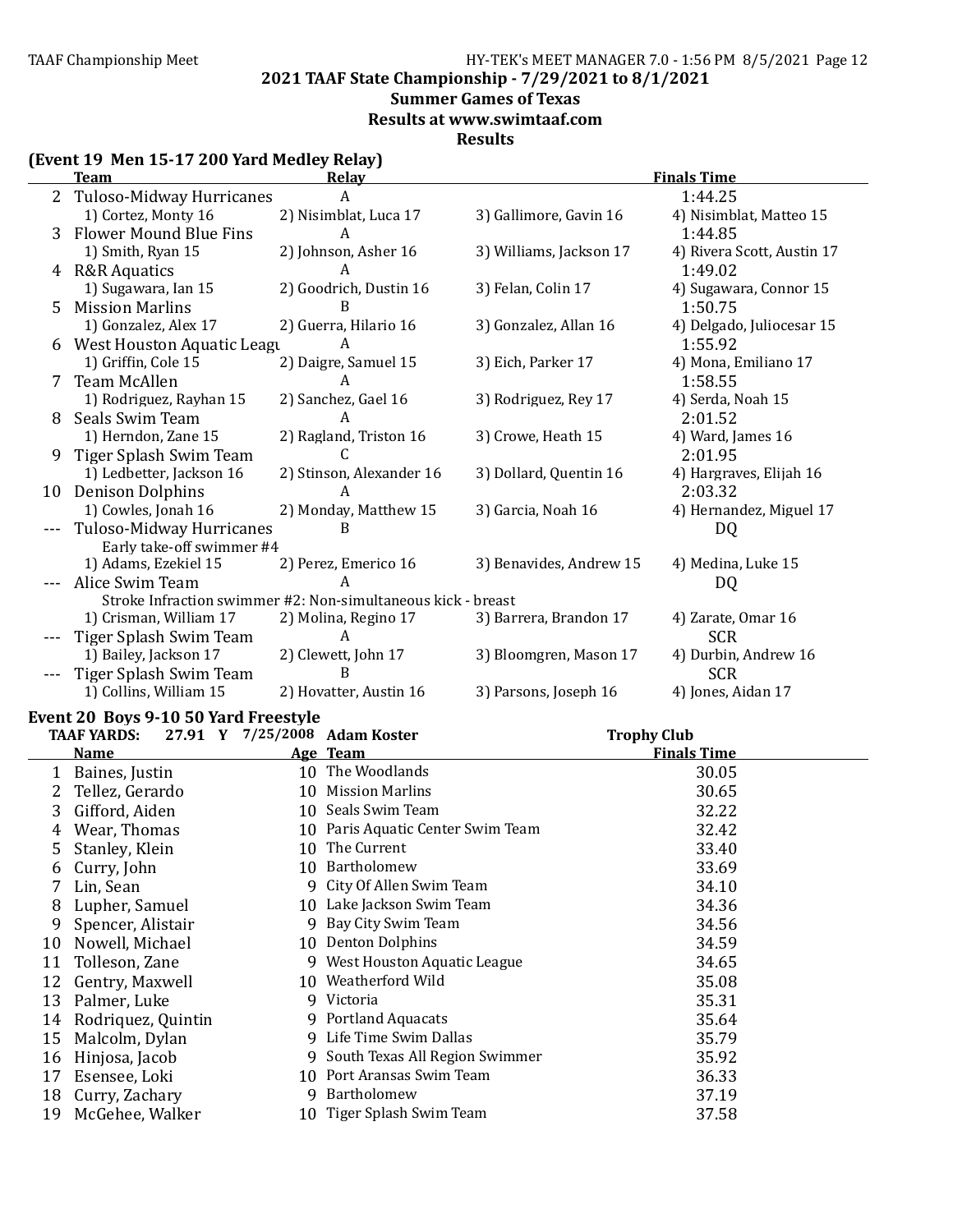### **2021 TAAF State Championship - 7/29/2021 to 8/1/2021**

### **Summer Games of Texas**

**Results at www.swimtaaf.com**

### **Results**

|                | (Event 20 Boys 9-10 50 Yard Freestyle)                                          |                                |                                          |
|----------------|---------------------------------------------------------------------------------|--------------------------------|------------------------------------------|
|                | <b>Name</b>                                                                     | Age Team                       | <b>Finals Time</b>                       |
|                | 20 Lane, Corbin                                                                 | 10 Weatherford Wild            | 37.78                                    |
|                | 21 Creighton, Gavin                                                             | 10 Balcones                    | 38.32                                    |
|                | 22 Balli, Mathew                                                                | 10 Los Fresnos Swim Club       | 39.09                                    |
| 23             | Jaroszewski, III, Barry                                                         | 10 Landa Park Dolphins         | 39.28                                    |
|                | 24 Harris, Ryan                                                                 | 9 College Station Tsunamis     | 42.57                                    |
| 25             | Xue, William                                                                    | 9 300 Taaf                     | 43.03                                    |
| 26             | Turner, Milo                                                                    | 10 City of Bryan - Barracudas  | 44.77                                    |
| 27             | Mankin, Haden                                                                   | 10 Wake Aquatics               | 45.44                                    |
| $---$          | Doyle, Carter                                                                   | 10 Plano Aquaducks             | <b>SCR</b>                               |
|                |                                                                                 |                                |                                          |
|                | Event 21 Men 15-17 100 Yard Freestyle<br>47.28 Y 8/1/2014<br><b>TAAF YARDS:</b> | <b>Adam Koster</b>             |                                          |
|                |                                                                                 | Age Team                       | <b>Trophy Club</b><br><b>Finals Time</b> |
|                | <u>Name</u>                                                                     | 17 Midlothian Stingrays        | 48.24                                    |
|                | 1 Chambers, Jaxson                                                              |                                |                                          |
| $\overline{2}$ | Nisimblat, Luca                                                                 | 17 Tuloso-Midway Hurricanes    | 48.84                                    |
| 3              | Betancour, Tomas                                                                | 16 Tuloso-Midway Hurricanes    | 49.12                                    |
| 4              | Goodrich, Dustin                                                                | 16 R&R Aquatics                | 50.12                                    |
| 5              | Guajardo, Emilio                                                                | 16 Mission Marlins             | 51.28                                    |
| 6              | Brown, Harrison                                                                 | 16 South Belt Area "all Stars" | 51.29                                    |
| 7              | Johnson, Asher                                                                  | 16 Flower Mound Blue Fins      | 51.75                                    |
| 8              | Parsons, Joseph                                                                 | 16 Tiger Splash Swim Team      | 51.86                                    |
| 9              | Nisimblat, Matteo                                                               | 15 Tuloso-Midway Hurricanes    | 52.08                                    |
| 10             | Smith, Ryan                                                                     | 15 Flower Mound Blue Fins      | 52.16                                    |
| 11             | Reyes, Sergio                                                                   | 16 Deer Park Seals Team        | 52.55                                    |
|                | 12 Walenciak, Joel                                                              | 17 City Of Allen Swim Team     | 52.76                                    |
| 13             | Rodriguez, Rayhan                                                               | 15 Team McAllen                | 53.44                                    |
| 14             | Carmody, Zephan                                                                 | 17 Trophy Club Tritons         | 53.66                                    |
| 15             | Geier, Dagen                                                                    | 16 Carrollton Aqua Racers      | 53.73                                    |
| 16             | Mendoza, Jack                                                                   | 16 Ridglea Swimming Pool       | 54.32                                    |
| 17             | Postelnicu, David                                                               | 15 Balcones                    | 54.37                                    |
|                | 18 Ledbetter, Jackson                                                           | 16 Tiger Splash Swim Team      | 54.40                                    |
| 19             | Felan, Colin                                                                    | 17 R&R Aquatics                | 54.80                                    |
| 20             | Delgado, Juliocesar                                                             | 15 Mission Marlins             | 55.16                                    |
| 21             | Cook, Dylan                                                                     | 17 El Campo Red Wave           | 55.41                                    |
|                | 22 Gammill, Garett                                                              | 15 College Station Tsunamis    | 55.45                                    |
|                | 23 Bloomgren, Mason                                                             | 17 Tiger Splash Swim Team      | 55.46                                    |
|                | 24 Jones, Aidan                                                                 | 17 Tiger Splash Swim Team      | 55.48                                    |
|                | 25 Ozmetin, Jonah                                                               | 16 College Station Tsunamis    | 55.55                                    |
| 26             | Crisman, William                                                                | 17 Alice Swim Team             | 55.60                                    |
| 27             | Orr, Abraham                                                                    | 16 Midlothian Stingrays        | 55.85                                    |
| 28             | Orr, Daniel                                                                     | 15 Midlothian Stingrays        | 55.90                                    |
| 29             | Holder, Kalyb                                                                   | 16 Midlothian Stingrays        | 56.00                                    |
| 30             | Gallimore, Gavin                                                                | 16 Tuloso-Midway Hurricanes    | 56.16                                    |
| 31             | Reyna, Thomas                                                                   | 16 Team McAllen                | 56.25                                    |
| 32             | Crosson, Nathaniel                                                              | 17 Coastal Bend All Stars      | 56.97                                    |
| 33             | Crowe, Heath                                                                    | 15 Seals Swim Team             | 57.84                                    |
| 34             | Stinson, Alexander                                                              | 16 Tiger Splash Swim Team      | 58.23                                    |
|                |                                                                                 | 15 Fasst Swim Team             | 58.71                                    |
| 35             | Bolton, Gavin                                                                   | 16 Mission Marlins             |                                          |
| 36             | Acevedo, Rowen                                                                  |                                | 58.92                                    |
| 37             | Cargo, Daniel                                                                   | 16 Flower Mound Blue Fins      | 59.08                                    |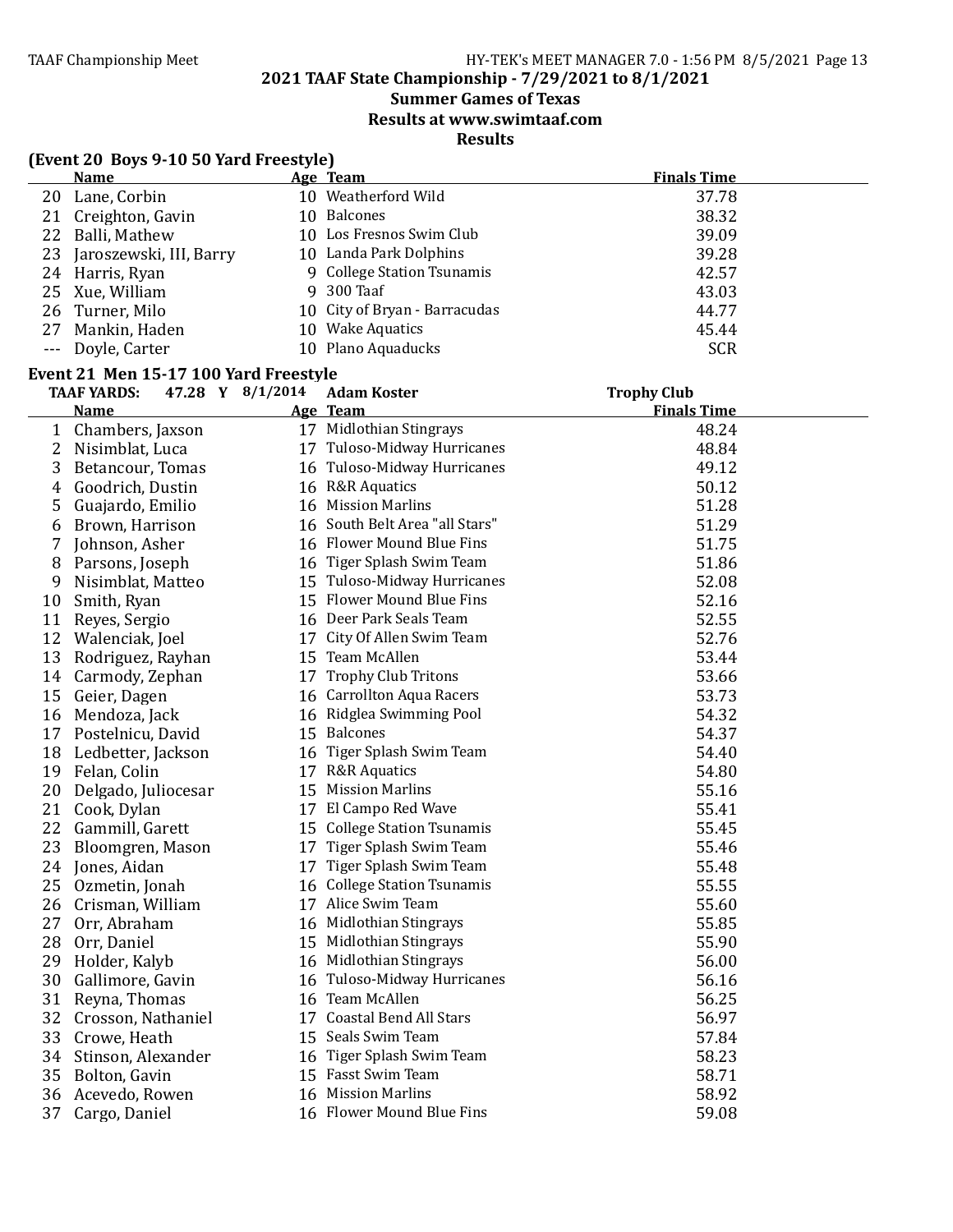**2021 TAAF State Championship - 7/29/2021 to 8/1/2021**

### **Summer Games of Texas**

**Results at www.swimtaaf.com**

**Results**

### **(Event 21 Men 15-17 100 Yard Freestyle)**

|         | <b>Name</b>                | Age Team                          | <b>Finals Time</b> |
|---------|----------------------------|-----------------------------------|--------------------|
|         | 38 Rivera Scott, Austin    | 17 Flower Mound Blue Fins         | 59.14              |
| 39      | Mendez, Naythen            | 17 Mission Marlins                | 59.33              |
| 40      | Williams, Riley            | 15 Tuloso-Midway Hurricanes       | 59.35              |
| 41      | Kingan, Robert             | 16 Deer Park Seals Team           | 59.98              |
| 42      | Griffin, Cole              | 15 West Houston Aquatic League    | 1:00.16            |
| 43      | Zarate, Omar               | 16 Alice Swim Team                | 1:00.74            |
| 44      | Bishop, Ethan              | 16 Midlothian Stingrays           | 1:00.76            |
| 45      | Hernandez, Miguel          | 17 Denison Dolphins               | 1:00.99            |
| 46      | Serda, Noah                | 15 Team McAllen                   | 1:01.28            |
| 47      | Salinas, Jesus             | 15 Mission Marlins                | 1:01.51            |
| 48      | Anderson, Caleb            | 16 Trophy Club Tritons            | 1:02.78            |
| 49      | Cowles, Jonah              | 16 Denison Dolphins               | 1:02.88            |
| 50      | Warren, Dylan              | 15 Carrollton Aqua Racers         | 1:03.38            |
| 51      | Ragland, Triston           | 16 Seals Swim Team                | 1:03.52            |
| 52      | Wear, Isaac                | 15 Paris Aquatic Center Swim Team | 1:03.76            |
| 53      | Gomez, Elias               | 15 Tuloso-Midway Hurricanes       | 1:04.04            |
| 54      | Fowler, Houston            | 15 McKinney Sea Lions             | 1:04.68            |
| 55      | Rodriguez, Joseph          | 15 Coastal Bend All Stars         | 1:05.52            |
| 56      | Lovitz, Bryan              | 15 Mission Marlins                | 1:05.53            |
| 57      | Stahl, Vernon              | 15 C3 Swim                        | 1:05.94            |
| 58      | Goff, Michael              | 15 Weatherford Wild               | 1:06.57            |
| 59      | Dollard, Quentin           | 16 Tiger Splash Swim Team         | 1:06.71            |
| 60      | Ward, James                | 16 Seals Swim Team                | 1:07.01            |
| 61      | Hernandez, Tony            | 15 City of Kyle                   | 1:08.49            |
| 62      | Ingram, Cason              | 15 Hamilton Bull Sharks           | 1:09.16            |
| 63      | Rodriguez, Jonathan        | 16 Westbury Swim Team             | 1:10.00            |
| 64      | Chavez, Mac                | 15 Victoria                       | 1:10.54            |
| 65      | Elliott, Charles           | 16 Midlothian Stingrays           | 1:10.92            |
|         | 66 Garcia, Andres          | 15 Portland Aquacats              | 1:11.67            |
| 67      | Rogers, Moses              | 15 Balcones                       | 1:12.56            |
|         | 68 LeCheminant, Collin     | 15 Plano Piranhas                 | 1:13.78            |
| 69      | Bejarano-Blanco, Spartacus | 16 Stacy                          | 1:14.02            |
| 70      | Molina, Regino             | 17 Alice Swim Team                | 1:15.28            |
| 71      | Byrd, Cameron              | 17 The Current                    | 1:19.12            |
| 72      | Robertson, James           | 16 Victoria                       | 1:19.83            |
| 73      | Curtis, Wyatt              | 15 Gulf Coast Vortex Swimming     | 1:22.56            |
| $- - -$ | Trevino, Landen            | 15 San Juan Swimming              | <b>SCR</b>         |
|         | Nguyen, Henry              | 16 Plano Aquaducks                | <b>SCR</b>         |
|         | Schuler, Christopher       | 15 City Of Allen Swim Team        | <b>SCR</b>         |
| $- - -$ | Morgan, Brady              | 16 City Of Allen Swim Team        | <b>SCR</b>         |

#### Event 22 Boys 9-10 25 Yard Backstroke

| <b>TAAF YARDS:</b>     | 16.02 Y 7/26/2019 Andrik Magro | <b>Woodlands</b>   |  |
|------------------------|--------------------------------|--------------------|--|
| <b>Name</b>            | Age Team                       | <b>Finals Time</b> |  |
| Brawner, Kyle          | 10 Seals Swim Team             | 17.12              |  |
| 2 Gifford, Aiden       | 10 Seals Swim Team             | 17.54              |  |
| 3 Keener, Dakoda       | 9 Bay City Swim Team           | 18.86              |  |
| 4 Tolleson, Zane       | 9 West Houston Aquatic League  | 19.11              |  |
| 5 Zhang, Yanjie Justin | 10 Fasst Swim Team             | 19.18              |  |
| 6 Ward, Jude           | 9 Seals Swim Team              | 19.26              |  |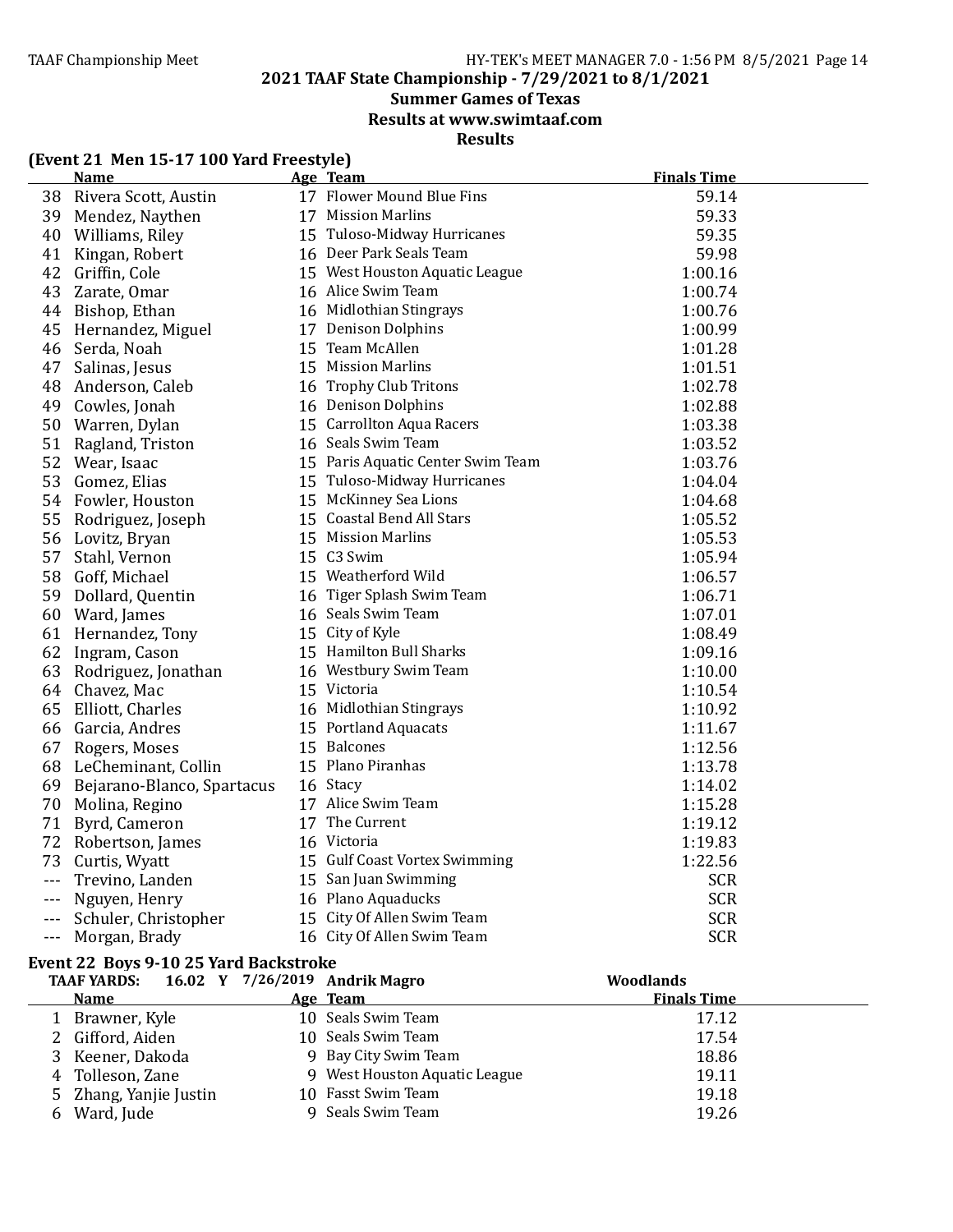### **2021 TAAF State Championship - 7/29/2021 to 8/1/2021**

### **Summer Games of Texas**

**Results at www.swimtaaf.com**

### **Results**

|  |  | (Event 22 Boys 9-10 25 Yard Backstroke) |
|--|--|-----------------------------------------|
|--|--|-----------------------------------------|

| <b>Name</b>         |    |                                | <b>Finals Time</b>                                                                                                                                                                                                                                                               |
|---------------------|----|--------------------------------|----------------------------------------------------------------------------------------------------------------------------------------------------------------------------------------------------------------------------------------------------------------------------------|
| Tellez, Gerardo     |    |                                | 19.44                                                                                                                                                                                                                                                                            |
| Wear, Thomas        |    |                                | 19.53                                                                                                                                                                                                                                                                            |
| Stanley, Klein      | 10 | The Current                    | 19.60                                                                                                                                                                                                                                                                            |
| Snow, Adler         |    |                                | 20.13                                                                                                                                                                                                                                                                            |
| Ruybe, Mason        |    |                                | 20.20                                                                                                                                                                                                                                                                            |
| Debusk, Sebastian   |    |                                | 20.24                                                                                                                                                                                                                                                                            |
| Baker, Ethan        |    |                                | 20.46                                                                                                                                                                                                                                                                            |
| Solis, Rey          | 9  | Alice Swim Team                | 20.88                                                                                                                                                                                                                                                                            |
| Valenzuela, Braedyn |    | Lake Jackson Swim Team         | 20.99                                                                                                                                                                                                                                                                            |
| Van Dyne, Talon     | 9  | <b>H2o Swift Aquatics</b>      | 21.09                                                                                                                                                                                                                                                                            |
| Villarreal, Braylon | 10 | Victoria                       | 21.22                                                                                                                                                                                                                                                                            |
| Voelkel, Joshua     | q  | McKinney Sea Lions             | 21.43                                                                                                                                                                                                                                                                            |
| Khondker, Kiaan     | 9  | Bay City Swim Team             | 21.97                                                                                                                                                                                                                                                                            |
| Mossler, Liam       | 9  | Landa Park Dolphins            | 22.37                                                                                                                                                                                                                                                                            |
| Garzon, Angel       |    |                                | 22.55                                                                                                                                                                                                                                                                            |
| Curry, Zachary      | 9  | Bartholomew                    | 23.62                                                                                                                                                                                                                                                                            |
| Walsh, Aidan        |    |                                | 23.68                                                                                                                                                                                                                                                                            |
| Hinjosa, Jacob      | 9  | South Texas All Region Swimmer | 23.72                                                                                                                                                                                                                                                                            |
| Handal, Nicolai     | 9. | West Houston Aquatic League    | 25.46                                                                                                                                                                                                                                                                            |
| Shreffler, Boris    | 9  |                                | 27.81                                                                                                                                                                                                                                                                            |
| Mauney, Knox        | 9  | <b>Hamilton Bull Sharks</b>    | 32.34                                                                                                                                                                                                                                                                            |
| Doyle, Carter       |    |                                | <b>SCR</b>                                                                                                                                                                                                                                                                       |
|                     |    |                                | Age Team<br>10 Mission Marlins<br>10 Paris Aquatic Center Swim Team<br>10 Seals Swim Team<br>10 City Of El Paso<br>Stacy<br>10<br>10 Port Aransas Swim Team<br>10<br>10 West Houston Aquatic League<br>10 College Station Tsunamis<br>Hamilton Bull Sharks<br>10 Plano Aquaducks |

#### Event 23 Men 15-17 50 Yard Backstroke

|    | <b>TAAF YARDS:</b> |    | 24.88 Y 7/27/2012 William Fussell | <b>Deer Park</b>   |
|----|--------------------|----|-----------------------------------|--------------------|
|    | <b>Name</b>        |    | Age Team                          | <b>Finals Time</b> |
| 1  | Garner, Zane       |    | 15 El Campo Red Wave              | 26.22              |
| 2  | Brown, Garrison    |    | 17 City of Bryan - Barracudas     | 26.74              |
| 3  | Crews, Jayden      |    | 16 Los Fresnos Swim Club          | 26.99              |
| 4  | Cortez, Monty      |    | 16 Tuloso-Midway Hurricanes       | 27.00              |
| 5  | Guajardo, Emilio   |    | 16 Mission Marlins                | 27.46              |
| 6  | Brown, Harrison    |    | 16 South Belt Area "all Stars"    | 28.04              |
|    | Williams, Jackson  |    | 17 Flower Mound Blue Fins         | 28.66              |
| 8  | Gammill, Garett    |    | 15 College Station Tsunamis       | 28.82              |
| 9  | Sugawara, Ian      |    | 15 R&R Aquatics                   | 28.88              |
| 10 | Sugawara, Connor   | 15 | <b>R&amp;R</b> Aquatics           | 29.16              |
| 11 | Daigre, Samuel     |    | 15 West Houston Aquatic League    | 29.42              |
| 12 | Travis, Nathan     | 15 | <b>Denton Dolphins</b>            | 29.47              |
| 13 | Carmody, Zephan    | 17 | <b>Trophy Club Tritons</b>        | 29.48              |
| 14 | Geier, Dagen       |    | 16 Carrollton Aqua Racers         | 29.66              |
| 15 | Walenciak, Joel    | 17 | City Of Allen Swim Team           | 30.01              |
| 16 | Gonzalez, Alex     | 17 | <b>Mission Marlins</b>            | 30.02              |
| 17 | Mona, Emiliano     | 17 | West Houston Aquatic League       | 30.21              |
| 18 | Orr, Abraham       | 16 | Midlothian Stingrays              | 30.65              |
| 19 | Bailey, Jackson    | 17 | Tiger Splash Swim Team            | 30.66              |
| 20 | Gonzalez, Allan    |    | 16 Mission Marlins                | 30.68              |
| 21 | Collins, William   | 15 | Tiger Splash Swim Team            | 30.74              |
| 22 | Lyle, Jevaun       |    | 15 Coastal Bend All Stars         | 30.84              |
| 23 | Vedala, Avyay      |    | 16 Fasst Swim Team                | 30.96              |
| 24 | Adams, Ezekiel     |    | 15 Tuloso-Midway Hurricanes       | 31.09              |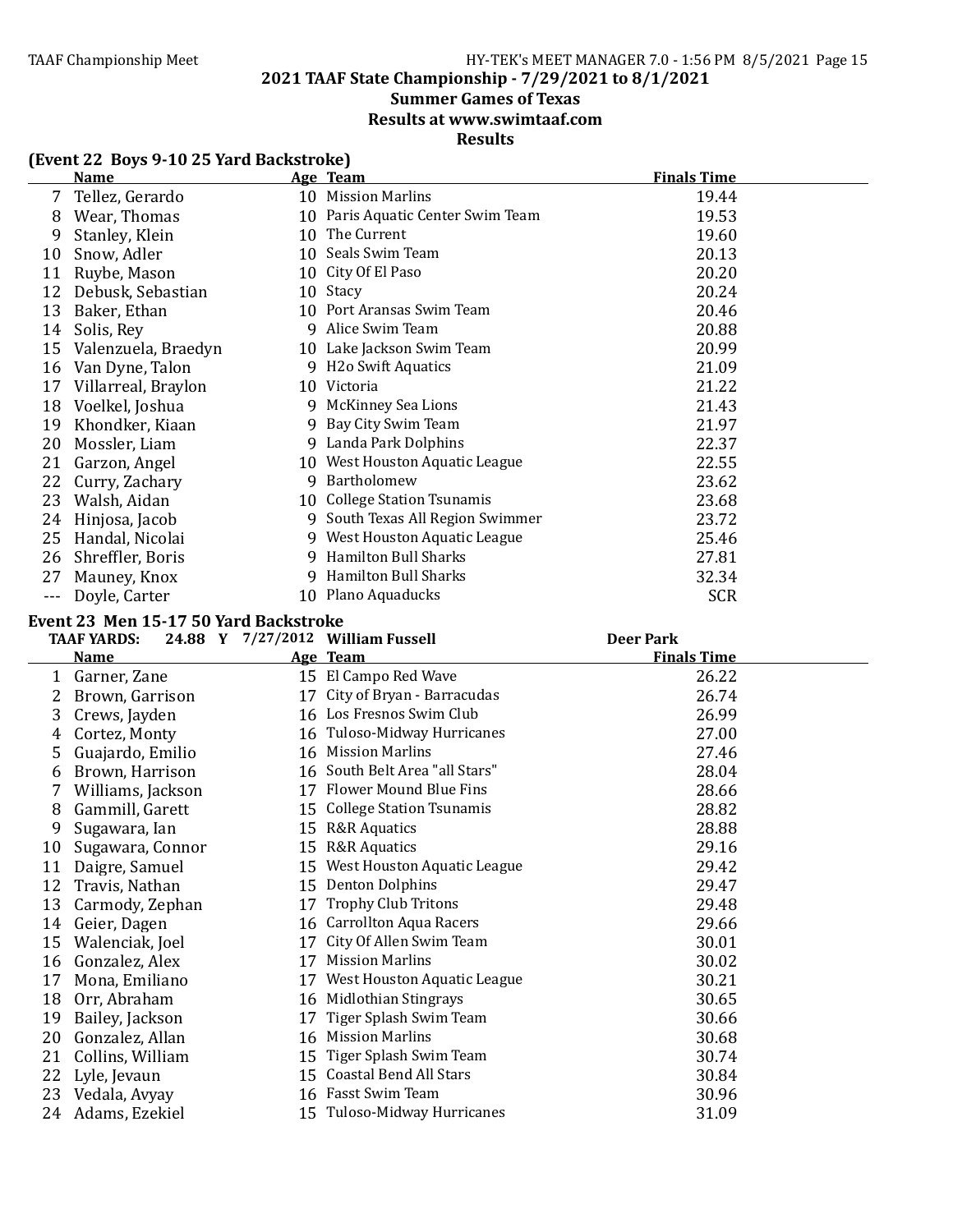**2021 TAAF State Championship - 7/29/2021 to 8/1/2021**

### **Summer Games of Texas**

**Results at www.swimtaaf.com**

### **Results**

| (Event 23 Men 15-17 50 Yard Backstroke) |          |  |
|-----------------------------------------|----------|--|
| <b>Name</b>                             | Age Team |  |

|         | <b>Name</b>                                  | <u>Age Team</u>                   | <b>Finals Time</b> |
|---------|----------------------------------------------|-----------------------------------|--------------------|
| 25      | Herndon, Zane                                | 15 Seals Swim Team                | 31.76              |
|         | 26 Cargo, Daniel                             | 16 Flower Mound Blue Fins         | 31.97              |
| 27      | Griffin, Cole                                | 15 West Houston Aquatic League    | 32.15              |
| 28      | Wear, Isaac                                  | 15 Paris Aquatic Center Swim Team | 32.31              |
| 29      | Baldobino, Cory                              | 17 Navasota Swim Team             | 32.50              |
| 30      | Martinez, Mathew                             | 15 Alamo Parks & Rec              | 32.66              |
| 31      | Monday, Matthew                              | 15 Denison Dolphins               | 33.05              |
| 32      | Hunter, Kenneth                              | 16 College Station Tsunamis       | 33.13              |
| 33      | Crosson, Nathaniel                           | 17 Coastal Bend All Stars         | 33.15              |
|         | 34 Byrd, Cameron                             | 17 The Current                    | 33.82              |
| 35      | Ragland, Triston                             | 16 Seals Swim Team                | 33.95              |
|         | 36 Lovitz, Bryan                             | 15 Mission Marlins                | 34.41              |
| 37      | Bejarano-Blanco, Spartacus                   | 16 Stacy                          | 34.52              |
|         | 38 Cowles, Jonah                             | 16 Denison Dolphins               | 34.85              |
| 39      | Nuccitelli, Joseph                           | 17 Balcones                       | 34.87              |
| 40      | Bishop, Ethan                                | 16 Midlothian Stingrays           | 34.95              |
| 41      | Ward, James                                  | 16 Seals Swim Team                | 35.21              |
| 42      | Anderson, Caleb                              | 16 Trophy Club Tritons            | 35.43              |
| 43      | Rosenbaum, Ryan                              | 15 Tuloso-Midway Hurricanes       | 35.73              |
| 44      | Barrera, Brandon                             | 17 Alice Swim Team                | 36.11              |
| 45      | Dollard, Quentin                             | 16 Tiger Splash Swim Team         | 36.97              |
|         | 46 Zarate, Omar                              | 16 Alice Swim Team                | 37.48              |
| 47      | Serda, Noah                                  | 15 Team McAllen                   | 37.89              |
| 48      | Sealy, Jeffrey                               | 16 West of the Brazos Swim Team   | 38.31              |
| 49      | Christensen, Tobyn                           | 15 Carrollton Aqua Racers         | 40.55              |
|         | 50 Hernandez, Tony                           | 15 City of Kyle                   | 41.24              |
| 51      | Robertson, James                             | 16 Victoria                       | 41.39              |
| 52      | Elliott, Charles                             | 16 Midlothian Stingrays           | 41.72              |
| 53      | Delgadillo, Yovanney                         | 16 Wake Aquatics                  | 41.85              |
|         | 54 Chavez, Mac                               | 15 Victoria                       | 42.13              |
| 55      | Rodriguez, Jonathan                          | 16 Westbury Swim Team             | 48.07              |
| $- - -$ | Garcia, Franky                               | 17 Mission Marlins                | DQ                 |
|         | Completely submerged prior to turn or finish |                                   |                    |
|         | Fogtman, David                               | 17 Wake Aquatics                  | <b>SCR</b>         |
| $---$   | Trevino, Landen                              | 15 San Juan Swimming              | <b>SCR</b>         |

### Event 24 Boys 9-10 25 Yard Breaststroke

|    | <b>TAAF YARDS:</b> | 16.82 Y 7/25/2008 Matthew Wilkins | El Campo           |  |
|----|--------------------|-----------------------------------|--------------------|--|
|    | <b>Name</b>        | Age Team                          | <b>Finals Time</b> |  |
|    | 1 Bailey, Duncan   | 10 H2o Swift Aquatics             | 18.97              |  |
|    | 2 Lupher, Samuel   | 10 Lake Jackson Swim Team         | 20.41              |  |
|    | 3 Ashmore, Jace    | 9 Fit N Wise Muscle               | 20.46              |  |
|    | 4 Baker, Caden     | 10 Bay City Swim Team             | 21.07              |  |
|    | 5 Ho, Anthony      | 10 Denton Dolphins                | 21.22              |  |
|    | 6 Nowell, Michael  | 10 Denton Dolphins                | 21.26              |  |
|    | 7 Richards, Aaron  | 10 Plano Aquaducks                | 21.35              |  |
| 8  | Skoruppa, Ian      | 9 Tuloso-Midway Hurricanes        | 21.42              |  |
| 9  | Mitchell, Darren   | 9 City Of El Paso                 | 21.57              |  |
| 10 | McGehee, Walker    | 10 Tiger Splash Swim Team         | 21.71              |  |
| 11 | Lin, Sean          | 9 City Of Allen Swim Team         | 21.78              |  |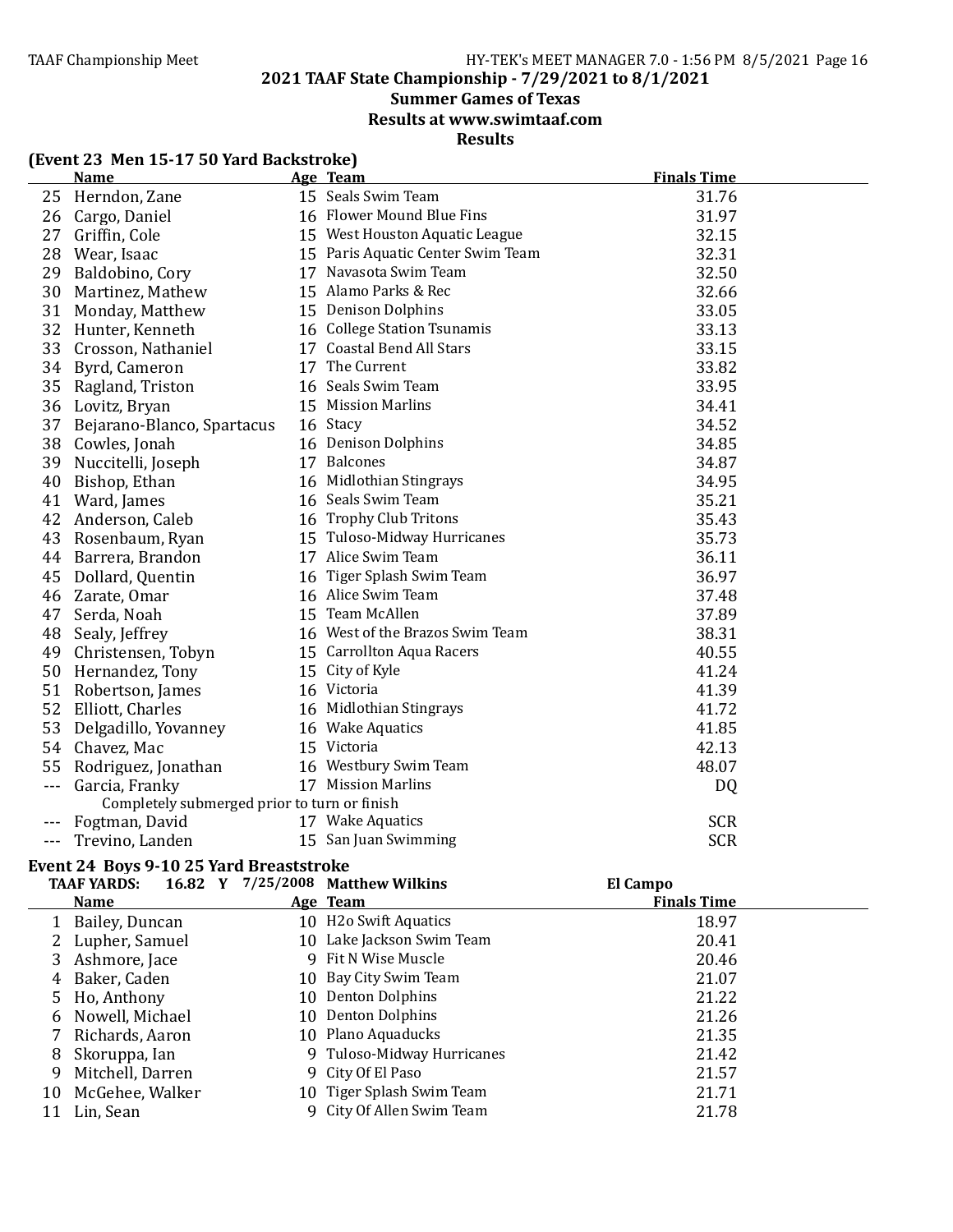### **2021 TAAF State Championship - 7/29/2021 to 8/1/2021**

### **Summer Games of Texas**

**Results at www.swimtaaf.com**

### **Results**

### **(Event 24 Boys 9-10 25 Yard Breaststroke)**

| <b>Name</b>             | Age Team                          | <b>Finals Time</b> |
|-------------------------|-----------------------------------|--------------------|
| 12 Kincaid, Bayliss     | 10 Victoria                       | 21.89              |
| Curry, John<br>13       | 10 Bartholomew                    | 23.35              |
| Bexley, Hudson<br>14    | 9 Wake Aquatics                   | 23.63              |
| McDaniel, Coleman<br>15 | 9 College Station Tsunamis        | 24.28              |
| Owen, William<br>16     | 9 Landa Park Dolphins             | 25.54              |
| Debusk, Sebastian<br>17 | 10 Stacy                          | 27.46              |
| Tucker, Caleb<br>18     | 9 Lake Jackson Swim Team          | 28.15              |
| Glass, Wyatt<br>19      | 9 Wake Aquatics                   | 31.59              |
| --- Burlison, Kody      | 10 Weatherford Wild               | DQ                 |
| <b>Alternating Kick</b> |                                   |                    |
| --- Handal, Nicolai     | West Houston Aquatic League<br>9. | DQ                 |
| Alternating Kick        |                                   |                    |
| Rico, Walter            | <b>Mission Marlins</b><br>9       | <b>SCR</b>         |
| Nisimblat, Antonio      | Alice Swim Team<br>9              | <b>SCR</b>         |

#### Event 25 Men 15-17 50 Yard Breaststroke

|    | <b>TAAF YARDS:</b>   |    | 27.48 Y 7/26/2019 Aidan Vargas | <b>TMST</b>        |
|----|----------------------|----|--------------------------------|--------------------|
|    | <b>Name</b>          |    | Age Team                       | <b>Finals Time</b> |
| 1  | Reyes, Sergio        |    | 16 Deer Park Seals Team        | 27.57              |
| 2  | Eich, Parker         |    | 17 West Houston Aquatic League | 27.72              |
| 3  | Johnson, Asher       |    | 16 Flower Mound Blue Fins      | 28.63              |
| 4  | Goodrich, Dustin     |    | 16 R&R Aquatics                | 29.42              |
| 5  | Brown, Garrison      |    | 17 City of Bryan - Barracudas  | 29.90              |
| 6  | Guerra, Hilario      |    | 16 Mission Marlins             | 30.06              |
| 7  | Kramer, Nate         | 17 | The Woodlands                  | 30.28              |
| 8  | Youn, Alex           |    | 16 McKinney Sea Lions          | 30.49              |
| 9  | Herndon, Zane        |    | 15 Seals Swim Team             | 30.63              |
| 10 | Travis, Nathan       |    | 15 Denton Dolphins             | 30.65              |
| 11 | Perez, Emerico       |    | 16 Tuloso-Midway Hurricanes    | 30.84              |
| 12 | Valdivia, Jonathan   |    | 15 Mission Marlins             | 30.88              |
| 13 | Postelnicu, David    |    | 15 Balcones                    | 31.04              |
| 14 | May, Kole            |    | 15 Fasst Swim Team             | 31.90              |
| 15 | Ozmetin, Jonah       |    | 16 College Station Tsunamis    | 31.91              |
| 16 | Clewett, John        |    | 17 Tiger Splash Swim Team      | 32.02              |
| 17 | Orr, Daniel          |    | 15 Midlothian Stingrays        | 32.38              |
| 18 | Williams, Riley      |    | 15 Tuloso-Midway Hurricanes    | 32.87              |
| 19 | Rivera Scott, Austin |    | 17 Flower Mound Blue Fins      | 33.26              |
| 20 | Mendoza, Jack        |    | 16 Ridglea Swimming Pool       | 33.48              |
| 21 | Holder, Kalyb        |    | 16 Midlothian Stingrays        | 33.67              |
| 22 | Daigre, Samuel       |    | 15 West Houston Aquatic League | 34.02              |
| 23 | Benavides, Andrew    |    | 15 Tuloso-Midway Hurricanes    | 34.10              |
| 24 | Mendez, Naythen      |    | 17 Mission Marlins             | 34.29              |
| 25 | Acevedo, Rowen       |    | 16 Mission Marlins             | 34.34              |
| 26 | Bloomgren, Mason     | 17 | Tiger Splash Swim Team         | 34.46              |
| 27 | Espinoza, Joaquin    |    | 15 Alamo Parks & Rec           | 34.57              |
| 28 | Kingan, Robert       |    | 16 Deer Park Seals Team        | 35.24              |
| 29 | Hargraves, Elijah    |    | 16 Tiger Splash Swim Team      | 35.76              |
| 30 | Kubecka, Mark        |    | 16 Palacios Aquatics Club      | 36.31              |
| 31 | Stinson, Alexander   |    | 16 Tiger Splash Swim Team      | 36.68              |
| 32 | Garcia, Noah         |    | 16 Denison Dolphins            | 37.23              |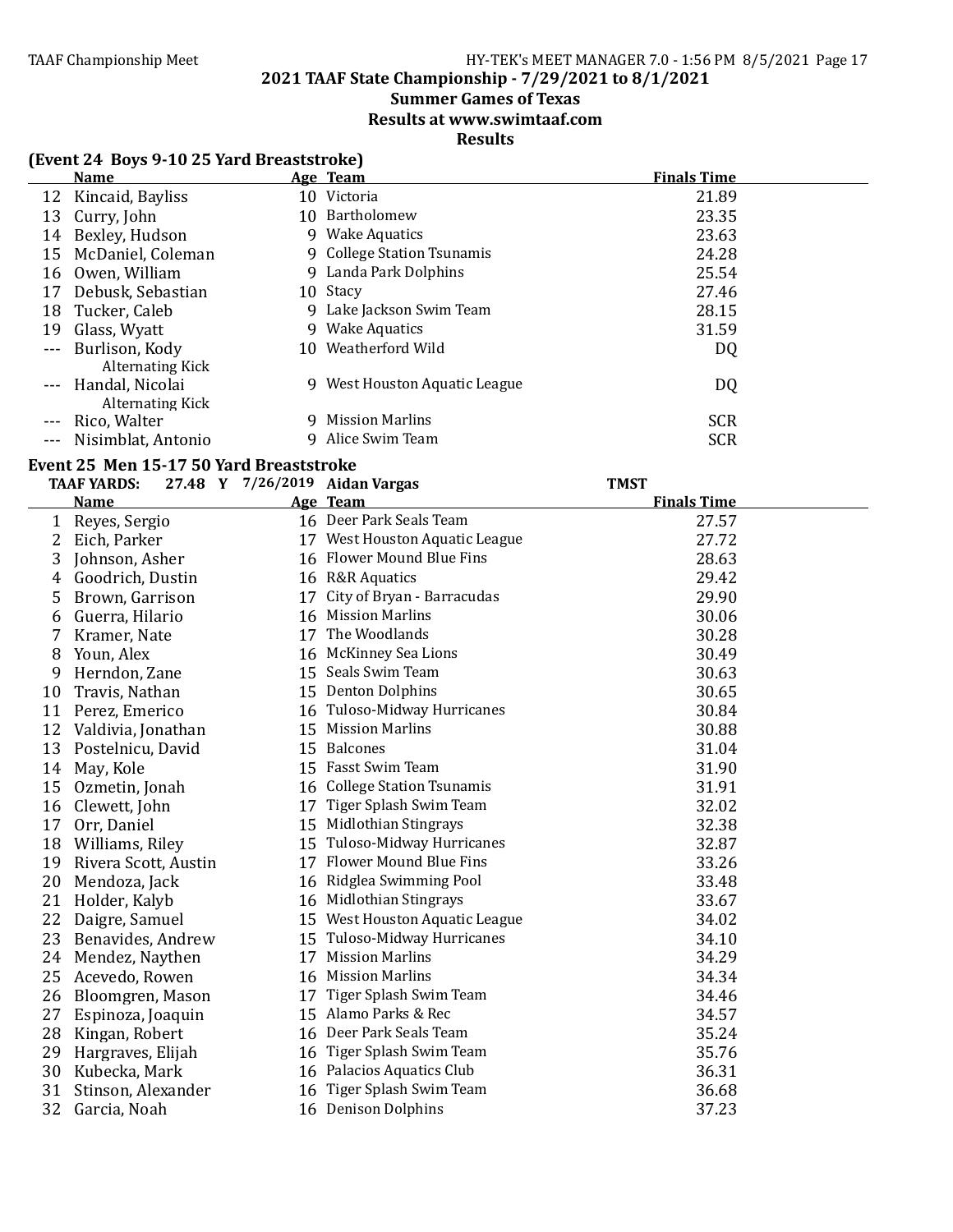### **2021 TAAF State Championship - 7/29/2021 to 8/1/2021**

### **Summer Games of Texas**

**Results at www.swimtaaf.com**

### **Results**

|       | $1.1$ and $1.1$ and $1.1$ and $1.1$ and $1.1$ and $1.1$ and $1.1$ and $1.1$ and $1.1$ and $1.1$ and $1.1$ and $1.1$ and $1.1$ and $1.1$ and $1.1$ and $1.1$ and $1.1$ and $1.1$ and $1.1$ and $1.1$ and $1.1$ and $1.1$ and |  |                                           |                    |  |
|-------|-----------------------------------------------------------------------------------------------------------------------------------------------------------------------------------------------------------------------------|--|-------------------------------------------|--------------------|--|
|       | Name                                                                                                                                                                                                                        |  | Age Team                                  | <b>Finals Time</b> |  |
| 33    | Stahl, Vernon                                                                                                                                                                                                               |  | 15 C3 Swim                                | 37.90              |  |
| 34    | Dollard, Quentin                                                                                                                                                                                                            |  | 16 Tiger Splash Swim Team                 | 39.25              |  |
| 35    | Gurrola, Ricardo                                                                                                                                                                                                            |  | 15 Flower Mound Blue Fins                 | 39.79              |  |
| 36    | Curtis, Wyatt                                                                                                                                                                                                               |  | 15 Gulf Coast Vortex Swimming             | 40.61              |  |
| 37    | Rogers, Moses                                                                                                                                                                                                               |  | 15 Balcones                               | 42.05              |  |
| 38    | Delgadillo, Yovanney                                                                                                                                                                                                        |  | 16 Wake Aquatics                          | 45.80              |  |
| 39    | Molina, Regino                                                                                                                                                                                                              |  | 17 Alice Swim Team                        | 49.65              |  |
|       | Hernandez, Miguel                                                                                                                                                                                                           |  | 17 Denison Dolphins                       | DQ                 |  |
|       | Hands brought beyond the hipline during stroke                                                                                                                                                                              |  |                                           |                    |  |
|       | Carmody, Jarrod                                                                                                                                                                                                             |  | 17 Trophy Club Tritons                    | DQ                 |  |
|       | Elbows recovered over water                                                                                                                                                                                                 |  |                                           |                    |  |
|       | Martinez, Mathew                                                                                                                                                                                                            |  | 15 Alamo Parks & Rec                      | DQ                 |  |
|       | <b>Alternating Kick</b>                                                                                                                                                                                                     |  |                                           |                    |  |
|       | Elliott, Charles                                                                                                                                                                                                            |  | 16 Midlothian Stingrays                   | DQ                 |  |
|       | Scissors kick                                                                                                                                                                                                               |  |                                           |                    |  |
|       | Trevino, Landen                                                                                                                                                                                                             |  | 15 San Juan Swimming                      | <b>SCR</b>         |  |
|       | Hovatter, Austin                                                                                                                                                                                                            |  | 16 Tiger Splash Swim Team                 | <b>SCR</b>         |  |
|       | Hernandez, Tony                                                                                                                                                                                                             |  | 15 City of Kyle                           | <b>SCR</b>         |  |
| $---$ | Garcia, Andres                                                                                                                                                                                                              |  | 15 Portland Aquacats                      | <b>SCR</b>         |  |
|       | Garcia, Jayden                                                                                                                                                                                                              |  | 15 Alice Swim Team                        | <b>SCR</b>         |  |
| $  -$ | Barrera, Brandon                                                                                                                                                                                                            |  | 17 Alice Swim Team                        | <b>SCR</b>         |  |
|       | Event 26 Boys 9-10 25 Yard Butterfly                                                                                                                                                                                        |  |                                           |                    |  |
|       | <b>TAAF YARDS:</b><br>14.04 Y 7/26/2019 Andrik Magro                                                                                                                                                                        |  |                                           | <b>Woodlands</b>   |  |
|       | $N_{\alpha}$ $\sim$                                                                                                                                                                                                         |  | $\Lambda_{\alpha\alpha}$ T <sub>aam</sub> | Einele Time        |  |

|    | TAAF YARDS:        |    | 14.04 Y $7/26/2019$ Andrik Magro | Woodlands          |
|----|--------------------|----|----------------------------------|--------------------|
|    | <b>Name</b>        |    | Age Team                         | <b>Finals Time</b> |
| 1  | Tolleson, Zane     |    | 9 West Houston Aquatic League    | 16.13              |
|    | Rodriquez, Quintin |    | 9 Portland Aquacats              | 16.48              |
| 3  | Cross, Carter      |    | 9 Landa Park Dolphins            | 16.99              |
|    | Aguilar, Abraham   |    | 10 Alice Swim Team               | 17.59              |
| 5  | Ferguson, Jax      |    | 9 Flower Mound Blue Fins         | 18.04              |
| 6  | Bailey, Duncan     |    | 10 H2o Swift Aquatics            | 18.30              |
|    | Crump, Parker      | 9  | <b>Mission Marlins</b>           | 18.47              |
| 8  | McGehee, Walker    |    | 10 Tiger Splash Swim Team        | 18.58              |
| 9  | Malcolm, Dylan     | 9  | Life Time Swim Dallas            | 18.59              |
| 10 | Gentry, Maxwell    |    | 10 Weatherford Wild              | 18.61              |
| 11 | Curry, John        | 10 | Bartholomew                      | 18.68              |
| 12 | Ruybe, Mason       | 10 | City Of El Paso                  | 19.37              |
| 13 | Creighton, Gavin   | 10 | <b>Balcones</b>                  | 19.45              |
| 14 | Oulad-Chikh, Noah  | 10 | Plano Piranhas                   | 21.32              |
| 15 | Harris, Ryan       |    | 9 College Station Tsunamis       | 21.50              |
| 16 | Esensee, Loki      |    | 10 Port Aransas Swim Team        | 21.52              |
| 17 | Khondker, Kiaan    | 9  | Bay City Swim Team               | 21.72              |
| 18 | Balli, Mathew      |    | 10 Los Fresnos Swim Club         | 21.89              |
| 19 | Garzon, Angel      |    | 10 West Houston Aquatic League   | 22.14              |
| 20 | Loomis, Noah       |    | 10 Lobo Aquatic Academy          | 22.81              |
| 21 | Taylor, Walker     | 9  | <b>Denison Dolphins</b>          | 23.57              |
| 22 | Citzler, Tyler     |    | 10 Seals Swim Team               | 23.87              |
| 23 | Mitchell, Darren   |    | 9 City Of El Paso                | 24.25              |
| 24 | Hernandez, Dominic |    | 9 Los Fresnos Swim Club          | 24.29              |
| 25 | Mankin, Haden      |    | 10 Wake Aquatics                 | 25.98              |

### **(Event 25 Men 15-17 50 Yard Breaststroke)**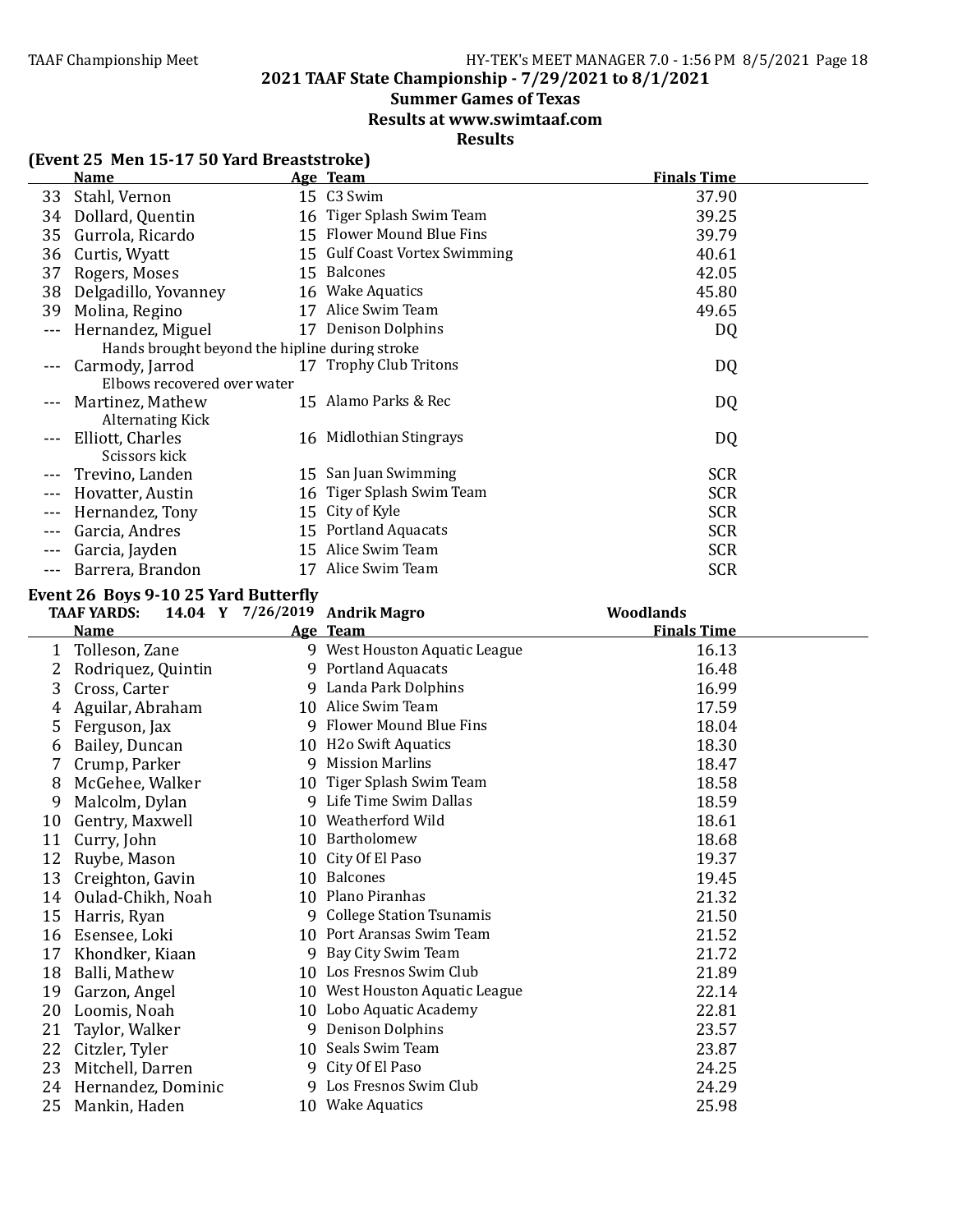### **Summer Games of Texas**

**Results at www.swimtaaf.com**

### **Results**

|       | (Event 26 Boys 9-10 25 Yard Butterfly)<br><b>Name</b>                                                   |    |                                 | <b>Finals Time</b> |  |  |
|-------|---------------------------------------------------------------------------------------------------------|----|---------------------------------|--------------------|--|--|
|       |                                                                                                         |    | Age Team<br>9 300 Taaf          |                    |  |  |
| 26    | Xue, William                                                                                            |    |                                 | 28.66              |  |  |
| $---$ | Snow, Adler                                                                                             |    | 10 Seals Swim Team              | DQ                 |  |  |
|       | <b>Alternating Kick</b>                                                                                 |    | 9 Bartholomew                   |                    |  |  |
|       | Curry, Zachary<br><b>Alternating Kick</b>                                                               |    |                                 | DQ                 |  |  |
|       | Spencer, William                                                                                        |    | 10 Lake Jackson Swim Team       | DQ                 |  |  |
|       | Arms underwater recovery                                                                                |    |                                 |                    |  |  |
|       | Williams, Elliott                                                                                       |    | 9 Bay City Swim Team            | DQ                 |  |  |
|       | <b>Alternating Kick</b>                                                                                 |    |                                 |                    |  |  |
| $---$ | Giles, Milam                                                                                            |    | 9 Wake Aquatics                 | <b>SCR</b>         |  |  |
|       |                                                                                                         |    |                                 |                    |  |  |
|       | Event 27 Men 15-17 50 Yard Butterfly<br><b>TAAF YARDS:</b><br>23.10 Y 7/27/2018 Caleb Dykehouse<br>PAC! |    |                                 |                    |  |  |
|       | <b>Name</b>                                                                                             |    | Age Team                        | <b>Finals Time</b> |  |  |
|       | DosSantos DeOliveira, Niltor                                                                            |    | 17 Mission Marlins              | 23.42              |  |  |
|       |                                                                                                         |    | 16 Tuloso-Midway Hurricanes     | 24.01              |  |  |
| 2     | Betancour, Tomas                                                                                        |    | 17 Midlothian Stingrays         | 24.13              |  |  |
| 3     | Chambers, Jaxson                                                                                        |    | 17 City of Bryan - Barracudas   | 24.24              |  |  |
| 4     | Brown, Garrison                                                                                         |    | 15 El Campo Red Wave            | 24.63              |  |  |
| 5     | Garner, Zane                                                                                            |    | 16 Los Fresnos Swim Club        |                    |  |  |
| 6     | Crews, Jayden                                                                                           |    |                                 | 24.96              |  |  |
| 7     | Smith, Ryan                                                                                             |    | 15 Flower Mound Blue Fins       | 25.18              |  |  |
| 8     | Williams, Jackson                                                                                       |    | 17 Flower Mound Blue Fins       | 25.26              |  |  |
| 9     | Reyes, Sergio                                                                                           |    | 16 Deer Park Seals Team         | 25.47              |  |  |
| 10    | Garcia, Franky                                                                                          |    | 17 Mission Marlins              | 25.99              |  |  |
| 11    | Kramer, Nate                                                                                            |    | 17 The Woodlands                | 26.24              |  |  |
|       | 12 Parsons, Joseph                                                                                      |    | 16 Tiger Splash Swim Team       | 26.35              |  |  |
|       | 13 Carmody, Jarrod                                                                                      |    | 17 Trophy Club Tritons          | 26.40              |  |  |
|       | 14 Rodriguez, Rey                                                                                       |    | 17 Team McAllen                 | 26.46              |  |  |
| 15    | Bloomgren, Mason                                                                                        | 17 | Tiger Splash Swim Team          | 26.71              |  |  |
| 16    | Felan, Colin                                                                                            |    | 17 R&R Aquatics                 | 26.97              |  |  |
| 17    | Gallimore, Gavin                                                                                        |    | 16 Tuloso-Midway Hurricanes     | 27.25              |  |  |
| 18    | Orr, Daniel                                                                                             |    | 15 Midlothian Stingrays         | 27.31              |  |  |
| 19    | Perez, Emerico                                                                                          |    | 16 Tuloso-Midway Hurricanes     | 27.32              |  |  |
| 20    | Geier, Dagen                                                                                            |    | 16 Carrollton Aqua Racers       | 27.40              |  |  |
| 21    | Youn, Alex                                                                                              |    | 16 McKinney Sea Lions           | 27.46              |  |  |
| 22    | May, Kole                                                                                               |    | 15 Fasst Swim Team              | 27.48              |  |  |
| 23    | Mendoza, Jack                                                                                           |    | 16 Ridglea Swimming Pool        | 27.52              |  |  |
| 24    | Gonzalez, Allan                                                                                         |    | 16 Mission Marlins              | 27.53              |  |  |
| 25    | Gammill, Garett                                                                                         | 15 | <b>College Station Tsunamis</b> | 27.64              |  |  |
| 26    | Benavides, Andrew                                                                                       | 15 | Tuloso-Midway Hurricanes        | 27.81              |  |  |
| 27    | Clewett, John                                                                                           | 17 | Tiger Splash Swim Team          | 27.89              |  |  |
| 28    | Medina, Luke                                                                                            | 15 | Tuloso-Midway Hurricanes        | 27.93              |  |  |
| 29    | Bolton, Gavin                                                                                           | 15 | Fasst Swim Team                 | 27.97              |  |  |
| 30    | Sandoval, Stiven                                                                                        | 15 | Flower Mound Blue Fins          | 28.55              |  |  |
| 31    | Kingan, Robert                                                                                          | 16 | Deer Park Seals Team            | 28.61              |  |  |
| 32    | Orr, Abraham                                                                                            | 16 | Midlothian Stingrays            | 28.64              |  |  |
| 33    | Wagner, Hayden                                                                                          | 17 | <b>Wake Aquatics</b>            | 28.85              |  |  |
| 34    | Holder, Kalyb                                                                                           | 16 | Midlothian Stingrays            | 28.91              |  |  |
| 35    | Garcia, Noah                                                                                            | 16 | <b>Denison Dolphins</b>         | 29.00              |  |  |
| 36    | Baldobino, Cory                                                                                         |    | 17 Navasota Swim Team           | 29.09              |  |  |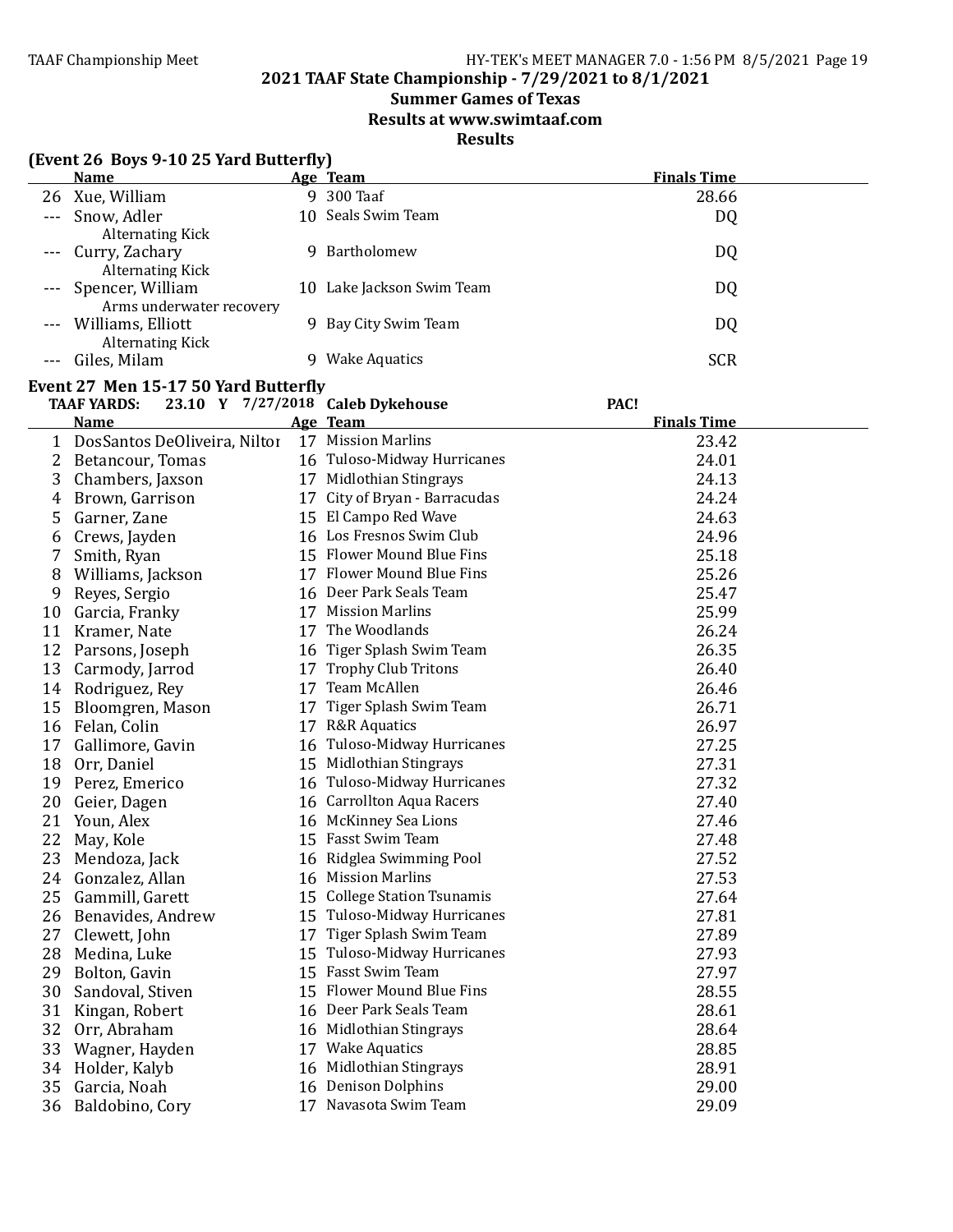### **2021 TAAF State Championship - 7/29/2021 to 8/1/2021**

### **Summer Games of Texas**

**Results at www.swimtaaf.com**

### **Results**

|       | <b>Name</b>                                 |    | Age Team                          | <b>Finals Time</b> |  |
|-------|---------------------------------------------|----|-----------------------------------|--------------------|--|
| 37    | Herndon, Zane                               |    | 15 Seals Swim Team                | 29.19              |  |
| 38    | Cook, Dylan                                 | 17 | El Campo Red Wave                 | 29.24              |  |
| 39    | Barrera, Omar                               |    | 16 South Texas All Region Swimmer | 29.50              |  |
| 40    | Griffin, Cole                               | 15 | West Houston Aquatic League       | 29.80              |  |
| 41    | Lyle, Jevaun                                |    | 15 Coastal Bend All Stars         | 30.08              |  |
| 42    | Bejarano-Blanco, Spartacus                  |    | 16 Stacy                          | 31.20              |  |
| 43    | Hunter, Kenneth                             |    | 16 College Station Tsunamis       | 31.25              |  |
| 44    | Bishop, Ethan                               | 16 | Midlothian Stingrays              | 31.29              |  |
| 45    | Nuccitelli, Joseph                          | 17 | <b>Balcones</b>                   | 31.31              |  |
| 46    | Stinson, Alexander                          |    | 16 Tiger Splash Swim Team         | 32.01              |  |
| 47    | Warren, Dylan                               |    | 15 Carrollton Aqua Racers         | 32.41              |  |
| 48    | Dollard, Quentin                            | 16 | Tiger Splash Swim Team            | 32.91              |  |
| 49    | Rodriguez, Joseph                           |    | 15 Coastal Bend All Stars         | 33.67              |  |
| 50    | Espinoza, Joaquin                           |    | 15 Alamo Parks & Rec              | 34.05              |  |
| 51    | Stahl, Vernon                               |    | 15 C3 Swim                        | 34.30              |  |
| 52    | Goff, Michael                               |    | 15 Weatherford Wild               | 34.92              |  |
|       | Ingram, Cason<br><b>Alternating Kick</b>    |    | 15 Hamilton Bull Sharks           | DQ                 |  |
|       | Chavez, Mac<br><b>Alternating Kick</b>      |    | 15 Victoria                       | DQ                 |  |
|       | Collins, William<br>Alternating Kick        |    | 15 Tiger Splash Swim Team         | DQ                 |  |
|       | Martinez, Mathew<br><b>Alternating Kick</b> |    | 15 Alamo Parks & Rec              | DQ                 |  |
| $---$ | Fogtman, David                              | 17 | <b>Wake Aquatics</b>              | <b>SCR</b>         |  |

#### **(Event 27 Men 15-17 50 Yard Butterfly)**

### Event 28 Boys 9-10 25 Yard Freestyle

|       | TAAF YARDS:      | 12.61 Y 7/25/2008 Adam Koster |                                   | <b>Trophy Club</b> |
|-------|------------------|-------------------------------|-----------------------------------|--------------------|
|       | <u>Name</u>      |                               | Age Team                          | <b>Finals Time</b> |
|       | Gardner, Trevor  |                               | 10 Trophy Club Tritons            | 13.13              |
| 2     | Baines, Justin   |                               | 10 The Woodlands                  | 13.55              |
| 3     | Brawner, Kyle    |                               | 10 Seals Swim Team                | 13.84              |
| 4     | Tellez, Gerardo  |                               | 10 Mission Marlins                | 14.09              |
| 5     | Cross, Carter    |                               | 9 Landa Park Dolphins             | 14.52              |
| b     | Bailey, Duncan   |                               | 10 H2o Swift Aquatics             | 14.78              |
|       | Gifford, Aiden   |                               | 10 Seals Swim Team                | 14.90              |
| 8     | Kincaid, Bayliss |                               | 10 Victoria                       | 14.97              |
| 9     | Tolleson, Zane   | 9.                            | West Houston Aquatic League       | 15.04              |
| 10    | Keener, Dakoda   |                               | 9 Bay City Swim Team              | 15.26              |
| 11    | Riley, Kolt      |                               | 10 Alice Swim Team                | 15.42              |
| 12    | Wear, Thomas     |                               | 10 Paris Aquatic Center Swim Team | 15.75              |
| 13    | Lupher, Samuel   |                               | 10 Lake Jackson Swim Team         | 15.93              |
| 14    | Baker, Ethan     |                               | 10 Port Aransas Swim Team         | 16.13              |
| 15    | Lin, Sean        |                               | 9 City Of Allen Swim Team         | 16.19              |
| 16    | Hinjosa, Jacob   | 9.                            | South Texas All Region Swimmer    | 16.21              |
| 17    | Creighton, Gavin |                               | 10 Balcones                       | 16.41              |
| $*18$ | Ruybe, Mason     |                               | 10 City Of El Paso                | 16.52              |
| $*18$ | Crump, Parker    | 9                             | <b>Mission Marlins</b>            | 16.52              |
| 20    | Trask, Kaine     |                               | 10 Landa Park Dolphins            | 16.79              |
| 21    | Lane, Corbin     |                               | 10 Weatherford Wild               | 16.98              |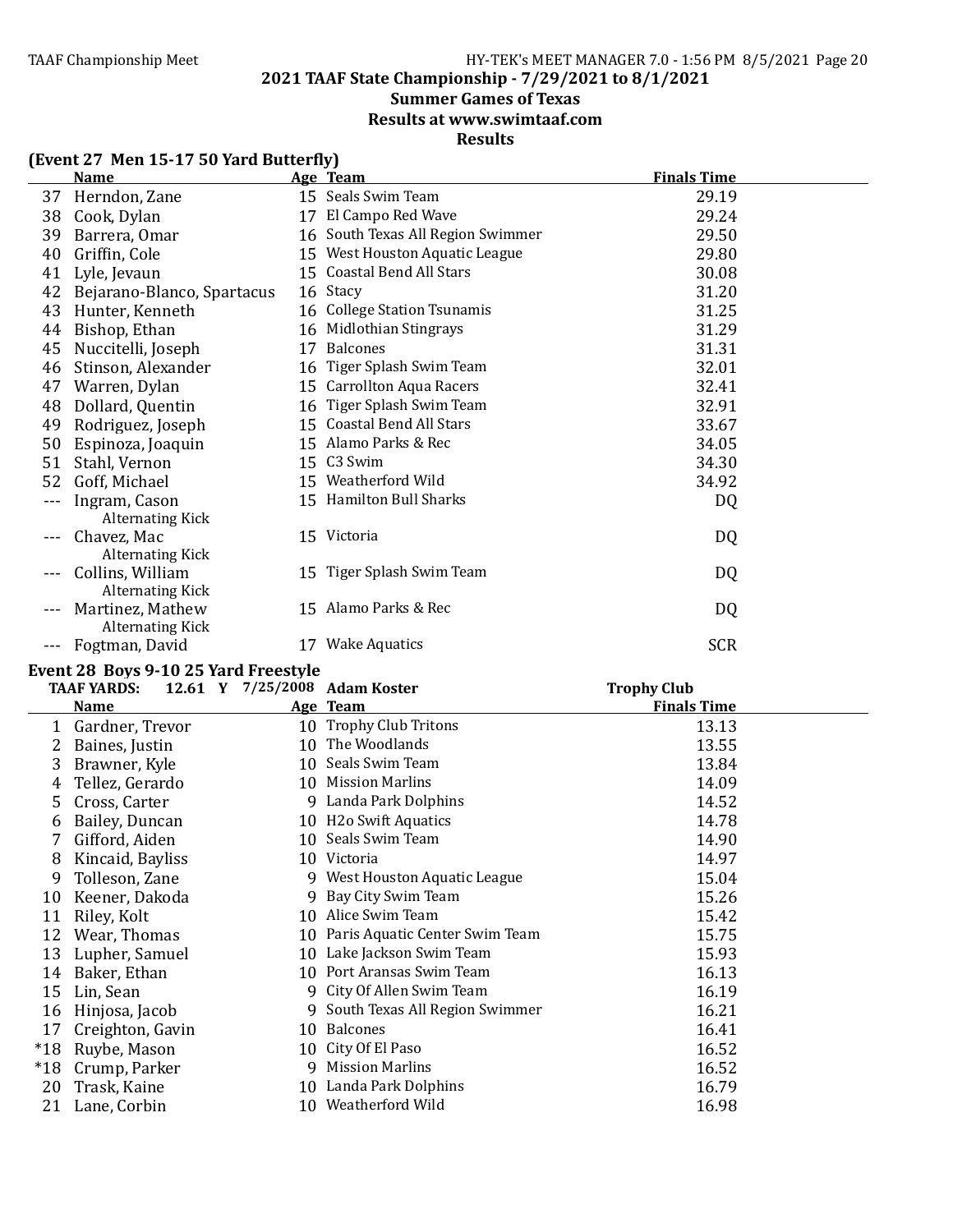### **Summer Games of Texas**

**Results at www.swimtaaf.com**

**Results**

|         | (Event 28 Boys 9-10 25 Yard Freestyle) |    |                                   |                    |  |
|---------|----------------------------------------|----|-----------------------------------|--------------------|--|
|         | <b>Name</b>                            |    | Age Team                          | <b>Finals Time</b> |  |
| 22      | Bexley, Hudson                         |    | 9 Wake Aquatics                   | 18.29              |  |
| 23      | Mankin, Haden                          |    | 10 Wake Aquatics                  | 18.37              |  |
|         | 24 Richards, Aaron                     |    | 10 Plano Aquaducks                | 18.67              |  |
| 25      | Debusk, Sebastian                      |    | 10 Stacy                          | 18.91              |  |
| 26      | Turner, Milo                           |    | 10 City of Bryan - Barracudas     | 19.19              |  |
| 27      | Xue, William                           |    | 9 300 Taaf                        | 21.60              |  |
| 28      | Handal, Nicolai                        |    | 9 West Houston Aquatic League     | 23.57              |  |
| $- - -$ | Giles, Milam                           |    | 9 Wake Aquatics                   | <b>SCR</b>         |  |
| $- - -$ | Doyle, Carter                          |    | 10 Plano Aquaducks                | <b>SCR</b>         |  |
|         | Event 29 Men 15-17 50 Yard Freestyle   |    |                                   |                    |  |
|         | <b>TAAF YARDS:</b>                     |    | 21.09 Y 7/25/2008 Forrest Hughes  | LJST-              |  |
|         | <b>Name</b>                            |    | Age Team                          | <b>Finals Time</b> |  |
|         | 1 Brown, Garrison                      |    | 17 City of Bryan - Barracudas     | 22.38              |  |
| 2       | Chambers, Jaxson                       |    | 17 Midlothian Stingrays           | 22.39              |  |
| 3       | Eich, Parker                           |    | 17 West Houston Aquatic League    | 22.58              |  |
| 4       | Betancour, Tomas                       |    | 16 Tuloso-Midway Hurricanes       | 22.70              |  |
| 5       | Crews, Jayden                          |    | 16 Los Fresnos Swim Club          | 23.47              |  |
| 6       | Kramer, Nate                           |    | 17 The Woodlands                  | 23.65              |  |
|         | Garner, Zane                           |    | 15 El Campo Red Wave              | 23.80              |  |
| 8       | Carmody, Jarrod                        |    | 17 Trophy Club Tritons            | 23.85              |  |
| 9       | Williams, Jackson                      |    | 17 Flower Mound Blue Fins         | 23.87              |  |
| 10      | Nisimblat, Matteo                      |    | 15 Tuloso-Midway Hurricanes       | 23.94              |  |
|         | 11 Rodriguez, Rayhan                   |    | 15 Team McAllen                   | 24.19              |  |
|         | 12 Postelnicu, David                   |    | 15 Balcones                       | 24.21              |  |
|         |                                        |    | 17 Trophy Club Tritons            | 24.27              |  |
| 13      | Carmody, Zephan                        |    | 15 Fasst Swim Team                | 24.28              |  |
|         | 14 May, Kole                           |    |                                   |                    |  |
|         | 15 Felan, Colin                        |    | 17 R&R Aquatics                   | 24.30              |  |
|         | 16 Daigre, Samuel                      |    | 15 West Houston Aquatic League    | 24.39              |  |
|         | 17 Youn, Alex                          |    | 16 McKinney Sea Lions             | 24.45              |  |
|         | 18 Medina, Luke                        |    | 15 Tuloso-Midway Hurricanes       | 24.52              |  |
|         | 19 Jones, Aidan                        |    | 17 Tiger Splash Swim Team         | 24.58              |  |
|         | 20 Geier, Dagen                        |    | 16 Carrollton Aqua Racers         | 24.64              |  |
|         | 21 Rodriguez, Rey                      |    | 17 Team McAllen                   | 24.79              |  |
|         | 22 Mona, Emiliano                      |    | 17 West Houston Aquatic League    | 24.99              |  |
|         | 23 Rivera Scott, Austin                |    | 17 Flower Mound Blue Fins         | 25.02              |  |
| 24      | Delgado, Juliocesar                    |    | 15 Mission Marlins                | 25.09              |  |
| 25      | Bloomgren, Mason                       |    | 17 Tiger Splash Swim Team         | 25.10              |  |
| 26      | Cook, Dylan                            |    | 17 El Campo Red Wave              | 25.14              |  |
| 27      | Cargo, Daniel                          |    | 16 Flower Mound Blue Fins         | 25.16              |  |
| 28      | Wagner, Hayden                         |    | 17 Wake Aquatics                  | 25.21              |  |
| 29      | Crisman, William                       |    | 17 Alice Swim Team                | 25.24              |  |
| 30      | Orr, Abraham                           | 16 | <b>Midlothian Stingrays</b>       | 25.32              |  |
| 31      | Clewett, John                          | 17 | Tiger Splash Swim Team            | 25.35              |  |
| 32      | Monday, Matthew                        |    | 15 Denison Dolphins               | 25.49              |  |
| 33      | Mendoza, Jack                          |    | 16 Ridglea Swimming Pool          | 25.54              |  |
| 34      | Valdivia, Jonathan                     |    | 15 Mission Marlins                | 25.60              |  |
| 35      | Sandoval, Stiven                       |    | 15 Flower Mound Blue Fins         | 25.67              |  |
| 36      | Barrera, Omar                          |    | 16 South Texas All Region Swimmer | 25.77              |  |
| 37      | Hargraves, Elijah                      |    | 16 Tiger Splash Swim Team         | 26.12              |  |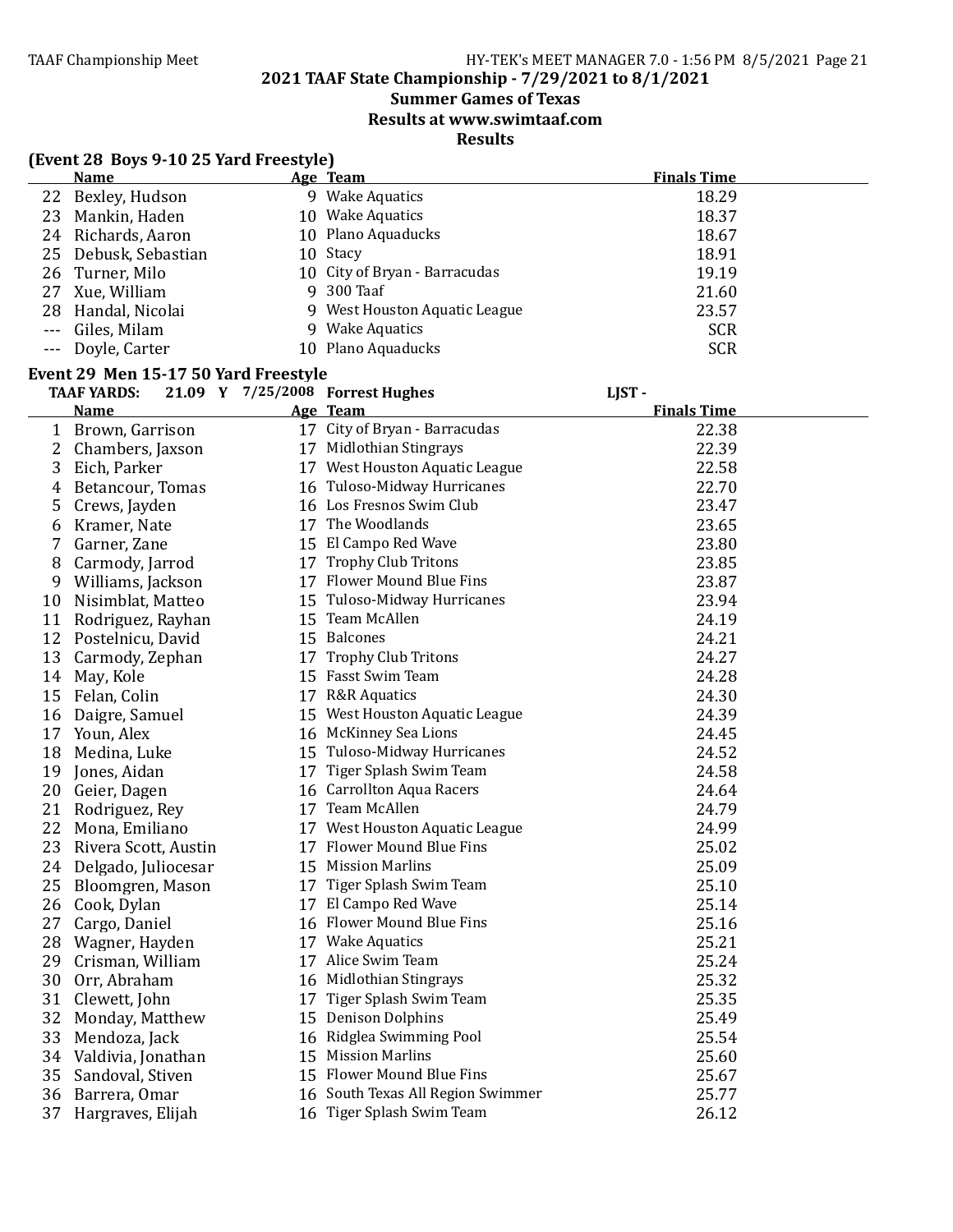**2021 TAAF State Championship - 7/29/2021 to 8/1/2021**

### **Summer Games of Texas**

**Results at www.swimtaaf.com**

**Results**

|         | <b>Name</b>          |    | Age Team                          | <b>Finals Time</b> |
|---------|----------------------|----|-----------------------------------|--------------------|
| 38      | Zarate, Omar         |    | 16 Alice Swim Team                | 26.28              |
| 39      | Crowe, Heath         |    | 15 Seals Swim Team                | 26.31              |
| 40      | Bolton, Gavin        |    | 15 Fasst Swim Team                | 26.33              |
| 41      | Vedala, Avyay        |    | 16 Fasst Swim Team                | 26.60              |
| 42      | Stinson, Alexander   |    | 16 Tiger Splash Swim Team         | 26.74              |
| 43      | Baldobino, Cory      |    | 17 Navasota Swim Team             | 26.82              |
| 44      | Rosenbaum, Ryan      |    | 15 Tuloso-Midway Hurricanes       | 27.00              |
| 45      | Hernandez, Miguel    |    | 17 Denison Dolphins               | 27.07              |
| 46      | Fowler, Houston      |    | 15 McKinney Sea Lions             | 27.14              |
| 47      | Serda, Noah          |    | 15 Team McAllen                   | 27.24              |
| 48      | Bailey, Jackson      | 17 | Tiger Splash Swim Team            | 27.29              |
| 49      | Bishop, Ethan        |    | 16 Midlothian Stingrays           | 27.36              |
| 50      | Williams, Riley      |    | 15 Tuloso-Midway Hurricanes       | 27.37              |
| 51      | Goff, Michael        |    | 15 Weatherford Wild               | 27.78              |
| 52      | Espinoza, Joaquin    |    | 15 Alamo Parks & Rec              | 27.83              |
| 53      | Salinas, Jesus       |    | 15 Mission Marlins                | 27.98              |
| 54      | Cowles, Jonah        |    | 16 Denison Dolphins               | 28.02              |
| 55      | Collins, William     |    | 15 Tiger Splash Swim Team         | 28.16              |
| 56      | Garcia, Noah         |    | 16 Denison Dolphins               | 28.22              |
| 57      | Ragland, Triston     |    | 16 Seals Swim Team                | 28.33              |
| 58      | Gomez, Elias         |    | 15 Tuloso-Midway Hurricanes       | 28.36              |
| 59      | Anderson, Caleb      |    | 16 Trophy Club Tritons            | 28.46              |
| 60      | Wear, Isaac          |    | 15 Paris Aquatic Center Swim Team | 28.58              |
| 61      | Kubecka, Mark        |    | 16 Palacios Aquatics Club         | 28.62              |
| 62      | Stahl, Vernon        |    | 15 C3 Swim                        | 28.79              |
| 63      | Christensen, Tobyn   |    | 15 Carrollton Aqua Racers         | 29.21              |
| 64      | Lovitz, Bryan        |    | 15 Mission Marlins                | 29.76              |
| 65      | Dollard, Quentin     |    | 16 Tiger Splash Swim Team         | 30.15              |
| 66      | Rodriguez, Joseph    |    | 15 Coastal Bend All Stars         | 30.28              |
| 67      | Ingram, Cason        |    | 15 Hamilton Bull Sharks           | 30.31              |
| 68      | Chavez, Mac          |    | 15 Victoria                       | 30.57              |
| 69      | Ward, James          |    | 16 Seals Swim Team                | 30.87              |
| 70      | Garcia, Andres       |    | 15 Portland Aquacats              | 30.90              |
| 71      | Molina, Regino       |    | 17 Alice Swim Team                | 31.04              |
| 72      | Rogers, Moses        |    | 15 Balcones                       | 31.28              |
| 73      | Rodriguez, Jonathan  |    | 16 Westbury Swim Team             | 31.37              |
| 74      | Elliott, Charles     |    | 16 Midlothian Stingrays           | 31.52              |
| 75      | Delgadillo, Yovanney |    | 16 Wake Aquatics                  | 33.77              |
| 76      | Curtis, Wyatt        | 15 | <b>Gulf Coast Vortex Swimming</b> | 34.49              |
| $- - -$ | Ramirez, Joshua      | 15 | Wharton Swim Team                 | <b>SCR</b>         |
| ---     | Ashley, William      | 17 | Team McAllen                      | <b>SCR</b>         |
| $--$    | Fogtman, David       | 17 | <b>Wake Aquatics</b>              | <b>SCR</b>         |
| ---     | Garcia, Jayden       | 15 | Alice Swim Team                   | <b>SCR</b>         |
| $--$    | Morgan, Brady        | 16 | City Of Allen Swim Team           | <b>SCR</b>         |
| $--$    | Nguyen, Henry        |    | 16 Plano Aquaducks                | <b>SCR</b>         |
| ---     | Gonzalez, Jasiel     | 15 | San Juan Swimming                 | <b>SCR</b>         |
|         | Gonzalez, Chris      | 15 | San Juan Swimming                 | <b>SCR</b>         |
| $- - -$ | Trevino, Landen      |    | 15 San Juan Swimming              | <b>SCR</b>         |

### **(Event 29 Men 15-17 50 Yard Freestyle)**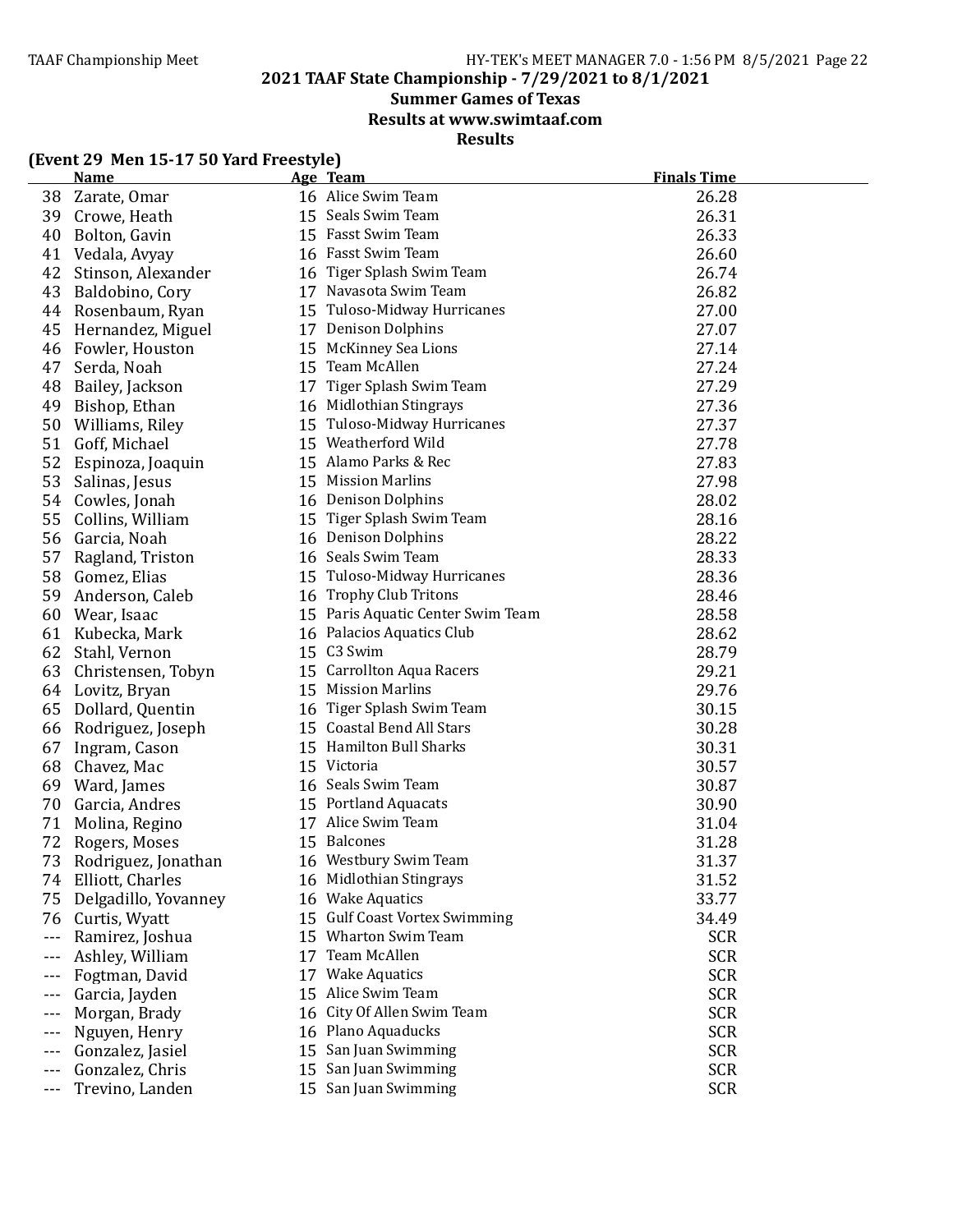### **2021 TAAF State Championship - 7/29/2021 to 8/1/2021**

## **Summer Games of Texas**

**Results at www.swimtaaf.com**

### **Results**

#### **Event 30 Boys 9-10 100 Yard IM**

|       | TAAF YARDS: 1:13.42 Y 7/29/2011 Alex Segesta |    |                               | <b>PIRANHAS</b>    |
|-------|----------------------------------------------|----|-------------------------------|--------------------|
|       | <b>Name</b>                                  |    | Age Team                      | <b>Finals Time</b> |
| 1     | Brawner, Kyle                                |    | 10 Seals Swim Team            | 1:18.75            |
| 2     | Baines, Justin                               |    | 10 The Woodlands              | 1:19.47            |
| 3     | Gardner, Trevor                              |    | 10 Trophy Club Tritons        | 1:20.19            |
| 4     | Lin, Sean                                    | 9  | City Of Allen Swim Team       | 1:27.71            |
| 5     | Gentry, Maxwell                              |    | 10 Weatherford Wild           | 1:28.91            |
| 6     | Stanley, Klein                               |    | 10 The Current                | 1:29.43            |
| 7     | Malcolm, Dylan                               |    | 9 Life Time Swim Dallas       | 1:34.88            |
| 8     | Curry, John                                  |    | 10 Bartholomew                | 1:38.03            |
| 9     | Skoruppa, Ian                                |    | 9 Tuloso-Midway Hurricanes    | 1:38.08            |
| 10    | Crump, Parker                                | 9  | <b>Mission Marlins</b>        | 1:41.15            |
| 11    | Harris, Ryan                                 |    | 9 College Station Tsunamis    | 1:45.72            |
| $*12$ | Cortney, Taggart                             |    | 10 Tuloso-Midway Hurricanes   | 1:45.88            |
| $*12$ | Cross, Carter                                |    | 9 Landa Park Dolphins         | 1:45.88            |
| 14    | Baker, Caden                                 | 10 | Bay City Swim Team            | 1:51.25            |
| 15    | Perotto, Pier Carlo                          |    | 10 Unattached                 | 1:53.20            |
| 16    | Jaroszewski, III, Barry                      |    | 10 Landa Park Dolphins        | 1:56.27            |
|       | Curry, Zachary                               | 9  | Bartholomew                   | D <sub>Q</sub>     |
|       | Alternating Kick - fly                       |    |                               |                    |
|       | Creighton, Gavin                             |    | 10 Balcones                   | DQ                 |
|       | Did not finish on back - back                |    |                               |                    |
|       | Ward, Jude                                   |    | 9 Seals Swim Team             | DQ                 |
|       | Alternating Kick - fly                       |    |                               |                    |
|       | Collins, Luke                                |    | 9 Lake Jackson Swim Team      | DQ                 |
|       | Elbows recovered over water - breast         |    |                               |                    |
|       | Zhang, Yanjie Justin                         |    | 10 Fasst Swim Team            | DQ                 |
|       | Alternating Kick - fly                       |    |                               |                    |
|       | Turner, Milo                                 |    | 10 City of Bryan - Barracudas | DQ                 |
|       | Alternating Kick - breast                    |    |                               |                    |

### **Event 31 Men 15-17 100 Yard IM**<br> **EAAE VARDS EAA2 Y** 7/26/2019 Aiden Ve

|    | <b>TAAF YARDS:</b> |    | 54.42 Y 7/26/2019 Aidan Vargas | <b>TMST</b>        |  |
|----|--------------------|----|--------------------------------|--------------------|--|
|    | <b>Name</b>        |    | Age Team                       | <b>Finals Time</b> |  |
|    | Eich, Parker       |    | 17 West Houston Aquatic League | 55.44              |  |
|    | Nisimblat, Luca    | 17 | Tuloso-Midway Hurricanes       | 55.91              |  |
| 3  | Brown, Garrison    |    | 17 City of Bryan - Barracudas  | 55.94              |  |
| 4  | Reyes, Sergio      |    | 16 Deer Park Seals Team        | 57.17              |  |
| 5. | Chambers, Jaxson   | 17 | Midlothian Stingrays           | 58.19              |  |
| 6  | Carmody, Jarrod    | 17 | <b>Trophy Club Tritons</b>     | 58.72              |  |
|    | Kramer, Nate       | 17 | The Woodlands                  | 59.00              |  |
| 8  | Smith, Ryan        |    | 15 Flower Mound Blue Fins      | 59.24              |  |
| 9  | Walenciak, Joel    |    | 17 City Of Allen Swim Team     | 1:01.18            |  |
| 10 | Nisimblat, Matteo  |    | 15 Tuloso-Midway Hurricanes    | 1:01.96            |  |
| 11 | Guerra, Hilario    |    | 16 Mission Marlins             | 1:02.41            |  |
| 12 | Daigre, Samuel     |    | 15 West Houston Aquatic League | 1:02.69            |  |
| 13 | Postelnicu, David  |    | 15 Balcones                    | 1:03.16            |  |
| 14 | May, Kole          |    | 15 Fasst Swim Team             | 1:03.31            |  |
| 15 | Perez, Emerico     |    | 16 Tuloso-Midway Hurricanes    | 1:03.38            |  |
| 16 | Rodriguez, Rayhan  | 15 | Team McAllen                   | 1:03.50            |  |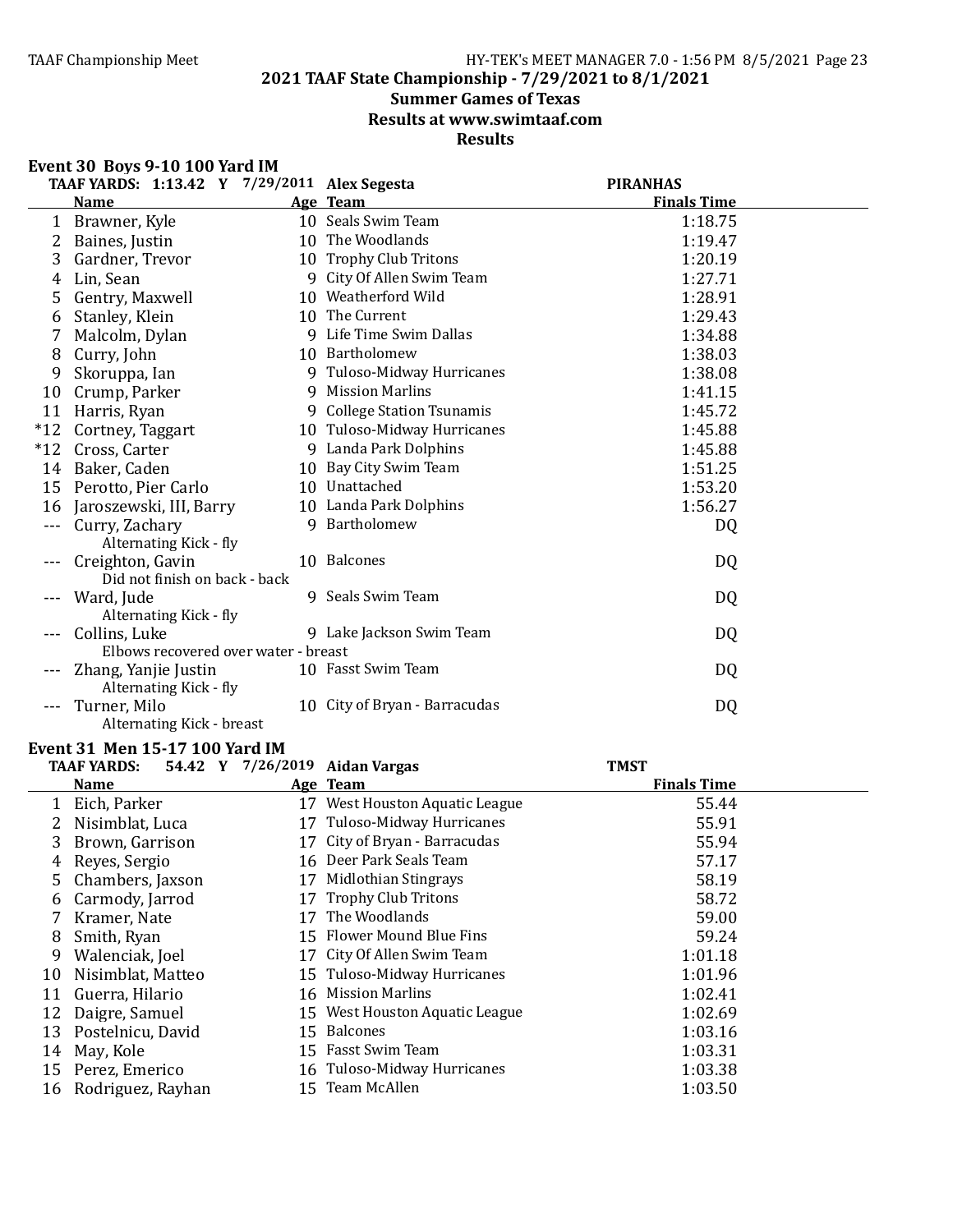**2021 TAAF State Championship - 7/29/2021 to 8/1/2021**

### **Summer Games of Texas**

**Results at www.swimtaaf.com**

**Results**

|  |  | (Event 31 Men 15-17 100 Yard IM) |
|--|--|----------------------------------|
|--|--|----------------------------------|

|          | <u>Name</u>                                           | Age Team                                                               | <b>Finals Time</b> |
|----------|-------------------------------------------------------|------------------------------------------------------------------------|--------------------|
| 17       | Ozmetin, Jonah                                        | 16 College Station Tsunamis                                            | 1:03.67            |
| 18       | Bloomgren, Mason                                      | 17 Tiger Splash Swim Team                                              | 1:03.75            |
| 19       | Sugawara, Ian                                         | 15 R&R Aquatics                                                        | 1:04.18            |
| 20       | Orr, Daniel                                           | 15 Midlothian Stingrays                                                | 1:04.56            |
| 21       | Herndon, Zane                                         | 15 Seals Swim Team                                                     | 1:04.93            |
| 22       | Clewett, John                                         | 17 Tiger Splash Swim Team                                              | 1:05.30            |
| 23       | Gonzalez, Allan                                       | 16 Mission Marlins                                                     | 1:05.70            |
| 24       | Crowe, Heath                                          | 15 Seals Swim Team                                                     | 1:06.07            |
| 25       | Rodriguez, Rey                                        | 17 Team McAllen                                                        | 1:06.50            |
| 26       | Mendoza, Jack                                         | 16 Ridglea Swimming Pool                                               | 1:07.29            |
| 27       | Acevedo, Rowen                                        | 16 Mission Marlins                                                     | 1:08.21            |
| 28       | Vedala, Avyay                                         | 16 Fasst Swim Team                                                     | 1:09.52            |
| 29       | Monday, Matthew                                       | 15 Denison Dolphins                                                    | 1:09.68            |
| 30       | Mendez, Naythen                                       | 17 Mission Marlins                                                     | 1:10.32            |
| 31       | Espinoza, Joaquin                                     | 15 Alamo Parks & Rec                                                   | 1:10.94            |
| 32       | Stinson, Alexander                                    | 16 Tiger Splash Swim Team                                              | 1:11.43            |
|          | 33 Sandoval, Stiven                                   | 15 Flower Mound Blue Fins                                              | 1:12.72            |
| 34       | Nuccitelli, Joseph                                    | 17 Balcones                                                            | 1:13.51            |
| 35       | Ramirez, Joshua                                       | 15 Wharton Swim Team                                                   | 1:13.65            |
|          | 36 Byrd, Cameron                                      | 17 The Current                                                         | 1:15.14            |
| 37       | Roberson, Colby                                       | 16 Portland Aquacats                                                   | 1:15.15            |
| 38       | Anderson, Caleb                                       | 16 Trophy Club Tritons                                                 | 1:15.48            |
| 39       | Barrera, Brandon                                      | 17 Alice Swim Team                                                     | 1:17.60            |
| 40       | Dollard, Quentin                                      | 16 Tiger Splash Swim Team                                              | 1:17.66            |
| 41       | Ward, James                                           | 16 Seals Swim Team                                                     | 1:17.73            |
| 42       | Wagner, Hayden                                        | 17 Wake Aquatics                                                       | 1:24.20            |
| 43       | Garcia, Andres                                        | 15 Portland Aquacats                                                   | 1:28.54            |
| $- - -$  | Lovitz, Bryan                                         | 15 Mission Marlins                                                     | DQ                 |
|          | Downward butterfly kick - breast                      |                                                                        |                    |
|          | Hernandez, Tony                                       | 15 City of Kyle                                                        | DQ                 |
|          | Did not finish on back - back                         |                                                                        |                    |
|          | Martinez, Mathew                                      | 15 Alamo Parks & Rec                                                   | DQ                 |
|          | Scissors kick - breast                                |                                                                        |                    |
|          | Bejarano-Blanco, Spartacus                            | 16 Stacy                                                               | DQ                 |
|          |                                                       | Shoulders not at or past vertical towards breast off the wall - breast |                    |
|          | Reyna, Thomas                                         | 16 Team McAllen                                                        | DQ                 |
|          | Downward butterfly kick - breast                      |                                                                        |                    |
|          | Gonzalez, Chris                                       | 15 San Juan Swimming                                                   | <b>SCR</b>         |
| $\cdots$ | Gonzalez, Jasiel                                      | 15 San Juan Swimming                                                   | <b>SCR</b>         |
|          | Event 32 Men 15-17 200 Yard Freestyle                 |                                                                        |                    |
|          | TAAF YARDS: 1:46.36 Y 7/29/2011 Christopher Stockmann |                                                                        | <b>GTSA</b>        |
|          | <b>Name</b>                                           | Age Team                                                               | <b>Finals Time</b> |
| 1        | DosSantos DeOliveira, Niltor                          | 17 Mission Marlins                                                     | 1:48.64            |
| 2        | Cortez, Monty                                         | 16 Tuloso-Midway Hurricanes                                            | 1:52.67            |
| 3        | Ledbetter, Jackson                                    | 16 Tiger Splash Swim Team                                              | 1:54.01            |
| 4        | Goodrich, Dustin                                      | 16 R&R Aquatics                                                        | 1:54.09            |
| 5        | Parsons, Joseph                                       | 16 Tiger Splash Swim Team                                              | 1:55.47            |

6 Brown, Harrison 16 South Belt Area "all Stars" 1:57.32 7 Johnson, Asher 16 Flower Mound Blue Fins 1:57.59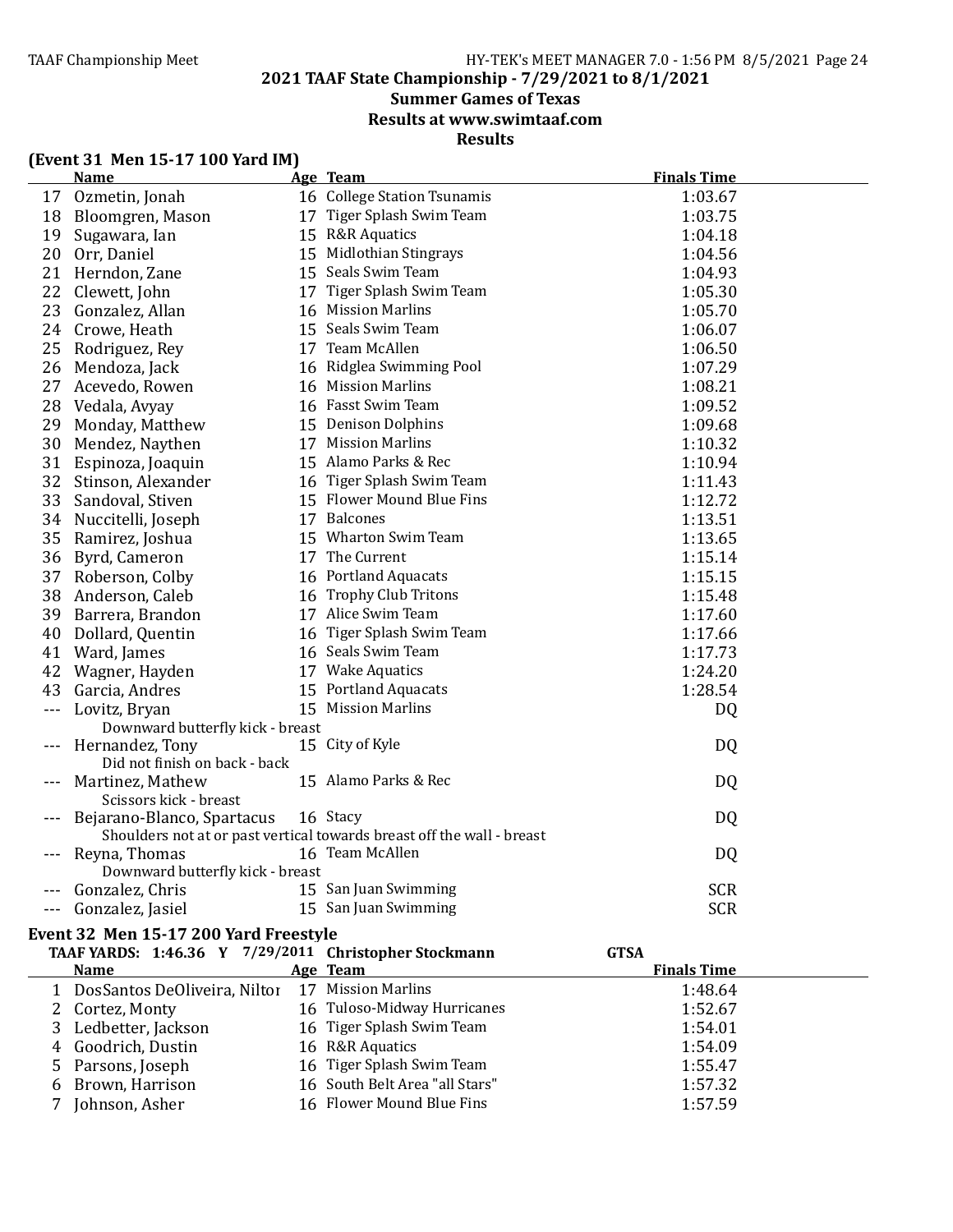**2021 TAAF State Championship - 7/29/2021 to 8/1/2021**

### **Summer Games of Texas**

**Results at www.swimtaaf.com**

### **Results**

### **(Event 32 Men 15-17 200 Yard Freestyle)**

|         | <b>Name</b>         |    | Age Team                          | <b>Finals Time</b> |
|---------|---------------------|----|-----------------------------------|--------------------|
| 8       | Carmody, Zephan     |    | 17 Trophy Club Tritons            | 1:58.93            |
| 9       | Holder, Kalyb       | 16 | Midlothian Stingrays              | 2:03.38            |
| 10      | Gonzalez, Alex      | 17 | <b>Mission Marlins</b>            | 2:04.22            |
| 11      | Crosson, Nathaniel  | 17 | <b>Coastal Bend All Stars</b>     | 2:05.15            |
| 12      | Crowe, Heath        | 15 | Seals Swim Team                   | 2:08.28            |
| 13      | Lyle, Jevaun        |    | 15 Coastal Bend All Stars         | 2:09.42            |
| 14      | Rosenbaum, Ryan     |    | 15 Tuloso-Midway Hurricanes       | 2:09.52            |
| 15      | Adams, Ezekiel      |    | 15 Tuloso-Midway Hurricanes       | 2:11.25            |
| 16      | Ozmetin, Jonah      |    | 16 College Station Tsunamis       | 2:11.29            |
| 17      | Kingan, Robert      |    | 16 Deer Park Seals Team           | 2:17.00            |
| 18      | Acevedo, Rowen      | 16 | Mission Marlins                   | 2:19.57            |
| 19      | Gomez, Ryan         | 15 | San Juan Swimming                 | 2:20.01            |
| 20      | Warren, Dylan       | 15 | <b>Carrollton Aqua Racers</b>     | 2:28.90            |
| 21      | Kubecka, Mark       | 16 | Palacios Aquatics Club            | 2:36.49            |
| 22      | Rodriguez, Jonathan |    | 16 Westbury Swim Team             | 2:47.45            |
| $--$    | Ingram, Cason       | 15 | Hamilton Bull Sharks              | <b>SCR</b>         |
| $---$   | Luke, Dela Garza    |    | 15 Paris Aquatic Center Swim Team | <b>SCR</b>         |
|         | Gonzalez, Jasiel    | 15 | San Juan Swimming                 | <b>SCR</b>         |
| $- - -$ | Nuccitelli, Joseph  | 17 | <b>Balcones</b>                   | <b>SCR</b>         |

# **Event 33 Boys 9-10 100 Yard Freestyle Relay**<br>TAAF YARDS: 56.83 Y 8/1/1993 Rosenbo

**TAAF YARDS: 56.83 Y 8/1/1993 Rosenberg**

|              | <b>Team</b>                | <b>Relav</b>              | <b>Finals Time</b>     |                           |
|--------------|----------------------------|---------------------------|------------------------|---------------------------|
| $\mathbf{1}$ | <b>Trophy Club Tritons</b> | A                         |                        | 1:01.52                   |
|              | 1) Cashon, Landry 10       | 2) Glover, Waylon 9       | 3) Nicholas, Trey 9    | 4) Gardner, Trevor 10     |
| 2            | Weatherford Wild           | A                         |                        | 1:03.20                   |
|              | 1) Lane, Corbin 10         | 2) Fisher, Brayden 10     | 3) Burlison, Kody 10   | 4) Gentry, Maxwell 10     |
| 3            | Bay City Swim Team         | A                         |                        | 1:05.03                   |
|              | 1) Keener, Dakoda 9        | 2) Baker, Caden 10        | 3) Sneary, Craig 10    | 4) Spencer, Alistair 9    |
| 4            | <b>Denton Dolphins</b>     |                           |                        | 1:06.43                   |
|              | 1) Hyland, Miles 9         | 2) Schulteis, Eli 9       | 3) Ho, Anthony 10      | 4) Nowell, Michael 10     |
|              | 5 Victoria                 | A                         |                        | 1:07.15                   |
|              | 1) Villarreal, Braylon 10  | 2) Palmer, Luke 9         | 3) Velasquez, Ayden 9  | 4) Kincaid, Bayliss 10    |
| 6            | Alice Swim Team            | A                         |                        | 1:07.76                   |
|              | 1) Olivarez, Maxx 10       | 2) Aguilar, Christopher 9 | 3) Aguilar, Abraham 10 | 4) Riley, Kolt 10         |
| 7            | Midlothian Stingrays       | A                         |                        | 1:10.72                   |
|              | 1) Patterson, Bradyn 9     | 2) Taylor, Rhett 9        | 3) Sims-Asante, Ace 9  | 4) Ray, Brayden 10        |
| 8            | Weatherford Wild           | B                         |                        | 1:14.45                   |
|              | 1) Wimberley, Cooper 10    | 2) Costello, Cullen 10    | 3) Hixson, Charlie 9   | 4) Kennedy, Colt 10       |
| 9            | Bay City Swim Team         |                           |                        | 1:14.93                   |
|              | 1) Williams, Elliott 9     | 2) Quintana, Nehemiah 10  | 3) Sansing, Dylan 9    | 4) Williams, Kingson 10   |
| 10           | Lake Jackson Swim Team     | A                         |                        | 1:15.06                   |
|              | 1) Collins, Luke 9         | 2) Ermel, Bryce 10        | 3) Tucker, Caleb 9     | 4) Valenzuela, Braedyn 10 |
| 11           | Fasst Swim Team            | A                         |                        | 1:16.49                   |
|              | 1) Zhang, Yanjie Justin 10 | 2) Allen, Austin 10       | 3) Hicks, Axton 9      | 4) Gustin, Adam 9         |
| 12           | Freer Swim Team            | A                         |                        | 1:22.03                   |
|              | 1) Conde, Sergio 10        | 2) Saenz, Diego 9         | 3) Garcia, Ramsey 9    | 4) Mejia, Ezekiel 10      |
| 13           | San Juan Swimming          | A                         |                        | 1:22.56                   |
|              | 1) Trevino, Korben 10      | 2) Cantu, Patricio 9      | 3) Cavazos, Jacob 9    | 4) Cantu, Adrian 10       |
| 14           | Landa Park Dolphins        | A                         |                        | 1:22.69                   |
|              | 1) Trask, Kaine 10         | 2) Reid, John 10          | 3) McGinnis, Colton 10 | 4) Coats, Cooper 9        |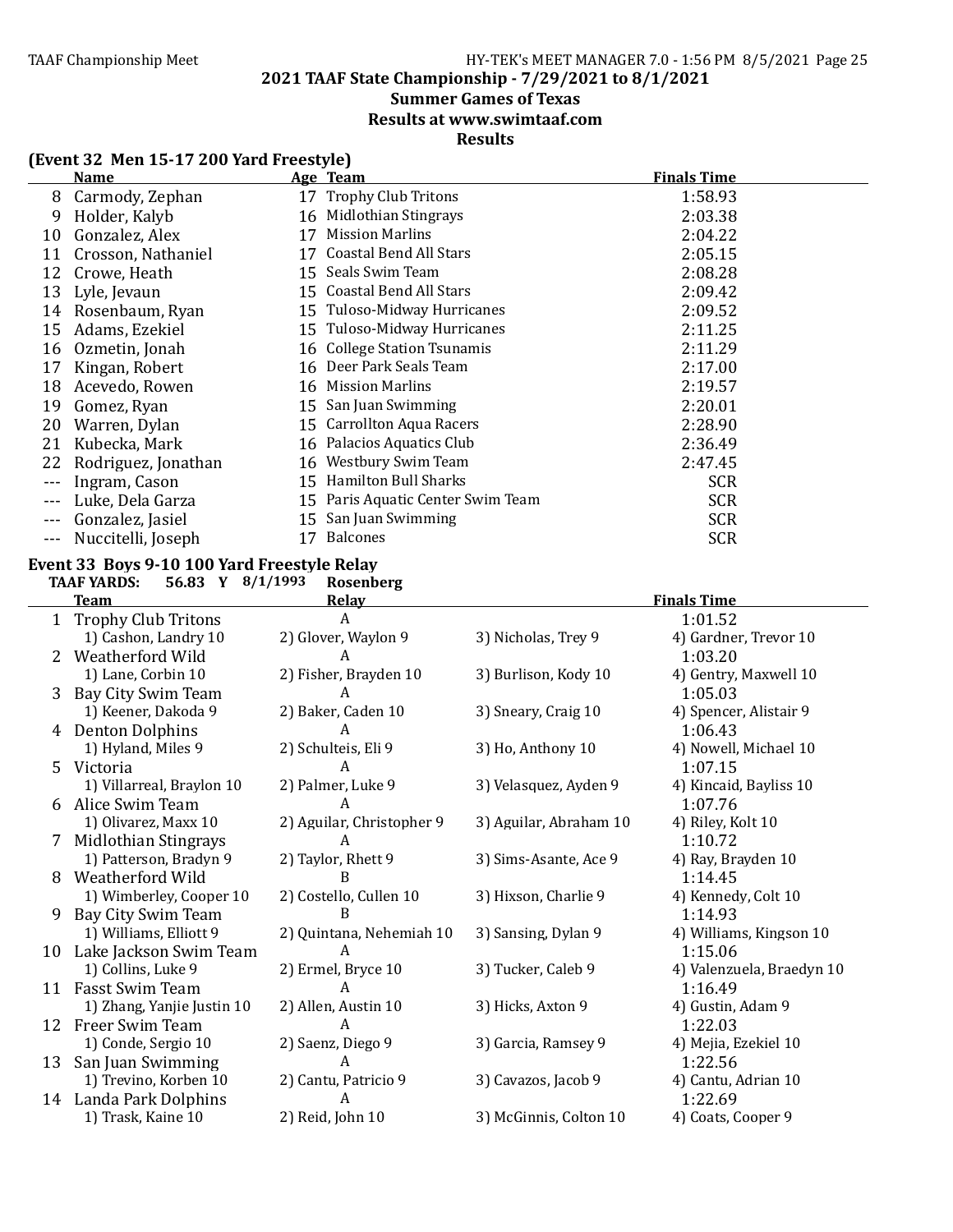### **2021 TAAF State Championship - 7/29/2021 to 8/1/2021**

#### **Summer Games of Texas**

**Results at www.swimtaaf.com**

**Results**

|   | (Event 33 Boys 9-10 100 Yard Freestyle Relay)          |                            |                                              |                                |
|---|--------------------------------------------------------|----------------------------|----------------------------------------------|--------------------------------|
|   | <b>Team</b>                                            | Relay                      |                                              | <b>Finals Time</b>             |
|   | Tuloso-Midway Hurricanes                               | A                          |                                              | <b>DQ</b>                      |
|   | Early take-off swimmer #4<br>1) Cortney, Taggart 10    | 2) Santiago, Justin 9      | 3) Skoruppa, Ian 9                           | 4) Cortney, Declan 10          |
|   | South Texas All Region Swin                            | A                          |                                              | DQ                             |
|   | Early take-off swimmer #4                              |                            |                                              |                                |
|   | 1) Barrera, Elier 9                                    | 2) Martinez Jr, Eugenio 9  | 3) Rodriguez, Carlos 10                      | 4) Hinjosa, Jacob 9            |
|   |                                                        |                            |                                              |                                |
|   | Event 34 Men 15-17 200 Yard Freestyle Relay            |                            |                                              |                                |
|   | TAAF YARDS: 1:29.68 Y 7/25/2008 Lake Jackson Swim Team |                            | F Hughes, J Bontekoe, E Vesling, C Armstrong |                                |
|   | <b>Team</b>                                            | <b>Relay</b>               |                                              | <b>Finals Time</b>             |
|   | 1 Mission Marlins                                      | A                          |                                              | 1:34.33                        |
|   | 1) Guajardo, Emilio 16                                 | 2) Garcia, Franky 17       | 3) Gonzalez, Alex 17                         | 4) DosSantos DeOliveira, Nilto |
|   | 2 Flower Mound Blue Fins                               | A                          |                                              | 1:34.43                        |
|   | 1) Smith, Ryan 15                                      | 2) Rivera Scott, Austin 17 | 3) Johnson, Asher 16                         | 4) Williams, Jackson 17        |
| 3 | <b>Tuloso-Midway Hurricanes</b>                        | A                          |                                              | 1:34.69                        |
|   | 1) Nisimblat, Luca 17                                  | 2) Gallimore, Gavin 16     | 3) Cortez, Monty 16                          | 4) Nisimblat, Matteo 15        |
|   | 4 Midlothian Stingrays                                 | А                          |                                              | 1:36.88                        |
|   | 1) Holder, Kalyb 16                                    | 2) Chambers, Jaxson 17     | 3) Orr, Abraham 16                           | 4) Orr, Daniel 15              |
| 5 | <b>Mission Marlins</b>                                 | B                          |                                              | 1:39.08                        |
|   | 1) Valdivia, Jonathan 15                               | 2) Gonzalez, Allan 16      | 3) Delgado, Juliocesar 15                    | 4) Guerra, Hilario 16          |
|   | Tiger Splash Swim Team                                 | A                          |                                              | 1:39.35                        |
|   | 1) Parsons, Joseph 16                                  | 2) Jones, Aidan 17         | 3) Bailey, Jackson 17                        | 4) Bloomgren, Mason 17         |
|   | 7 West Houston Aquatic Leagu                           | A                          |                                              | 1:40.45                        |
|   | 1) Griffin, Cole 15                                    | 2) Eich, Parker 17         | 3) Mona, Emiliano 17                         | 4) Daigre, Samuel 15           |
|   | 8 R&R Aquatics                                         | A                          |                                              | 1:42.56                        |
|   | 1) Goodrich, Dustin 16                                 | 2) Sugawara, Connor 15     | 3) Sugawara, Ian 15                          | 4) Felan, Colin 17             |
| 9 | <b>Denison Dolphins</b>                                | A                          |                                              | 1:42.66                        |
|   | 1) Hernandez, Miguel 17                                | 2) Monday, Matthew 15      | 3) Farley, Jayden 14                         | 4) Cowles, Jonah 16            |
|   | 10 Tuloso-Midway Hurricanes                            | B                          |                                              | 1:44.96                        |
|   | 1) Medina, Luke 15                                     | 2) Gomez, Elias 15         | 3) Benavides, Andrew 15                      | 4) Perez, Emerico 16           |
|   | 11 Seals Swim Team                                     | A                          |                                              | 1:51.90                        |
|   | 1) Crowe, Heath 15                                     | 2) Herndon, Zane 15        | 3) Ward, James 16                            | 4) Ragland, Triston 16         |
|   | Alice Swim Team                                        | A                          |                                              | DQ                             |
|   | Early take-off swimmer #4                              |                            |                                              |                                |
|   | 1) Molina, Regino 17                                   | 2) Zarate, Omar 16         | 3) Barrera, Brandon 17                       | 4) Crisman, William 17         |
|   | Tiger Splash Swim Team                                 | C.                         |                                              | <b>SCR</b>                     |
|   | 1) Hargraves, Elijah 16                                | 2) Dollard, Quentin 16     | 3) Stinson, Alexander 16                     | 4) Hovatter, Austin 16         |
|   | <b>Trophy Club Tritons</b>                             | A                          |                                              | <b>SCR</b>                     |
|   | Tiger Splash Swim Team                                 | B                          |                                              | <b>SCR</b>                     |
|   | 1) Durbin, Andrew 16                                   | 2) Collins, William 15     | 3) Clewett, John 17                          | 4) Ledbetter, Jackson 16       |

#### Event 35 Mixed 15-17 200 Yard Medley Relay **TAAF YARDS: 1:46.05 Y 8/1/2014 Coastal Bend**

**C Croman, J Camacho, H Aguirre, S Kudlicki**

|    | Team                          | Relay                 |                                                           | <b>Finals Time</b>     |  |
|----|-------------------------------|-----------------------|-----------------------------------------------------------|------------------------|--|
| 1. | <b>Flower Mound Blue Fins</b> |                       |                                                           | 1:51.21                |  |
|    | 1) Smith, Ryan M15            | 2) Johnson, Asher M16 | 3) Payne, Lindsey W17                                     | 4) Patrick, Molly W17  |  |
|    | <b>Mission Marlins</b>        |                       |                                                           | 1:52.52                |  |
|    | 1) Guajardo, Emilio M16       |                       | 2) DosSantos DeOliveira, Niltc3) Garcia-Rivas, Hailey W16 | 4) Briones, Sylvia W16 |  |
| 3  | El Campo Red Wave             |                       |                                                           | 1:57.66                |  |
|    | 1) Beal, Kendall W17          | 2) Cook, Dylan M17    | 3) Garner, Zane M15                                       | 4) Little, Juilann W15 |  |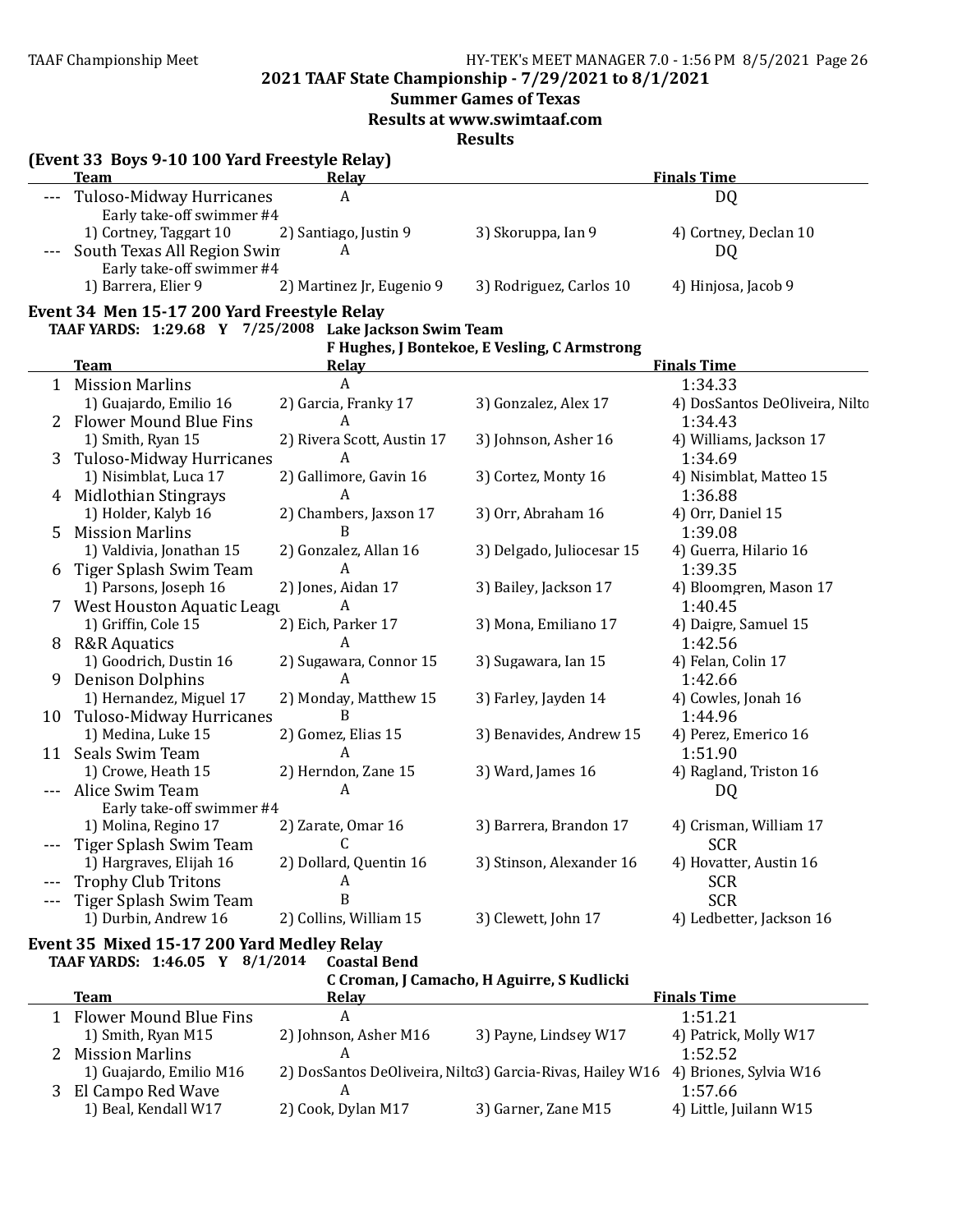**2021 TAAF State Championship - 7/29/2021 to 8/1/2021**

### **Summer Games of Texas**

**Results at www.swimtaaf.com**

**Results**

### **(Event 35 Mixed 15-17 200 Yard Medley Relay)**

|    | Team                         | <b>Relay</b>                                   |                                                   | <b>Finals Time</b>        |
|----|------------------------------|------------------------------------------------|---------------------------------------------------|---------------------------|
|    | 4 Trophy Club Tritons        | A                                              |                                                   | 1:57.98                   |
|    | 1) Carmody, Zephan M17       | 2) Carmody, Jarrod M17                         | 3) Gerard, Reagan W17                             | 4) Wilson, Tess W17       |
| 5. | Seals Swim Team              | A                                              |                                                   | 1:58.57                   |
|    | 1) Gifford, Rayah W15        | 2) Herndon, Zane M15                           | 3) Crowe, Heath M15                               | 4) Brawner, Kori W17      |
|    | 6 West Houston Aquatic Leagu | A                                              |                                                   | 1:59.55                   |
|    | 1) Christian, Lauren W15     | 2) Eich, Parker M17                            | 3) Garzon, Mariajose W15                          | 4) Mona, Emiliano M17     |
|    | McKinney Sea Lions           | A                                              |                                                   | 1:59.64                   |
|    | 1) Youn, Kathryn W17         | 2) Youn, Alex M16                              | 3) Reeves, Livi W15                               | 4) Fowler, Houston M15    |
| 8  | Los Fresnos Swim Club        | A                                              |                                                   | 2:01.41                   |
|    | 1) Crews, Jayden M16         | 2) Flores, Josie W15                           | 3) Reynolds, Christopher M154) Blanco, Joslyn W17 |                           |
| 9  | Flower Mound Blue Fins       |                                                |                                                   | 2:02.22                   |
|    | 1) Kochenower, Kylee W15     | 2) Rivera Scott, Austin M17                    | 3) Williams, Jackson M17                          | 4) Kochenower, Mattie W15 |
| 10 | Alamo Parks & Rec            | A                                              |                                                   | 2:21.82                   |
|    | 1) Martinez, Mathew M15      | 2) Espinoza, Joaquin M15                       | 3) Garcia, Adriana W17                            | 4) Espinoza, Biance W17   |
|    | <b>Denison Dolphins</b>      | A                                              |                                                   | D <sub>O</sub>            |
|    | 1) Wills, Sarah W15          | 2) Garcia, Noah M16                            | 3) Hernandez, Miguel M17                          | 4) Monday, Matthew M15    |
|    | Los Fresnos Swim Club        | B                                              |                                                   | <b>SCR</b>                |
|    | 1) Gomez, Israel M16         | 2) Wrinkle, Evangeline W16 3) Lopez, Angel M17 |                                                   | 4) Soriano, Marilyn W17   |

# **Event 36 Mixed 15-17 100 Yard Freestyle Relay**<br>TAAF YARDS: 44.25 Y 8/1/2014 Coastal Bend

### **TAAF YARDS: 44.25 Y**  $8/1/2014$

#### **C Croman, S Kudlicki, R Chang, H Aguirre**

|    | <b>Team</b>                   | <b>Relay</b>             |                           | <b>Finals Time</b>          |
|----|-------------------------------|--------------------------|---------------------------|-----------------------------|
|    | Flower Mound Blue Fins        | А                        |                           | 46.01                       |
|    | 1) Smith, Ryan M15            | 2) Patrick, Molly W17    | 3) Payne, Lindsey W17     | 4) Williams, Jackson M17    |
|    | <b>Trophy Club Tritons</b>    | A                        |                           | 46.52                       |
|    | 1) Carmody, Zephan M17        | 2) Wilson, Tess W17      | 3) Gerard, Reagan W17     | 4) Carmody, Jarrod M17      |
| 3  | El Campo Red Wave             | А                        |                           | 46.85                       |
|    | 1) Beal, Kendall W17          | 2) Cook, Dylan M17       | 3) Garner, Zane M15       | 4) Little, Juilann W15      |
| 4  | Tuloso-Midway Hurricanes      | А                        |                           | 47.49                       |
|    | 1) Garcia, Isabel W17         | 2) Martinez, Alize W15   | 3) Gallimore, Gavin M16   | 4) Nisimblat, Luca M17      |
| 5. | Tuloso-Midway Hurricanes      |                          |                           | 48.96                       |
|    | 1) Betancour, Tomas M16       | 2) Flores, Julie W16     | 3) Anguiano, Rhianna W16  | 4) Cortez, Monty M16        |
| 6  | <b>Denison Dolphins</b>       | A                        |                           | 49.12                       |
|    | 1) Garcia, Noah M16           | 2) Monday, Matthew M15   | 3) Wills, Sarah W15       | 4) Hernandez, Miguel M17    |
| 7  | <b>Flower Mound Blue Fins</b> | B                        |                           | 49.48                       |
|    | 1) Johnson, Asher M16         | 2) Kochenower, Kylee W15 | 3) Kochenower, Mattie W15 | 4) Rivera Scott, Austin M17 |
| 8  | Seals Swim Team               | A                        |                           | 52.57                       |
|    | 1) Ward, James M16            | 2) Palmer, Aimee W15     | 3) Crowe, Heath M15       | 4) Roach, Kalea W17         |
| 9  | Tuloso-Midway Hurricanes      | B                        |                           | 53.46                       |
|    | 1) Adams, Ezekiel M15         | 2) Havelka, Ashlyn W15   | 3) Kromer, Brooke W16     | 4) Williams, Riley M15      |
| 10 | <b>Portland Aquacats</b>      | A                        |                           | 56.39                       |
|    | 1) Rogers, Ann Jayden W15     | 2) Roberson, Hannah W16  | 3) Roberson, Colby M16    | 4) Garcia, Andres M15       |
| 11 | Flower Mound Blue Fins        | C                        |                           | 58.52                       |
|    | 1) Gurrola, Ricardo M15       | 2) Sittig, Alayna W15    | 3) Huffman, Alexandra W16 | 4) Sandoval, Stiven M15     |
|    | West Houston Aquatic Leagu    | A                        |                           | DQ                          |
|    | Early take-off swimmer #2     |                          |                           |                             |
|    | 1) Christian, Lauren W15      | 2) Garzon, Mariajose W15 | 3) Daigre, Samuel M15     | 4) Eich, Parker M17         |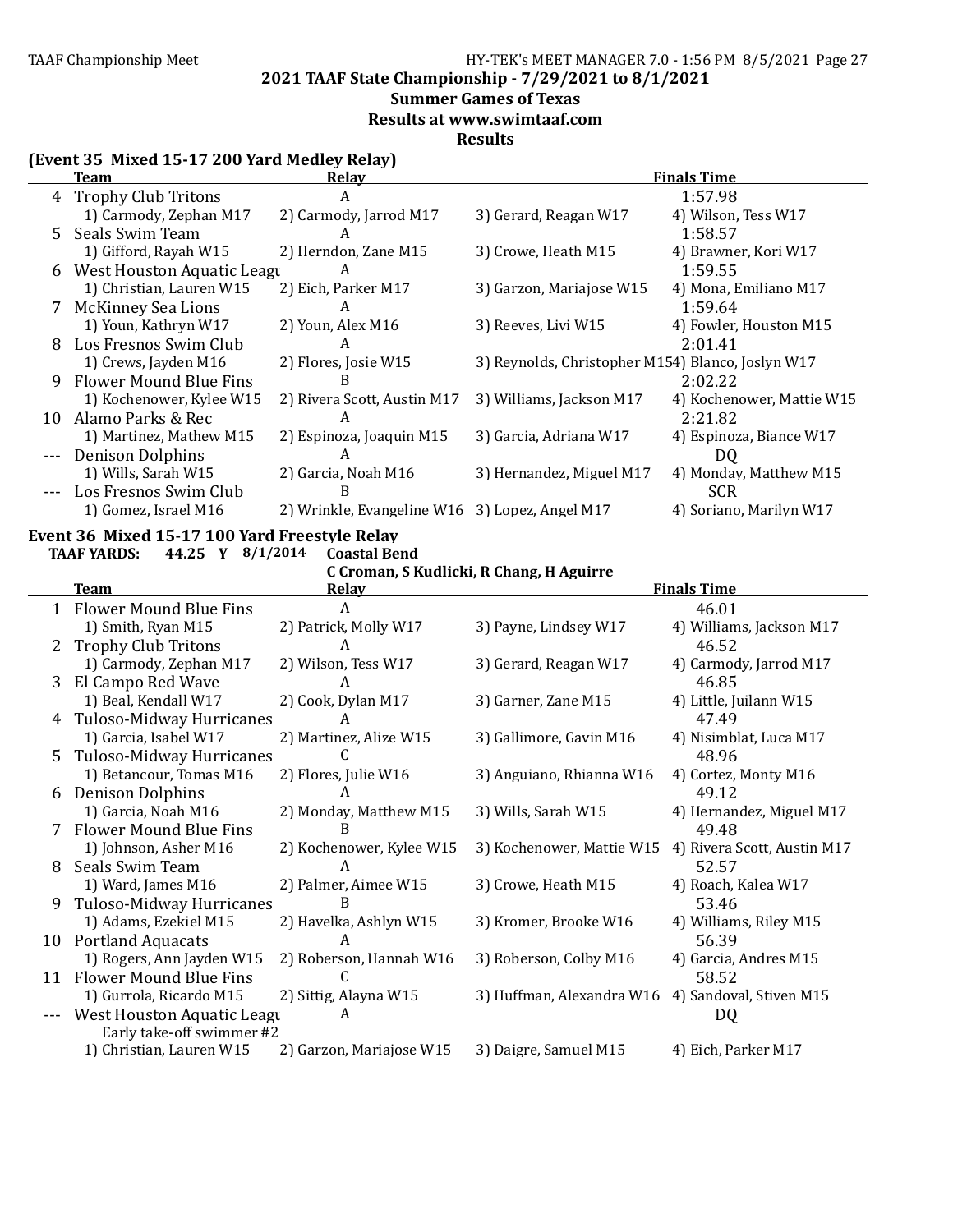### **Summer Games of Texas**

**Results at www.swimtaaf.com**

**Results**

Event 37 Mixed 15-17 200 Yard Freestyle Relay

|    | TAAF YARDS: 1:35.48 Y 7/26/2019 | <b>Midlothian Stingrays</b>                        | <b>Stingrays</b>                               |                             |
|----|---------------------------------|----------------------------------------------------|------------------------------------------------|-----------------------------|
|    |                                 |                                                    | A Steinfeldt, J Chambers, K Lansdowne, M Bilke |                             |
|    | Team                            | Relay                                              |                                                | <b>Finals Time</b>          |
|    | 1 Flower Mound Blue Fins        | A                                                  |                                                | 1:42.20                     |
|    | 1) Williams, Jackson M17        | 2) Payne, Lindsey W17                              | 3) Patrick, Molly W17                          | 4) Smith, Ryan M15          |
|    | <b>Trophy Club Tritons</b>      | A                                                  |                                                | 1:43.02                     |
|    | 1) Carmody, Zephan M17          | 2) Wilson, Tess W17                                | 3) Gerard, Reagan W17                          | 4) Carmody, Jarrod M17      |
| 3  | El Campo Red Wave               | A                                                  |                                                | 1:43.67                     |
|    | 1) Beal, Kendall W17            | 2) Cook, Dylan M17                                 | 3) Garner, Zane M15                            | 4) Little, Juilann W15      |
|    | Seals Swim Team                 | A                                                  |                                                | 1:49.00                     |
|    | 1) Brawner, Kori W17            | 2) Gifford, Rayah W15                              | 3) Herndon, Zane M15                           | 4) Crowe, Heath M15         |
| 5. | <b>Flower Mound Blue Fins</b>   | B                                                  |                                                | 1:50.16                     |
|    | 1) Cargo, Daniel M16            | 2) Kochenower, Mattie W15 3) Kochenower, Kylee W15 |                                                | 4) Johnson, Asher M16       |
| 6  | Tuloso-Midway Hurricanes        | A                                                  |                                                | 1:56.34                     |
|    | 1) Adams, Ezekiel M15           | 2) Anguiano, Rhianna W16                           | 3) Havelka, Ashlyn W15                         | 4) Rosenbaum, Ryan M15      |
|    | Flower Mound Blue Fins          |                                                    |                                                | 1:59.84                     |
|    | 1) Sandoval, Stiven M15         | 2) Khanuja, Deeva W15                              | 3) Huffman, Alexandra W16                      | 4) Rivera Scott, Austin M17 |
| 8  | West Houston Aquatic Leagu      | A                                                  |                                                | 2:03.46                     |
|    | 1) Alvarez, Valeria W16         | 2) Mona, Emiliano M17                              | 3) Christian, Lauren W15                       | 4) Daigre, Samuel M15       |
| 9  | Alamo Parks & Rec               | A                                                  |                                                | 2:05.74                     |
|    | 1) Garcia, Adriana W17          | 2) Martinez, Mathew M15                            | 3) Espinoza, Biance W17                        | 4) Espinoza, Joaquin M15    |

#### Event 38 Girls 9-10 100 Yard Medley Relay

**TAAF YARDS: 1:03.31 Y 7/31/2015 Frisco Amateur Summer Swim Tea FASST**

**A Clark, V Petruska, E McCurry, J Troiano**

|    | <b>Team</b>                   | Relay                    |                         | <b>Finals Time</b>      |
|----|-------------------------------|--------------------------|-------------------------|-------------------------|
|    | 1 Lake Jackson Swim Team      | A                        |                         | 1:08.87                 |
|    | 1) Garza, Adalyn 10           | 2) Bracken, Sierra 10    | 3) Bracken, Clara 10    | 4) Sterzinger, Clara 10 |
|    | Alice Swim Team               | A                        |                         | 1:10.96                 |
|    | 1) McGuire, Sommer 10         | 2) Smith, Tapal 10       | 3) Ruvalcaba, Mia 10    | 4) Arebalo, Clarissa 10 |
| 3  | Fasst Swim Team               | A                        |                         | 1:12.31                 |
|    | 1) Gupta, Aashi 10            | 2) Worthy, Vivian 9      | 3) Brandon, Chloe 10    | 4) Shi, Faye 10         |
| 4  | Midlothian Stingrays          | A                        |                         | 1:15.77                 |
|    | 1) DeNovellis, Kennedy 9      | 2) Sitton, Mary 10       | 3) Parades, Abby 10     | 4) Cunningham, Evie 10  |
| 5. | Seals Swim Team               | A                        |                         | 1:18.71                 |
|    | 1) Jefferies, Kyndall 9       | 2) Parker, Allie 10      | 3) Dspain, Elizabeth 10 | 4) Wright, Olivia 10    |
| 6  | <b>R&amp;R</b> Aquatics       | A                        |                         | 1:18.89                 |
|    | 1) Wallace, Avery 9           | 2) Stuart, Madeleine 10  | 3) Kocich, Avery 9      | 4) Garza, Marisa 9      |
|    | Tiger Splash Swim Team        | A                        |                         | 1:18.98                 |
|    | 1) Biel, Sloan 10             | 2) Crain, Addison 10     | 3) Silcox, Adeline 9    | 4) Allen, Lilly 10      |
| 8  | Landa Park Dolphins           | A                        |                         | 1:22.80                 |
|    | 1) Hemberger, Molly 10        | 2) Wagner, Ella 10       | 3) Hopper, Teagan 9     | 4) Diebold, Nora 10     |
| 9  | <b>Portland Aquacats</b>      | A                        |                         | 1:26.74                 |
|    | 1) Schnurpel, Jennavie 9      | 2) Flemming, Claire 10   | 3) Curtiss, Lila 10     | 4) Wells, Ashlyn 10     |
| 10 | Lake Jackson Swim Team        | B                        |                         | 1:27.10                 |
|    | 1) Fort, Alexa 10             | 2) Zielke, Katelyn 10    | 3) Albarran, Cora 10    | 4) Cline, Evelyn 9      |
| 11 | Alice Swim Team               | B                        |                         | 1:31.98                 |
|    | 1) Espinoza, Candyce 9        | 2) Rodriguez, Briella 10 | 3) Ellis, Stella 10     | 4) Cortez, Camila 10    |
| 12 | <b>Flower Mound Blue Fins</b> | B                        |                         | 1:32.21                 |
|    | 1) Hiltz, Addison 9           | 2) Tiede, Violet 9       | 3) O'Toole, Lilly 10    | 4) Morgan, Taylor 10    |
| 13 | San Juan Swimming             | A                        |                         | 1:34.77                 |
|    | 1) Malaga, Miranda 9          | 2) Garza, Alaynah 10     | 3) Garza, Krysten 10    | 4) Santos, Hannah 9     |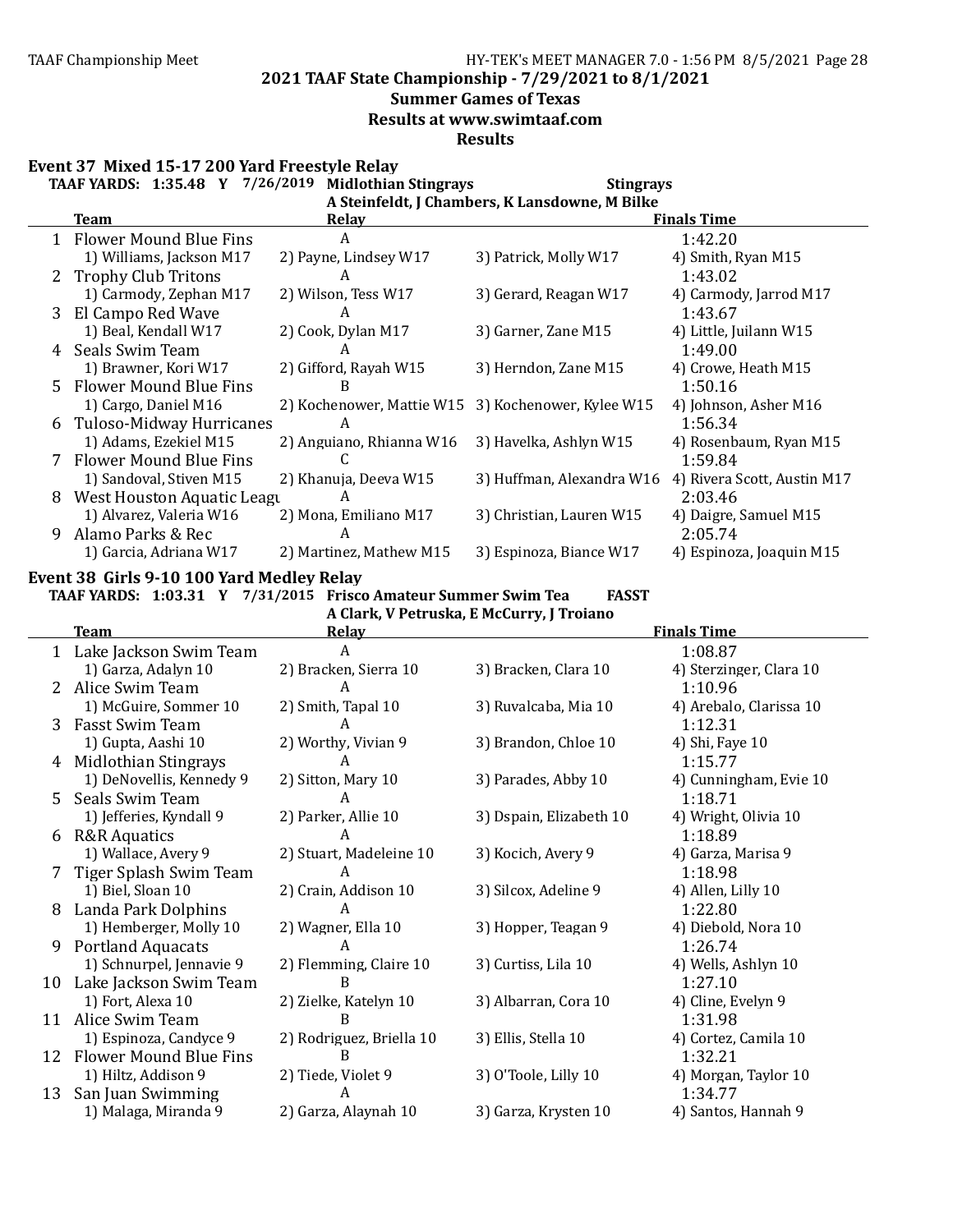e de

### TAAF Championship Meet HY-TEK's MEET MANAGER 7.0 - 1:56 PM 8/5/2021 Page 29

**2021 TAAF State Championship - 7/29/2021 to 8/1/2021**

### **Summer Games of Texas**

**Results at www.swimtaaf.com**

### **Results**

| (Event 38 Girls 9-10 100 Yard Medley Relay) |  |  |  |  |
|---------------------------------------------|--|--|--|--|
|---------------------------------------------|--|--|--|--|

| <b>Team</b>                | Relav                                                             |                          | <b>Finals Time</b>      |
|----------------------------|-------------------------------------------------------------------|--------------------------|-------------------------|
| 14 Tiger Splash Swim Team  | B                                                                 |                          | 1:40.37                 |
| 1) Feigenson, Emily 10     | 2) Hovik, Cooper 9                                                | 3) Gorychka, Olivia 10   | 4) Fredrick, Chloe 10   |
| --- Flower Mound Blue Fins | A                                                                 |                          | DQ                      |
| Early take-off swimmer #4  |                                                                   |                          |                         |
| 1) Cargo, Clare 10         | 2) Brimage, McKenna 9                                             | 3) Pfuehler, Alexandra 9 | 4) Suffredin, Makayla 9 |
| --- Fasst Swim Team        | B                                                                 |                          | DQ                      |
| Early take-off swimmer #2  |                                                                   |                          |                         |
| 1) Bishop, Brooke 10       | 2) Sil, Aliya 10                                                  | 3) Chan, Zoe 9           | 4) Massaro, Sophia 10   |
| --- Westbury Swim Team     | A                                                                 |                          | DQ                      |
|                            | Stroke Infraction swimmer #2: Toes not turned in on kick - breast |                          |                         |
| 1) Martinez, Sophie 9      | 2) Rodriguez, Jessica 9                                           | 3) Villanueva, Heidi 9   | 4) Romo, Leyla 9        |
| --- Trophy Club Tritons    | A                                                                 |                          | DQ                      |
|                            | Stroke Infraction swimmer #2: Downward butterfly kick - breast    |                          |                         |
| 1) Gerard, Madelyn 10      | 2) Farden, Nora 10                                                | 3) Black, Kara 10        | 4) Johnson, Annabelle 9 |
|                            |                                                                   |                          |                         |

#### Event 39 Women 15-17 200 Yard Medley Relay **TAAF YARDS: 1:53.46**

|  |  |  | .46 Y 7/26/2004 Richmond/Rosenberg Team |  |
|--|--|--|-----------------------------------------|--|
|--|--|--|-----------------------------------------|--|

C Phillips, J Roth, H D'Antoni, J Louvier

|         | <b>Team</b>                                          | Relay                    | <b>Finals Time</b>                               |                          |
|---------|------------------------------------------------------|--------------------------|--------------------------------------------------|--------------------------|
|         | 1 Trophy Club Tritons                                |                          |                                                  | 2:01.19                  |
|         | 1) Shrestha, Mohisha 16                              | 2) Thomason, Whitney 17  | 3) Gerard, Reagan 17                             | 4) Wilson, Tess 17       |
|         | 2 Lake Jackson Swim Team                             | A                        |                                                  | 2:04.63                  |
|         | 1) Gambrel, Sarah 15                                 | 2) Brown, Emily 15       | 3) Sanders, Summer 17                            | 4) Agan, Emily 16        |
| 3       | Fit N Wise Muscle                                    | A                        |                                                  | 2:05.08                  |
|         | 1) Mosley, Phoebe 16                                 | 2) Boyd, Camryn 15       | 3) Boyd, Codie 17                                | 4) Hall, Zoey 15         |
| 4       | Seals Swim Team                                      | A                        |                                                  | 2:06.87                  |
|         | 1) Brawner, Kori 17                                  | 2) Palmer, Aimee 15      | 3) Gifford, Rayah 15                             | 4) Roach, Kalea 17       |
| 5.      | <b>Mission Marlins</b>                               | A                        |                                                  | 2:07.97                  |
|         | 1) Briones, Sylvia 16                                | 2) Castillo, Carleigh 16 | 3) Garcia-Rivas, Hailey 16                       | 4) Zarate, Graciela 15   |
|         | <b>Flower Mound Blue Fins</b>                        | A                        |                                                  | 2:10.41                  |
|         | 1) Kochenower, Kylee 15                              | 2) Patrick, Molly 17     | 3) Payne, Lindsey 17                             | 4) Kochenower, Mattie 15 |
| 7       | Bay City Swim Team                                   | A                        |                                                  | 2:12.01                  |
|         | 1) Frick, Lucille 15                                 | 2) Gutierrez, Jenessa 17 | 3) Khondker, Suhana 15                           | 4) Nemeth, Laurelie 15   |
| 8       | <b>Tuloso-Midway Hurricanes</b>                      | A                        |                                                  | 2:13.05                  |
|         | 1) Garcia, Isabel 17                                 | 2) Kromer, Brooke 16     | 3) Flores, Julie 16                              | 4) Martinez, Alize 15    |
| 9       | West of the Brazos Swim Tea                          | A                        |                                                  | 2:14.46                  |
|         | 1) Dean, Mylee 15                                    | 2) Bible, Gracie 16      | 3) Dean, Kendall 15                              | 4) Sealy, Angel 17       |
| 10      | Victoria                                             | A                        |                                                  | 2:17.61                  |
|         | 1) Lundy, Lauren 15                                  | 2) Hinojosa, Sophia 15   | 3) Immenhauser, Hannah 16 4) Tschoepe, Ashlie 16 |                          |
| 11      | Tiger Splash Swim Team                               | A                        |                                                  | 2:17.84                  |
|         | 1) Wingrin, Madison 15                               | 2) Embrey, Kenleigh 17   | 3) Newton, Natasha 15                            | 4) Silcox, Kinsey 15     |
| 12      | Los Fresnos Swim Club                                | A                        |                                                  | 2:19.64                  |
|         | 1) Wrinkle, Evangeline 16                            | 2) Flores, Josie 15      | 3) Blanco, Joslyn 17                             | 4) Soriano, Marilyn 17   |
|         | 13 San Juan Swimming                                 | A                        |                                                  | 2:24.94                  |
|         | 1) Ramos, Karla 16                                   | 2) Vargas, Alitzel 15    | 3) Valdez, Karina 17                             | 4) Fuentes, Cassandra 16 |
| 14      | Team McAllen                                         | A                        |                                                  | 2:31.39                  |
|         | 1) Castorena, Kate 15                                | 2) Martinez, Alexa 15    | 3) Kennan, Samarah 17                            | 4) Ortiz, Amylou 16      |
| $- - -$ | South Belt Area "all Stars"                          | A                        |                                                  | DQ                       |
|         | Stroke Infraction swimmer #2: Scissors kick - breast |                          |                                                  |                          |
|         | 1) Arcizo, Madison 16                                | 2) Diaz, Briselda 16     | 3) Lopez, Emely 16                               | 4) Flores, Jenae 16      |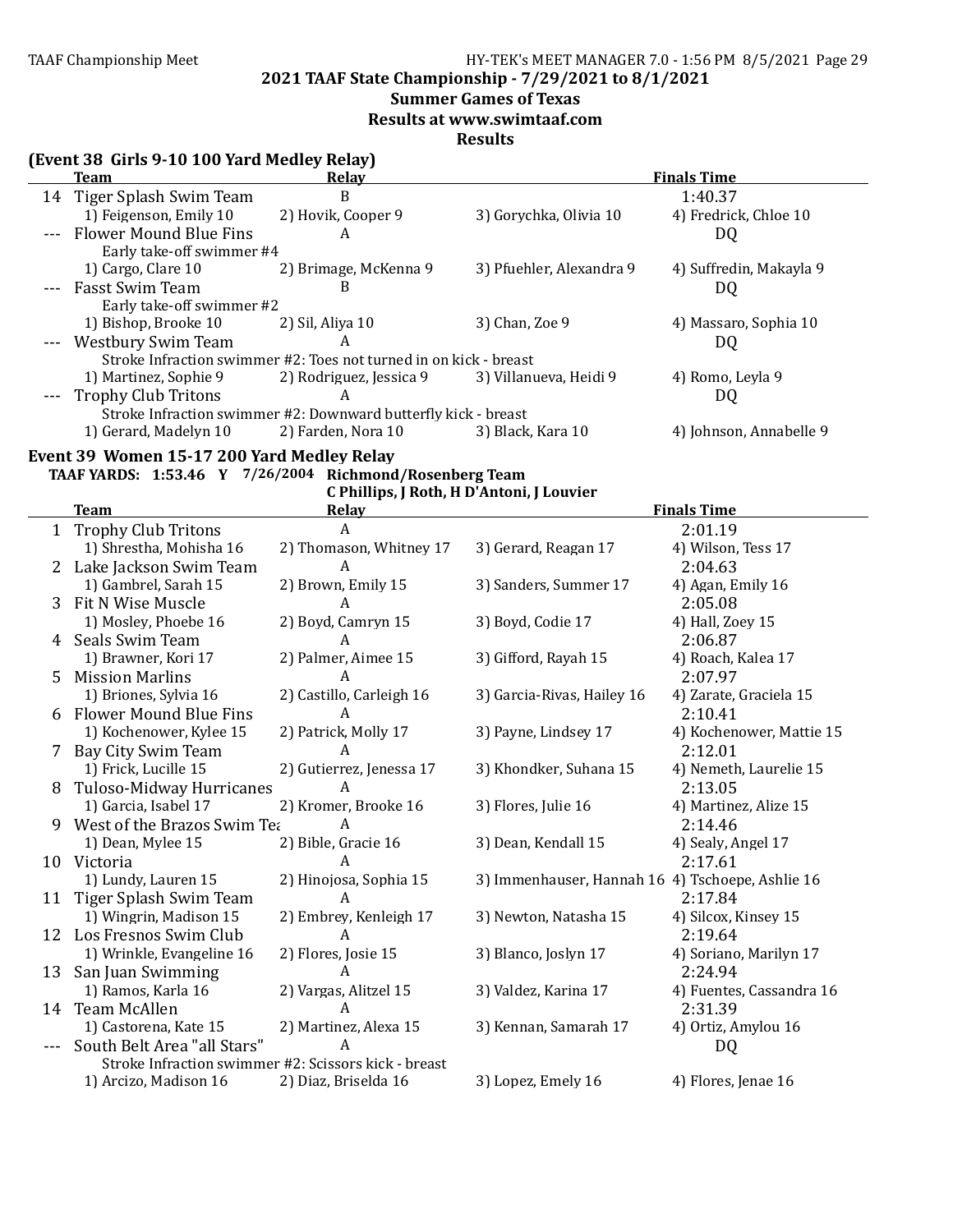**2021 TAAF State Championship - 7/29/2021 to 8/1/2021**

**Summer Games of Texas** 

**Results at www.swimtaaf.com**

**Results**

### **(Event 39 Women 15-17 200 Yard Medley Relay)**

|    | <b>Team</b>                            | <b>Relay</b>                   |                         | <b>Finals Time</b>     |
|----|----------------------------------------|--------------------------------|-------------------------|------------------------|
|    | South Texas All Region Swin            | $\boldsymbol{A}$               |                         | <b>SCR</b>             |
|    | 1) Ramirez, Sofia 16                   | 2) Perez, Graciella 17         | 3) Ramirez, Nancy 15    | 4) Martinez, Elaiza 15 |
|    | <b>Gulf Coast Vortex Swimming</b>      | A                              |                         | <b>SCR</b>             |
|    | 1) Stevens, JuliAnna 16                | 2) Chang, Carolyn 16           | 3) Cuellar, Katelynn 15 | 4) Smith, Kaylen 15    |
|    | Midlothian Stingrays                   | A                              |                         | <b>SCR</b>             |
|    | 1) White, Jordyn 15                    | 2) Schenck, Elle 17            | 3) Bray, Sophia 17      | 4) Sambell, Sidney 15  |
|    | Event 40 Girls 9-10 50 Yard Freestyle  |                                |                         |                        |
|    | 28.39 Y 8/1/2014<br><b>TAAF YARDS:</b> | Leigh Loewenstein              |                         | <b>The Colony</b>      |
|    | <b>Name</b>                            | Age Team                       |                         | <b>Finals Time</b>     |
|    | 1 Cutbirth, Blayne                     | 10 Killeen Stingrays           |                         | 30.13                  |
| 2  | Wells, Ashlyn                          | 10 Portland Aquacats           |                         | 31.30                  |
| 3  | Jones, Kaisity                         | 10 Denison Dolphins            |                         | 32.16                  |
| 4  | Dusing, Eva                            | 9 Tiger Splash Swim Team       |                         | 33.54                  |
| 5  | Counasse, Autumn                       | 10 Fit N Wise Muscle           |                         | 34.11                  |
| 6  | Gunning, Ashtyn                        | 10 Bartholomew                 |                         | 34.13                  |
| 7  | Stull, Selah                           | 10 Grapevine Gators            |                         | 34.34                  |
| 8  | Migura, Carly                          | 10 Gulf Coast Vortex Swimming  |                         | 34.40                  |
| 9  | Garza, Adalyn                          | 10 Lake Jackson Swim Team      |                         | 34.63                  |
| 10 | Laurendine, Avery                      | 10 City Of Allen Swim Team     |                         | 34.95                  |
|    | 11 Valdivia, Elizabeth                 | 10 Mission Marlins             |                         | 35.03                  |
| 12 | Farden, Nora                           | 10 Trophy Club Tritons         |                         | 35.27                  |
| 13 | Miller, Addison                        | 9 Tiger Splash Swim Team       |                         | 35.46                  |
| 14 | Robalino, Anastacia                    | 10 West Houston Aquatic League |                         | 35.50                  |
| 15 | Olateru Olagbegi, Taniotoluv           | 10 City Of Allen Swim Team     |                         | 35.51                  |
| 16 | Mejia, Ximena                          | 9 Los Fresnos Swim Club        |                         | 35.56                  |
| 17 | Robinson, Finleigh                     | 10 Wake Aquatics               |                         | 36.22                  |
| 18 | Garza, Krysten                         | 10 San Juan Swimming           |                         | 36.23                  |
| 19 | Mondragon, Angie                       | 9 West Houston Aquatic League  |                         | 36.59                  |
| 20 | Quinn, Hudson                          | 9 Victoria                     |                         | 36.77                  |
| 21 | Wright, Olivia                         | 10 Seals Swim Team             |                         | 38.78                  |
| 22 | Hopper, Teagan                         | 9 Landa Park Dolphins          |                         | 38.96                  |
| 23 | Rossi, Gia                             | 10 City Of El Paso             |                         | 39.29                  |
| 24 | Garza, Marisa                          | 9 R&R Aquatics                 |                         | 39.94                  |
| 25 | Rodriguez, Kaitlyn                     | 9 Wharton Swim Team            |                         | 40.44                  |
|    | 26 Anderson, Kate                      | 10 City of Bryan - Barracudas  |                         | 41.32                  |
| 27 | Giles, Isla                            | 10 Dittmar                     |                         | 41.56                  |
| 28 | Karunaratne, Nisuli                    | 9 West Houston Aquatic League  |                         | 43.23                  |

#### **Event 41 Women 15-17 100 Yard Freestyle**

|   | <b>TAAF YARDS:</b>     | 51.13 Y 7/25/2008 Skylar Smith | <b>RRST-</b>       |  |
|---|------------------------|--------------------------------|--------------------|--|
|   | <b>Name</b>            | Age Team                       | <b>Finals Time</b> |  |
|   | 1 Patrick, Molly       | 17 Flower Mound Blue Fins      | 56.42              |  |
|   | 2 Cutbirth, Trinity    | 15 Killeen Stingrays           | 56.53              |  |
|   | 3 Gerard, Reagan       | 17 Trophy Club Tritons         | 58.08              |  |
|   | 4 Dykehouse, Eliana    | 17 Portland Aquacats           | 58.13              |  |
|   | 5 Garcia-Rivas, Hailey | 16 Mission Marlins             | 58.47              |  |
|   | 6 Drori, Naomi         | 17 Grapevine Gators            | 58.61              |  |
|   | Yeh, Grace             | 16 College Station Tsunamis    | 58.66              |  |
| 8 | Frick, Lucille         | 15 Bay City Swim Team          | 59.96              |  |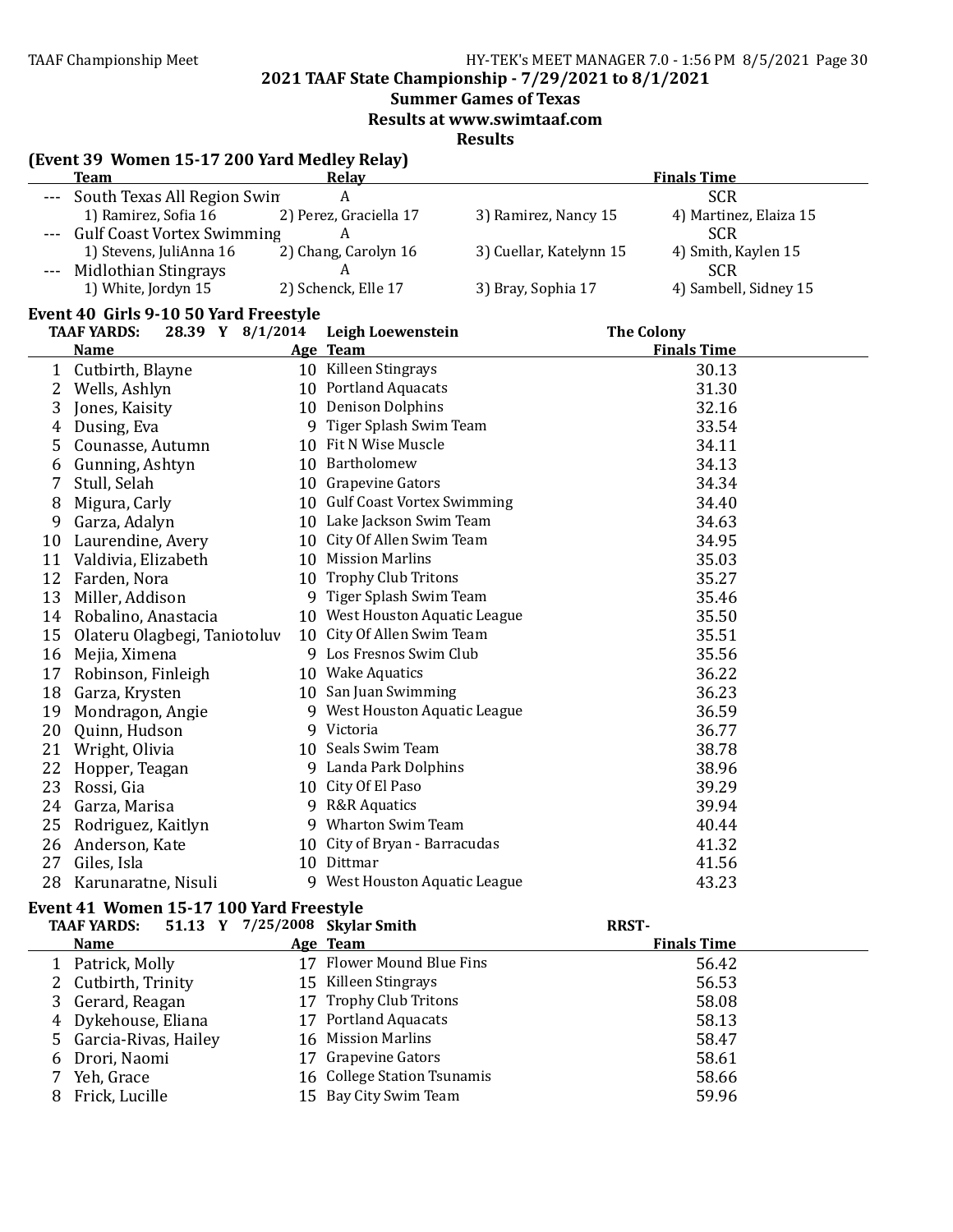**2021 TAAF State Championship - 7/29/2021 to 8/1/2021**

**Summer Games of Texas** 

**Results at www.swimtaaf.com**

**Results**

| (Event 41 Women 15-17 100 Yard Freestyle) |  |
|-------------------------------------------|--|
|-------------------------------------------|--|

|         | <u>Name</u>           | Age Team                          | <b>Finals Time</b> |
|---------|-----------------------|-----------------------------------|--------------------|
| 9       | Embrey, Kenleigh      | 17 Tiger Splash Swim Team         | 1:00.53            |
| 10      | Little, Juilann       | 15 El Campo Red Wave              | 1:00.69            |
| 11      | Wilson, Tess          | 17 Trophy Club Tritons            | 1:01.01            |
| 12      | Immenhauser, Hannah   | 16 Victoria                       | 1:01.10            |
| 13      | Wang, Joanna          | 16 Coastal Bend All Stars         | 1:01.21            |
| 14      | Brawner, Kori         | 17 Seals Swim Team                | 1:01.33            |
| 15      | Hall, Zoey            | 15 Fit N Wise Muscle              | 1:01.61            |
| 16      | Lundy, Lauren         | 15 Victoria                       | 1:01.63            |
| 17      | Sambell, Sidney       | 15 Midlothian Stingrays           | 1:01.73            |
| 18      | Roach, Kalea          | 17 Seals Swim Team                | 1:02.08            |
| 19      | Rogers, Ann Jayden    | 15 Portland Aquacats              | 1:02.75            |
| 20      | Ortiz, Amylou         | 16 Team McAllen                   | 1:02.85            |
| 21      | Boyd, Codie           | 17 Fit N Wise Muscle              | 1:03.23            |
| 22      | Flores, Julie         | 16 Tuloso-Midway Hurricanes       | 1:03.64            |
| 23      | Youn, Kathryn         | 17 McKinney Sea Lions             | 1:03.81            |
| 24      | Schenck, Elle         | 17 Midlothian Stingrays           | 1:04.10            |
| 25      | Shrestha, Mohisha     | 16 Trophy Club Tritons            | 1:04.85            |
|         | 26 Gattis, Malia      | 15 Denton Dolphins                | 1:05.37            |
| 27      | Bazan, Kimberly       | 16 Mission Marlins                | 1:05.64            |
| 28      | Ramirez, Sofia        | 16 South Texas All Region Swimmer | 1:05.77            |
| 29      | Bible, Gracie         | 16 West of the Brazos Swim Team   | 1:05.92            |
| 30      | Myers, Jacalyn        | 16 Trophy Club Tritons            | 1:05.98            |
| 31      | Galvan, Saydee        | 16 Freer Swim Team                | 1:07.32            |
| 32      | Zarate, Graciela      | 15 Mission Marlins                | 1:08.43            |
| 33      | Gutierrez, Jenessa    | 17 Bay City Swim Team             | 1:09.02            |
| 34      | Farber, Abigail       | 16 Weatherford Wild               | 1:09.03            |
| 35      | Nemeth, Laurelie      | 15 Bay City Swim Team             | 1:09.11            |
| 36      | Kromer, Brooke        | 16 Tuloso-Midway Hurricanes       | 1:09.43            |
| 37      | Mukherjee, Isha       | 16 Fasst Swim Team                | 1:09.90            |
| 38      | Garzon, Mariajose     | 15 West Houston Aquatic League    | 1:10.22            |
| 39      | Palmer, Aimee         | 15 Seals Swim Team                | 1:10.48            |
| 40      | Rico, Estefania       | 15 Mission Marlins                | 1:13.49            |
| 41      | Vargas, Alitzel       | 15 San Juan Swimming              | 1:15.34            |
| 42      | Stevens, JuliAnna     | 16 Gulf Coast Vortex Swimming     | 1:17.66            |
| 43      | Rodriguez, Lorena     | 16 Freer Swim Team                | 1:19.36            |
|         | 44 Huffman, Alexandra | 16 Flower Mound Blue Fins         | 1:21.05            |
| 45      | Martinez, Cinthea     | 17 South Belt Area "all Stars"    | 1:21.79            |
| 46      | Martinez, Samara      | 15 South Belt Area "all Stars"    | 1:23.09            |
| 47      | Esquivel, Nailea      | 16 South Belt Area "all Stars"    | 1:24.58            |
| 48      | Sittig, Alayna        | 15 Flower Mound Blue Fins         | 1:25.83            |
| 49      | Arcizo, Madison       | 16 South Belt Area "all Stars"    | 1:26.27            |
| 50      | Diaz, Briselda        | 16 South Belt Area "all Stars"    | 1:28.33            |
| 51      | Smith, Kaylen         | 15 Gulf Coast Vortex Swimming     | 1:31.08            |
| 52      | Flores, Jenae         | 16 South Belt Area "all Stars"    | 1:31.37            |
| 53      | Alvarez, Valeria      | 16 West Houston Aquatic League    | 1:33.87            |
| 54      | Gober, Casey          | 15 Freeport Area Swim Team        | 1:43.36            |
| $---$   | Gonzalez., Daniela    | 15 Brownsville Stingrays          | <b>SCR</b>         |
|         | Jimenez, Kassandra    | 16 San Juan Swimming              | <b>SCR</b>         |
| ---     | Guerrero, Gabriela    | 15 Coastal Bend All Stars         | <b>SCR</b>         |
| $- - -$ | Espinosa, Christina   | 15 Plano Aquaducks                | <b>SCR</b>         |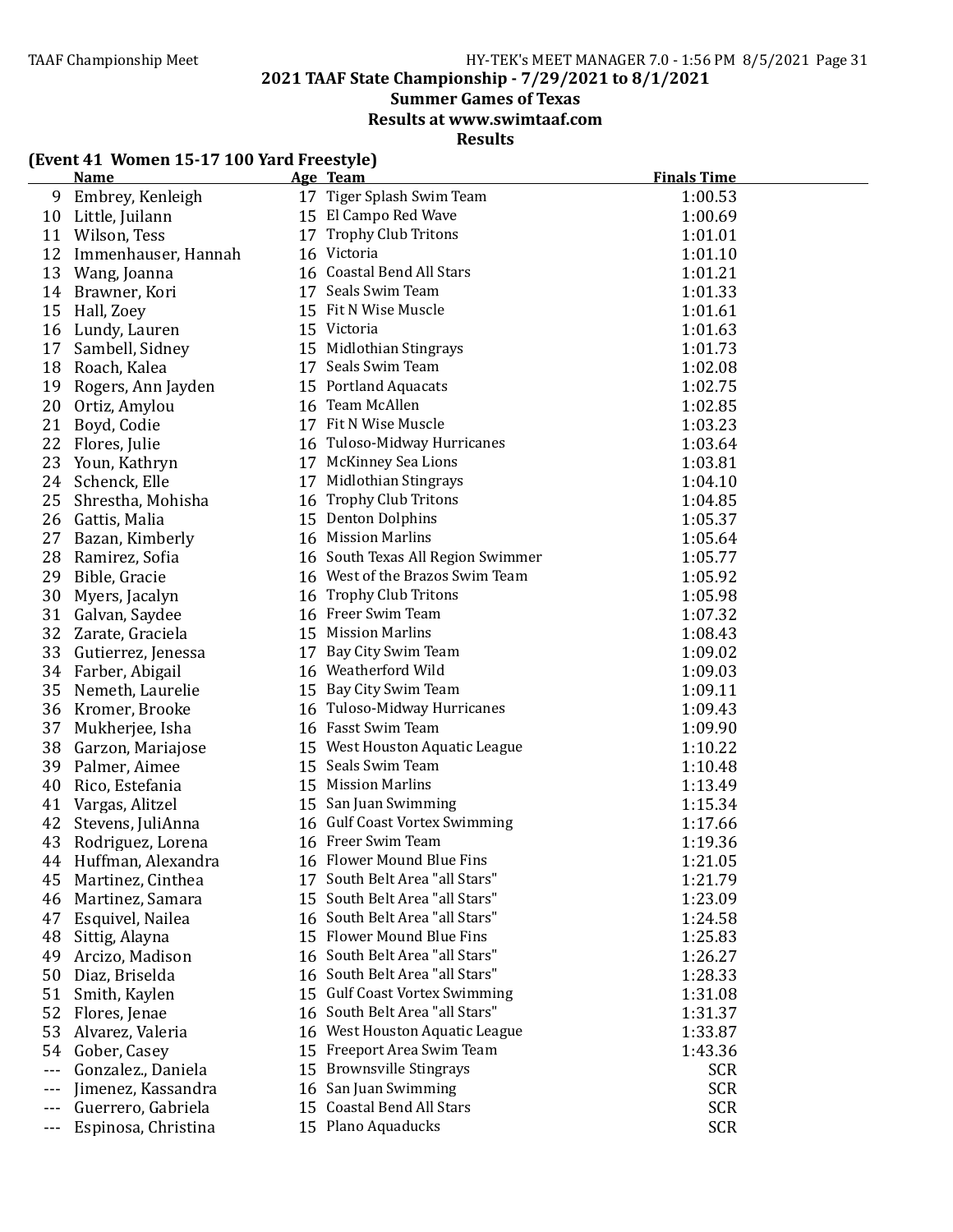**2021 TAAF State Championship - 7/29/2021 to 8/1/2021**

#### **Summer Games of Texas**

**Results at www.swimtaaf.com**

### **Results**

|         | Event 42 Girls 9-10 25 Yard Backstroke  |    |                                   |                    |
|---------|-----------------------------------------|----|-----------------------------------|--------------------|
|         | <b>TAAF YARDS:</b>                      |    | 15.97 Y 7/26/2003 Stacie O'Shea   | <b>COLST</b>       |
|         | <b>Name</b>                             |    | Age Team                          | <b>Finals Time</b> |
|         | 1 Garza, Adalyn                         |    | 10 Lake Jackson Swim Team         | 17.59              |
|         | 2 Counasse, Autumn                      |    | 10 Fit N Wise Muscle              | 17.81              |
| 3       | Chao, IsabellA                          |    | 10 Plano Piranhas                 | 17.91              |
| 4       | Lookabill, Merrill                      |    | 10 McKinney Sea Lions             | 18.10              |
| 5.      | Keeler, Emelyn                          |    | 9 C3 Swim                         | 18.12              |
| 6       | Stull, Selah                            |    | 10 Grapevine Gators               | 18.41              |
| 7       | McGuire, Sommer                         |    | 10 Alice Swim Team                | 18.44              |
| 8       | Bracken, Clara                          |    | 10 Lake Jackson Swim Team         | 18.53              |
| 9       | Robalino, Anastacia                     |    | 10 West Houston Aquatic League    | 18.59              |
| 10      | Mejia, Ximena                           |    | 9 Los Fresnos Swim Club           | 18.97              |
|         | 11 Wallace, Avery                       |    | 9 R&R Aquatics                    | 19.36              |
|         | 12 Parker, Makenzye                     |    | 10 Navasota Swim Team             | 19.63              |
|         | 13 Gunning, Ashtyn                      |    | 10 Bartholomew                    | 19.72              |
|         | 14 Fish, Halle                          |    | 10 Port Aransas Swim Team         | 19.85              |
|         | 15 Seerden, Sadie                       |    | 10 Gulf Coast Vortex Swimming     | 19.97              |
|         | 16 Cargo, Clare                         |    | 10 Flower Mound Blue Fins         | 20.33              |
|         | 17 Waloski, Lauren                      |    | 9 Flower Mound Blue Fins          | 20.43              |
|         | 18 Laurendine, Avery                    |    | 10 City Of Allen Swim Team        | 20.69              |
|         | 19 Rossi, Gia                           |    | 10 City Of El Paso                | 21.07              |
|         | 20 Sanchez, Mia                         |    | 10 Los Fresnos Swim Club          | 21.13              |
|         | 21 Lyles, Lucy                          |    | 10 City of Bryan - Barracudas     | 21.23              |
|         | 22 Velasco, Addyson                     |    | 9 H2o Swift Aquatics              | 21.54              |
| 23      | Biel, Sloan                             |    | 10 Tiger Splash Swim Team         | 21.70              |
|         | 24 Garcia, Andrea                       |    | 10 South Texas All Region Swimmer | 21.81              |
| 25      | Rodriguez, Jessica                      |    | 9 Westbury Swim Team              | 22.76              |
|         | 26 Wiederwohl, Channing                 |    | 9 City of Bryan - Barracudas      | 23.75              |
| $- - -$ | Mondragon, Angie                        |    | 9 West Houston Aquatic League     | DQ                 |
|         | Shoulders past vertical toward breast   |    |                                   |                    |
|         | Event 43 Women 15-17 50 Yard Backstroke |    |                                   |                    |
|         | <b>TAAF YARDS:</b>                      |    | 26.49 Y 7/27/2018 Kaitlyn Owens   | Tsunami's          |
|         | <b>Name</b>                             |    | Age Team                          | <b>Finals Time</b> |
|         | 1 Shrestha, Mohisha                     |    | 16 Trophy Club Tritons            | 29.26              |
|         | 2 Beal, Kendall                         |    | 17 El Campo Red Wave              | 29.37              |
|         | 3 Cutbirth, Trinity                     |    | 15 Killeen Stingrays              | 29.76              |
| 4       | Gambrel, Sarah                          |    | 15 Lake Jackson Swim Team         | 30.20              |
| 5.      | Gerard, Reagan                          |    | 17 Trophy Club Tritons            | 30.37              |
| 6       | Garcia, Isabel                          |    | 17 Tuloso-Midway Hurricanes       | 30.59              |
| 7       | Gifford, Rayah                          |    | 15 Seals Swim Team                | 30.75              |
| 8       | Hutchinson, Rachel                      |    | 16 City of Bryan - Barracudas     | 31.11              |
| 9       | Brawner, Kori                           |    | 17 Seals Swim Team                | 31.34              |
| 10      | Drori, Naomi                            | 17 | <b>Grapevine Gators</b>           | 31.37              |
| 11      | Wang, Joanna                            |    | 16 Coastal Bend All Stars         | 31.63              |
| 12      | Dean, Kendall                           |    | 15 West of the Brazos Swim Team   | 31.72              |
| 13      | Payne, Lindsey                          |    | 17 Flower Mound Blue Fins         | 31.93              |

 Little, Juilann 15 El Campo Red Wave 32.04 15 Hall, Zoey 15 Fit N Wise Muscle 32.33<br>16 Burrill, Avica 17 Port Aransas Swim Team 32.39 17 Port Aransas Swim Team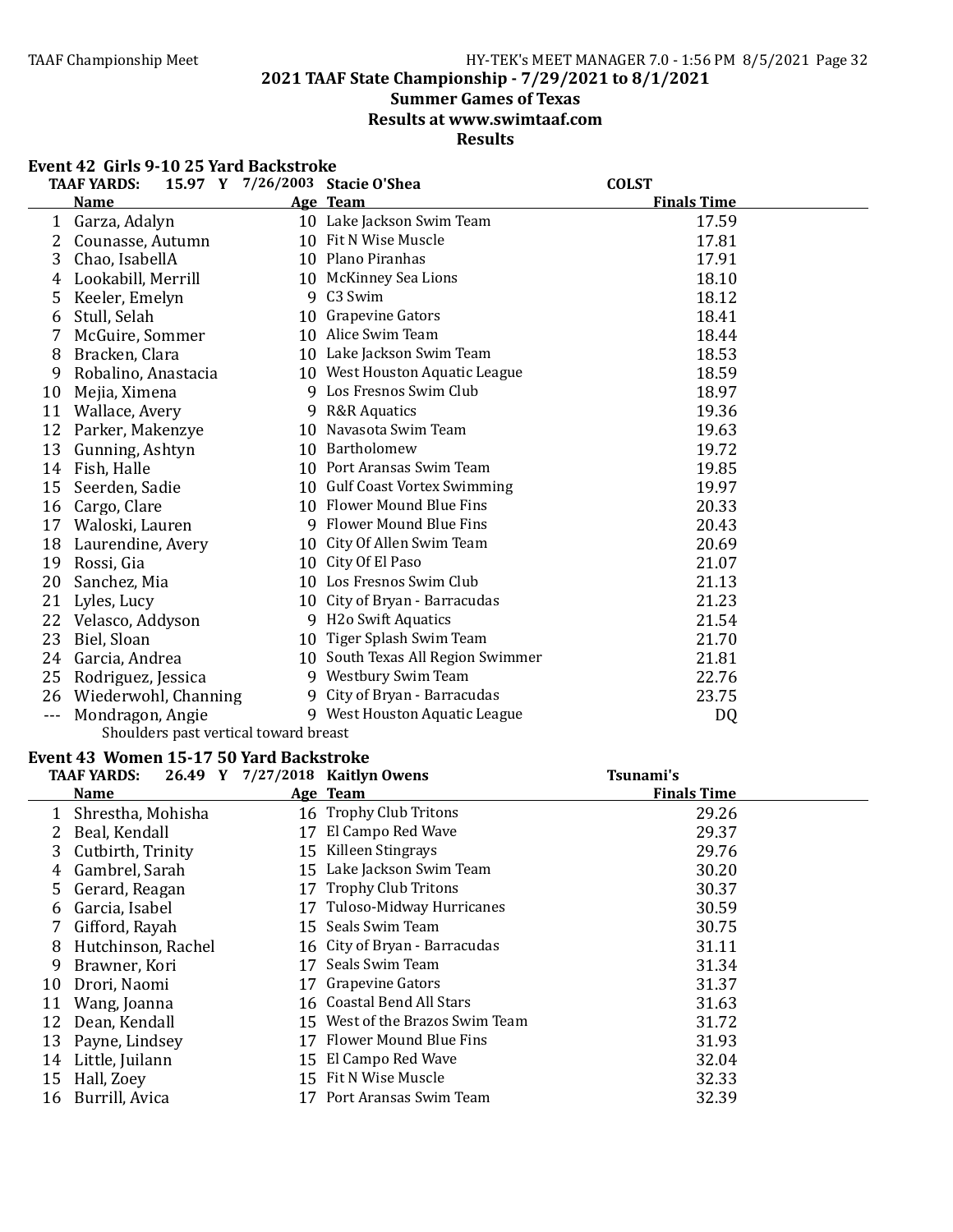**2021 TAAF State Championship - 7/29/2021 to 8/1/2021**

### **Summer Games of Texas**

**Results at www.swimtaaf.com**

### **Results**

|  |  | (Event 43 Women 15-17 50 Yard Backstroke) |
|--|--|-------------------------------------------|
|--|--|-------------------------------------------|

|       | <b>Name</b>               |    | Age Team                       | <b>Finals Time</b> |
|-------|---------------------------|----|--------------------------------|--------------------|
| 17    | Reeves, Livi              |    | 15 McKinney Sea Lions          | 33.21              |
| 18    | Roach, Kalea              | 17 | Seals Swim Team                | 33.60              |
| 19    | Lundy, Lauren             |    | 15 Victoria                    | 33.97              |
| 20    | Skelton, Zoe              |    | 15 Landa Park Dolphins         | 34.08              |
| 21    | Castorena, Kate           |    | 15 Team McAllen                | 34.10              |
| 22    | Kochenower, Kylee         |    | 15 Flower Mound Blue Fins      | 34.49              |
| 23    | Christian, Lauren         |    | 15 West Houston Aquatic League | 34.54              |
| 24    | Ramos, Karla              |    | 16 San Juan Swimming           | 34.64              |
| 25    | Wilson, Tess              | 17 | <b>Trophy Club Tritons</b>     | 34.74              |
| 26    | Khondker, Suhana          | 15 | Bay City Swim Team             | 35.25              |
| 27    | Nemeth, Laurelie          | 15 | Bay City Swim Team             | 35.29              |
| 28    | Farber, Abigail           |    | 16 Weatherford Wild            | 36.17              |
| 29    | Keith, Olivia             |    | 15 Plano Piranhas              | 36.62              |
| 30    | Martinez, Alize           |    | 15 Tuloso-Midway Hurricanes    | 36.88              |
| 31    | Kronke, Cassandra         | 15 | City of Bryan - Barracudas     | 37.07              |
| 32    | Thomason, Whitney         | 17 | <b>Trophy Club Tritons</b>     | 37.14              |
| 33    | Tschoepe, Ashlie          | 16 | Victoria                       | 38.38              |
| 34    | McCreight, Matty          | 15 | Dittmar                        | 39.79              |
| 35    | Jones, Kaisey             |    | 17 Denison Dolphins            | 40.06              |
| 36    | Valdez, Jennifer          |    | 16 Mission Marlins             | 40.43              |
| 37    | Gutierrez, Jenessa        | 17 | Bay City Swim Team             | 40.56              |
| 38    | Martinez-Alvarez, Tatiana |    | 15 San Juan Swimming           | 41.31              |
| 39    | Garcia, Adriana           | 17 | Alamo Parks & Rec              | 41.80              |
| 40    | Rodriguez, Lorena         |    | 16 Freer Swim Team             | 45.95              |
| 41    | Espinoza, Biance          |    | 17 Alamo Parks & Rec           | 47.59              |
| 42    | Reynolds, Kylie           |    | 15 Wake Aquatics               | 48.16              |
|       | Jimenez, Kassandra        |    | 16 San Juan Swimming           | <b>SCR</b>         |
|       | Gonzalez., Daniela        |    | 15 Brownsville Stingrays       | <b>SCR</b>         |
|       | Ortiz, Aliyah             |    | 16 Alamo Parks & Rec           | <b>SCR</b>         |
| $---$ | Hoglund, Catelynn         | 17 | San Juan Swimming              | <b>SCR</b>         |

#### Event 44 Girls 9-10 25 Yard Breaststroke

|    | <b>TAAF YARDS:</b>  |    | 16.57 Y 7/31/2015 Victoria Petruska | <b>FASST</b>       |  |
|----|---------------------|----|-------------------------------------|--------------------|--|
|    | <b>Name</b>         |    | Age Team                            | <b>Finals Time</b> |  |
| 1  | Bracken, Sierra     |    | 10 Lake Jackson Swim Team           | 18.24              |  |
|    | Brimage, McKenna    |    | 9 Flower Mound Blue Fins            | 19.63              |  |
| 3  | Ortiz, Alexah Lou   |    | 10 Team McAllen                     | 20.20              |  |
| 4  | Colquhoun, Madison  |    | 9 Denison Dolphins                  | 20.22              |  |
| 5  | Sohl, Kirra         |    | 10 Port Aransas Swim Team           | 20.24              |  |
| 6  | Valdivia, Elizabeth | 10 | Mission Marlins                     | 20.42              |  |
|    | Gunning, Ashtyn     | 10 | Bartholomew                         | 20.43              |  |
| 8  | Migura, Carly       |    | 10 Gulf Coast Vortex Swimming       | 20.45              |  |
| 9  | Mondragon, Angie    |    | 9 West Houston Aquatic League       | 20.52              |  |
| 10 | Wells, Ashlyn       |    | 10 Portland Aquacats                | 20.62              |  |
| 11 | Sitton, Mary        | 10 | Midlothian Stingrays                | 20.72              |  |
| 12 | Wright, Olivia      |    | 10 Seals Swim Team                  | 21.05              |  |
| 13 | Black, Kara         | 10 | <b>Trophy Club Tritons</b>          | 21.15              |  |
| 14 | Robinson, Finleigh  | 10 | <b>Wake Aquatics</b>                | 21.72              |  |
| 15 | Garza, Alaynah      |    | 10 San Juan Swimming                | 22.52              |  |
| 16 | Wilson, Daisy       |    | 9 West Houston Aquatic League       | 23.59              |  |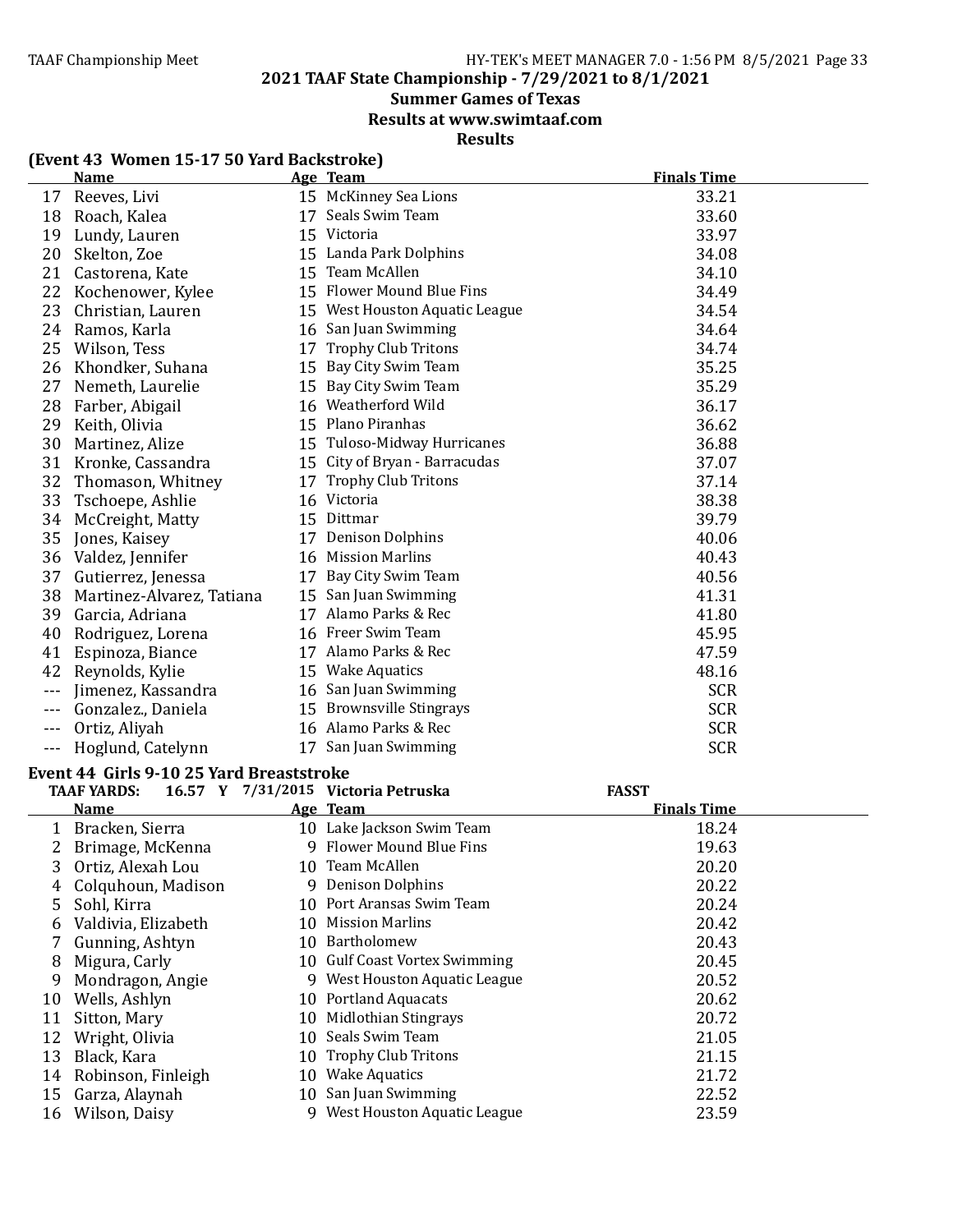### **2021 TAAF State Championship - 7/29/2021 to 8/1/2021**

### **Summer Games of Texas**

**Results at www.swimtaaf.com**

### **Results**

### **(Event 44 Girls 9-10 25 Yard Breaststroke)**

|    | <b>Name</b>                 |    | Age Team                      | <b>Finals Time</b> |
|----|-----------------------------|----|-------------------------------|--------------------|
|    | 17 Parker, Makenzye         |    | 10 Navasota Swim Team         | 23.62              |
| 18 | Karunaratne, Nisuli         |    | 9 West Houston Aquatic League | 23.65              |
| 19 | Silcox, Adeline             |    | 9 Tiger Splash Swim Team      | 24.50              |
| 20 | Diebold, Nora               |    | 10 Landa Park Dolphins        | 24.52              |
|    | --- Zielke, Katelyn         | 10 | Lake Jackson Swim Team        | DQ                 |
|    | Scissors kick               |    |                               |                    |
|    | --- Hunter, Emma            | 9  | College Station Tsunamis      | DQ                 |
|    | Toes not turned in on kick  |    |                               |                    |
|    | --- James, Audrey           | 9  | Lake Jackson Swim Team        | DQ                 |
|    | Arms two strokes underwater |    |                               |                    |
|    | --- Keeler, Emelyn          | 9. | C3 Swim                       | DQ                 |
|    | Scissors kick               |    |                               |                    |
|    | Worthy, Vivian              | 9  | Fasst Swim Team               | DQ                 |
|    | Scissors kick               |    |                               |                    |

### Event 45 Women 15-17 50 Yard Breaststroke

|       | <b>TAAF YARDS:</b>  |    | 29.60 Y 7/25/2008 Skylar Smith    | <b>RRST-</b>       |  |
|-------|---------------------|----|-----------------------------------|--------------------|--|
|       | <b>Name</b>         |    | Age Team                          | <b>Finals Time</b> |  |
| 1     | Whitten, Margaret   |    | 15 College Station Tsunamis       | 32.37              |  |
| 2     | Thomason, Whitney   |    | 17 Trophy Club Tritons            | 35.23              |  |
| 3     | Yeh, Grace          |    | 16 College Station Tsunamis       | 35.24              |  |
| 4     | Mosley, Phoebe      |    | 16 Fit N Wise Muscle              | 35.79              |  |
| 5     | Khondker, Suhana    |    | 15 Bay City Swim Team             | 35.81              |  |
| 6     | Burrill, Avica      |    | 17 Port Aransas Swim Team         | 35.88              |  |
|       | Hinojosa, Sophia    |    | 15 Victoria                       | 36.30              |  |
| 8     | Skelton, Zoe        |    | 15 Landa Park Dolphins            | 36.41              |  |
| 9     | Briones, Sylvia     |    | 16 Mission Marlins                | 37.10              |  |
| 10    | Brown, Emily        |    | 15 Lake Jackson Swim Team         | 37.30              |  |
| 11    | Schenck, Elle       | 17 | Midlothian Stingrays              | 37.44              |  |
| 12    | Immenhauser, Hannah |    | 16 Victoria                       | 37.68              |  |
| $*13$ | Wills, Sarah        |    | 15 Denison Dolphins               | 38.13              |  |
| $*13$ | Bible, Gracie       |    | 16 West of the Brazos Swim Team   | 38.13              |  |
| 15    | Palmer, Aimee       |    | 15 Seals Swim Team                | 38.33              |  |
| 16    | Bray, Sophia        | 17 | <b>Midlothian Stingrays</b>       | 38.43              |  |
| 17    | Bazan, Kimberly     |    | 16 Mission Marlins                | 38.80              |  |
| 18    | Boyd, Camryn        |    | 15 Fit N Wise Muscle              | 38.83              |  |
| 19    | Kromer, Brooke      |    | 16 Tuloso-Midway Hurricanes       | 39.04              |  |
| 20    | Sambell, Sidney     |    | 15 Midlothian Stingrays           | 39.05              |  |
| 21    | Castillo, Carleigh  |    | 16 Mission Marlins                | 39.47              |  |
| 22    | Perez, Graciella    |    | 17 South Texas All Region Swimmer | 39.79              |  |
| 23    | Roach, Kalea        |    | 17 Seals Swim Team                | 39.96              |  |
| 24    | Smith, Hannah       |    | 16 Fit N Wise Muscle              | 40.06              |  |
| 25    | Myers, Jacalyn      |    | 16 Trophy Club Tritons            | 40.13              |  |
| 26    | Valdez, Jennifer    |    | 16 Mission Marlins                | 40.38              |  |
| 27    | Mendez, Rayne       |    | 15 Tiger Splash Swim Team         | 41.38              |  |
| 28    | Havelka, Ashlyn     |    | 15 Tuloso-Midway Hurricanes       | 41.45              |  |
| 29    | Duleba, Merrick     |    | 16 Mission Marlins                | 41.57              |  |
| 30    | Vargas, Alitzel     |    | 15 San Juan Swimming              | 41.77              |  |
| 31    | Anguiano, Rhianna   |    | 16 Tuloso-Midway Hurricanes       | 42.27              |  |
| 32    | Martinez, Alexa     |    | 15 Team McAllen                   | 42.77              |  |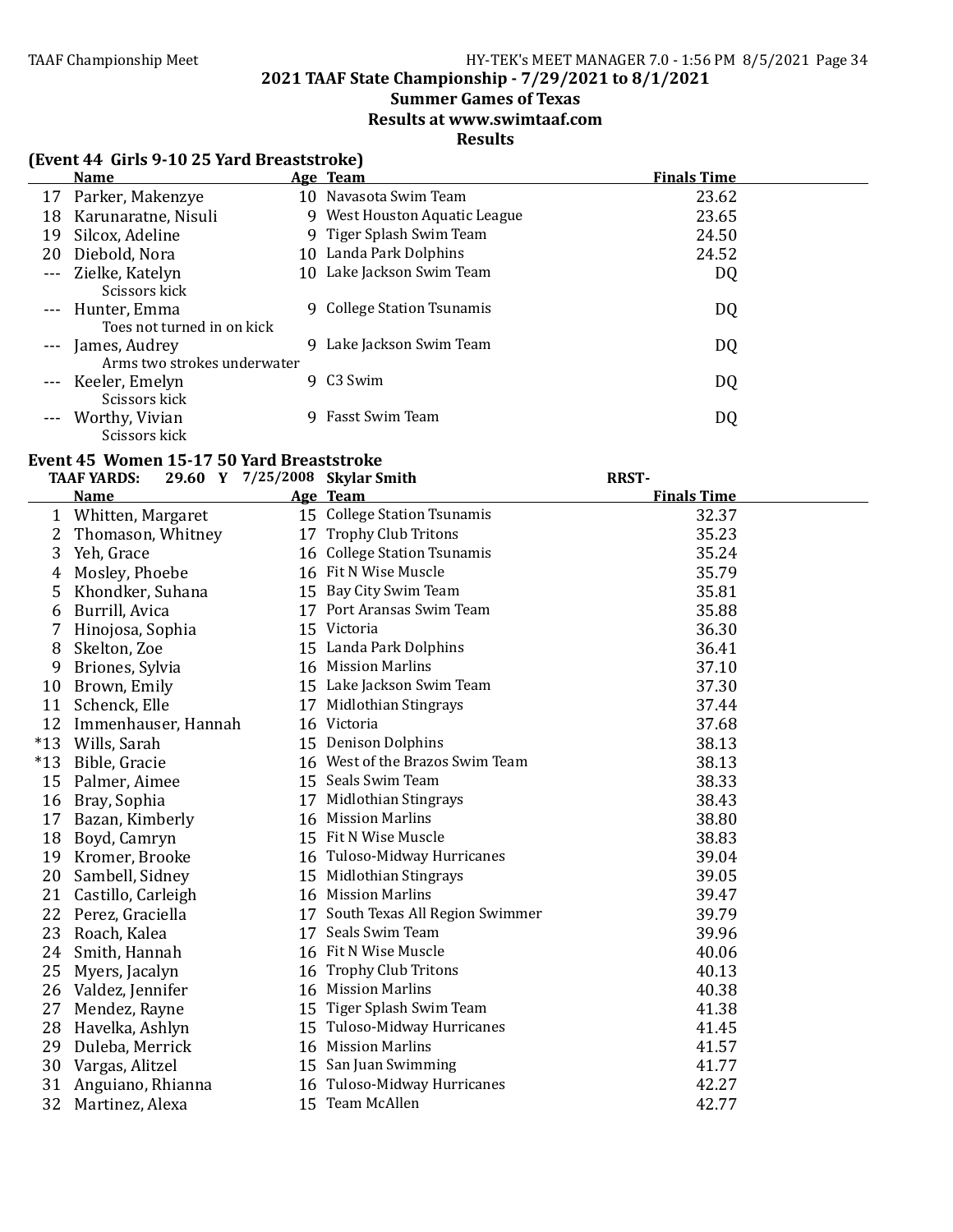### **2021 TAAF State Championship - 7/29/2021 to 8/1/2021**

### **Summer Games of Texas**

**Results at www.swimtaaf.com**

### **Results**

### **(Event 45 Women 15-17 50 Yard Breaststroke)**

|                                                                                                                                                                                                                                                                                                                                                                                              | <b>Name</b>               |    | Age Team                       | <b>Finals Time</b> |
|----------------------------------------------------------------------------------------------------------------------------------------------------------------------------------------------------------------------------------------------------------------------------------------------------------------------------------------------------------------------------------------------|---------------------------|----|--------------------------------|--------------------|
|                                                                                                                                                                                                                                                                                                                                                                                              | 33 Espinoza, Biance       | 17 | Alamo Parks & Rec              | 42.87              |
| 34                                                                                                                                                                                                                                                                                                                                                                                           | Martinez-Alvarez, Tatiana |    | 15 San Juan Swimming           | 42.98              |
| 35                                                                                                                                                                                                                                                                                                                                                                                           | Song, Jiaying             |    | 15 R&R Aquatics                | 44.36              |
| 36                                                                                                                                                                                                                                                                                                                                                                                           | Rico, Estefania           |    | 15 Mission Marlins             | 44.74              |
| 37                                                                                                                                                                                                                                                                                                                                                                                           | Sittig, Alayna            |    | 15 Flower Mound Blue Fins      | 47.31              |
| 38                                                                                                                                                                                                                                                                                                                                                                                           | Reynolds, Kylie           |    | 15 Wake Aquatics               | 47.82              |
| 39                                                                                                                                                                                                                                                                                                                                                                                           | Gober, Casey              |    | 15 Freeport Area Swim Team     | 54.87              |
| 40                                                                                                                                                                                                                                                                                                                                                                                           | Diaz, Briselda            |    | 16 South Belt Area "all Stars" | 55.34              |
| 41                                                                                                                                                                                                                                                                                                                                                                                           | Alvarez, Valeria          |    | 16 West Houston Aquatic League | 1:02.53            |
| 42                                                                                                                                                                                                                                                                                                                                                                                           | Martinez, Samara          |    | 15 South Belt Area "all Stars" | 1:16.48            |
| $- - -$                                                                                                                                                                                                                                                                                                                                                                                      | Guerrero, Gabriela        |    | 15 Coastal Bend All Stars      | <b>SCR</b>         |
| $\frac{1}{2} \frac{1}{2} \frac{1}{2} \frac{1}{2} \frac{1}{2} \frac{1}{2} \frac{1}{2} \frac{1}{2} \frac{1}{2} \frac{1}{2} \frac{1}{2} \frac{1}{2} \frac{1}{2} \frac{1}{2} \frac{1}{2} \frac{1}{2} \frac{1}{2} \frac{1}{2} \frac{1}{2} \frac{1}{2} \frac{1}{2} \frac{1}{2} \frac{1}{2} \frac{1}{2} \frac{1}{2} \frac{1}{2} \frac{1}{2} \frac{1}{2} \frac{1}{2} \frac{1}{2} \frac{1}{2} \frac{$ | Herring, Andi             |    | 15 Mineral Wells Swim Team     | <b>SCR</b>         |
|                                                                                                                                                                                                                                                                                                                                                                                              | Collins, Madison          |    | 15 C3 Swim                     | <b>SCR</b>         |
|                                                                                                                                                                                                                                                                                                                                                                                              | Espinosa, Christina       |    | 15 Plano Aquaducks             | <b>SCR</b>         |
|                                                                                                                                                                                                                                                                                                                                                                                              | --- Pinon, Klarissa       |    | 15 Mineral Wells Swim Team     | <b>SCR</b>         |

#### **Event 46 Girls 9-10 25 Yard Butter?ly**

|    | <b>TAAF YARDS:</b><br>13.51 Y 7/1/1998 |    | <b>Dana Vollmer</b>            | Granbury           |  |
|----|----------------------------------------|----|--------------------------------|--------------------|--|
|    | <b>Name</b>                            |    | Age Team                       | <b>Finals Time</b> |  |
| 1  | Cutbirth, Blayne                       |    | 10 Killeen Stingrays           | 14.55              |  |
| 2  | Ruvalcaba, Mia                         |    | 10 Alice Swim Team             | 15.24              |  |
| 3  | Bracken, Clara                         |    | 10 Lake Jackson Swim Team      | 16.18              |  |
| 4  | Jones, Kaisity                         | 10 | <b>Denison Dolphins</b>        | 16.82              |  |
| 5  | Dusing, Eva                            | 9  | Tiger Splash Swim Team         | 16.95              |  |
| 6  | Keeler, Emelyn                         |    | 9 C3 Swim                      | 17.32              |  |
|    | Laurendine, Avery                      |    | 10 City Of Allen Swim Team     | 17.41              |  |
| 8  | Caldwell, Helen                        |    | 10 City Of Allen Swim Team     | 17.59              |  |
| 9  | Parker, Allie                          |    | 10 Seals Swim Team             | 17.60              |  |
| 10 | Van Hook, Clara                        | 9  | Tiger Splash Swim Team         | 18.06              |  |
| 11 | Kocich, Avery                          | 9  | <b>R&amp;R</b> Aquatics        | 18.11              |  |
| 12 | Mejia, Ximena                          | 9  | Los Fresnos Swim Club          | 18.25              |  |
| 13 | Quinn, Hudson                          |    | 9 Victoria                     | 18.45              |  |
| 14 | Banawa, Jodie                          |    | 9 Grapevine Gators             | 18.58              |  |
| 15 | Havelka, Addison                       |    | 10 Tuloso-Midway Hurricanes    | 19.27              |  |
| 16 | Lyles, Lucy                            |    | 10 City of Bryan - Barracudas  | 19.55              |  |
| 17 | Pfuehler, Alexandra                    | q  | Flower Mound Blue Fins         | 19.62              |  |
| 18 | Robalino, Anastacia                    |    | 10 West Houston Aquatic League | 19.65              |  |
| 19 | Wilson, Daisy                          |    | 9 West Houston Aquatic League  | 19.79              |  |
| 20 | Albarran, Cora                         | 10 | Lake Jackson Swim Team         | 20.18              |  |
| 21 | Ortiz, Alexah Lou                      | 10 | Team McAllen                   | 20.75              |  |
| 22 | Giles, Isla                            |    | 10 Dittmar                     | 21.20              |  |
| 23 | Garza, Alaynah                         |    | 10 San Juan Swimming           | 21.83              |  |
| 24 | Wiederwohl, Channing                   | 9  | City of Bryan - Barracudas     | 22.76              |  |
|    | Rossi, Gia                             |    | 10 City Of El Paso             | DQ                 |  |
|    | <b>Alternating Kick</b>                |    |                                |                    |  |
|    | Dspain, Elizabeth                      |    | 10 Seals Swim Team             | DQ                 |  |
|    | Alternating Kick                       |    |                                |                    |  |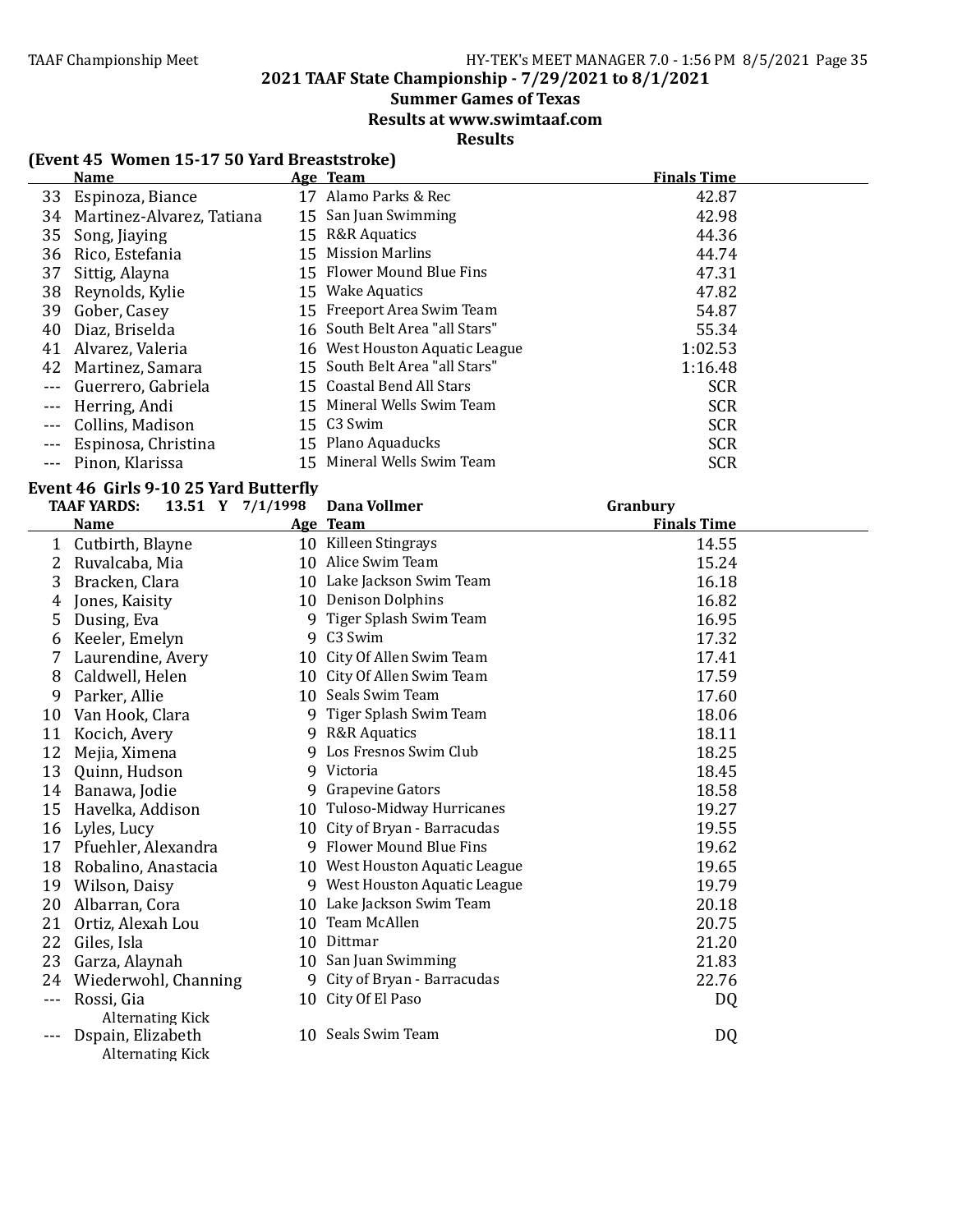**2021 TAAF State Championship - 7/29/2021 to 8/1/2021**

### **Summer Games of Texas**

**Results at www.swimtaaf.com**

**Results**

| Event 47 Women 15-17 50 Yard Butterfly<br>25.22 Y 7/25/2008 Skylar Smith<br><b>RRST-</b><br><b>TAAF YARDS:</b> |                                               |  |                                 |                    |  |  |  |
|----------------------------------------------------------------------------------------------------------------|-----------------------------------------------|--|---------------------------------|--------------------|--|--|--|
|                                                                                                                | Name                                          |  | Age Team                        | <b>Finals Time</b> |  |  |  |
|                                                                                                                | 1 Garcia-Rivas, Hailey                        |  | 16 Mission Marlins              | 28.02              |  |  |  |
| 2                                                                                                              | Dykehouse, Eliana                             |  | 17 Portland Aquacats            | 28.49              |  |  |  |
| 3                                                                                                              | Hutchinson, Rachel                            |  | 16 City of Bryan - Barracudas   | 28.91              |  |  |  |
| 4                                                                                                              | Beal, Kendall                                 |  | 17 El Campo Red Wave            | 28.92              |  |  |  |
| 5                                                                                                              | Payne, Lindsey                                |  | 17 Flower Mound Blue Fins       | 28.98              |  |  |  |
| 6                                                                                                              | Garcia, Isabel                                |  | 17 Tuloso-Midway Hurricanes     | 29.39              |  |  |  |
| 7                                                                                                              | Mosley, Phoebe                                |  | 16 Fit N Wise Muscle            | 29.60              |  |  |  |
| 8                                                                                                              | Gifford, Rayah                                |  | 15 Seals Swim Team              | 29.84              |  |  |  |
|                                                                                                                | 9 Whitten, Margaret                           |  | 15 College Station Tsunamis     | 29.96              |  |  |  |
| 10                                                                                                             | Reeves, Livi                                  |  | 15 McKinney Sea Lions           | 30.35              |  |  |  |
|                                                                                                                | 11 Sanchez-Owsik, Hannah                      |  | 15 College Station Tsunamis     | 30.36              |  |  |  |
| 12                                                                                                             | Kochenower, Mattie                            |  | 15 Flower Mound Blue Fins       | 30.54              |  |  |  |
| 13                                                                                                             | Nelson, Sydney                                |  | 16 Weatherford Wild             | 30.65              |  |  |  |
|                                                                                                                | 14 Frick, Lucille                             |  | 15 Bay City Swim Team           | 30.71              |  |  |  |
|                                                                                                                | 15 Burrill, Avica                             |  | 17 Port Aransas Swim Team       | 30.97              |  |  |  |
|                                                                                                                | 16 Boyd, Camryn                               |  | 15 Fit N Wise Muscle            | 31.35              |  |  |  |
| 17                                                                                                             | Deleon, Lyanna                                |  | 16 R&R Aquatics                 | 31.44              |  |  |  |
| 18                                                                                                             | Boyd, Codie                                   |  | 17 Fit N Wise Muscle            | 31.78              |  |  |  |
| 19                                                                                                             | Bray, Sophia                                  |  | 17 Midlothian Stingrays         | 32.26              |  |  |  |
|                                                                                                                | 20 Garzon, Mariajose                          |  | 15 West Houston Aquatic League  | 32.60              |  |  |  |
| 21                                                                                                             | Hinojosa, Sophia                              |  | 15 Victoria                     | 32.75              |  |  |  |
| 22                                                                                                             | Dean, Mylee                                   |  | 15 West of the Brazos Swim Team | 33.08              |  |  |  |
| 23                                                                                                             | Smith, Hannah                                 |  | 16 Fit N Wise Muscle            | 33.30              |  |  |  |
|                                                                                                                | 24 Flores, Julie                              |  | 16 Tuloso-Midway Hurricanes     | 33.40              |  |  |  |
|                                                                                                                | 25 Harp, Piper                                |  | 15 McKinney Sea Lions           | 34.68              |  |  |  |
|                                                                                                                | 26 Christian, Lauren                          |  | 15 West Houston Aquatic League  | 35.52              |  |  |  |
| 27                                                                                                             | Mendez, Rayne                                 |  | 15 Tiger Splash Swim Team       | 36.68              |  |  |  |
| 28                                                                                                             | Jones, Kaisey                                 |  | 17 Denison Dolphins             | 38.38              |  |  |  |
| 29                                                                                                             | Lopez, Emely                                  |  | 16 South Belt Area "all Stars"  | 38.64              |  |  |  |
| 30                                                                                                             | McCreight, Matty                              |  | 15 Dittmar                      | 38.90              |  |  |  |
| 31                                                                                                             | Garcia, Adriana                               |  | 17 Alamo Parks & Rec            | 39.53              |  |  |  |
|                                                                                                                | 32 Flores, Jenae                              |  | 16 South Belt Area "all Stars"  | 49.78              |  |  |  |
| 33                                                                                                             | Esquivel, Nailea                              |  | 16 South Belt Area "all Stars"  | 50.06              |  |  |  |
|                                                                                                                | 34 Martinez, Samara                           |  | 15 South Belt Area "all Stars"  | 53.03              |  |  |  |
|                                                                                                                | 35 Pica, Zulema                               |  | 17 South Belt Area "all Stars"  | 54.48              |  |  |  |
| $- - -$                                                                                                        | Martinez, Cinthea<br>Arms underwater recovery |  | 17 South Belt Area "all Stars"  | DQ                 |  |  |  |
|                                                                                                                | --- Collins, Madison                          |  | 15 C3 Swim                      | <b>SCR</b>         |  |  |  |

#### Event 48 Girls 9-10 25 Yard Freestyle

|    | TAAF YARDS: 13.21 Y 7/31/2015 Emily McCurry |                          | <b>FASST</b>       |  |
|----|---------------------------------------------|--------------------------|--------------------|--|
|    | <b>Name</b>                                 | Age Team                 | <b>Finals Time</b> |  |
| 1  | Wells, Ashlyn                               | 10 Portland Aquacats     | 14.52              |  |
|    | *2 Dusing, Eva                              | 9 Tiger Splash Swim Team | 14.53              |  |
|    | *2 Valdivia, Elizabeth                      | 10 Mission Marlins       | 14.53              |  |
| 4  | Lookabill, Merrill                          | 10 McKinney Sea Lions    | 15.04              |  |
| 5. | Jones, Kaisity                              | 10 Denison Dolphins      | 15.21              |  |
|    | 6 Parker, Allie                             | 10 Seals Swim Team       | 15.25              |  |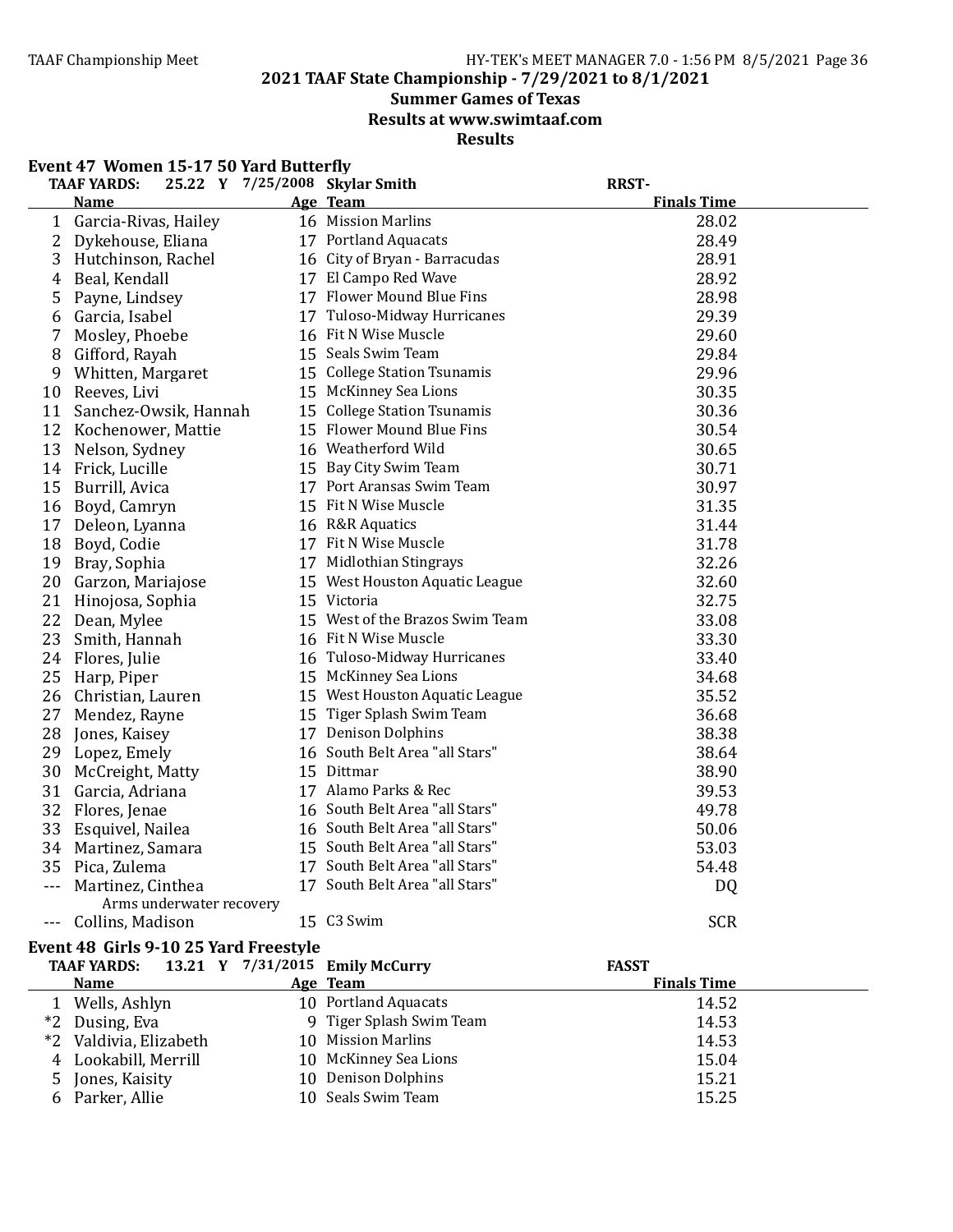**2021 TAAF State Championship - 7/29/2021 to 8/1/2021**

# **Summer Games of Texas**

**Results at www.swimtaaf.com**

# **Results**

|       | <b>Name</b>                            |    | Age Team                       | <b>Finals Time</b> |
|-------|----------------------------------------|----|--------------------------------|--------------------|
| 7     | Migura, Carly                          |    | 10 Gulf Coast Vortex Swimming  | 15.54              |
| 8     | Bracken, Sierra                        |    | 10 Lake Jackson Swim Team      | 15.55              |
| 9     | Howe, Hope                             | 10 | <b>Carrollton Aqua Racers</b>  | 15.67              |
| $*10$ | Counasse, Autumn                       |    | 10 Fit N Wise Muscle           | 16.03              |
| $*10$ | Mejia, Ximena                          |    | 9 Los Fresnos Swim Club        | 16.03              |
| $*12$ | Robinson, Finleigh                     | 10 | <b>Wake Aquatics</b>           | 16.09              |
| $*12$ | Gunning, Ashtyn                        | 10 | Bartholomew                    | 16.09              |
| 14    | Sterzinger, Clara                      |    | 10 Lake Jackson Swim Team      | 16.12              |
| 15    | Miller, Addison                        | q  | Tiger Splash Swim Team         | 16.32              |
| 16    | Quinn, Hudson                          | 9  | Victoria                       | 16.80              |
| 17    | Lyles, Lucy                            | 10 | City of Bryan - Barracudas     | 16.84              |
| 18    | Stuart, Madeleine                      |    | 10 R&R Aquatics                | 16.87              |
| 19    | O'Toole, Lilly                         | 10 | <b>Flower Mound Blue Fins</b>  | 16.96              |
| 20    | Villanueva, Heidi                      |    | 9 Westbury Swim Team           | 17.01              |
| 21    | Sanchez, Mia                           |    | 10 Los Fresnos Swim Club       | 17.17              |
| $*22$ | Allen, Lilly                           | 10 | Tiger Splash Swim Team         | 17.42              |
| $*22$ | Parker, Makenzye                       |    | 10 Navasota Swim Team          | 17.42              |
| 24    | Rodriguez, Jessica                     | 9  | Westbury Swim Team             | 18.14              |
| 25    | Caton, Natalie                         | 10 | City Of El Paso                | 18.76              |
| 26    | Giles, Isla                            | 10 | Dittmar                        | 19.04              |
| 27    | McCarty, Nora                          | 10 | Ridglea Swimming Pool          | 19.73              |
| 28    | Martinez, Sophie                       |    | 9 Westbury Swim Team           | 20.56              |
|       | Event 49 Women 15-17 50 Yard Freestyle |    |                                |                    |
|       | <b>TAAF YARDS:</b>                     |    | 23.25 Y 7/25/2008 Skylar Smith | <b>RRST-</b>       |
|       | <b>Name</b>                            |    | Age Team                       | <b>Finals Time</b> |
| 1     | Cutbirth, Trinity                      |    | 15 Killeen Stingrays           | 25.78              |
| 2     | Patrick, Molly                         |    | 17 Flower Mound Blue Fins      | 26.06              |
| 2     | Combrol Soroh                          |    | 15 Lake Jackson Swim Team      | 76 1 N             |

# **(Event 48 Girls 9-10 25 Yard Freestyle)**

|    | <b>Name</b>           |    | Age Team                        | <b>Finals Time</b> |
|----|-----------------------|----|---------------------------------|--------------------|
| 1  | Cutbirth, Trinity     | 15 | Killeen Stingrays               | 25.78              |
| 2  | Patrick, Molly        | 17 | Flower Mound Blue Fins          | 26.06              |
| 3  | Gambrel, Sarah        | 15 | Lake Jackson Swim Team          | 26.10              |
| 4  | Gerard, Reagan        | 17 | Trophy Club Tritons             | 26.17              |
| 5  | Drori, Naomi          | 17 | Grapevine Gators                | 26.31              |
| 6  | Dykehouse, Eliana     | 17 | <b>Portland Aquacats</b>        | 26.78              |
| 7  | Immenhauser, Hannah   | 16 | Victoria                        | 26.80              |
| 8  | Whitten, Margaret     | 15 | <b>College Station Tsunamis</b> | 26.81              |
| 9  | Beal, Kendall         | 17 | El Campo Red Wave               | 26.85              |
| 10 | Little, Juilann       | 15 | El Campo Red Wave               | 26.91              |
| 11 | Yeh, Grace            | 16 | <b>College Station Tsunamis</b> | 26.98              |
| 12 | Embrey, Kenleigh      | 17 | Tiger Splash Swim Team          | 27.08              |
| 13 | Frick, Lucille        | 15 | Bay City Swim Team              | 27.20              |
| 14 | Lundy, Lauren         | 15 | Victoria                        | 27.58              |
| 15 | Shrestha, Mohisha     | 16 | <b>Trophy Club Tritons</b>      | 27.60              |
| 16 | Sanchez-Owsik, Hannah | 15 | <b>College Station Tsunamis</b> | 27.69              |
| 17 | Wang, Joanna          | 16 | <b>Coastal Bend All Stars</b>   | 27.71              |
| 18 | Sambell, Sidney       | 15 | Midlothian Stingrays            | 27.75              |
| 19 | Dean, Kendall         | 15 | West of the Brazos Swim Team    | 28.07              |
| 20 | Boyd, Camryn          | 15 | Fit N Wise Muscle               | 28.12              |
| 21 | Zarate, Graciela      | 15 | <b>Mission Marlins</b>          | 28.13              |
| 22 | Roach, Kalea          | 17 | Seals Swim Team                 | 28.17              |
| 23 | Mosley, Phoebe        | 16 | Fit N Wise Muscle               | 28.29              |
| 24 | Nelson, Sydney        |    | 16 Weatherford Wild             | 28.31              |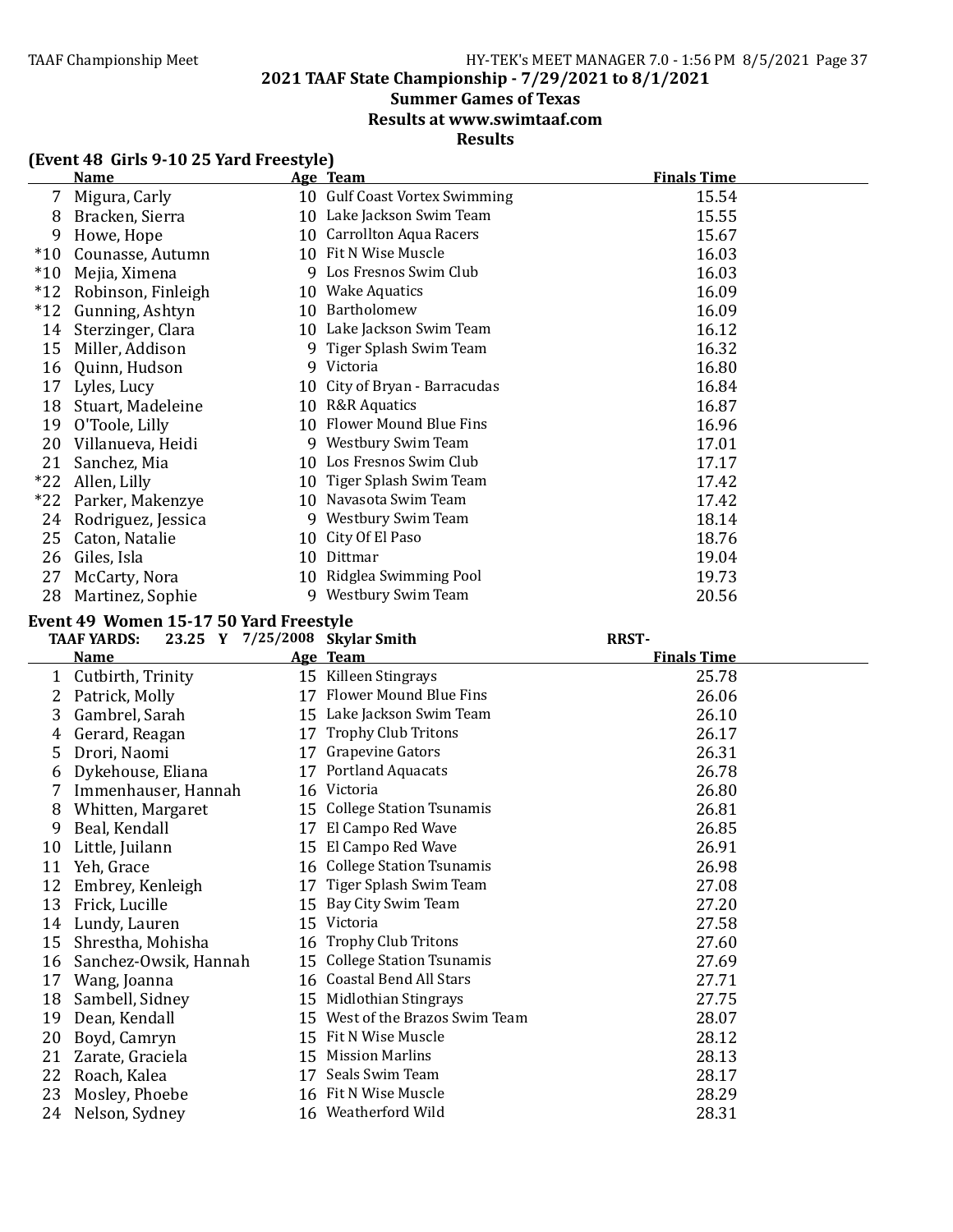**2021 TAAF State Championship - 7/29/2021 to 8/1/2021**

# **Summer Games of Texas**

**Results at www.swimtaaf.com**

# **Results**

# **(Event 49 Women 15-17 50 Yard Freestyle)**

|          | <b>Name</b>                                                                             |    | Age Team                          | <b>Finals Time</b> |
|----------|-----------------------------------------------------------------------------------------|----|-----------------------------------|--------------------|
| $*25$    | Kochenower, Mattie                                                                      |    | 15 Flower Mound Blue Fins         | 28.36              |
| $*25$    | Youn, Kathryn                                                                           |    | 17 McKinney Sea Lions             | 28.36              |
| 27       | Skelton, Zoe                                                                            |    | 15 Landa Park Dolphins            | 28.38              |
| 28       | Wilson, Tess                                                                            |    | 17 Trophy Club Tritons            | 28.47              |
| 29       | Brawner, Kori                                                                           |    | 17 Seals Swim Team                | 28.49              |
| 30       | Schenck, Elle                                                                           |    | 17 Midlothian Stingrays           | 29.06              |
| 31       | Gattis, Malia                                                                           |    | 15 Denton Dolphins                | 29.14              |
| 32       | Smith, Hannah                                                                           |    | 16 Fit N Wise Muscle              | 29.25              |
| 33       | Ramirez, Sofia                                                                          |    | 16 South Texas All Region Swimmer | 29.30              |
| 34       | Nemeth, Laurelie                                                                        |    | 15 Bay City Swim Team             | 29.55              |
| 35       | Bray, Sophia                                                                            |    | 17 Midlothian Stingrays           | 29.66              |
| 36       | Boyd, Codie                                                                             |    | 17 Fit N Wise Muscle              | 29.74              |
| 37       | Perotto, Vivian                                                                         |    | 16 Unattached                     | 29.81              |
| 38       | Martinez, Alize                                                                         |    | 15 Tuloso-Midway Hurricanes       | 29.97              |
| 39       | Thomason, Whitney                                                                       |    | 17 Trophy Club Tritons            | 30.11              |
| 40       | Hinojosa, Sophia                                                                        |    | 15 Victoria                       | 30.13              |
| 41       | Galvan, Saydee                                                                          |    | 16 Freer Swim Team                | 30.55              |
| 42       | Kochenower, Kylee                                                                       |    | 15 Flower Mound Blue Fins         | 30.95              |
| 43       | Gutierrez, Jenessa                                                                      |    | 17 Bay City Swim Team             | 31.10              |
| 44       | Kromer, Brooke                                                                          |    | 16 Tuloso-Midway Hurricanes       | 31.75              |
| 45       | Havelka, Ashlyn                                                                         |    | 15 Tuloso-Midway Hurricanes       | 32.36              |
| 46       | Mukherjee, Isha                                                                         |    | 16 Fasst Swim Team                | 32.68              |
| 47       | Rico, Estefania                                                                         |    | 15 Mission Marlins                | 32.87              |
| 48       | Khanuja, Deeva                                                                          |    | 15 Flower Mound Blue Fins         | 33.15              |
| 49       | Harp, Piper                                                                             |    | 15 McKinney Sea Lions             | 33.80              |
| 50       | Rodriguez, Lorena                                                                       |    | 16 Freer Swim Team                | 33.81              |
| 51       | Martinez-Alvarez, Amaya                                                                 |    | 15 San Juan Swimming              | 33.91              |
| 52       | Palmer, Aimee                                                                           |    | 15 Seals Swim Team                | 33.97              |
| 53       | McCreight, Matty                                                                        |    | 15 Dittmar                        | 33.98              |
| 54       | Jones, Kaisey                                                                           |    | 17 Denison Dolphins               | 34.50              |
| 55       | Stevens, JuliAnna                                                                       |    | 16 Gulf Coast Vortex Swimming     | 34.61              |
| 56       | Garcia, Adriana                                                                         |    | 17 Alamo Parks & Rec              | 34.72              |
| 57       | Huffman, Alexandra                                                                      |    | 16 Flower Mound Blue Fins         | 35.18              |
| 58       | Espinoza, Biance                                                                        |    | 17 Alamo Parks & Rec              | 37.18              |
| 59       | Reynolds, Kylie                                                                         |    | 15 Wake Aquatics                  | 37.39              |
| 60       | Sittig, Alayna                                                                          |    | 15 Flower Mound Blue Fins         | 37.51              |
| 61       | Martinez, Samara                                                                        |    | 15 South Belt Area "all Stars"    | 38.81              |
| 62       | Smith, Kaylen                                                                           |    | 15 Gulf Coast Vortex Swimming     | 39.39              |
| 63       | Gober, Casey                                                                            |    | 15 Freeport Area Swim Team        | 43.84              |
| ---      | Hoglund, Catelynn                                                                       | 17 | San Juan Swimming                 | <b>SCR</b>         |
| $---$    | Lewis, Elizabeth                                                                        |    | 15 Fasst Swim Team                | <b>SCR</b>         |
| $---$    | Gonzalez., Daniela                                                                      |    | 15 Brownsville Stingrays          | <b>SCR</b>         |
|          | Guerrero, Gabriela                                                                      |    | 15 Coastal Bend All Stars         | <b>SCR</b>         |
| $\cdots$ | Collins, Madison                                                                        |    | 15 C3 Swim                        | <b>SCR</b>         |
|          | Event 50 Girls 9-10 100 Yard IM<br>TA AF VADDC. $4.42$ F4 V $0/6/2040$ Canalum Johnston |    |                                   | <b>Evicco</b>      |

| <b>TAAF YARDS:</b> 1:13.51 Y $8/6/2010$ Carolyn Johnston |                           | Frisco             |
|----------------------------------------------------------|---------------------------|--------------------|
| <b>Name</b>                                              | Age Team                  | <b>Finals Time</b> |
| 1 Cutbirth, Blayne                                       | 10 Killeen Stingrays      | 1:16.27            |
| 2 Bracken, Sierra                                        | 10 Lake Jackson Swim Team | 1:25.74            |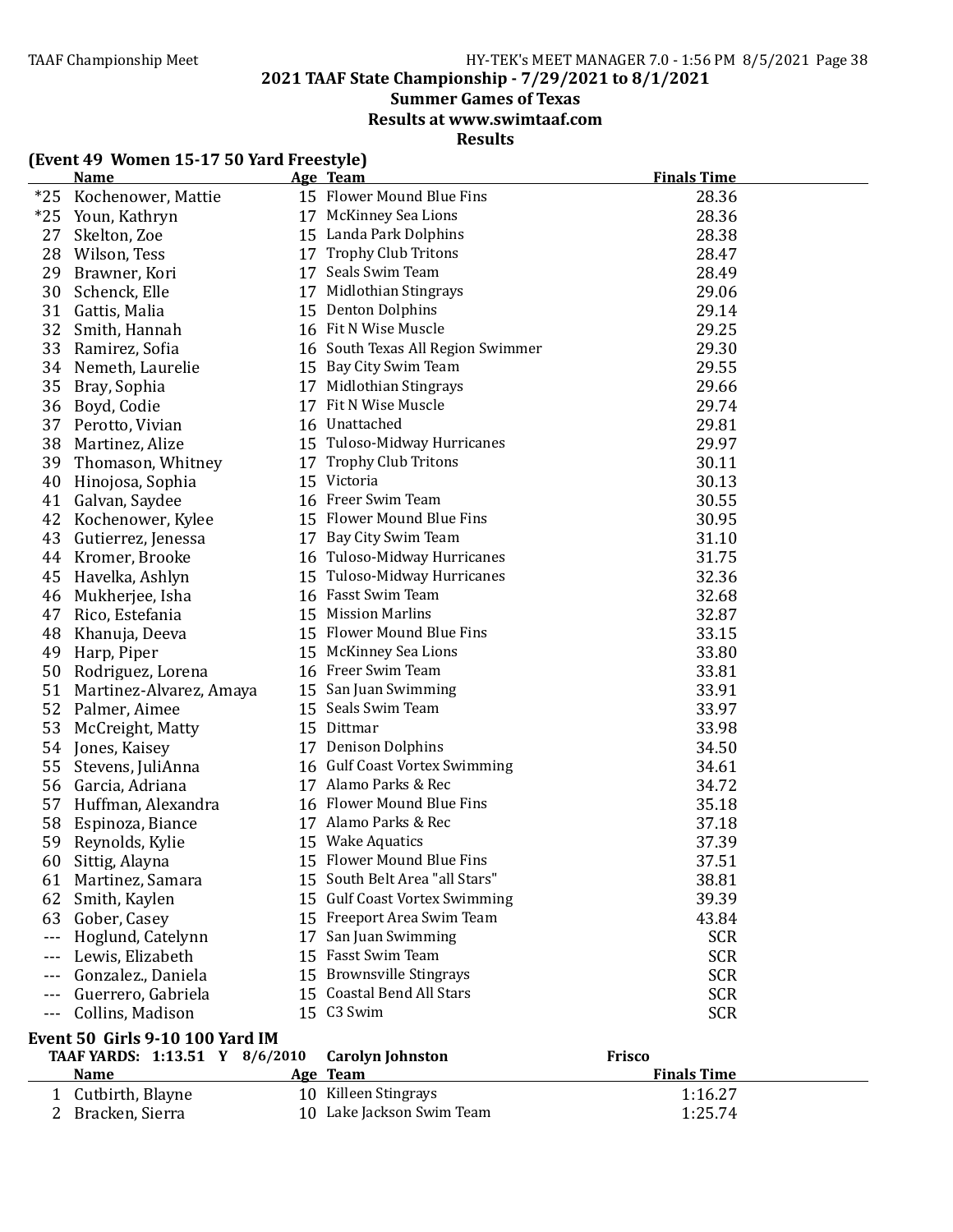**2021 TAAF State Championship - 7/29/2021 to 8/1/2021**

# **Summer Games of Texas**

**Results at www.swimtaaf.com**

# **Results**

| (Event 50 Girls 9-10 100 Yard IM) |  |  |  |
|-----------------------------------|--|--|--|
|-----------------------------------|--|--|--|

|    | <b>Name</b>                  |    | Age Team                      | <b>Finals Time</b> |
|----|------------------------------|----|-------------------------------|--------------------|
| 3  | Jones, Kaisity               |    | 10 Denison Dolphins           | 1:26.29            |
| 4  | Bracken, Clara               |    | 10 Lake Jackson Swim Team     | 1:27.76            |
| 5  | Parker, Allie                |    | 10 Seals Swim Team            | 1:30.07            |
| 6  | Smith, Tapal                 |    | 10 Alice Swim Team            | 1:30.16            |
|    | Olateru Olagbegi, Taniotoluv |    | 10 City Of Allen Swim Team    | 1:31.10            |
| 8  | Laurendine, Avery            | 10 | City Of Allen Swim Team       | 1:32.34            |
| 9  | Black, Kara                  |    | 10 Trophy Club Tritons        | 1:33.10            |
| 10 | Stull, Selah                 |    | 10 Grapevine Gators           | 1:34.13            |
| 11 | Brimage, McKenna             |    | 9 Flower Mound Blue Fins      | 1:34.23            |
| 12 | Ortiz, Alexah Lou            |    | 10 Team McAllen               | 1:34.25            |
| 13 | Migura, Carly                |    | 10 Gulf Coast Vortex Swimming | 1:35.48            |
| 14 | Silcox, Adeline              |    | 9 Tiger Splash Swim Team      | 1:37.66            |
| 15 | Lyles, Lucy                  |    | 10 City of Bryan - Barracudas | 1:39.50            |
| 16 | Quinn, Hudson                |    | 9 Victoria                    | 1:39.75            |
| 17 | Wallace, Avery               | 9  | R&R Aquatics                  | 1:40.08            |
| 18 | Garza, Alaynah               |    | 10 San Juan Swimming          | 1:42.11            |
| 19 | Hopper, Teagan               | 9  | Landa Park Dolphins           | 1:45.35            |
|    | Keeler, Emelyn               |    | 9 C3 Swim                     | DQ                 |
|    | No touch - breast            |    |                               |                    |
|    | Rossi, Gia                   |    | 10 City Of El Paso            | DQ                 |
|    | Alternating Kick - fly       |    |                               |                    |
|    | Giles, Isla                  | 10 | Dittmar                       | DQ                 |
|    | Not on back off wall - back  |    |                               |                    |

### **Event 51 Women 15-17 100 Yard IM**

|    | TAAF YARDS: 1:01.41 Y 7/31/2015 Karley Thompson |    |                                 | <b>GTSA</b>        |  |
|----|-------------------------------------------------|----|---------------------------------|--------------------|--|
|    | <b>Name</b>                                     |    | Age Team                        | <b>Finals Time</b> |  |
| 1  | Drori, Naomi                                    |    | 17 Grapevine Gators             | 1:04.97            |  |
| 2  | Garcia-Rivas, Hailey                            |    | 16 Mission Marlins              | 1:05.08            |  |
| 3  | Patrick, Molly                                  |    | 17 Flower Mound Blue Fins       | 1:06.01            |  |
| 4  | Whitten, Margaret                               | 15 | <b>College Station Tsunamis</b> | 1:06.41            |  |
| 5  | Hutchinson, Rachel                              |    | 16 City of Bryan - Barracudas   | 1:06.68            |  |
| 6  | Garcia, Isabel                                  | 17 | Tuloso-Midway Hurricanes        | 1:06.97            |  |
| 7  | Mosley, Phoebe                                  |    | 16 Fit N Wise Muscle            | 1:07.35            |  |
| 8  | Beal, Kendall                                   | 17 | El Campo Red Wave               | 1:07.44            |  |
| 9  | Cutbirth, Trinity                               | 15 | Killeen Stingrays               | 1:07.71            |  |
| 10 | Shrestha, Mohisha                               | 16 | <b>Trophy Club Tritons</b>      | 1:09.36            |  |
| 11 | Gifford, Rayah                                  |    | 15 Seals Swim Team              | 1:09.54            |  |
| 12 | Gerard, Reagan                                  | 17 | <b>Trophy Club Tritons</b>      | 1:10.09            |  |
| 13 | Embrey, Kenleigh                                | 17 | Tiger Splash Swim Team          | 1:10.30            |  |
| 14 | Burrill, Avica                                  | 17 | Port Aransas Swim Team          | 1:10.61            |  |
| 15 | Payne, Lindsey                                  | 17 | Flower Mound Blue Fins          | 1:10.65            |  |
| 16 | Wills, Sarah                                    | 15 | <b>Denison Dolphins</b>         | 1:12.34            |  |
| 17 | Nelson, Sydney                                  |    | 16 Weatherford Wild             | 1:12.49            |  |
| 18 | Youn, Kathryn                                   | 17 | <b>McKinney Sea Lions</b>       | 1:12.53            |  |
| 19 | Reeves, Livi                                    | 15 | <b>McKinney Sea Lions</b>       | 1:12.81            |  |
| 20 | Skelton, Zoe                                    | 15 | Landa Park Dolphins             | 1:13.48            |  |
| 21 | Briones, Sylvia                                 |    | 16 Mission Marlins              | 1:13.55            |  |
| 22 | Boyd, Codie                                     | 17 | Fit N Wise Muscle               | 1:14.76            |  |
| 23 | Thomason, Whitney                               |    | 17 Trophy Club Tritons          | 1:15.04            |  |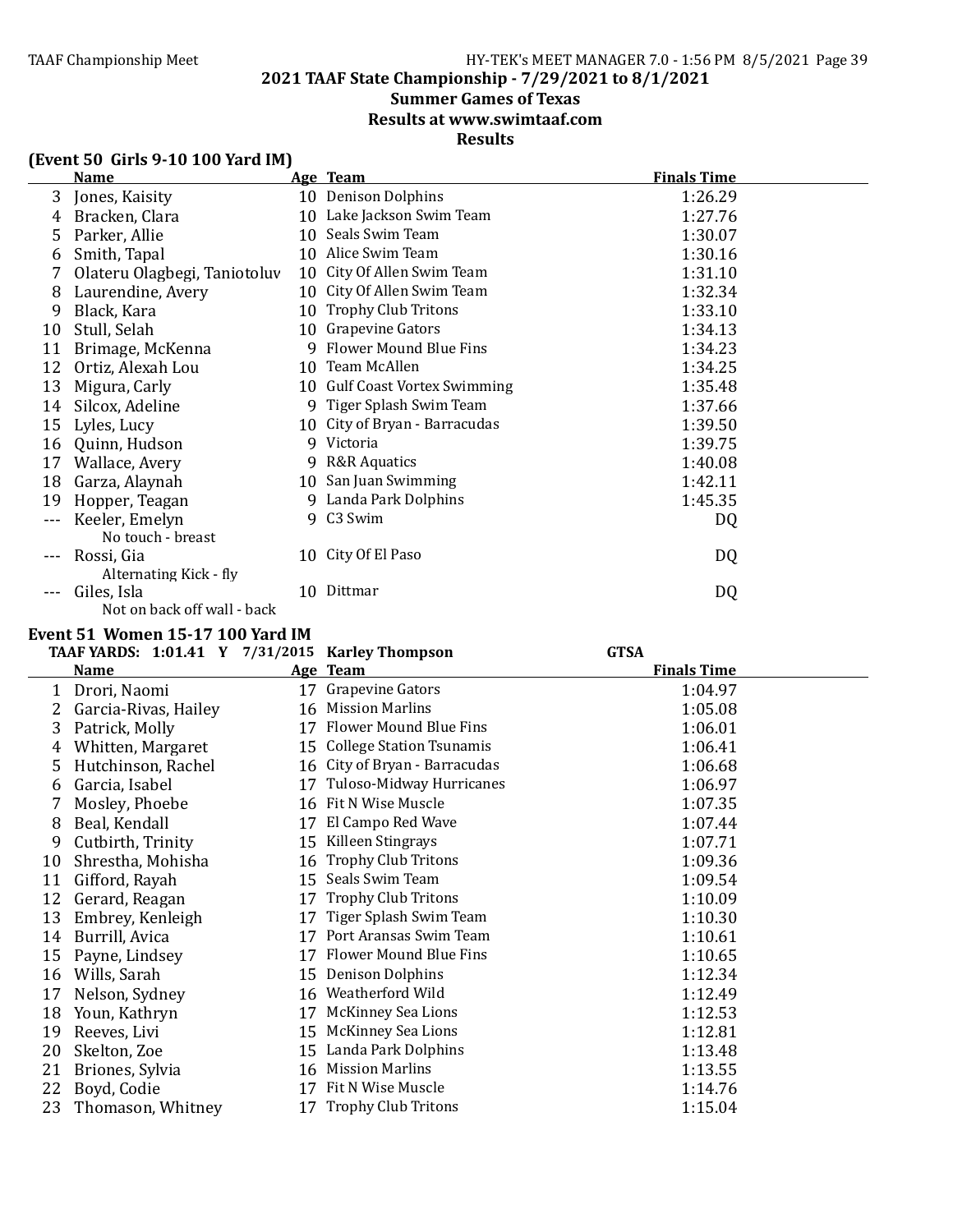**2021 TAAF State Championship - 7/29/2021 to 8/1/2021**

# **Summer Games of Texas**

**Results at www.swimtaaf.com**

**Results**

| (Event 51 Women 15-17 100 Yard IM) |  |  |  |  |
|------------------------------------|--|--|--|--|
|------------------------------------|--|--|--|--|

|                      | <b>Name</b>                                            | <u>Age Team</u>                   | <b>Finals Time</b> |
|----------------------|--------------------------------------------------------|-----------------------------------|--------------------|
|                      | 24 Myers, Jacalyn                                      | 16 Trophy Club Tritons            | 1:15.78            |
| 25                   | Brown, Emily                                           | 15 Lake Jackson Swim Team         | 1:15.90            |
| 26                   | Sambell, Sidney                                        | 15 Midlothian Stingrays           | 1:16.01            |
| 27                   | Deleon, Lyanna                                         | 16 R&R Aquatics                   | 1:16.50            |
| 28                   | Schenck, Elle                                          | 17 Midlothian Stingrays           | 1:17.23            |
| 29                   | Perotto, Vivian                                        | 16 Unattached                     | 1:17.37            |
| 30                   | Havelka, Ashlyn                                        | 15 Tuloso-Midway Hurricanes       | 1:17.56            |
| 31                   | Perez, Graciella                                       | 17 South Texas All Region Swimmer | 1:17.73            |
| 32                   | Kronke, Cassandra                                      | 15 City of Bryan - Barracudas     | 1:17.81            |
| 33                   | Newton, Natasha                                        | 15 Tiger Splash Swim Team         | 1:17.97            |
| 34                   | Gattis, Malia                                          | 15 Denton Dolphins                | 1:19.49            |
| 35                   | Christian, Lauren                                      | 15 West Houston Aquatic League    | 1:19.71            |
| 36                   | Hinojosa, Sophia                                       | 15 Victoria                       | 1:20.28            |
| 37                   | Palmer, Aimee                                          | 15 Seals Swim Team                | 1:20.86            |
| 38                   | Anguiano, Rhianna                                      | 16 Tuloso-Midway Hurricanes       | 1:20.92            |
| 39                   | Mendez, Rayne                                          | 15 Tiger Splash Swim Team         | 1:21.34            |
| 40                   | Harp, Piper                                            | 15 McKinney Sea Lions             | 1:23.66            |
| 41                   | Valdez, Jennifer                                       | 16 Mission Marlins                | 1:25.06            |
| 42                   | Gutierrez, Jenessa                                     | 17 Bay City Swim Team             | 1:26.58            |
| 43                   | McCreight, Matty                                       | 15 Dittmar                        | 1:29.47            |
| 44                   | Duleba, Merrick                                        | 16 Mission Marlins                | 1:30.51            |
| 45                   | Lopez, Emely                                           | 16 South Belt Area "all Stars"    | 1:31.09            |
| 46                   | Stevens, JuliAnna                                      | 16 Gulf Coast Vortex Swimming     | 1:31.63            |
| 47                   | Jones, Kaisey                                          | 17 Denison Dolphins               | 1:31.82            |
| 48                   | Martinez-Alvarez, Amaya                                | 15 San Juan Swimming              | 1:33.65            |
| 49                   | Espinoza, Biance                                       | 17 Alamo Parks & Rec              | 1:38.05            |
| 50                   | Esquivel, Nailea                                       | 16 South Belt Area "all Stars"    | 1:58.36            |
| $\sim$ $\sim$ $\sim$ | Garcia, Adriana<br>Toes not turned in on kick - breast | 17 Alamo Parks & Rec              | DQ                 |
|                      | Keith, Olivia                                          | 15 Plano Piranhas                 | DQ                 |
|                      | Not on back off wall - back                            |                                   |                    |
|                      | Garzon, Mariajose                                      | 15 West Houston Aquatic League    | DQ                 |
|                      | Toes not turned in on kick - breast                    |                                   |                    |
|                      | Collins, Madison                                       | 15 C3 Swim                        | <b>SCR</b>         |
|                      | Escobar, Bria                                          | 16 Freer Swim Team                | <b>SCR</b>         |
| $- - -$              | Espinosa, Christina                                    | 15 Plano Aquaducks                | <b>SCR</b>         |

# Event 52 Women 15-17 200 Yard Freestyle

|    | TAAF YARDS: 1:55.65 Y 8/1/2014 |    | <b>Molly Kuettel</b>            | Lake Jackson       |
|----|--------------------------------|----|---------------------------------|--------------------|
|    | <b>Name</b>                    |    | Age Team                        | <b>Finals Time</b> |
|    | 1 Sanchez-Owsik, Hannah        |    | 15 College Station Tsunamis     | 2:05.60            |
|    | 2 Gambrel, Sarah               |    | 15 Lake Jackson Swim Team       | 2:07.20            |
|    | 3 Brawner, Kori                |    | 17 Seals Swim Team              | 2:11.39            |
|    | 4 Wilson, Tess                 |    | 17 Trophy Club Tritons          | 2:13.84            |
|    | 5 Wills, Sarah                 |    | 15 Denison Dolphins             | 2:15.66            |
|    | 6 Ortiz, Amylou                |    | 16 Team McAllen                 | 2:15.86            |
|    | 7 Wang, Joanna                 |    | 16 Coastal Bend All Stars       | 2:17.78            |
| 8  | Bray, Sophia                   | 17 | Midlothian Stingrays            | 2:18.04            |
| 9  | Dean, Kendall                  |    | 15 West of the Brazos Swim Team | 2:18.84            |
| 10 | Embrey, Kenleigh               |    | Tiger Splash Swim Team          | 2:18.97            |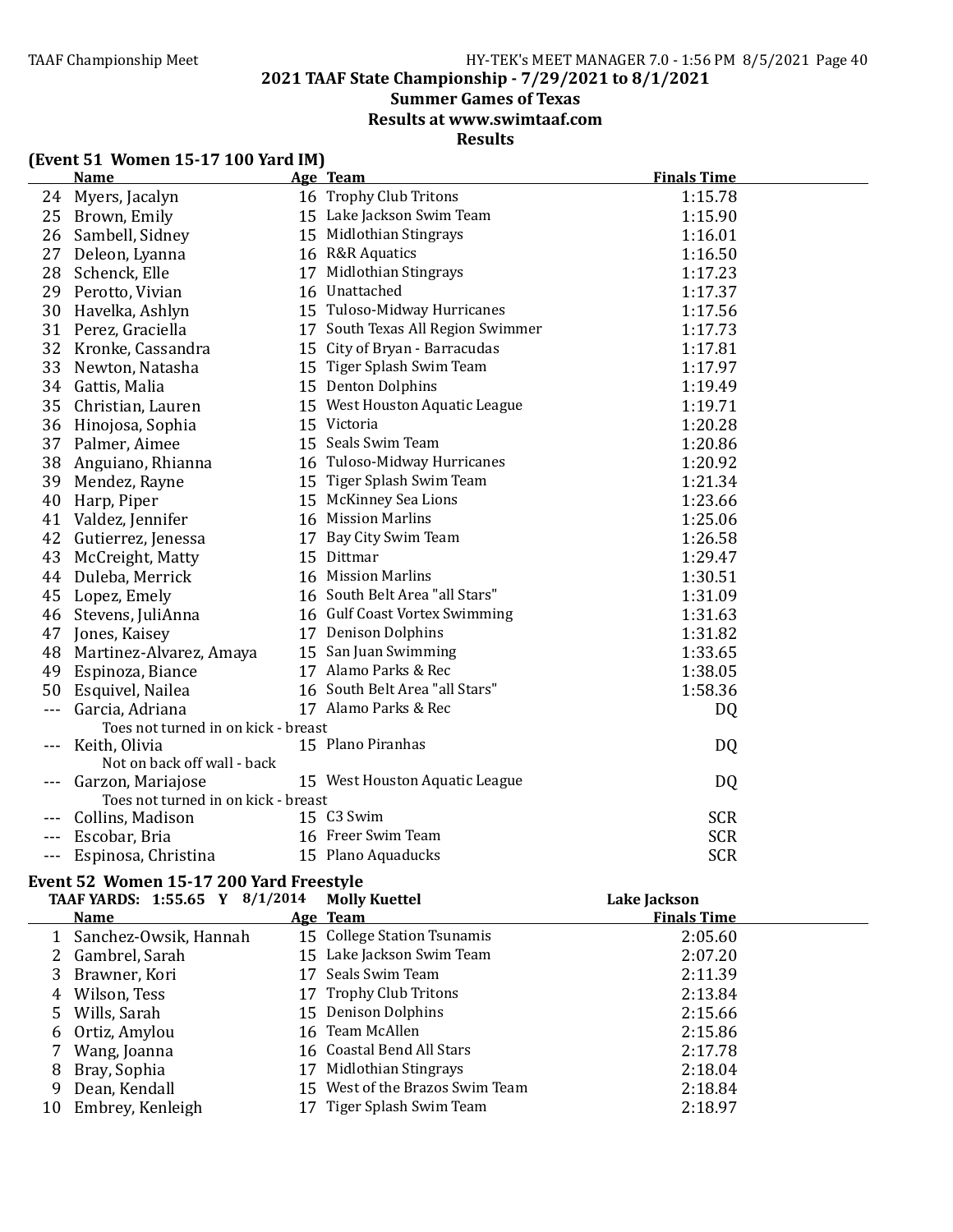**2021 TAAF State Championship - 7/29/2021 to 8/1/2021**

### **Summer Games of Texas**

**Results at www.swimtaaf.com**

### **Results**

|    | Name               | Age Team                       | <b>Finals Time</b> |
|----|--------------------|--------------------------------|--------------------|
| 11 | Castorena, Kate    | 15 Team McAllen                | 2:20.33            |
| 12 | Rogers, Ann Jayden | 15 Portland Aquacats           | 2:22.12            |
| 13 | Flores, Julie      | 16 Tuloso-Midway Hurricanes    | 2:22.89            |
| 14 | Castillo, Carleigh | 16 Mission Marlins             | 2:26.78            |
| 15 | Bazan, Kimberly    | 16 Mission Marlins             | 2:28.47            |
| 16 | Ramos, Karla       | 16 San Juan Swimming           | 2:30.04            |
| 17 | Myers, Jacalyn     | 16 Trophy Club Tritons         | 2:31.82            |
| 18 | Khondker, Suhana   | 15 Bay City Swim Team          | 2:32.36            |
| 19 | Christian, Lauren  | 15 West Houston Aquatic League | 2:33.10            |
| 20 | Kronke, Cassandra  | 15 City of Bryan - Barracudas  | 2:33.67            |
| 21 | Perotto, Vivian    | 16 Unattached                  | 2:34.76            |
| 22 | Mendez, Rayne      | 15 Tiger Splash Swim Team      | 2:39.69            |
| 23 | Martinez, Alexa    | 15 Team McAllen                | 2:45.77            |
| 24 | Rico, Estefania    | 15 Mission Marlins             | 2:56.27            |
| 25 | Valdez, Jennifer   | 16 Mission Marlins             | 2:59.31            |
| 26 | Arcizo, Madison    | 16 South Belt Area "all Stars" | 3:16.38            |
| 27 | Pica, Zulema       | 17 South Belt Area "all Stars" | 3:46.79            |

### Event 53 Girls 9-10 100 Yard Freestyle Relay

### **TAAF YARDS: 56.53 Y 7/31/2015 Frisco Amateur Summer Swim Tea FASST**

L Perry, J Troiano, A Clark, E McCurry

|              | <b>Team</b>                   | <b>Relay</b>             |                          | <b>Finals Time</b>        |
|--------------|-------------------------------|--------------------------|--------------------------|---------------------------|
| $\mathbf{1}$ | Midlothian Stingrays          | A                        |                          | 1:04.22                   |
|              | 1) Parades, Abby 10           | 2) Cunningham, Evie 10   | 3) DeNovellis, Kennedy 9 | 4) Sitton, Mary 10        |
| 2            | Alice Swim Team               |                          |                          | 1:05.14                   |
|              | 1) Smith, Tapal 10            | 2) Arebalo, Clarissa 10  | 3) McGuire, Sommer 10    | 4) Ruvalcaba, Mia 10      |
| 3            | Fasst Swim Team               | A                        |                          | 1:05.71                   |
|              | 1) Shi, Faye 10               | 2) Bishop, Brooke 10     | 3) Sil, Aliya 10         | 4) Worthy, Vivian 9       |
| 4            | <b>Trophy Club Tritons</b>    |                          |                          | 1:05.80                   |
|              | 1) Black, Kara 10             | 2) Johnson, Annabelle 9  | 3) Gerard, Madelyn 10    | 4) Farden, Nora 10        |
| 5            | Tiger Splash Swim Team        | A                        |                          | 1:06.57                   |
|              | 1) Van Hook, Clara 9          | 2) Biel, Sloan 10        | 3) Silcox, Adeline 9     | 4) Miller, Addison 9      |
| 6            | <b>Flower Mound Blue Fins</b> | A                        |                          | 1:08.00                   |
|              | 1) Cargo, Clare 10            | 2) Suffredin, Makayla 9  | 3) Brimage, McKenna 9    | 4) O'Toole, Lilly 10      |
| 7            | Lake Jackson Swim Team        | A                        |                          | 1:09.44                   |
|              | 1) Garza, Adalyn 10           | 2) Albarran, Cora 10     | 3) Zielke, Katelyn 10    | 4) Sterzinger, Clara 10   |
| 8            | Fasst Swim Team               | B                        |                          | 1:09.64                   |
|              | 1) Gupta, Aashi 10            | 2) Brandon, Chloe 10     | 3) Chan, Zoe 9           | 4) Massaro, Sophia 10     |
| 9            | Weatherford Wild              |                          |                          | 1:12.59                   |
|              | 1) Vidal, Sydney 10           | 2) Jesperson, Cheslee 9  | 3) Kechnie, Emma 10      | 4) Hixson, Izy 10         |
| 10           | West Houston Aquatic Leagu    | A                        |                          | 1:12.83                   |
|              | 1) Wilson, Daisy 9            | 2) Mondragon, Angie 9    | 3) Karunaratne, Nisuli 9 | 4) Robalino, Anastacia 10 |
| 11           | Tuloso-Midway Hurricanes      | A                        |                          | 1:13.54                   |
|              | 1) Medina, Autumn 10          | 2) Rodriguez, Lorianna 9 | 3) Medina, Alexandria 10 | 4) Havelka, Addison 10    |
| 12           | <b>Flower Mound Blue Fins</b> |                          |                          | 1:15.47                   |
|              | 1) Tiede, Violet 9            | 2) Morgan, Taylor 10     | 3) Waloski, Lauren 9     | 4) Hiltz, Addison 9       |
|              | 13 Portland Aquacats          | A                        |                          | 1:15.80                   |
|              | 1) Flemming, Claire 10        | 2) Schnurpel, Jennavie 9 | 3) Ware, Emily 10        | 4) Curtiss, Lila 10       |
| 14           | Lake Jackson Swim Team        |                          |                          | 1:19.65                   |
|              | 1) James, Audrey 9            | 2) Bruno, Alyssandra 9   | 3) Perkins, Reagan 10    | 4) Cline, Evelyn 9        |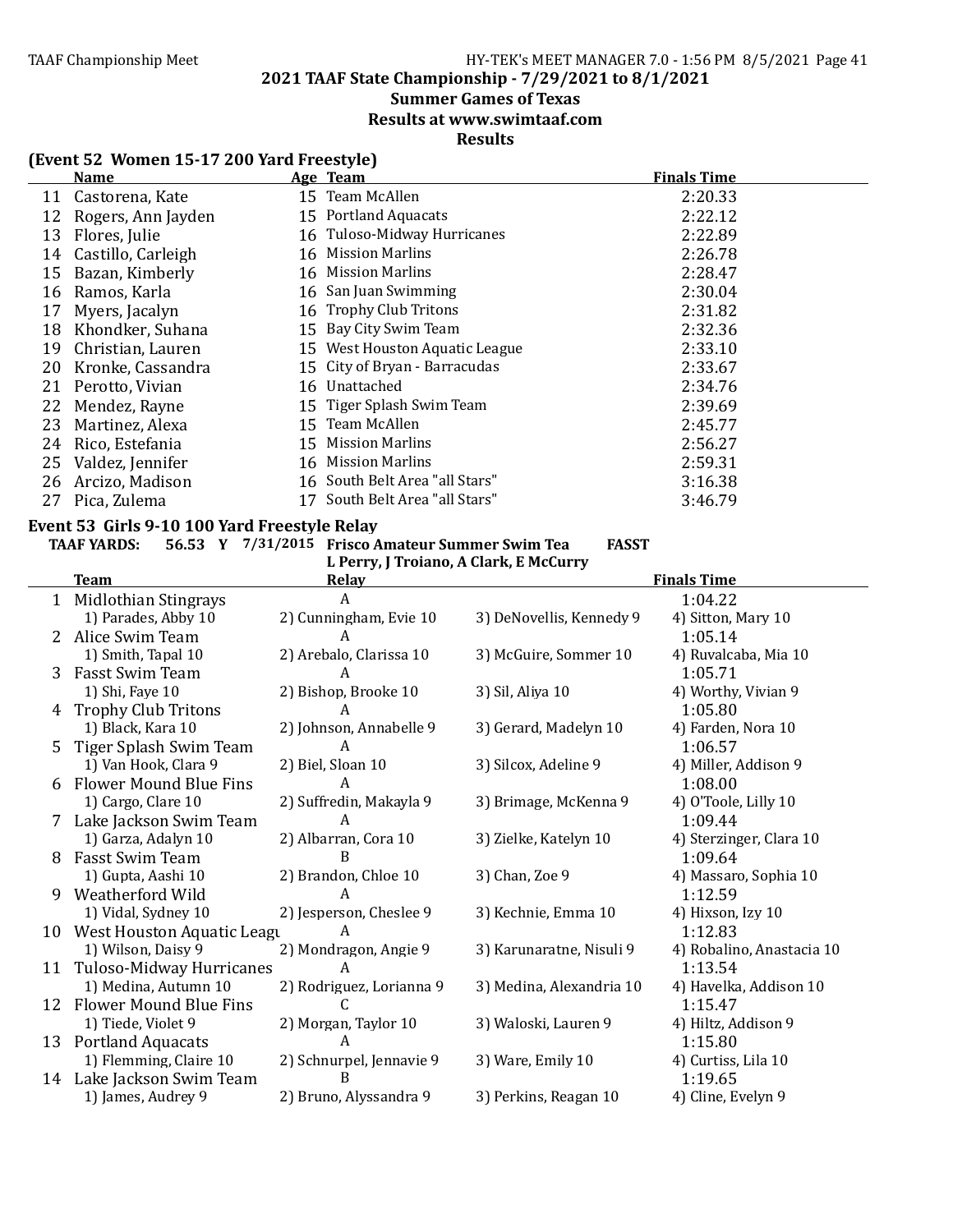**2021 TAAF State Championship - 7/29/2021 to 8/1/2021**

### **Summer Games of Texas**

**Results at www.swimtaaf.com**

**Results**

| <b>Team</b>                    | <b>Relay</b>             |                        | <b>Finals Time</b>    |
|--------------------------------|--------------------------|------------------------|-----------------------|
| 15 Landa Park Dolphins         | A                        |                        | 1:21.80               |
| 1) Lackey, Morgan 9            | 2) Bennion, Adley 10     | 3) Shipp, Natalie 10   | 4) Walker, Brooklyn 9 |
| 16 Westbury Swim Team          |                          |                        | 1:23.35               |
| 1) Martinez, Sophie 9          | 2) Rodriguez, Jessica 9  | 3) Villanueva, Heidi 9 | 4) Romo, Leyla 9      |
| 17 Tiger Splash Swim Team      |                          |                        | 1:23.82               |
| 1) Gorychka, Olivia 10         | 2) Terry, Karis 9        | 3) Hovik, Cooper 9     | 4) Crain, Addison 10  |
| 18 West of the Brazos Swim Tea | А                        |                        | 1:23.94               |
| 1) Mahurin, Jane 9             | 2) Kersting, Brooklyn 10 | 3) Smith, Avery 9      | 4) Shepherd, Taylor 9 |

# Event 54 Women 15-17 200 Yard Freestyle Relay

#### **TAAF YARDS: 1:42.01 Y 7/26/2004 SouthBelt Area Swimteam N Melenric, C Cunningham, J Thibodaux, K Kelly**

|    |                                               |                          | N Melentic, C cummigham, J Thibodaux, K Keny |                           |
|----|-----------------------------------------------|--------------------------|----------------------------------------------|---------------------------|
|    | <b>Team</b>                                   | Relay                    |                                              | <b>Finals Time</b>        |
|    | 1 Trophy Club Tritons                         | A                        |                                              | 1:49.68                   |
|    | 1) Shrestha, Mohisha 16                       | 2) Wilson, Tess 17       | 3) Thomason, Whitney 17                      | 4) Gerard, Reagan 17      |
| 2  | Fit N Wise Muscle                             | A                        |                                              | 1:49.88                   |
|    | 1) Boyd, Camryn 15                            | 2) Smith, Hannah 16      | 3) Hall, Zoey 15                             | 4) Mosley, Phoebe 16      |
|    | 3 Lake Jackson Swim Team                      | A                        |                                              | 1:51.58                   |
|    | 1) Sanders, Summer 17                         | 2) Agan, Emily 16        | 3) Brown, Emily 15                           | 4) Gambrel, Sarah 15      |
|    | 4 Flower Mound Blue Fins                      | A                        |                                              | 1:51.92                   |
|    | 1) Payne, Lindsey 17                          | 2) Kochenower, Kylee 15  | 3) Kochenower, Mattie 15                     | 4) Patrick, Molly 17      |
| 5. | Seals Swim Team                               | A                        |                                              | 1:53.48                   |
|    | 1) Brawner, Kori 17                           | 2) Roach, Kalea 17       | 3) Palmer, Aimee 15                          | 4) Gifford, Rayah 15      |
| 6  | <b>Mission Marlins</b>                        | A                        |                                              | 1:56.30                   |
|    | 1) Briones, Sylvia 16                         | 2) Castillo, Carleigh 16 | 3) Bazan, Kimberly 16                        | 4) Zarate, Graciela 15    |
| 7  | Bay City Swim Team                            | A                        |                                              | 1:57.41                   |
|    | 1) Frick, Lucille 15                          | 2) Gutierrez, Jenessa 17 | 3) Khondker, Suhana 15                       | 4) Nemeth, Laurelie 15    |
|    | 8 Victoria                                    | A                        |                                              | 1:57.97                   |
|    | 1) Lundy, Lauren 15                           | 2) Bashaw, Katherine 17  | 3) Hinojosa, Sophia 15                       | 4) Immenhauser, Hannah 16 |
| 9  | Tuloso-Midway Hurricanes                      | A                        |                                              | 1:59.88                   |
|    | 1) Kromer, Brooke 16                          | 2) Anguiano, Rhianna 16  | 3) Martinez, Alize 15                        | 4) Garcia, Isabel 17      |
|    | 10 Portland Aquacats                          | A                        |                                              | 2:01.20                   |
|    | 1) Hesseltine, Hailey 16                      | 2) Roberson, Hannah 16   | 3) Rogers, Ann Jayden 15                     | 4) Dykehouse, Eliana 17   |
|    | 11 West of the Brazos Swim Tea                | A                        |                                              | 2:01.94                   |
|    | 1) Bible, Gracie 16                           | 2) Sealy, Angel 17       | 3) Dean, Mylee 15                            | 4) Dean, Kendall 15       |
|    | 12 Los Fresnos Swim Club                      | A                        |                                              | 2:02.01                   |
|    | 1) Wrinkle, Evangeline 16                     | 2) Flores, Josie 15      | 3) Soriano, Marilyn 17                       | 4) Blanco, Joslyn 17      |
| 13 | South Belt Area "all Stars"                   | A                        |                                              | 2:04.76                   |
|    | 1) Pica, Zulema 17                            | 2) Martinez, Samara 15   | 3) Martinez, Cinthea 17                      | 4) Esquivel, Nailea 16    |
|    | 14 Tiger Splash Swim Team                     | A                        |                                              | 2:04.86                   |
|    | 1) Newton, Natasha 15                         | 2) Wingrin, Madison 15   | 3) Silcox, Kinsey 15                         | 4) Embrey, Kenleigh 17    |
|    | 15 San Juan Swimming                          | A                        |                                              | 2:08.03                   |
|    | 1) Ramos, Karla 16                            | 2) Vargas, Alitzel 15    | 3) Fuentes, Cassandra 16                     | 4) Valdez, Karina 17      |
|    | 16 South Belt Area "all Stars"                | B                        |                                              | 2:28.84                   |
|    | 1) Lopez, Emely 16                            | 2) Flores, Jenae 16      | 3) Arcizo, Madison 16                        | 4) Diaz, Briselda 16      |
|    | Event 55 Boys 8 & Under 100 Yard Medley Relay |                          |                                              |                           |
|    | TAAF YARDS: 1:15.01 Y 8/2/2014                | <b>Frisco</b>            |                                              |                           |
|    |                                               |                          | T Culladge, LCongoles, 7 Hammans, LC:arlysy  |                           |

|                        | T Gulledge, J Gonzales, Z Hammons, J Gierkey |                   |                    |  |  |
|------------------------|----------------------------------------------|-------------------|--------------------|--|--|
| Team                   | Relav                                        |                   | <b>Finals Time</b> |  |  |
| Port Aransas Swim Team |                                              |                   | 1:20.53            |  |  |
| 1) Burrill, Micah 8    | 2) Mathews, Hendrix 8                        | 3) Elam, Austin 8 | 4) Gunn, Parker 8  |  |  |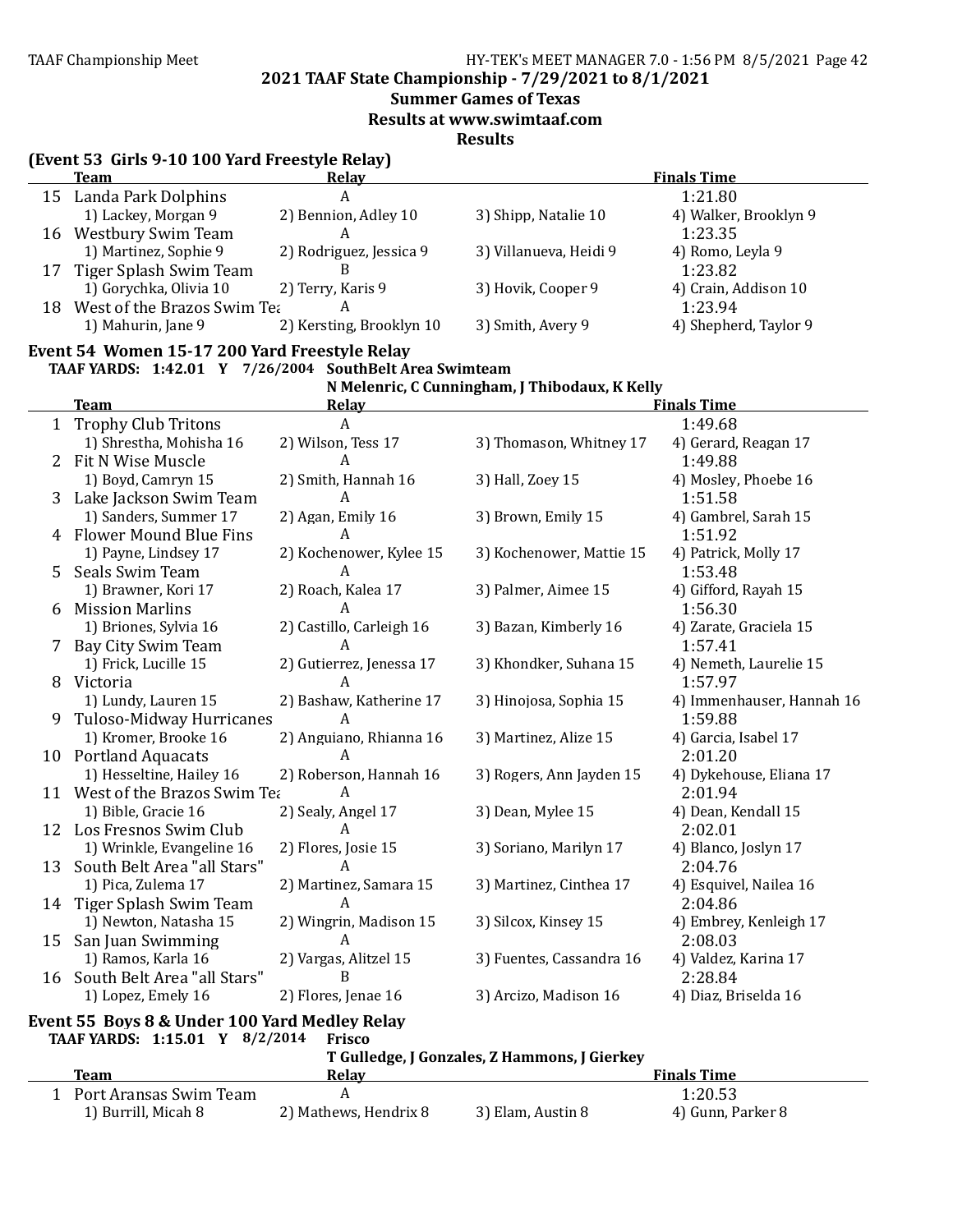**2021 TAAF State Championship - 7/29/2021 to 8/1/2021**

# **Summer Games of Texas**

**Results at www.swimtaaf.com**

|       | (Event 55 Boys 8 & Under 100 Yard Medley Relay)<br><b>Team</b> | Relay                                        |                             | <b>Finals Time</b>       |
|-------|----------------------------------------------------------------|----------------------------------------------|-----------------------------|--------------------------|
|       | <b>Flower Mound Blue Fins</b>                                  | A                                            |                             | 1:29.89                  |
|       | 1) Hiltz, Jameson 8                                            | 2) Chaney, Elliott 7                         | 3) Ferguson, Mack 7         | 4) Waloski, Jackson 8    |
|       | 3 Portland Aquacats                                            | A                                            |                             | 1:51.65                  |
|       | 1) Bailey, Samuel 7                                            | 2) Rogers, Timothy 7                         | 3) Bailey, Cash 8           | 4) Bailey, Jett 5        |
|       | Lake Jackson Swim Team                                         | A                                            |                             | 1:52.23                  |
|       | 1) Collins, Seth 6                                             | 2) Hood, Ryan 7                              | 3) Gonzalez, Derek 7        | 4) Perkins, Jackson 8    |
|       | Tiger Splash Swim Team                                         | A                                            |                             | DQ                       |
|       | Early take-off swimmer #2                                      |                                              |                             |                          |
|       | 1) Trotter, Penn 8                                             | 2) Kreuz, Preston 8                          | 3) Gonzales, Paxton 8       | 4) Wingrin, Noah 8       |
|       | <b>Trophy Club Tritons</b>                                     | A                                            |                             | DQ                       |
|       | Early take-off swimmer #3                                      |                                              |                             |                          |
|       | 1) Bauer, Colt 7                                               | 2) Coniglio, Henry 7                         | 3) Watson, Brennan 7        | 4) Popstefanov, Stefan 7 |
|       | Event 56 Men 18 & Over 200 Yard Medley Relay                   |                                              |                             |                          |
|       | TAAF YARDS: 1:40.80 Y 7/28/2012 Coastal Bend                   |                                              |                             |                          |
|       |                                                                | <b>B Stevens, E Ortiz, C Prewit, C Kainz</b> |                             |                          |
|       | Team                                                           | Relay                                        |                             | <b>Finals Time</b>       |
|       | 1 Westbury Swim Team                                           | A                                            |                             | 2:05.34                  |
|       | 1) Edwards, Jonathan 28                                        | 2) Jones, Vanarthur 26                       | 3) Smith, Rushed 30         | 4) Anzueto, Joshua 18    |
|       | <b>Flower Mound Blue Fins</b>                                  | A                                            |                             | 2:06.54                  |
|       | 1) Chaney, Jake 38                                             | 2) Rivera Scott, Andrew 19                   | 3) Richardson, SR, Brian 49 | 4) Brimage, Steven 46    |
| 3     | <b>Trophy Club Tritons</b>                                     | A                                            |                             | 2:11.03                  |
|       | 1) Fazakerley, Drew 21                                         | 2) Price, Steven 45                          | 3) Anderson, Ethan 19       | 4) Bauer, Scott 54       |
|       |                                                                |                                              |                             |                          |
|       | Event 57 Boys 8 & Under 50 Yard Freestyle                      |                                              |                             |                          |
|       | 30.55 Y 8/7/2010<br><b>TAAF YARDS:</b>                         | <b>David Johnston</b>                        | <b>Frisco</b>               |                          |
|       | <b>Name</b>                                                    | Age Team                                     |                             | <b>Finals Time</b>       |
|       | *1 Keeler, Asa                                                 | 7 C3 Swim                                    |                             | 34.03                    |
|       | *1 Mathews, Hendrix                                            | 8 Port Aransas Swim Team                     |                             | 34.03                    |
| 3     | Caleoni, Dominic                                               | 8 Victoria                                   |                             | 37.40                    |
| 4     | Gonzalez, Derek                                                | 7 Lake Jackson Swim Team                     |                             | 37.68                    |
| 5     | Moreno, Noah                                                   | 8 Lake Jackson Swim Team                     |                             | 37.97                    |
| 6     | McChesney, Ian                                                 | 8 Midlothian Stingrays                       |                             | 39.53                    |
| 7     | Pruitt, Pierce                                                 | 8 Carrollton Aqua Racers                     |                             | 40.09                    |
| 8     | Edelstein, Kai                                                 | 8 C3 Swim                                    |                             | 40.92                    |
| 9     | Anderson, Drew                                                 | 8 West Houston Aquatic League                |                             | 41.77                    |
| 10    | Callahan, Lukas                                                | <b>Denton Dolphins</b><br>8                  |                             | 42.01                    |
| 11    | Gillam, Silas                                                  | Fit N Wise Muscle                            |                             | 42.46                    |
| 12    | Ferguson, Mack                                                 | <b>Flower Mound Blue Fins</b>                |                             | 42.57                    |
| 13    | Pierce, Zane                                                   | Victoria<br>8                                |                             | 42.86                    |
| 14    | Brooks, Benjamin                                               | <b>Hamilton Bull Sharks</b><br>8             |                             | 45.97                    |
| 15    | Schindler, Astin                                               | Dittmar<br>8                                 |                             | 48.15                    |
| 16    | Masek, Stratton                                                | <b>Wake Aquatics</b><br>8                    |                             | 48.91                    |
|       |                                                                |                                              |                             |                          |
| 17    | Vanecek, Luke                                                  | 7 YMCA of Austin<br>300 Taaf                 |                             | 53.40                    |
| 18    | Xue, George                                                    | 6                                            |                             | 57.91                    |
| 19    | Kucera, Nicholas                                               | West of the Brazos Swim Team<br>8            |                             | 1:16.68                  |
|       | Did not finish                                                 |                                              |                             |                          |
|       | Porras, Matthew                                                | 8 Ridglea Swimming Pool                      |                             | DQ                       |
|       | No touch on turn                                               |                                              |                             |                          |
| ---   | Gamboa, Miguel                                                 | Team McAllen<br>8                            |                             | <b>SCR</b>               |
| $---$ | Watkins, Wyatt                                                 | Life Time Swim Dallas                        |                             | <b>SCR</b>               |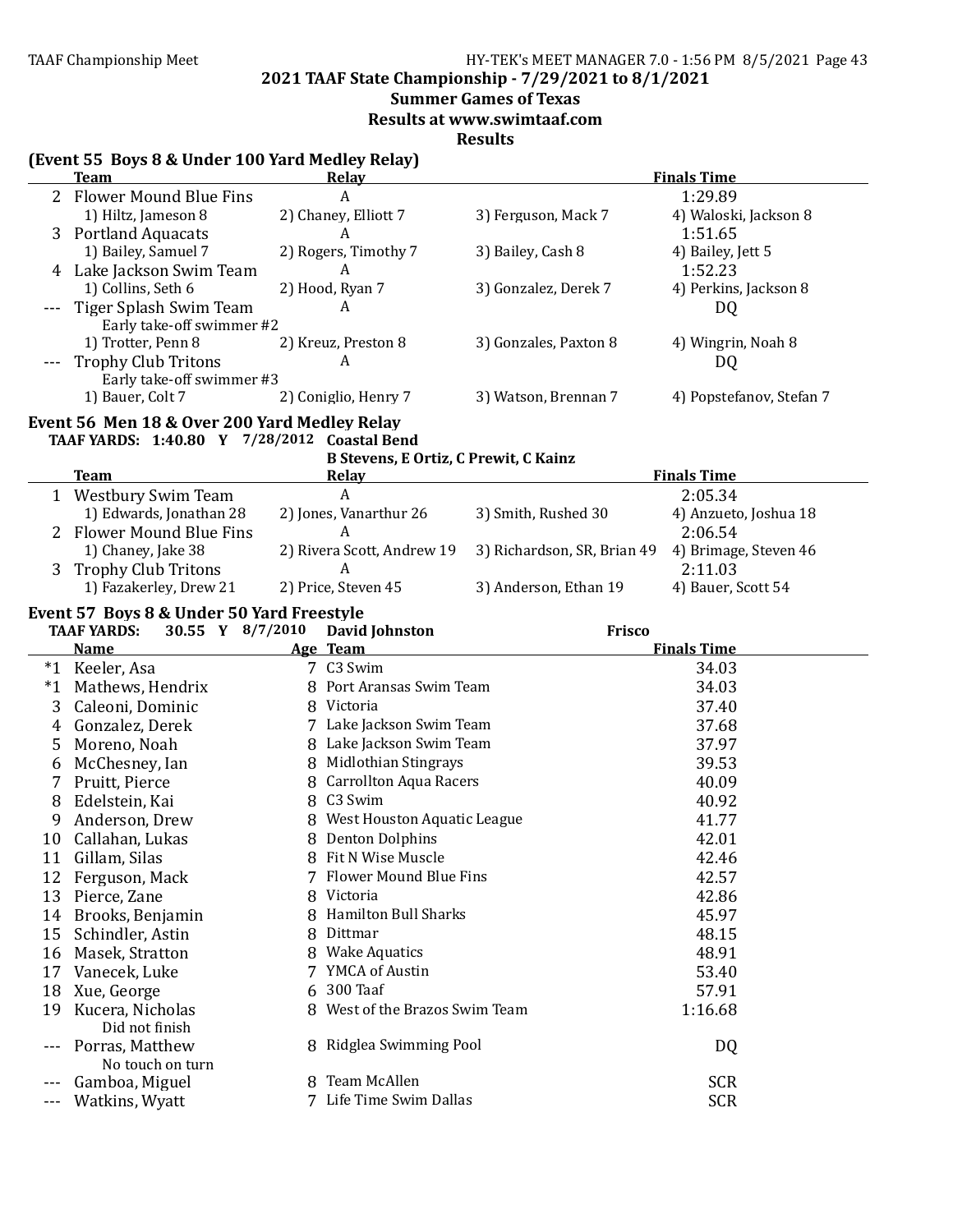**2021 TAAF State Championship - 7/29/2021 to 8/1/2021**

# **Summer Games of Texas**

**Results at www.swimtaaf.com**

|               | Event 58 Men 18-24 100 Yard Freestyle  |                              |                                    |                    |  |
|---------------|----------------------------------------|------------------------------|------------------------------------|--------------------|--|
|               | <b>TAAF YARDS:</b>                     |                              | 46.59 Y 7/28/2012 Brad Eichenseer  | <b>Trophy Club</b> |  |
|               | <b>Name</b>                            |                              | Age Team                           | <b>Finals Time</b> |  |
|               | 1 Heath, Trevor                        |                              | 19 Mission Marlins                 | 47.21              |  |
|               | 2 Garza, Zackary                       |                              | 20 San Juan Swimming               | 52.55              |  |
| 3             | Moreno, Hayden                         |                              | 19 City of Bryan - Barracudas      | 53.17              |  |
| 4             | Lopez, Alex                            |                              | 18 Mission Marlins                 | 53.74              |  |
| 5             | Rivera Scott, Andrew                   |                              | 19 Flower Mound Blue Fins          | 53.76              |  |
| 6             | Walenciak, Ross                        |                              | 19 City Of Allen Swim Team         | 53.89              |  |
| 7             | Hulings, Ian                           |                              | 18 City Of El Paso                 | 56.95              |  |
| 8             | Griffin, Tanner                        |                              | 19 West Houston Aquatic League     | 57.14              |  |
| 9             | Lopez, Gilbert                         |                              | 18 Brownsville Stingrays           | 57.15              |  |
|               | 10 Delaney, Jonah                      |                              | 20 Seals Swim Team                 | 1:00.01            |  |
|               | 11 Jain, Pranav                        |                              | 19 Victoria                        | 1:01.12            |  |
|               | 12 Fazakerley, Drew                    |                              | 21 Trophy Club Tritons             | 1:01.36            |  |
|               | 13 Phillips, Preston                   |                              | 20 Seals Swim Team                 | 1:02.58            |  |
|               | 14 Aschenbeck, George                  |                              | 18 Victoria                        | 1:06.12            |  |
|               | 15 Anderson, Ethan                     |                              | 19 Trophy Club Tritons             | 1:06.49            |  |
|               | 16 Granillo, Oscar                     |                              | 20 West Houston Aquatic League     | 1:29.68            |  |
| $\sim$ $\sim$ | Robinson, Hayden                       |                              | 18 City Of Allen Swim Team         | <b>SCR</b>         |  |
|               | Event 59 Men 25-29 100 Yard Freestyle  |                              |                                    |                    |  |
|               | <b>TAAF YARDS:</b>                     |                              | 47.98 Y 7/28/2018 Jonathon Edwards | <b>WESTB</b>       |  |
|               | <b>Name</b>                            |                              | Age Team                           | <b>Finals Time</b> |  |
|               | 1 Edwards, Jonathan                    |                              | 28 Westbury Swim Team              | 51.10              |  |
|               | Event 59 Men 30-34 100 Yard Freestyle  |                              |                                    |                    |  |
|               | 50.99 Y 8/1/2015<br><b>TAAF YARDS:</b> |                              | <b>Brandon Lee</b>                 | <b>CARS</b>        |  |
|               | <b>Name</b>                            |                              | Age Team                           | <b>Finals Time</b> |  |
|               | 1 Williams, Matthew                    |                              | 33 Weatherford Wild                | 1:00.37            |  |
|               | Event 59 Men 35-39 100 Yard Freestyle  |                              |                                    |                    |  |
|               | <b>TAAF YARDS:</b>                     | 46.38 Y 7/27/2019 James Fike |                                    | <b>RPA</b>         |  |
|               | <b>Name</b>                            |                              | Age Team                           | <b>Finals Time</b> |  |
|               | 1 Landero, Jonathan                    |                              | 36 San Juan Swimming               | 58.38              |  |
|               | 2 Chaney, Jake                         |                              | 38 Flower Mound Blue Fins          | 1:15.03            |  |
|               | Event 60 Men 40-44 100 Yard Freestyle  |                              |                                    |                    |  |
|               | <b>TAAF YARDS:</b>                     |                              | 53.63 Y 7/28/2018 Marcus Hantla    | <b>Unattached</b>  |  |
|               | <u>Name</u>                            | Age Team                     |                                    | <b>Finals Time</b> |  |
|               | 1 LaCour, Parker                       |                              | 40 Unattached                      | 58.68              |  |
|               | 2 Waloski, Eric                        |                              | 44 Flower Mound Blue Fins          | 1:13.70            |  |
|               | Event 60 Men 45-49 100 Yard Freestyle  |                              |                                    |                    |  |
|               | <b>TAAF YARDS:</b>                     | 55.30 Y 7/30/2011 Paul Kula  |                                    | <b>FASST</b>       |  |
|               | <b>Name</b>                            |                              | Age Team                           | <b>Finals Time</b> |  |
|               | 1 Bannerot, Alex                       |                              | 48 Ridglea Swimming Pool           | 58.01              |  |
|               | 2 Price, Steven                        |                              | 45 Trophy Club Tritons             | 1:00.50            |  |
| 3             | Brimage, Steven                        |                              | 46 Flower Mound Blue Fins          | 1:07.84            |  |
|               | 4 Kennan, Jed                          |                              | 46 Team McAllen                    | 1:10.71            |  |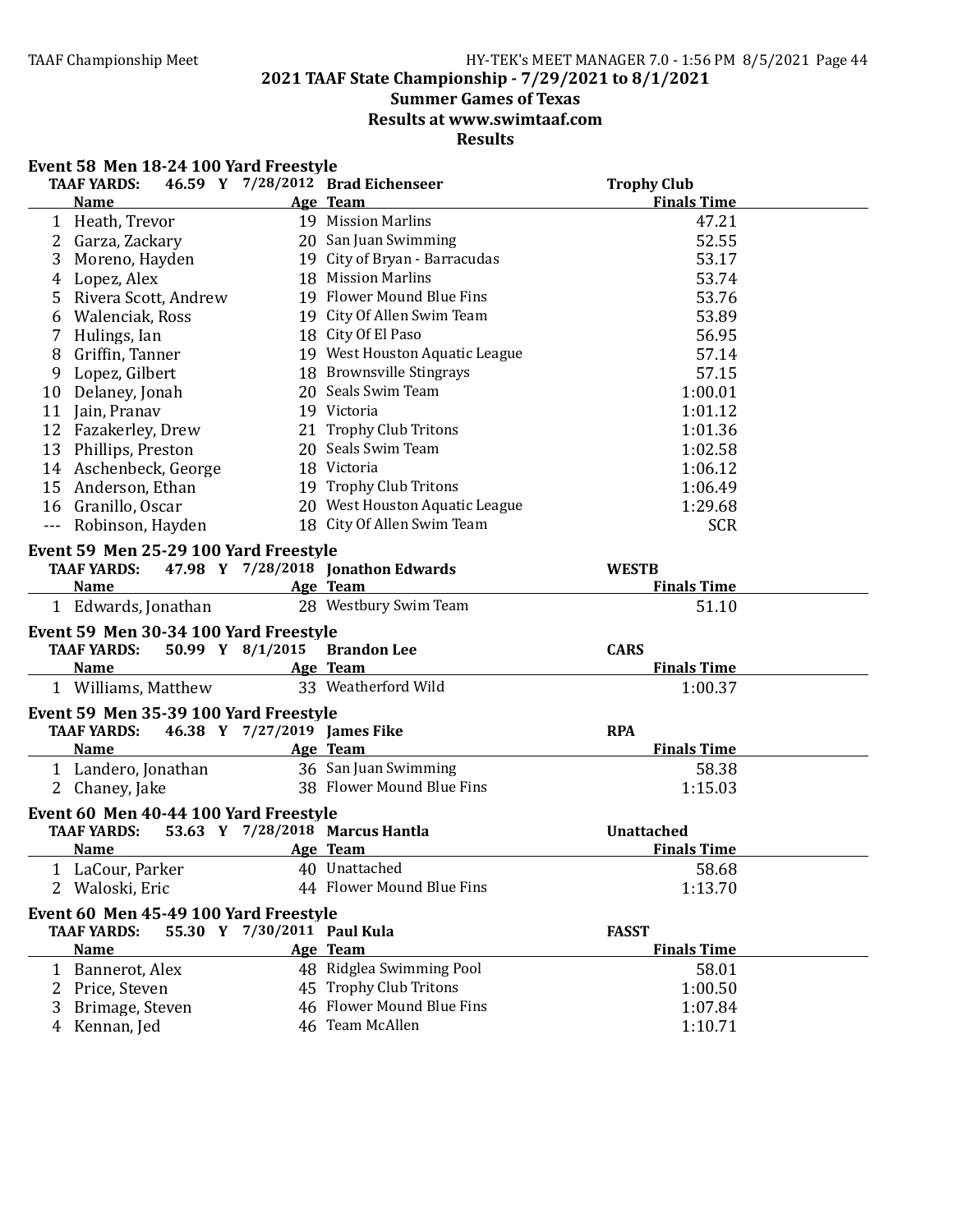# **Summer Games of Texas**

**Results at www.swimtaaf.com**

|         | Event 60 Men 50-54 100 Yard Freestyle                                                                                                 |                               |                                |                        |
|---------|---------------------------------------------------------------------------------------------------------------------------------------|-------------------------------|--------------------------------|------------------------|
|         | TAAF YARDS:                                                                                                                           | 51.48 Y 7/28/2012 Steve Wood  |                                | Weatherford            |
|         | <b>Name</b><br><b>Example 2</b> Age Team                                                                                              |                               |                                | <b>Finals Time</b>     |
|         | 1 Bauer, Scott                                                                                                                        |                               | 54 Trophy Club Tritons         | 1:23.82                |
|         | 2 Myers, Victor                                                                                                                       |                               | 53 Trophy Club Tritons         | 1:30.98                |
|         | Event 60 Men 55-59 100 Yard Freestyle                                                                                                 |                               |                                |                        |
|         | <b>TAAF YARDS:</b>                                                                                                                    | 52.37 Y 7/28/2018 Steve Wood  |                                | <b>WFORD</b>           |
|         | Name                                                                                                                                  |                               | Age Team                       | <b>Finals Time</b>     |
|         | 1 Kane, Paul C.                                                                                                                       |                               | 55 Corpus Christi Club Estates | 56.47                  |
| 2       | Taggert, Peter                                                                                                                        |                               | 58 Flower Mound Blue Fins      | 1:13.29                |
|         | Event 60 Men 60-64 100 Yard Freestyle                                                                                                 |                               |                                |                        |
|         | <b>TAAF YARDS:</b>                                                                                                                    |                               | 56.20 Y 7/31/2021 Steven Wood  | <b>SEALS</b>           |
|         | <b>Name</b>                                                                                                                           |                               | Age Team                       | <b>Finals Time</b>     |
|         | 1 Wood, Steven                                                                                                                        |                               | 61 Seals Swim Team             | 56.20Y                 |
|         | Event 60 Men 65-69 100 Yard Freestyle                                                                                                 |                               |                                |                        |
|         | TAAF YARDS: 1:59.44 Y 7/27/2019 Robert Kelly                                                                                          |                               |                                | <b>South Belt Area</b> |
|         | <b>Example 2</b> Age Team<br><b>Name</b>                                                                                              |                               |                                | <b>Finals Time</b>     |
|         | 1 Kelly, Robert                                                                                                                       |                               | 67 South Belt Area "all Stars" | 2:15.79                |
|         | Event 60 Men 85-89 100 Yard Freestyle                                                                                                 |                               |                                |                        |
|         | TAAF YARDS: 1:55.50 Y 7/31/2021 Lawrence Mandell                                                                                      |                               |                                | <b>COAST</b>           |
|         | <b>Name</b><br><u> 1980 - Johann Barn, mars ann an t-Aonaich an t-Aonaich an t-Aonaich an t-Aonaich an t-Aonaich ann an t-Aonaich</u> |                               | Age Team                       | <b>Finals Time</b>     |
|         | 1 Mandell, Lawrence                                                                                                                   |                               | 85 City Of Allen Swim Team     | 1:55.50Y               |
|         | Event 61 Boys 6 & Under 25 Yard Backstroke                                                                                            |                               |                                |                        |
|         | <b>TAAF YARDS:</b>                                                                                                                    | 21.19 Y 7/28/2018 Cai Lockett |                                | <b>LPD</b>             |
|         | <b>Name</b>                                                                                                                           |                               | Age Team                       | <b>Finals Time</b>     |
|         | 1 Hensley, Cooper                                                                                                                     |                               | 6 El Campo Red Wave            | 21.68                  |
| 2       | Walker, Stetson                                                                                                                       |                               | 6 Trophy Club Tritons          | 23.41                  |
| 3       | Seerden, Cade                                                                                                                         |                               | 6 Gulf Coast Vortex Swimming   | 23.84                  |
| 4       | Velasquez, Gage                                                                                                                       |                               | 6 Victoria                     | 25.51                  |
| 5       | Alano, Patrick                                                                                                                        |                               | 6 Fit N Wise Muscle            | 25.72                  |
| *6      | Bohl, Knight                                                                                                                          |                               | 6 Life Time Swim Dallas        | 25.76                  |
| *6      | Landry, Briggs                                                                                                                        |                               | 6 Palacios Aquatics Club       | 25.76                  |
| 8       | Edelstein, Jude                                                                                                                       |                               | 6 C3 Swim                      | 26.31                  |
| 9       | Knutson, Calvin                                                                                                                       |                               | 6 Fasst Swim Team              | 26.44                  |
| 10      | Gunn, Cooper                                                                                                                          |                               | 6 Port Aransas Swim Team       | 26.63                  |
| 11      | Evans, Westin                                                                                                                         |                               | 6 Landa Park Dolphins          | 26.78                  |
| 12      | Lookabill, Neale                                                                                                                      | 5.                            | McKinney Sea Lions             | 27.78                  |
| 13      | Caton, Isaiah                                                                                                                         | 6                             | City Of El Paso                | 29.21                  |
| 14      | Kovzelyuk, Roman                                                                                                                      | 6                             | <b>Trophy Club Tritons</b>     | 31.90                  |
| 15      | Nienhiser, David                                                                                                                      | 6                             | <b>Trophy Club Tritons</b>     | 34.89                  |
| 16      | Brooks, Abram                                                                                                                         | 6                             | <b>Hamilton Bull Sharks</b>    | 37.10                  |
| 17      | Granillo, Mark                                                                                                                        | 6                             | West Houston Aquatic League    | 37.55                  |
| 18      | Hopper, Barrett                                                                                                                       | 5                             | Landa Park Dolphins            | 40.13                  |
| $- - -$ | Mauney, Cooper                                                                                                                        |                               | 5 Hamilton Bull Sharks         | DQ                     |
|         | Not on back off wall                                                                                                                  |                               |                                |                        |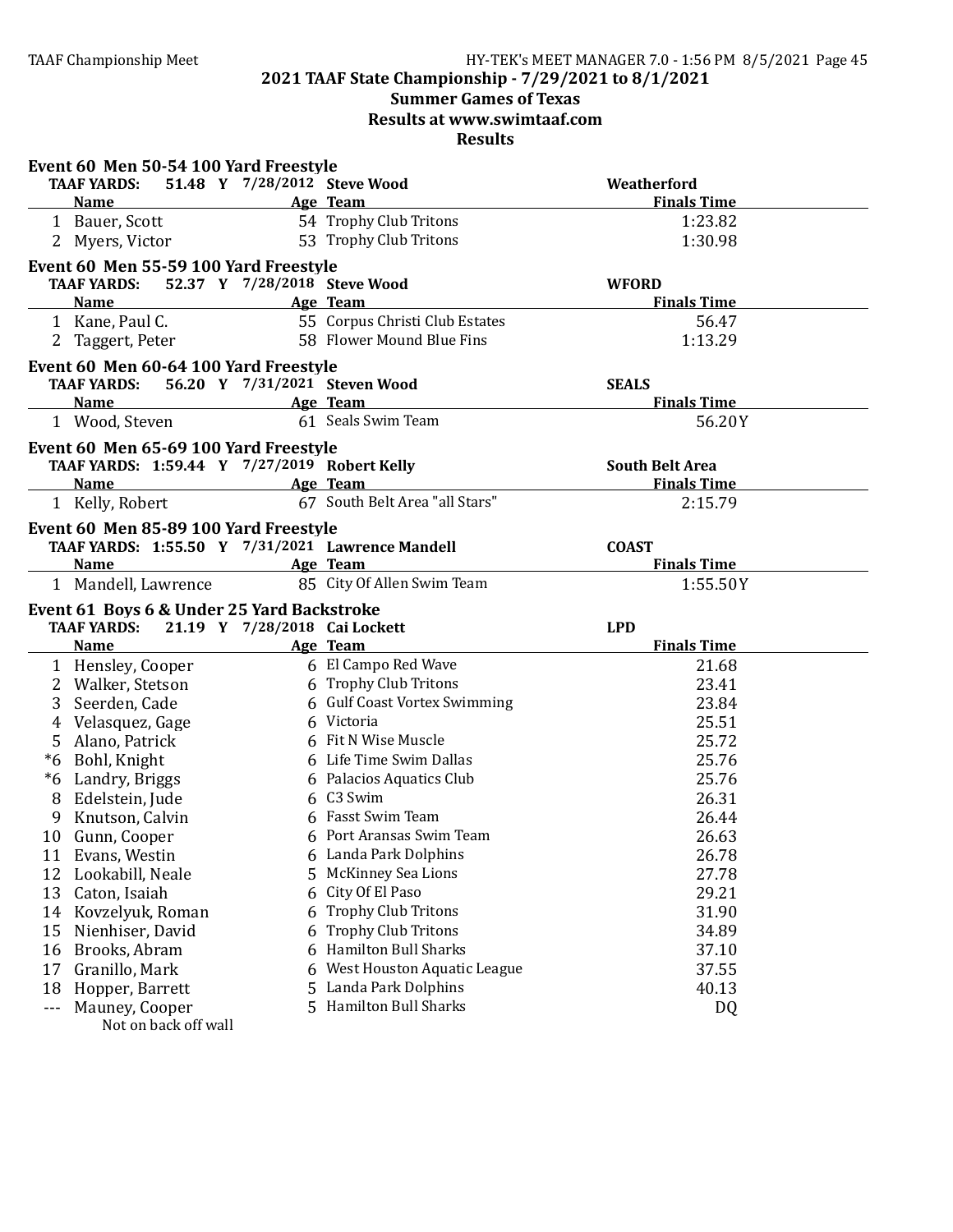**2021 TAAF State Championship - 7/29/2021 to 8/1/2021**

# **Summer Games of Texas**

**Results at www.swimtaaf.com**

# **Results**

| Event 62 Boys 8 & Under 25 Yard Backstroke |  |
|--------------------------------------------|--|
|--------------------------------------------|--|

|       | <b>TAAF YARDS:</b> | 17.17 Y 7/1/1999 | <b>Derek Loebbecke</b>       | Victoria           |  |
|-------|--------------------|------------------|------------------------------|--------------------|--|
|       | <b>Name</b>        |                  | Age Team                     | <b>Finals Time</b> |  |
| 1     | Burrill, Micah     |                  | 8 Port Aransas Swim Team     | 18.93              |  |
|       | Watkins, Wyatt     | 7                | Life Time Swim Dallas        | 20.47              |  |
| 3     | Edelstein, Kai     | 8                | C3 Swim                      | 20.67              |  |
| 4     | Hemberger, Mason   |                  | 7 Landa Park Dolphins        | 21.18              |  |
| 5     | Waloski, Jackson   | 8                | Flower Mound Blue Fins       | 21.49              |  |
| 6     | Moreno, Noah       | 8                | Lake Jackson Swim Team       | 21.72              |  |
|       | Stacy, Davis       | 8                | Alice Swim Team              | 21.94              |  |
| 8     | Caleoni, Dominic   | 8                | Victoria                     | 21.97              |  |
| 9     | Parker, Cole       | 8                | <b>Denison Dolphins</b>      | 23.00              |  |
| 10    | Beaty, Ashler      | 8                | Seals Swim Team              | 23.38              |  |
| 11    | Anderson, Drew     | 8                | West Houston Aquatic League  | 23.67              |  |
| 12    | Trotter, Penn      | 8                | Tiger Splash Swim Team       | 23.85              |  |
| 13    | Frenzel, Jadon     | 8                | The Woodlands                | 24.17              |  |
| 14    | Callahan, Lukas    | 8                | <b>Denton Dolphins</b>       | 24.25              |  |
| 15    | Potts, Jacob       | 8                | Seals Swim Team              | 24.39              |  |
| 16    | Stone, Samuel      |                  | <b>McKinney Sea Lions</b>    | 24.86              |  |
| 17    | Kucera, Nicholas   | 8                | West of the Brazos Swim Team | 25.48              |  |
| 18    | Masek, Stratton    | 8                | <b>Wake Aquatics</b>         | 26.66              |  |
| 19    | Leos, Roman        | 7                | Alamo Parks & Rec            | 29.67              |  |
| 20    | Ma, Ben            |                  | West Houston Aquatic League  | 30.45              |  |
| 21    | Schindler, Astin   | 8                | Dittmar                      | 31.18              |  |
| 22    | Retchloff, Gabriel | 8                | <b>Wake Aquatics</b>         | 46.21              |  |
| $---$ | Gamboa, Miguel     | 8                | Team McAllen                 | <b>SCR</b>         |  |

### Event 63 Men 18-24 50 Yard Backstroke

|         | 24.09 Y 8/7/2010<br><b>TAAF YARDS:</b> | <b>Cameron Carlysle</b>        | <b>Keller Barr</b> |  |
|---------|----------------------------------------|--------------------------------|--------------------|--|
|         | <b>Name</b>                            | Age Team                       | <b>Finals Time</b> |  |
|         | Heath, Trevor                          | 19 Mission Marlins             | 25.18              |  |
|         | Hernandez, Marcus                      | 21 Coastal Bend All Stars      | 25.42              |  |
| 3       | Mejia, Juan                            | 21 San Juan Swimming           | 26.68              |  |
| 4       | Griffin, Tanner                        | 19 West Houston Aquatic League | 29.57              |  |
| 5.      | Hulings, Ian                           | 18 City Of El Paso             | 29.66              |  |
| 6       | Rivera Scott, Andrew                   | 19 Flower Mound Blue Fins      | 30.27              |  |
|         | Herrera, Jae                           | 20 Mission Marlins             | 30.83              |  |
| 8       | Phillips, Preston                      | 20 Seals Swim Team             | 33.62              |  |
| 9       | Anderson, Ethan                        | 19 Trophy Club Tritons         | 33.81              |  |
|         | Granillo, Oscar<br>No touch at turn    | 20 West Houston Aquatic League | DQ                 |  |
| $- - -$ | Fazakerley, Drew                       | 21 Trophy Club Tritons         | <b>SCR</b>         |  |
|         | --- Barcellano, Miguel                 | 18 Carrollton Aqua Racers      | <b>SCR</b>         |  |
|         | Event 64 Men 25-29 50 Yard Backstroke  |                                |                    |  |
|         | TA AE VADDS: 24.72 V 8/1/2015          | Jacon Roharcon                 | <b>WHALA TAAF</b>  |  |

| <b>TAAF YARDS:</b> | 24.73 Y $8/1/2015$ Jason Roberson | <b>WHALe TAAF</b>  |
|--------------------|-----------------------------------|--------------------|
| <b>Name</b>        | Age Team                          | <b>Finals Time</b> |
| Edwards, Jonathan  | 28 Westbury Swim Team             | 25.97              |
| Teel, Keith        | 29 300 Taaf                       | 42.76              |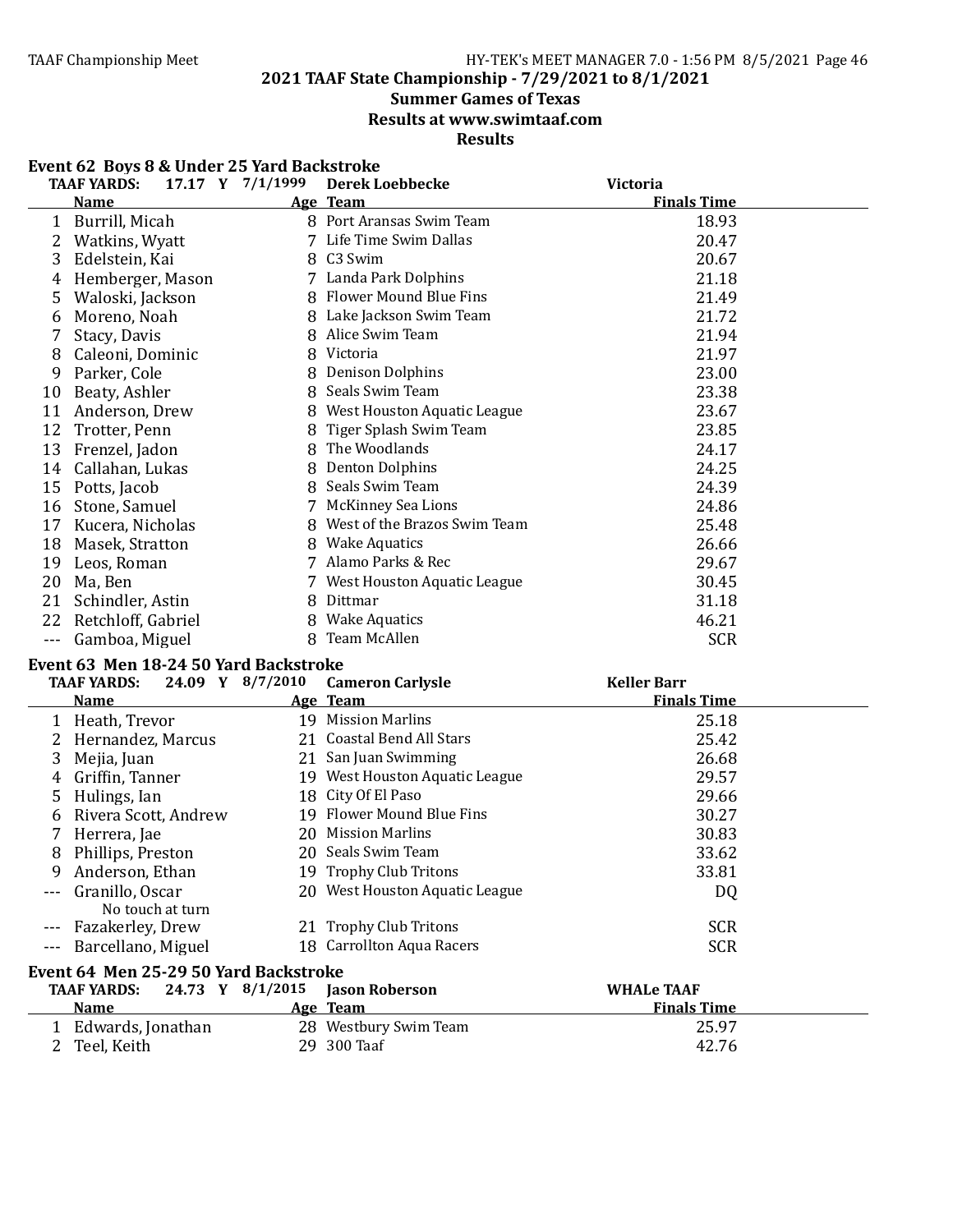# **Summer Games of Texas Results at www.swimtaaf.com**

|                                                                                  |                                             | Event 64 Men 35-39 50 Yard Backstroke |  |  |  |  |
|----------------------------------------------------------------------------------|---------------------------------------------|---------------------------------------|--|--|--|--|
| 28.53 Y 7/28/2012 Derrick Mauk<br><b>TAAF YARDS:</b>                             |                                             | <b>South Belt</b>                     |  |  |  |  |
| <b>Name</b>                                                                      | Age Team                                    | <b>Finals Time</b>                    |  |  |  |  |
| 1 Blacklock, David                                                               | 38 Ridglea Swimming Pool                    | 29.66                                 |  |  |  |  |
| 2 Aguilar, Ab                                                                    | 38 Alice Swim Team                          | 32.70                                 |  |  |  |  |
| 3 Chaney, Jake                                                                   | 38 Flower Mound Blue Fins                   | 36.90                                 |  |  |  |  |
| Saavedra, Pedro                                                                  | 39 San Juan Swimming                        | <b>SCR</b>                            |  |  |  |  |
| Event 65 Men 40-44 50 Yard Backstroke                                            |                                             |                                       |  |  |  |  |
| TAAF YARDS: 27.57 Y 7/28/2018 Derrick Mauk                                       |                                             | <b>South Belt</b>                     |  |  |  |  |
| Name Age Team                                                                    |                                             | <b>Finals Time</b>                    |  |  |  |  |
| 1 Waloski, Eric                                                                  | 44 Flower Mound Blue Fins                   | 44.91                                 |  |  |  |  |
| Event 65 Men 45-49 50 Yard Backstroke                                            |                                             |                                       |  |  |  |  |
| <b>TAAF YARDS:</b><br>28.15 Y 7/27/2013 Jaime Powell                             |                                             | <b>Mesquite</b>                       |  |  |  |  |
| <b>Example 2</b> Age Team<br>Name                                                |                                             | <b>Finals Time</b>                    |  |  |  |  |
| 1 Bannerot, Alex 48 Ridglea Swimming Pool                                        |                                             | 34.42                                 |  |  |  |  |
| 2 Price, Steven 45 Trophy Club Tritons                                           |                                             | 35.05                                 |  |  |  |  |
| Event 65 Men 50-54 50 Yard Backstroke                                            |                                             |                                       |  |  |  |  |
| 26.03 Y 7/28/2012 Steve Wood<br><b>TAAF YARDS:</b>                               |                                             | Weatherford                           |  |  |  |  |
| <b>Name</b>                                                                      | Age Team                                    | <b>Finals Time</b>                    |  |  |  |  |
| --- Myers, Victor                                                                | 53 Trophy Club Tritons                      | DQ                                    |  |  |  |  |
| Did not finish on back                                                           |                                             |                                       |  |  |  |  |
| --- Bauer, Scott                                                                 | 54 Trophy Club Tritons                      | DQ                                    |  |  |  |  |
| Did not finish on back                                                           |                                             |                                       |  |  |  |  |
|                                                                                  |                                             |                                       |  |  |  |  |
|                                                                                  |                                             |                                       |  |  |  |  |
| Event 65 Men 55-59 50 Yard Backstroke<br>TAAF YARDS: 26.81 Y 8/1/2015 Steve Wood |                                             | Weatherford                           |  |  |  |  |
| Name Age Team                                                                    |                                             | <b>Finals Time</b>                    |  |  |  |  |
| 1 Kane, Paul C.                                                                  | 55 Corpus Christi Club Estates              | 32.18                                 |  |  |  |  |
| 2 Taggert, Peter                                                                 | 58 Flower Mound Blue Fins                   | 41.08                                 |  |  |  |  |
|                                                                                  |                                             |                                       |  |  |  |  |
| Event 65 Men 60-64 50 Yard Backstroke                                            |                                             |                                       |  |  |  |  |
| 28.11 Y 7/31/2021 Steven Wood<br>TAAF YARDS:<br><b>Name</b>                      |                                             | <b>SEALS</b><br><b>Finals Time</b>    |  |  |  |  |
| <b>Example 2</b> Age Team                                                        |                                             |                                       |  |  |  |  |
| 1 Wood, Steven 61 Seals Swim Team<br>2 Butler, Richard                           | 61 300 Taaf                                 | 28.11Y<br>49.26                       |  |  |  |  |
|                                                                                  |                                             |                                       |  |  |  |  |
| Event 65 Men 85-89 50 Yard Backstroke                                            |                                             |                                       |  |  |  |  |
| TAAF YARDS: 57.82 Y 7/31/2021 Lawrence Mandell                                   |                                             | <b>COAST</b>                          |  |  |  |  |
| Name Age Team                                                                    |                                             | <b>Finals Time</b>                    |  |  |  |  |
| 1 Mandell, Lawrence                                                              | 85 City Of Allen Swim Team                  | 57.82Y                                |  |  |  |  |
| Event 66 Boys 8 & Under 25 Yard Breaststroke                                     |                                             |                                       |  |  |  |  |
| 19.00 Y 7/1/1997<br><b>TAAF YARDS:</b>                                           | <b>Dylan Brandt</b>                         | <b>Corpus Christi</b>                 |  |  |  |  |
| <b>Name</b>                                                                      | Age Team                                    | <b>Finals Time</b>                    |  |  |  |  |
| 1 Rogers, Timothy                                                                | 7 Portland Aquacats                         | 22.37                                 |  |  |  |  |
| 2 Davila, Noah                                                                   | 8 Victoria                                  | 23.64                                 |  |  |  |  |
| 3 Baker, Hub<br>8                                                                | Ridglea Swimming Pool                       | 24.32                                 |  |  |  |  |
| Terry, Corban<br>4<br>Estus, Titan<br>5                                          | 8 Tiger Splash Swim Team<br>8 The Woodlands | 24.72<br>24.99                        |  |  |  |  |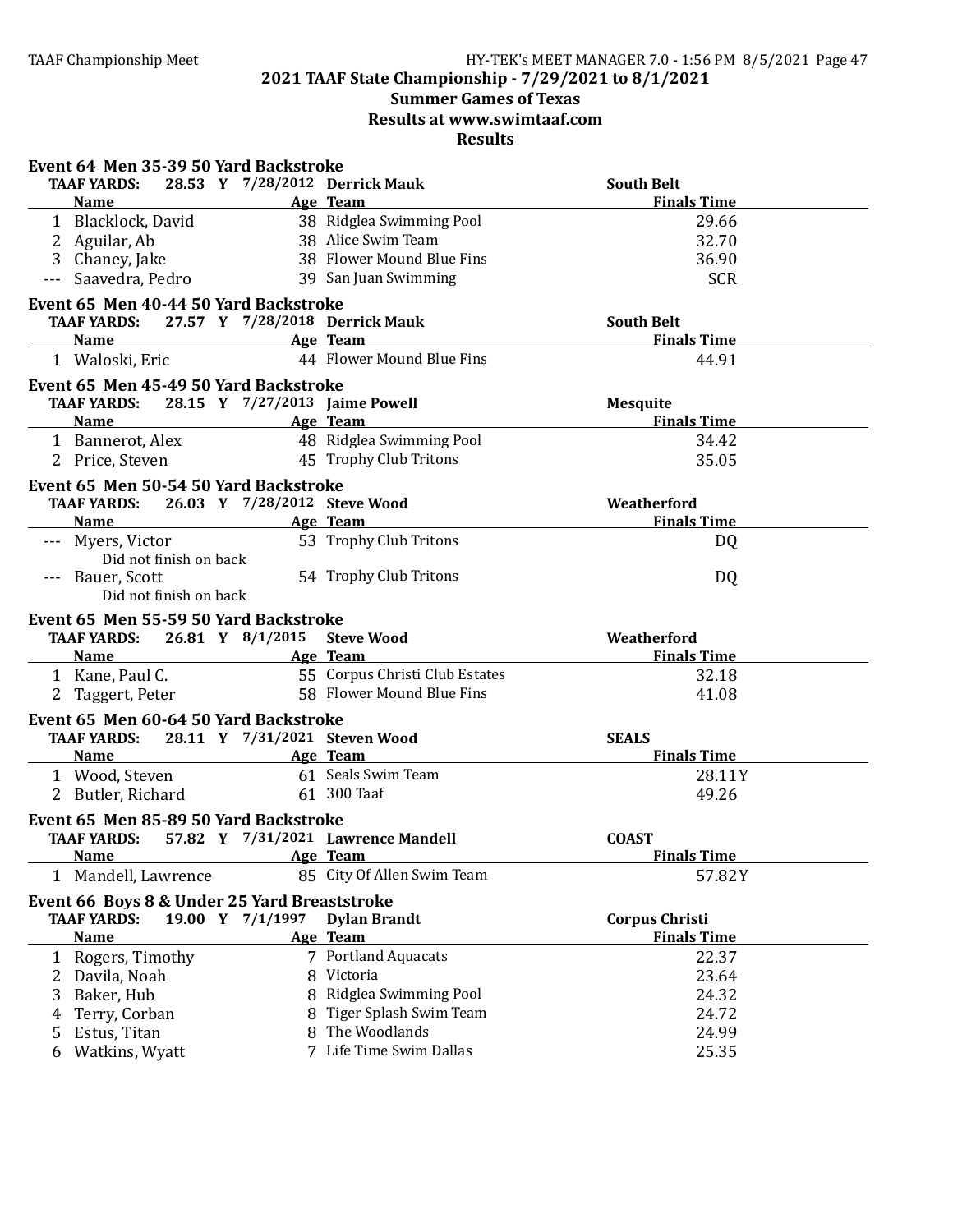# **Summer Games of Texas**

**Results at www.swimtaaf.com**

| (Event 66 Boys 8 & Under 25 Yard Breaststroke) |                                                |                              |                                |                      |
|------------------------------------------------|------------------------------------------------|------------------------------|--------------------------------|----------------------|
|                                                | <b>Name</b>                                    |                              | Age Team                       | <b>Finals Time</b>   |
|                                                | 7 Gillam, Silas                                |                              | 8 Fit N Wise Muscle            | 25.42                |
| 8                                              | Brooks, Benjamin                               |                              | 8 Hamilton Bull Sharks         | 25.69                |
| 9                                              | Thiel, Jacob                                   |                              | 8 C3 Swim                      | 26.13                |
| 10                                             | Elam, Austin                                   |                              | 8 Port Aransas Swim Team       | 27.34                |
| 11                                             | Cheatheam, Colten                              |                              | 8 C3 Swim                      | 27.44                |
| 12                                             | Potts, Jacob                                   |                              | 8 Seals Swim Team              | 27.65                |
| 13                                             | Malota, Carter                                 |                              | 7 R&R Aquatics                 | 28.05                |
| 14                                             | Bauer, Colt                                    |                              | 7 Trophy Club Tritons          | 28.14                |
| 15                                             | Walsh, Jack                                    |                              | 8 College Station Tsunamis     | 28.95                |
| 16                                             | Schindler, Astin                               |                              | 8 Dittmar                      | 29.44                |
| $- - -$                                        | Hood, Ryan                                     |                              | 7 Lake Jackson Swim Team       | DQ                   |
|                                                | Hands brought beyond the hipline during stroke |                              |                                |                      |
|                                                | Parker, Cole                                   |                              | 8 Denison Dolphins             | DQ                   |
|                                                | Downward butterfly kick                        |                              |                                |                      |
|                                                | Masek, Stratton                                |                              | 8 Wake Aquatics                | DQ                   |
|                                                | Hands brought beyond the hipline during stroke |                              |                                |                      |
|                                                | Hong, Caleb                                    |                              | 8 Life Time Swim Dallas        | <b>SCR</b>           |
|                                                | Event 67 Men 18-24 50 Yard Breaststroke        |                              |                                |                      |
|                                                | <b>TAAF YARDS:</b>                             |                              | 25.96 Y 7/28/2018 Chad Brandon | <b>FASST</b>         |
|                                                | <b>Name</b>                                    |                              | Age Team                       | <b>Finals Time</b>   |
|                                                | 1 Moreno, Hayden                               |                              | 19 City of Bryan - Barracudas  | 29.96                |
| 2                                              | Rivera Scott, Andrew                           |                              | 19 Flower Mound Blue Fins      | 30.05                |
| 3                                              | Lopez, Alex                                    |                              | 18 Mission Marlins             | 33.62                |
| 4                                              | Delaney, Jonah                                 |                              | 20 Seals Swim Team             | 34.86                |
| 5                                              | Aschenbeck, George                             |                              | 18 Victoria                    | 37.74                |
|                                                | Brown, Christopher                             |                              | 19 South Belt Area "all Stars" | 37.96                |
| 6                                              |                                                |                              | 18 Brownsville Stingrays       | 38.32                |
| 7                                              | Lopez, Gilbert                                 |                              | 19 Trophy Club Tritons         |                      |
| 8                                              | Anderson, Ethan                                |                              | 18 City Of Allen Swim Team     | 41.10                |
|                                                | Robinson, Hayden                               |                              |                                | <b>SCR</b>           |
|                                                | Event 68 Men 25-29 50 Yard Breaststroke        |                              |                                |                      |
|                                                | <b>TAAF YARDS:</b>                             |                              | 28.14 Y 7/30/2011 Eddie Ortiz  | <b>TM Hurricanes</b> |
|                                                | <b>Name</b>                                    |                              | Age Team                       | <b>Finals Time</b>   |
|                                                | 1 Drori, Jonathan                              |                              | 27 Carrollton Aqua Racers      | 29.25                |
|                                                | 2 Jones, Vanarthur                             |                              | 26 Westbury Swim Team          | 42.31                |
| 3 <sup>1</sup>                                 | Teel, Keith                                    |                              | 29 300 Taaf                    | 45.25                |
|                                                | Event 68 Men 30-34 50 Yard Breaststroke        |                              |                                |                      |
|                                                | <b>TAAF YARDS:</b><br>26.25 Y 8/1/2015         |                              | <b>James Fike</b>              | <b>RPA</b>           |
|                                                | <b>Name</b>                                    |                              | Age Team                       | <b>Finals Time</b>   |
|                                                | 1 Garza, Matt                                  |                              | 31 Alice Swim Team             | 31.08                |
|                                                | 2 Williams, Matthew                            |                              | 33 Weatherford Wild            | 33.28                |
| 3.                                             | Smith, Rushed                                  |                              | 30 Westbury Swim Team          | 38.49                |
|                                                |                                                |                              |                                |                      |
|                                                | Event 68 Men 35-39 50 Yard Breaststroke        |                              |                                |                      |
|                                                | <b>TAAF YARDS:</b>                             | 24.99 Y 7/27/2019 James Fike |                                | <b>RPA</b>           |
|                                                | <b>Name</b>                                    |                              | Age Team                       | <b>Finals Time</b>   |
|                                                | 1 Landero, Jonathan                            |                              | 36 San Juan Swimming           | 33.38                |
|                                                | 2 Chaney, Jake                                 |                              | 38 Flower Mound Blue Fins      | 1:09.62              |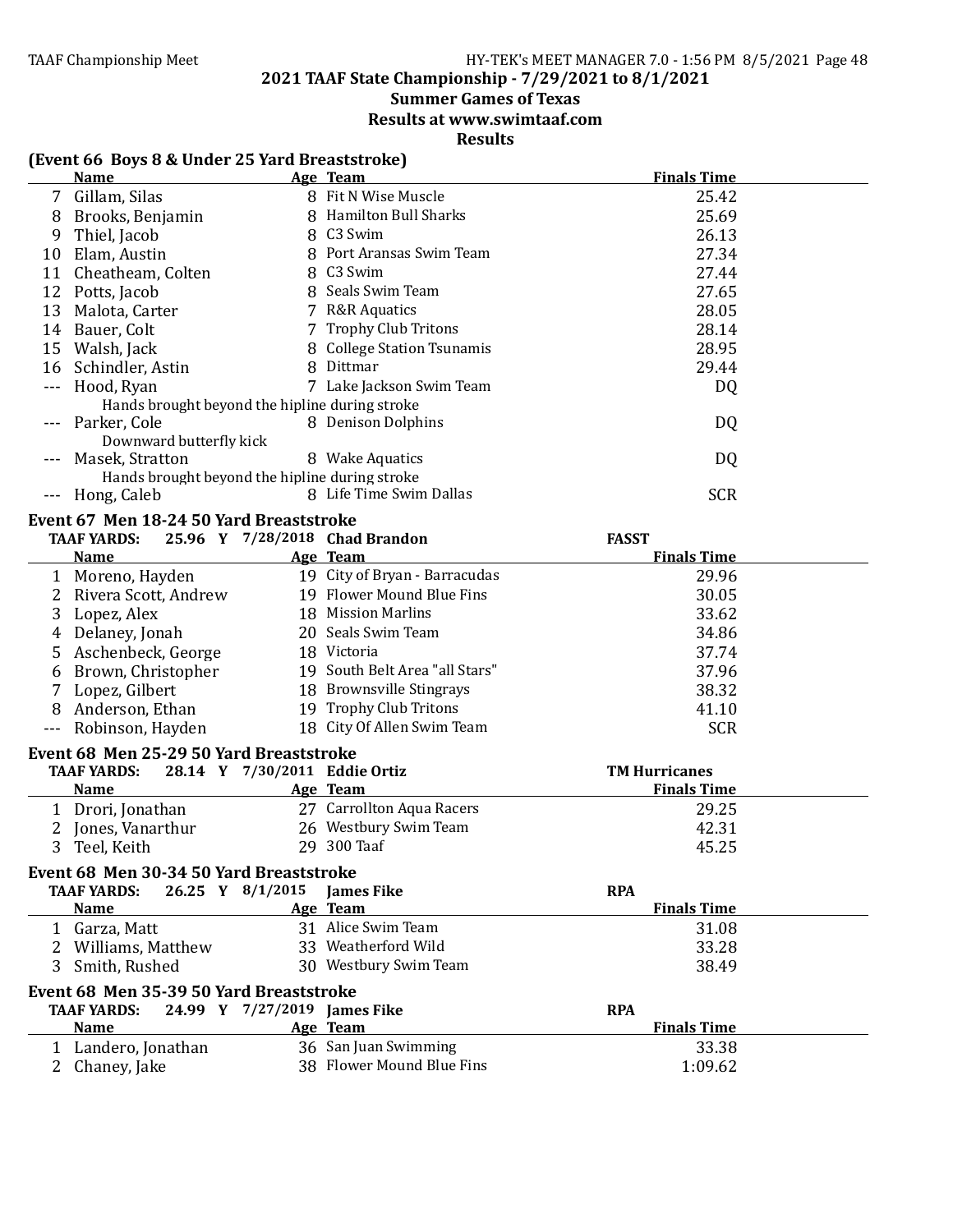# **Summer Games of Texas**

**Results at www.swimtaaf.com**

|                     | Event 69 Men 45-49 50 Yard Breaststroke                |                              |                                                             |                              |  |
|---------------------|--------------------------------------------------------|------------------------------|-------------------------------------------------------------|------------------------------|--|
|                     | <b>TAAF YARDS:</b>                                     |                              | 30.80 Y 7/30/2011 Jim Waterman                              | <b>FASST</b>                 |  |
|                     | <b>Name</b>                                            |                              | Age Team                                                    | <b>Finals Time</b>           |  |
|                     | 1 Price, Steven                                        |                              | 45 Trophy Club Tritons                                      | 35.39                        |  |
|                     | 2 Richardson, SR, Brian                                |                              | 49 Flower Mound Blue Fins                                   | 36.03                        |  |
|                     | Event 69 Men 50-54 50 Yard Breaststroke                |                              |                                                             |                              |  |
|                     | <b>TAAF YARDS:</b>                                     | 30.44 Y 7/28/2012 Steve Wood |                                                             | Weatherford                  |  |
|                     | <b>Name</b>                                            |                              | Age Team                                                    | <b>Finals Time</b>           |  |
|                     | 1 Bauer, Scott                                         |                              | 54 Trophy Club Tritons                                      | 42.04                        |  |
|                     | 2 Myers, Victor                                        |                              | 53 Trophy Club Tritons                                      | 1:03.00                      |  |
|                     |                                                        |                              |                                                             |                              |  |
|                     | Event 69 Men 55-59 50 Yard Breaststroke                |                              |                                                             |                              |  |
|                     | <b>TAAF YARDS:</b>                                     | 30.60 Y 8/1/2015 Steve Wood  |                                                             | Weatherford                  |  |
|                     | <b>Name</b><br>1 Kane, Paul C.                         |                              | Age Team<br>55 Corpus Christi Club Estates                  | <b>Finals Time</b>           |  |
|                     |                                                        |                              | 58 Flower Mound Blue Fins                                   | 34.13                        |  |
|                     | 2 Taggert, Peter                                       |                              |                                                             | 41.42                        |  |
|                     | Event 69 Men 60-64 50 Yard Breaststroke                |                              |                                                             |                              |  |
|                     | <b>TAAF YARDS:</b>                                     |                              | 31.95 Y 7/31/2021 Steven Wood                               | <b>SEALS</b>                 |  |
|                     | <b>Example 2</b> Age Team<br><b>Name</b>               |                              |                                                             | <b>Finals Time</b>           |  |
|                     | 1 Wood, Steven                                         |                              | 61 Seals Swim Team                                          | 31.95Y                       |  |
|                     | 2 Butler, Richard                                      |                              | 61 300 Taaf                                                 | 44.60                        |  |
|                     | Event 69 Men 65-69 50 Yard Breaststroke                |                              |                                                             |                              |  |
|                     | <b>TAAF YARDS:</b>                                     |                              | 52.17 Y 7/27/2019 Robert Kelly                              | <b>South Belt Area</b>       |  |
|                     | <b>Name</b>                                            |                              | Age Team                                                    | <b>Finals Time</b>           |  |
|                     | 1 Kelly, Robert                                        |                              | 67 South Belt Area "all Stars"                              | 58.63                        |  |
|                     |                                                        |                              |                                                             |                              |  |
|                     |                                                        |                              |                                                             |                              |  |
|                     | Event 70 Boys 8 & Under 25 Yard Butterfly              |                              |                                                             |                              |  |
|                     | TAAF YARDS: 15.48 Y 7/27/2003 Corey Nix<br><b>Name</b> |                              | Age Team                                                    | Frisco<br><b>Finals Time</b> |  |
|                     |                                                        |                              | 8 Coastal Bend All Stars                                    |                              |  |
|                     | 1 Mccloy, Liam                                         |                              | 8 Portland Aquacats                                         | 22.31<br>24.55               |  |
|                     | 2 Bailey, Cash                                         |                              | 8 The Current                                               |                              |  |
| 3                   | Stanley, Adler                                         |                              |                                                             | 25.09                        |  |
|                     | 4 Lookabill, Reid                                      |                              | 8 McKinney Sea Lions<br>8 R&R Aquatics                      | 25.55                        |  |
| 5                   | Kocich, Austin                                         |                              |                                                             | 25.66                        |  |
| 6                   | Luke, Xavier                                           |                              | 7 Tiger Splash Swim Team<br>6 Life Time Swim Dallas         | 26.24                        |  |
| 7                   | Bohl, Knight                                           |                              | 8 The Woodlands                                             | 26.33                        |  |
| 8                   | Estus, Titan                                           |                              |                                                             | 27.62                        |  |
| 9                   | Walsh, Jack                                            | 7                            | 8 College Station Tsunamis                                  | 28.56                        |  |
| 10                  | Taylor, Reed                                           |                              | Midlothian Stingrays                                        | 29.75                        |  |
| 11                  | Collins, Bennett                                       |                              | 8 Seals Swim Team                                           | 31.11                        |  |
| 12                  | Leal, Zachary                                          |                              | 8 Corpus Christi Club Estates<br>8 Wake Aquatics            | 32.31                        |  |
| 13                  | Mankin, Harlo                                          |                              |                                                             | 40.26                        |  |
|                     | Event 71 Men 18-24 50 Yard Butterfly                   |                              |                                                             |                              |  |
|                     | <b>TAAF YARDS:</b>                                     |                              | 23.12 Y 7/28/2018 Chad Brandon                              | <b>FASST</b>                 |  |
|                     | <b>Name</b>                                            |                              | Age Team                                                    | <b>Finals Time</b>           |  |
| 1                   | Hernandez, Marcus                                      |                              | 21 Coastal Bend All Stars                                   | 24.67                        |  |
|                     | 2 Lopez, Gilbert                                       |                              | 18 Brownsville Stingrays                                    | 25.97                        |  |
| 3<br>$\overline{4}$ | Moreno, Hayden<br>Walenciak, Ross                      |                              | 19 City of Bryan - Barracudas<br>19 City Of Allen Swim Team | 26.47<br>27.62               |  |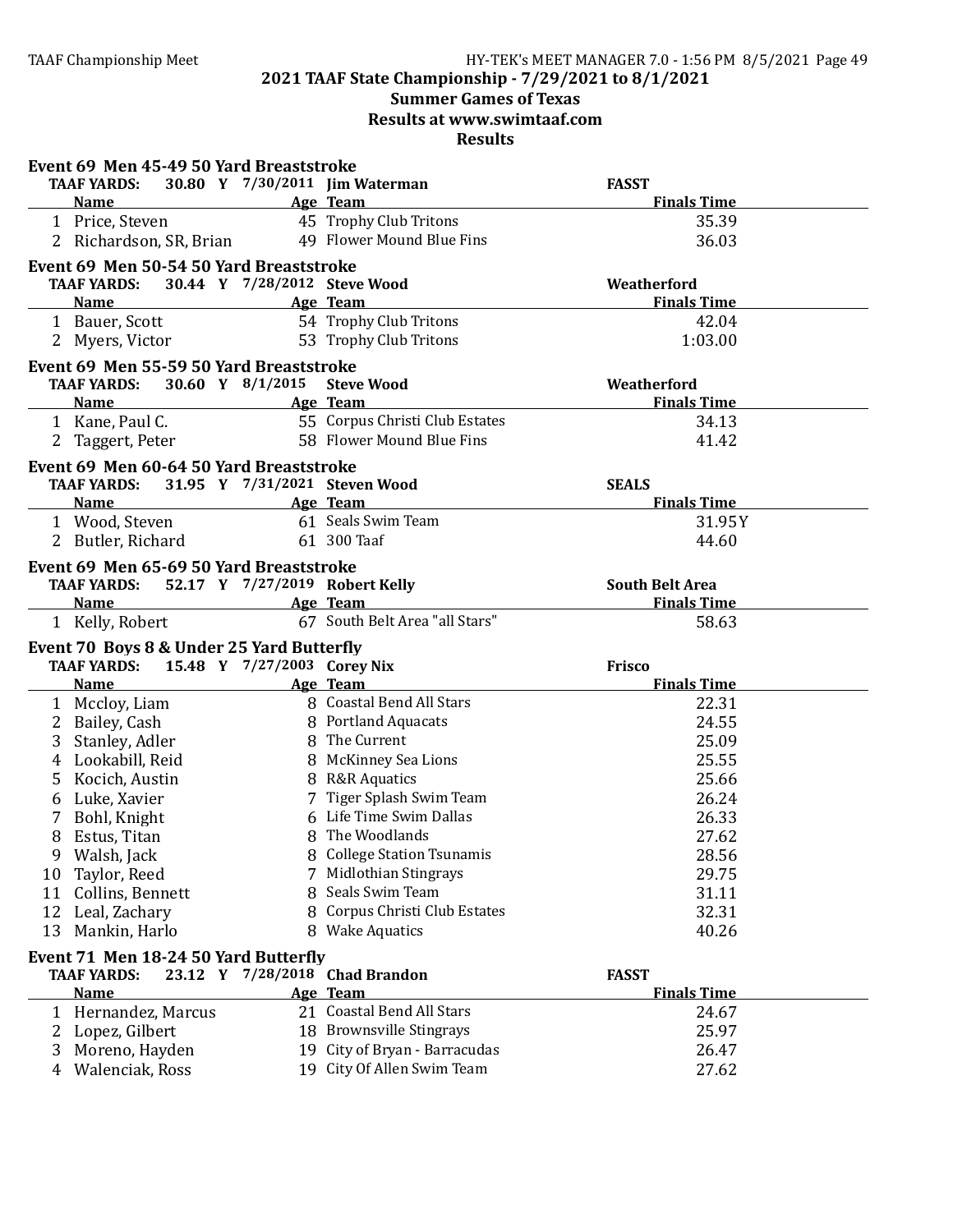# **Summer Games of Texas**

**Results at www.swimtaaf.com**

|   | (Event 71 Men 18-24 50 Yard Butterfly)         |                              |                                 |                    |
|---|------------------------------------------------|------------------------------|---------------------------------|--------------------|
|   | <b>Name</b>                                    |                              | Age Team                        | <b>Finals Time</b> |
|   | 5 Lopez, Alex                                  |                              | 18 Mission Marlins              | 27.73              |
|   | 6 Hulings, Ian                                 |                              | 18 City Of El Paso              | 27.76              |
|   | 7 Jain, Pranav                                 |                              | 19 Victoria                     | 30.26              |
|   | 8 Delaney, Jonah                               |                              | 20 Seals Swim Team              | 30.37              |
|   | 9 Anderson, Ethan                              |                              | 19 Trophy Club Tritons          | 30.68              |
|   | 10 Phillips, Preston                           |                              | 20 Seals Swim Team              | 31.41              |
|   | 11 Brown, Christopher                          |                              | 19 South Belt Area "all Stars"  | 31.59              |
|   | --- Fazakerley, Drew                           |                              | 21 Trophy Club Tritons          | <b>SCR</b>         |
|   | Event 72 Men 25-29 50 Yard Butterfly           |                              |                                 |                    |
|   | TAAF YARDS: 23.46 Y 7/28/2018 Jonathon Edwards |                              |                                 | <b>WESTB</b>       |
|   | <b>Name</b>                                    |                              | Age Team                        | <b>Finals Time</b> |
|   | 1 Drori, Jonathan                              |                              | 27 Carrollton Aqua Racers       | 25.46              |
|   | 2 Jones, Vanarthur                             |                              | 26 Westbury Swim Team           | 38.11              |
|   | Event 72 Men 30-34 50 Yard Butterfly           |                              |                                 |                    |
|   | <b>TAAF YARDS:</b>                             | 23.03 Y 8/1/2015             | <b>James Fike</b>               | <b>RPA</b>         |
|   | <b>Name</b>                                    |                              | Age Team                        | <b>Finals Time</b> |
|   | 1 Howard, Landon                               |                              | 33 R&R Aquatics                 | 26.54              |
|   | 2 Smith, Rushed                                |                              | 30 Westbury Swim Team           | 33.71              |
|   |                                                |                              |                                 |                    |
|   | Event 72 Men 35-39 50 Yard Butterfly           |                              |                                 |                    |
|   | <b>TAAF YARDS:</b>                             | 22.29 Y 7/27/2019 James Fike |                                 | <b>RPA</b>         |
|   | <b>Name</b>                                    |                              | Age Team                        | <b>Finals Time</b> |
|   | 1 Chaney, Jake                                 |                              | 38 Flower Mound Blue Fins       | 43.37              |
|   | Event 73 Men 45-49 50 Yard Butterfly           |                              |                                 |                    |
|   | <b>TAAF YARDS:</b>                             |                              | 26.87 Y 7/27/2013 Jaime Powell  | <b>Mesquite</b>    |
|   | <b>Name</b>                                    |                              | Age Team                        | <b>Finals Time</b> |
|   | 1 Bannerot, Alex                               |                              | 48 Ridglea Swimming Pool        | 30.22              |
|   | 2 Richardson, SR, Brian                        |                              | 49 Flower Mound Blue Fins       | 30.81              |
|   | 3 Kennan, Jed                                  |                              | 46 Team McAllen                 | 35.41              |
|   | Event 73 Men 50-54 50 Yard Butterfly           |                              |                                 |                    |
|   | <b>TAAF YARDS:</b>                             |                              | 25.22 Y 7/28/2012 Gary Peterson | <b>Boerne</b>      |
|   | <b>Example 2018</b> Age Team<br>Name           |                              |                                 | <b>Finals Time</b> |
|   | 1 Bauer, Scott                                 |                              | 54 Trophy Club Tritons          | 43.49              |
|   |                                                |                              |                                 |                    |
|   | Event 73 Men 55-59 50 Yard Butterfly           |                              |                                 |                    |
|   | TAAF YARDS:                                    | 25.16 Y 8/1/2015             | <b>Steve Wood</b>               | Weatherford        |
|   | <b>Name</b>                                    |                              | Age Team                        | <b>Finals Time</b> |
|   | 1 Kane, Paul C.                                |                              | 55 Corpus Christi Club Estates  | 29.07              |
| 2 | Taggert, Peter                                 |                              | 58 Flower Mound Blue Fins       | 35.83              |
|   | Event 73 Men 60-64 50 Yard Butterfly           |                              |                                 |                    |
|   | <b>TAAF YARDS:</b>                             |                              | 26.40 Y 7/31/2021 Steven Wood   | <b>SEALS</b>       |
|   | <b>Name</b>                                    |                              | Age Team                        | <b>Finals Time</b> |
|   | 1 Wood, Steven                                 |                              | 61 Seals Swim Team              | 26.40Y             |
|   | 2 Butler, Richard                              |                              | 61 300 Taaf                     | 47.70              |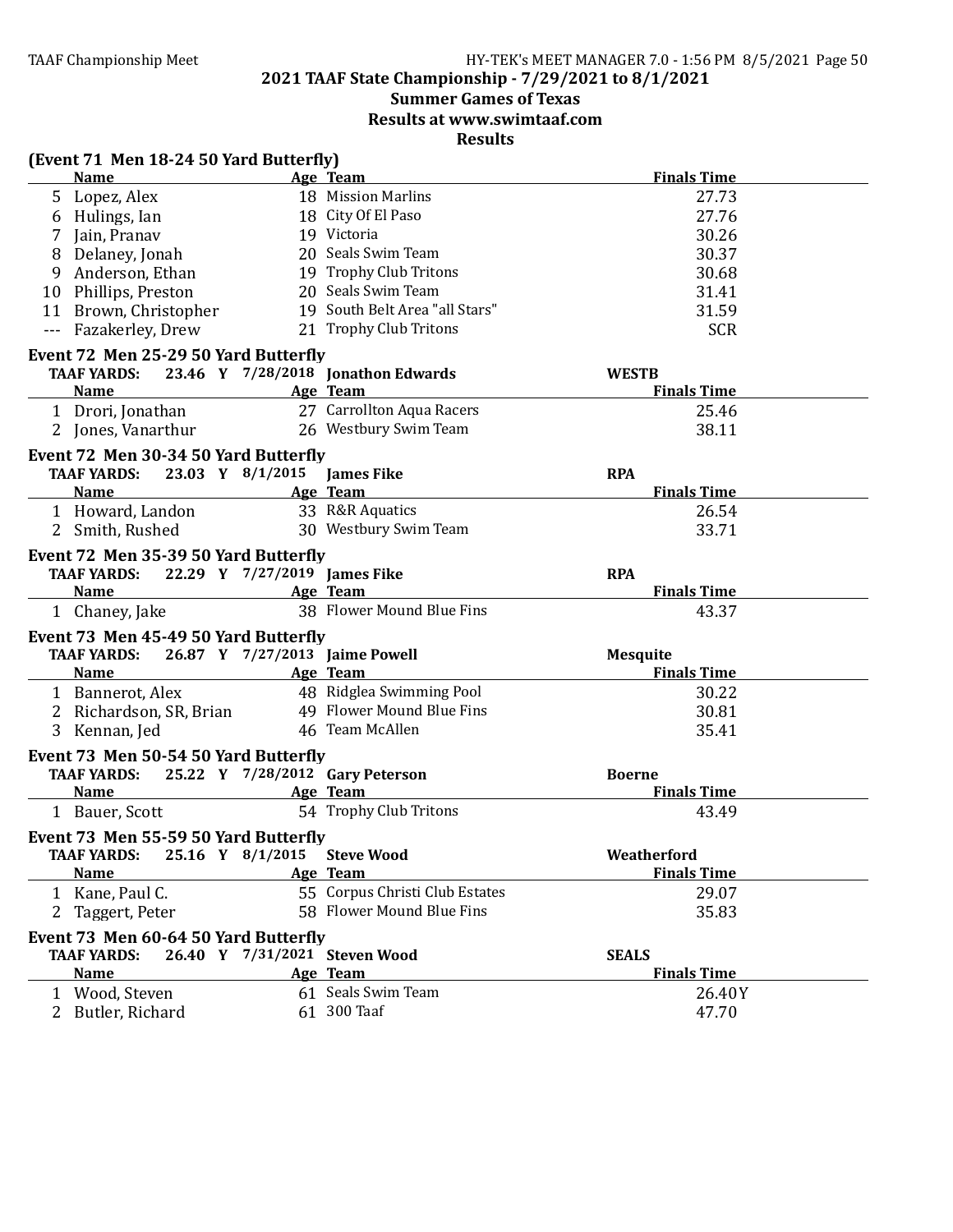**2021 TAAF State Championship - 7/29/2021 to 8/1/2021**

# **Summer Games of Texas**

**Results at www.swimtaaf.com**

**Results**

|    | Event 74 Boys 6 & Under 25 Yard Freestyle                      |    |                              |                    |  |  |
|----|----------------------------------------------------------------|----|------------------------------|--------------------|--|--|
|    | <b>TAAF YARDS:</b><br>17.28 Y 7/27/2013 Jake Gierkey<br>Frisco |    |                              |                    |  |  |
|    | <b>Name</b>                                                    |    | Age Team                     | <b>Finals Time</b> |  |  |
| 1  | Nienhiser, David                                               |    | 6 Trophy Club Tritons        | 19.24              |  |  |
| 2  | Velasquez, Gage                                                |    | 6 Victoria                   | 20.24              |  |  |
| 3  | Worden, Rush                                                   |    | West of the Brazos Swim Team | 20.28              |  |  |
| 4  | Seerden, Cade                                                  |    | 6 Gulf Coast Vortex Swimming | 20.76              |  |  |
| 5. | Kogera, Baraka                                                 | 6  | Fasst Swim Team              | 21.56              |  |  |
| 6  | Knutson, Calvin                                                |    | 6 Fasst Swim Team            | 21.95              |  |  |
| 7  | Hensley, Cooper                                                | 6  | El Campo Red Wave            | 22.11              |  |  |
| 8  | Walker, Stetson                                                | 6  | <b>Trophy Club Tritons</b>   | 22.95              |  |  |
| 9  | Gunn, Cooper                                                   | 6  | Port Aransas Swim Team       | 23.01              |  |  |
| 10 | Evans, Westin                                                  | 6  | Landa Park Dolphins          | 23.12              |  |  |
| 11 | Lookabill, Neale                                               | 5. | <b>McKinney Sea Lions</b>    | 23.39              |  |  |
| 12 | Schimer, Sean                                                  | 6  | Flower Mound Blue Fins       | 23.40              |  |  |
| 13 | Edelstein, Jude                                                | 6  | C3 Swim                      | 24.08              |  |  |
| 14 | Cheatheam, Conner                                              |    | 6 C3 Swim                    | 25.99              |  |  |
| 15 | Collins, Seth                                                  |    | Lake Jackson Swim Team       | 26.14              |  |  |
| 16 | Caton, Isaiah                                                  | 6  | City Of El Paso              | 26.69              |  |  |
| 17 | Kovzelyuk, Roman                                               |    | <b>Trophy Club Tritons</b>   | 26.71              |  |  |
| 18 | Xue, George                                                    | 6. | 300 Taaf                     | 27.17              |  |  |
| 19 | Brooks, Abram                                                  |    | Hamilton Bull Sharks         | 28.87              |  |  |
| 20 | Mauney, Cooper                                                 |    | 5 Hamilton Bull Sharks       | 33.60              |  |  |
| 21 | Granillo, Mark                                                 | 6  | West Houston Aquatic League  | 36.23              |  |  |
| 22 | Mejia, Leonardo                                                |    | 5 Freer Swim Team            | 47.61              |  |  |

#### Event 75 Boys 8 & Under 25 Yard Freestyle

|    | 14.55 Y 8/1/2015<br><b>TAAF YARDS:</b> |   | <b>Jake Gierkey</b>           | <b>FASST</b>       |  |
|----|----------------------------------------|---|-------------------------------|--------------------|--|
|    | Name                                   |   | Age Team                      | <b>Finals Time</b> |  |
| 1  | Mathews, Hendrix                       |   | 8 Port Aransas Swim Team      | 15.30              |  |
|    | Keeler, Asa                            |   | 7 C3 Swim                     | 15.32              |  |
| 3  | Lenzini, Jacob                         | 8 | Midlothian Stingrays          | 17.20              |  |
| 4  | Anderson, Drew                         | 8 | West Houston Aquatic League   | 17.45              |  |
| 5  | Pruitt, Pierce                         |   | 8 Carrollton Aqua Racers      | 17.65              |  |
| 6  | Gonzalez, Derek                        |   | Lake Jackson Swim Team        | 17.95              |  |
|    | Davila, Noah                           | 8 | Victoria                      | 18.38              |  |
| 8  | Brooks, Benjamin                       |   | 8 Hamilton Bull Sharks        | 18.65              |  |
| 9  | Gunn, Parker                           |   | 8 Port Aransas Swim Team      | 18.68              |  |
| 10 | Hemberger, Mason                       | 7 | Landa Park Dolphins           | 18.70              |  |
| 11 | Wingrin, Noah                          | 8 | Tiger Splash Swim Team        | 18.73              |  |
| 12 | Porras, Matthew                        | 8 | Ridglea Swimming Pool         | 19.24              |  |
| 13 | Gillam, Silas                          |   | 8 Fit N Wise Muscle           | 19.27              |  |
| 14 | Kocich, Austin                         | 8 | <b>R&amp;R</b> Aquatics       | 19.30              |  |
| 15 | Todd, Johnny Madison                   |   | Ridglea Swimming Pool         | 19.64              |  |
| 16 | Kucera, Nicholas                       | 8 | West of the Brazos Swim Team  | 19.73              |  |
| 17 | Parker, Cole                           | 8 | <b>Denison Dolphins</b>       | 20.14              |  |
| 18 | Gentry, Harrison                       | 7 | Weatherford Wild              | 20.71              |  |
| 19 | Walsh, Jack                            |   | 8 College Station Tsunamis    | 21.50              |  |
| 20 | Leos, Roman                            | 7 | Alamo Parks & Rec             | 26.02              |  |
| 21 | Xue, George                            |   | 6 300 Taaf                    | 26.10              |  |
| 22 | Ma, Ben                                |   | 7 West Houston Aquatic League | 26.15              |  |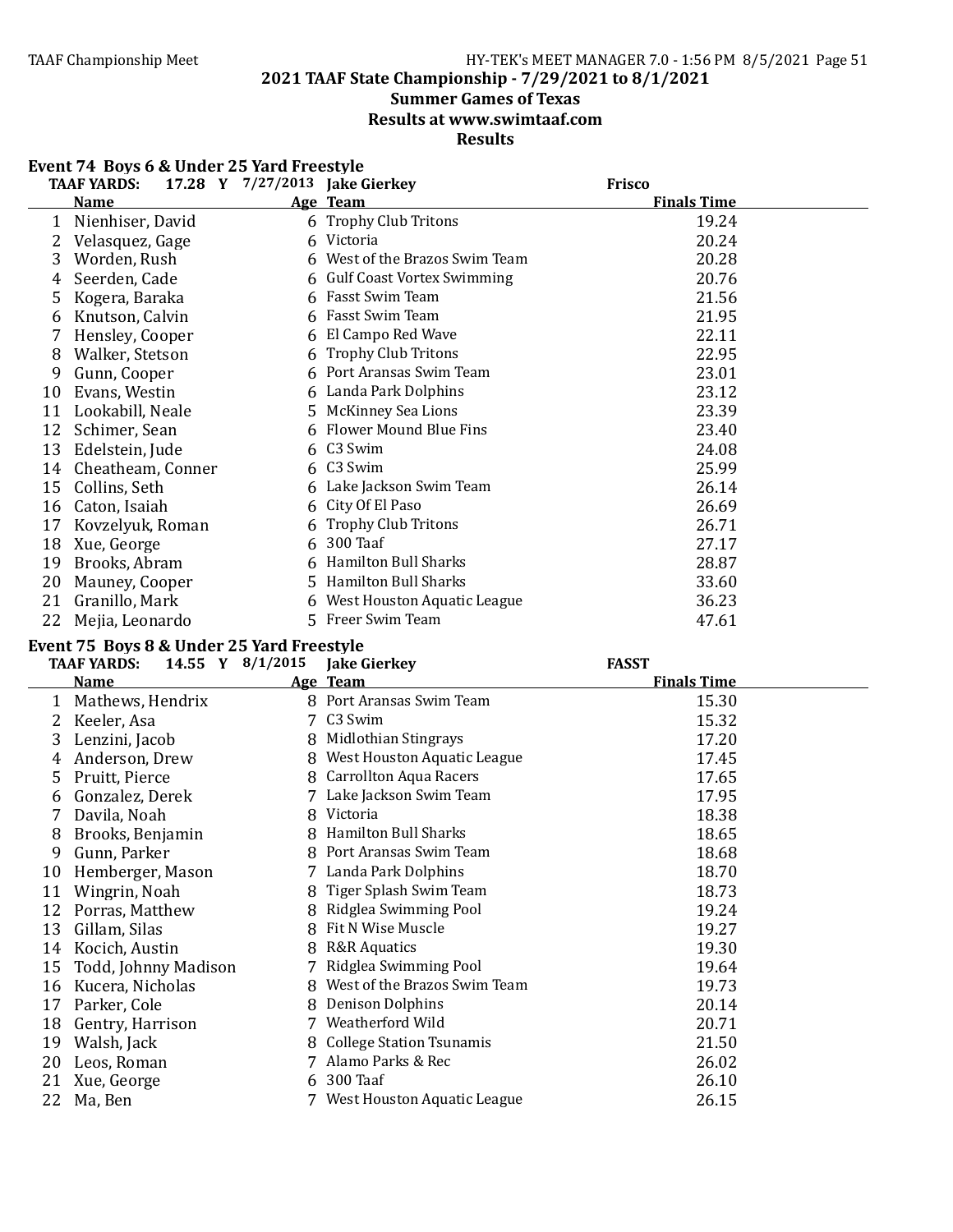#### **2021 TAAF State Championship - 7/29/2021 to 8/1/2021**

# **Summer Games of Texas**

**Results at www.swimtaaf.com**

| (Event 75 Boys 8 & Under 25 Yard Freestyle) |                              |                                    |                    |
|---------------------------------------------|------------------------------|------------------------------------|--------------------|
| <b>Name</b>                                 |                              | Age Team                           | <b>Finals Time</b> |
| 23 Benavides, Benjamin                      |                              | 8 Freer Swim Team                  | 28.09              |
| Event 76 Men 18-24 50 Yard Freestyle        |                              |                                    |                    |
| <b>TAAF YARDS:</b>                          | 20.95 Y 8/7/2010             | <b>Forrest Hughes</b>              | Freeport           |
| <b>Name</b>                                 |                              | Age Team                           | <b>Finals Time</b> |
| 1 Heath, Trevor                             |                              | 19 Mission Marlins                 | 21.56              |
| 2 Mejia, Juan                               |                              | 21 San Juan Swimming               | 23.81              |
| 3<br>Lopez, Gilbert                         |                              | 18 Brownsville Stingrays           | 23.82              |
| Lopez, Alex<br>4                            |                              | 18 Mission Marlins                 | 24.56              |
| Rivera Scott, Andrew<br>5                   |                              | 19 Flower Mound Blue Fins          | 24.60              |
| Herrera, Jae<br>6                           |                              | 20 Mission Marlins                 | 25.16              |
| Hulings, Ian<br>7                           |                              | 18 City Of El Paso                 | 25.87              |
| Delaney, Jonah<br>8                         |                              | 20 Seals Swim Team                 | 27.14              |
| Phillips, Preston<br>9                      |                              | 20 Seals Swim Team                 | 27.31              |
| 10 Anderson, Ethan                          |                              | 19 Trophy Club Tritons             | 27.57              |
| 11 Jain, Pranav                             |                              | 19 Victoria                        | 27.72              |
| 12 Aschenbeck, George                       |                              | 18 Victoria                        | 29.10              |
| 13 Granillo, Oscar                          |                              | 20 West Houston Aquatic League     | 42.10              |
| Lara, Matthew<br>$\scriptstyle \cdots$      |                              | 21 Alice Swim Team                 | <b>SCR</b>         |
|                                             |                              |                                    |                    |
| Event 77 Men 25-29 50 Yard Freestyle        |                              |                                    |                    |
| <b>TAAF YARDS:</b>                          |                              | 21.56 Y 7/27/2013 Jevon Atkinson   | <b>Bryan</b>       |
| <b>Name</b>                                 |                              | Age Team                           | <b>Finals Time</b> |
| 1 Edwards, Jonathan                         |                              | 28 Westbury Swim Team              | 22.79              |
| 2 Gutierrez, Johnny                         |                              | 28 Mission Marlins                 | 26.07              |
| 3 Jones, Vanarthur                          |                              | 26 Westbury Swim Team              | 34.61              |
| Event 77 Men 30-34 50 Yard Freestyle        |                              |                                    |                    |
| <b>TAAF YARDS:</b>                          |                              | 22.29 Y 7/27/2019 Jason Roberson   | <b>Tomball</b>     |
| <b>Name</b>                                 |                              | Age Team                           | <b>Finals Time</b> |
| 1 Howard, Landon                            |                              | 33 R&R Aquatics                    | 24.76              |
| 2 Smith, Rushed                             |                              | 30 Westbury Swim Team              | 30.06              |
| Event 77 Men 35-39 50 Yard Freestyle        |                              |                                    |                    |
| <b>TAAF YARDS:</b>                          | 21.35 Y 7/28/2018 James Fike |                                    | <b>RPA</b>         |
| <b>Name</b>                                 |                              | Age Team                           | <b>Finals Time</b> |
| 1 Blacklock, David                          |                              | 38 Ridglea Swimming Pool           | 23.90              |
| 2 Landero, Jonathan                         |                              | 36 San Juan Swimming               | 26.16              |
| Aguilar, Ab<br>3                            |                              | 38 Alice Swim Team                 | 26.84              |
|                                             |                              | 38 Flower Mound Blue Fins          | 31.89              |
| 4 Chaney, Jake                              |                              |                                    |                    |
| Event 78 Men 40-44 50 Yard Freestyle        |                              |                                    |                    |
| <b>TAAF YARDS:</b>                          |                              | 22.75 Y 7/28/2018 Michael Colligan | <b>RST</b>         |
| <b>Name</b>                                 |                              | Age Team                           | <b>Finals Time</b> |
| 1 LaCour, Parker                            |                              | 40 Unattached                      | 25.42              |
| 2 Waloski, Eric                             |                              | 44 Flower Mound Blue Fins          | 31.11              |
| Event 78 Men 45-49 50 Yard Freestyle        |                              |                                    |                    |
| <b>TAAF YARDS:</b>                          | 25.08 Y 7/28/2018 Steve Kopp |                                    | <b>ROCK</b>        |
| <b>Name</b>                                 |                              | Age Team                           | <b>Finals Time</b> |
| 1 Bannerot, Alex                            |                              | 48 Ridglea Swimming Pool           | 26.57              |
|                                             |                              |                                    |                    |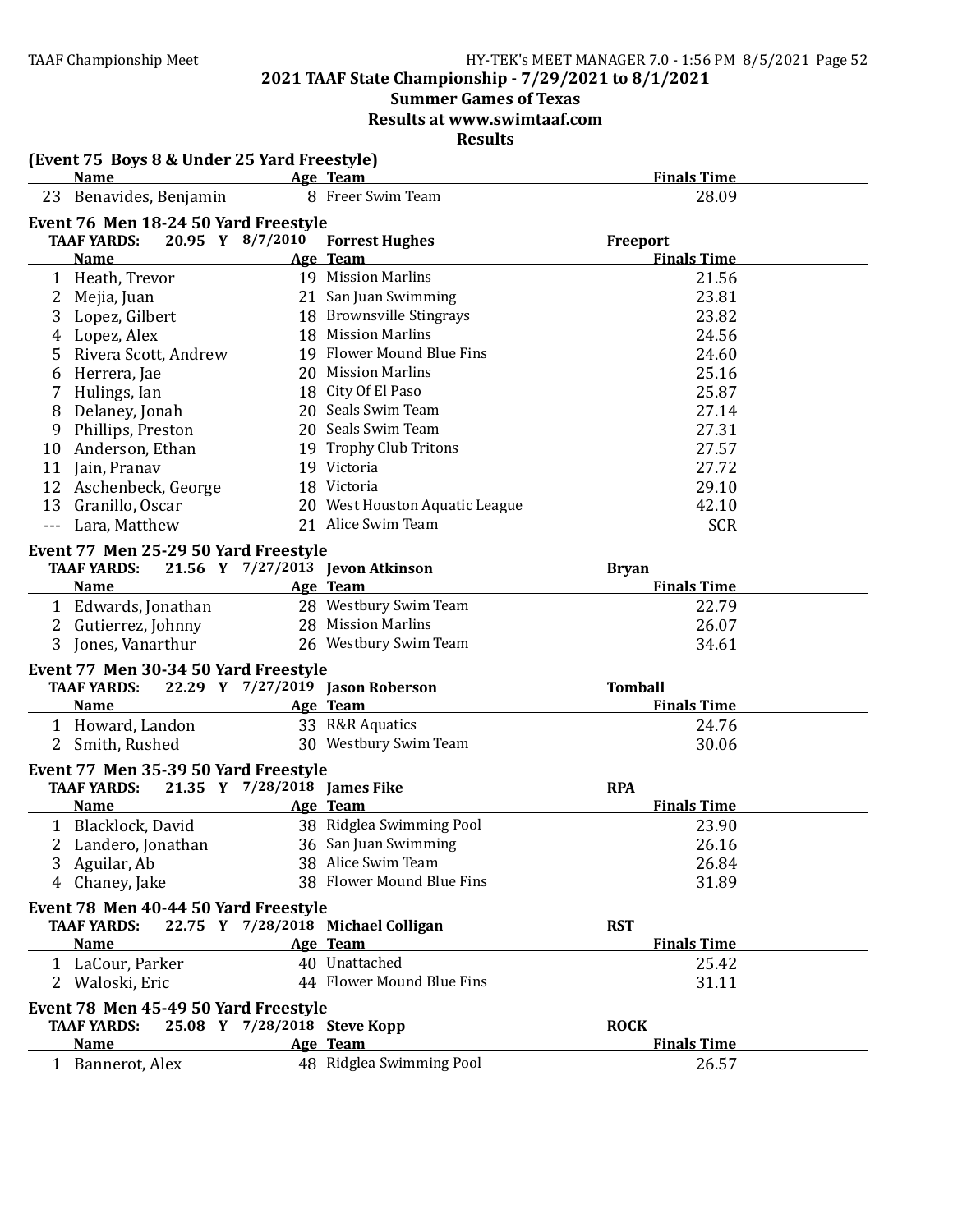# **Summer Games of Texas Results at www.swimtaaf.com**

| (Event 78 Men 45-49 50 Yard Freestyle)                     |    |                                    |                                    |
|------------------------------------------------------------|----|------------------------------------|------------------------------------|
| <b>Name</b>                                                |    | Age Team                           | <b>Finals Time</b>                 |
| 2 Richardson, SR, Brian                                    |    | 49 Flower Mound Blue Fins          | 26.65                              |
| 3 Brimage, Steven                                          |    | 46 Flower Mound Blue Fins          | 27.99                              |
| 4 Price, Steven                                            |    | 45 Trophy Club Tritons             | 28.14                              |
| Event 78 Men 50-54 50 Yard Freestyle                       |    |                                    |                                    |
| TAAF YARDS: 22.83 Y 7/28/2012 Steve Wood                   |    |                                    | Weatherford                        |
| <b>Name</b>                                                |    | Age Team                           | <b>Finals Time</b>                 |
| 1 Bauer, Scott                                             |    | 54 Trophy Club Tritons             | 37.93                              |
| 2 Myers, Victor                                            |    | 53 Trophy Club Tritons             | 39.23                              |
| Event 78 Men 55-59 50 Yard Freestyle                       |    |                                    |                                    |
| <b>TAAF YARDS:</b>                                         |    | 22.86 Y 8/1/2015 Steve Wood        | Weatherford                        |
| <b>Name</b>                                                |    | Age Team                           | <b>Finals Time</b>                 |
| 1 Kane, Paul C.                                            |    | 55 Corpus Christi Club Estates     | 26.16                              |
| 2 Taggert, Peter                                           |    | 58 Flower Mound Blue Fins          | 32.37                              |
|                                                            |    |                                    |                                    |
| Event 78 Men 60-64 50 Yard Freestyle<br><b>TAAF YARDS:</b> |    |                                    |                                    |
| <b>Name</b>                                                |    | 24.54 Y 7/31/2021 Steven Wood      | <b>SEALS</b><br><b>Finals Time</b> |
|                                                            |    | Age Team<br>61 Seals Swim Team     |                                    |
| 1 Wood, Steven                                             |    |                                    | 24.54Y                             |
| 2 Butler, Richard                                          |    | 61 300 Taaf                        | 41.97                              |
| Event 78 Men 65-69 50 Yard Freestyle                       |    |                                    |                                    |
| TAAF YARDS: 34.24 Y 7/28/2018 James Cole                   |    |                                    | <b>YMCA</b>                        |
| <b>Name</b>                                                |    | Age Team                           | <b>Finals Time</b>                 |
| 1 Kelly, Robert                                            |    | 67 South Belt Area "all Stars"     | 51.82                              |
| Event 78 Men 85-89 50 Yard Freestyle                       |    |                                    |                                    |
| <b>TAAF YARDS:</b>                                         |    | 46.44 Y 7/31/2021 Lawrence Mandell | <b>COAST</b>                       |
| Name                                                       |    | Age Team                           | <b>Finals Time</b>                 |
| 1 Mandell, Lawrence                                        |    | 85 City Of Allen Swim Team         | 46.44Y                             |
| Event 79 Boys 8 & Under 100 Yard IM                        |    |                                    |                                    |
| TAAF YARDS: 1:20.29 Y 8/7/2010                             |    | <b>David Johnston</b>              | Frisco                             |
| <b>Name</b>                                                |    | Age Team                           | <b>Finals Time</b>                 |
| 1 Burrill, Micah                                           |    | 8 Port Aransas Swim Team           | 1:34.72                            |
| 2 Rogers, Timothy                                          |    | 7 Portland Aquacats                | 1:45.72                            |
| 3<br>McChesney, Ian                                        |    | 8 Midlothian Stingrays             | 1:52.11                            |
| 4 Bohl, Arrow                                              |    | 8 Life Time Swim Dallas            | 1:56.39                            |
| Gonzales, Paxton                                           |    | 8 Tiger Splash Swim Team           |                                    |
| 5                                                          |    | 8 Tiger Splash Swim Team           | 2:00.74<br>2:04.29                 |
| Trotter, Penn<br>6                                         |    | 7 Flower Mound Blue Fins           |                                    |
| Chaney, Elliott<br>Alternating Kick - fly                  |    |                                    | DQ                                 |
| Gamboa, Miguel<br>$- - -$                                  | 8. | Team McAllen                       | <b>SCR</b>                         |
| Bohl, Knight<br>$---$                                      |    | 6 Life Time Swim Dallas            | <b>SCR</b>                         |
|                                                            |    |                                    |                                    |
| Event 80 Men 18-24 100 Yard IM                             |    |                                    |                                    |
| <b>TAAF YARDS:</b><br>53.11 Y 7/25/2009                    |    | <b>Zach Interrante</b>             | <b>CLEB</b>                        |
| <b>Name</b>                                                |    | Age Team                           | <b>Finals Time</b>                 |
| Heath, Trevor<br>1                                         |    | 19 Mission Marlins                 | 54.65                              |
| Moreno, Hayden                                             |    | 19 City of Bryan - Barracudas      | 59.73                              |
| Hernandez, Marcus<br>3                                     |    | 21 Coastal Bend All Stars          | 1:00.18                            |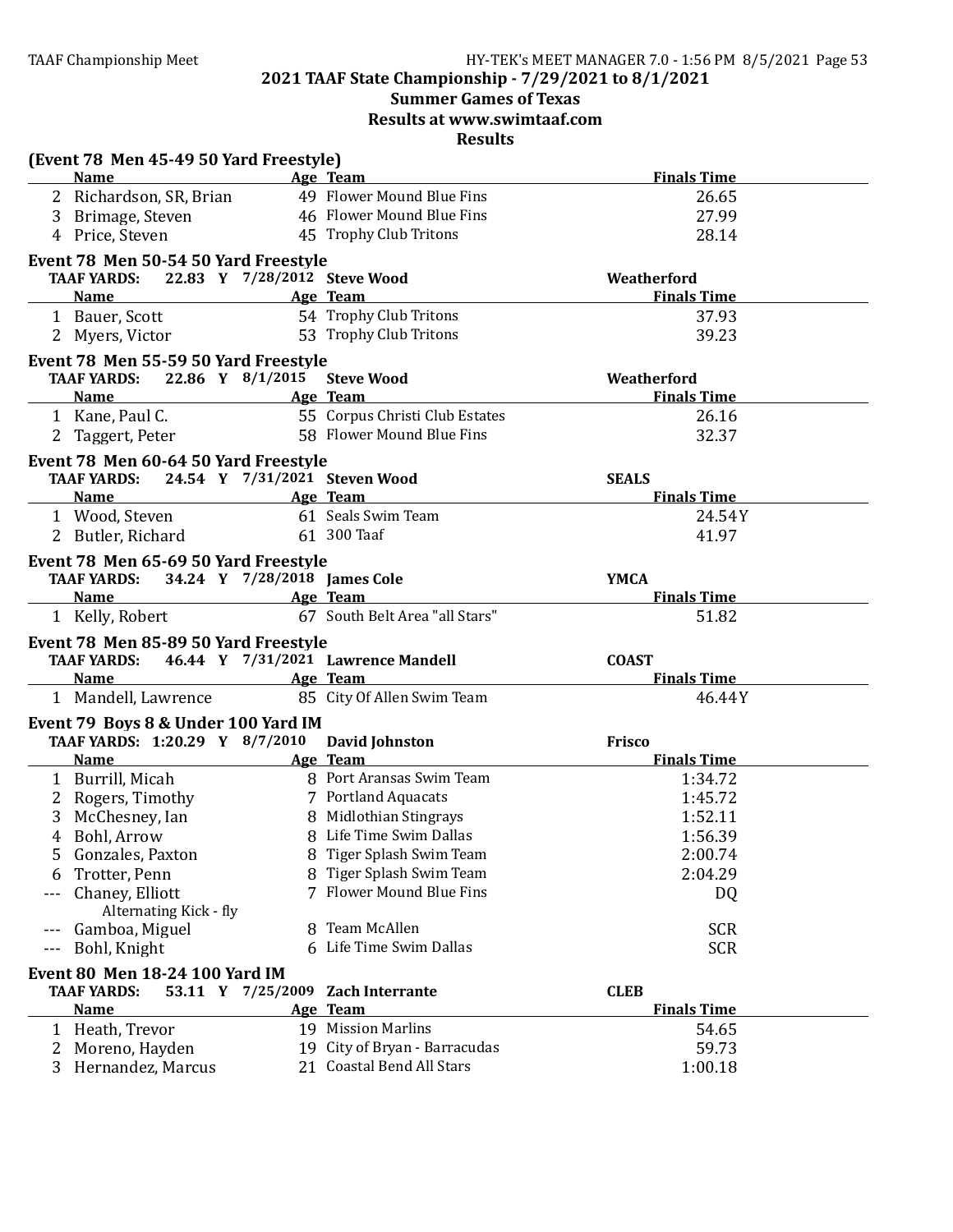# **2021 TAAF State Championship - 7/29/2021 to 8/1/2021**

# **Summer Games of Texas**

**Results at www.swimtaaf.com**

| (Event 80 Men 18-24 100 Yard IM)                                                                              |                               |                                |                      |  |
|---------------------------------------------------------------------------------------------------------------|-------------------------------|--------------------------------|----------------------|--|
| <b>Name</b>                                                                                                   |                               | Age Team                       | <b>Finals Time</b>   |  |
| 4 Rivera Scott, Andrew                                                                                        |                               | 19 Flower Mound Blue Fins      | 1:03.83              |  |
| 5 Hulings, Ian                                                                                                |                               | 18 City Of El Paso             | 1:06.22              |  |
| Fazakerley, Drew<br>6                                                                                         |                               | 21 Trophy Club Tritons         | 1:07.04              |  |
| 7 Griffin, Tanner                                                                                             |                               | 19 West Houston Aquatic League | 1:07.71              |  |
| Aschenbeck, George<br>8                                                                                       |                               | 18 Victoria                    | 1:14.54              |  |
| Phillips, Preston<br>9                                                                                        |                               | 20 Seals Swim Team             | 1:15.01              |  |
| 10 Brown, Christopher                                                                                         |                               | 19 South Belt Area "all Stars" | 1:15.56              |  |
| 11 Anderson, Ethan                                                                                            |                               | 19 Trophy Club Tritons         | 1:16.58              |  |
| Event 81 Men 25-29 100 Yard IM                                                                                |                               |                                |                      |  |
| <b>TAAF YARDS:</b>                                                                                            | 57.18 Y 7/30/2011 Eddie Ortiz |                                | <b>TM Hurricanes</b> |  |
| Name                                                                                                          |                               | Age Team                       | <b>Finals Time</b>   |  |
| 1 Drori, Jonathan                                                                                             |                               | 27 Carrollton Aqua Racers      | 57.93                |  |
| 2 Edwards, Jonathan 28 Westbury Swim Team                                                                     |                               |                                | 59.44                |  |
| 3 Teel, Keith                                                                                                 |                               | 29 300 Taaf                    | 1:33.29              |  |
| <b>Event 81 Men 30-34 100 Yard IM</b>                                                                         |                               |                                |                      |  |
| <b>TAAF YARDS:</b>                                                                                            |                               | 58.72 Y 8/1/2015 Brandon Lee   | <b>CARS</b>          |  |
| <b>Name</b>                                                                                                   |                               | Age Team                       | <b>Finals Time</b>   |  |
| 1 Howard, Landon                                                                                              |                               | 33 R&R Aquatics                | 1:07.55              |  |
| 2 Williams, Matthew                                                                                           |                               | 33 Weatherford Wild            | 1:07.58              |  |
|                                                                                                               |                               |                                |                      |  |
| Event 81 Men 35-39 100 Yard IM                                                                                |                               |                                |                      |  |
| TAAF YARDS: 51.46 Y 7/27/2019 James Fike                                                                      |                               |                                | <b>RPA</b>           |  |
| <b>Name</b>                                                                                                   |                               | Age Team                       | <b>Finals Time</b>   |  |
| 1 Chaney, Jake                                                                                                |                               | 38 Flower Mound Blue Fins      | 1:42.08              |  |
| --- Saavedra, Pedro                                                                                           |                               | 39 San Juan Swimming           | <b>SCR</b>           |  |
| <b>Event 82 Men 45-49 100 Yard IM</b>                                                                         |                               |                                |                      |  |
| TAAF YARDS: 1:06.15 Y 7/27/2013 Jaime Powell                                                                  |                               |                                | <b>Mesquite</b>      |  |
| Name Manual Manual Manual Manual Manual Manual Manual Manual Manual Manual Manual Manual Manual Manual Manual |                               | Age Team                       | <b>Finals Time</b>   |  |
| 1 Bannerot, Alex                                                                                              |                               | 48 Ridglea Swimming Pool       | 1:12.15              |  |
| 2 Price, Steven                                                                                               |                               | 45 Trophy Club Tritons         | 1:14.03              |  |
| Event 82 Men 50-54 100 Yard IM                                                                                |                               |                                |                      |  |
| TAAF YARDS: 1:00.70 Y 7/28/2012 Steve Wood                                                                    |                               |                                | Weatherford          |  |
| Name                                                                                                          |                               | Age Team                       | <b>Finals Time</b>   |  |
| --- Bauer, Scott                                                                                              |                               | 54 Trophy Club Tritons         | DQ                   |  |
| Did not finish on back - back                                                                                 |                               |                                |                      |  |
| Event 82 Men 55-59 100 Yard IM                                                                                |                               |                                |                      |  |
| <b>TAAF YARDS:</b>                                                                                            | 58.85 Y 8/1/2015              | <b>Steve Wood</b>              | Weatherford          |  |
| <b>Name</b>                                                                                                   |                               | Age Team                       | <b>Finals Time</b>   |  |
| 1 Kane, Paul C.                                                                                               |                               | 55 Corpus Christi Club Estates | 1:11.87              |  |
| 2 Taggert, Peter                                                                                              |                               | 58 Flower Mound Blue Fins      | 1:27.48              |  |
| <b>Event 82 Men 60-64 100 Yard IM</b>                                                                         |                               |                                |                      |  |
| TAAF YARDS: 1:01.73 Y 7/31/2021 Steven Wood                                                                   |                               |                                | <b>SEALS</b>         |  |
| <b>Name</b>                                                                                                   |                               | Age Team                       | <b>Finals Time</b>   |  |
| 1 Wood, Steven                                                                                                |                               | 61 Seals Swim Team             | 1:01.73Y             |  |
| 2 Butler, Richard                                                                                             |                               | 61 300 Taaf                    | 1:53.11              |  |
|                                                                                                               |                               |                                |                      |  |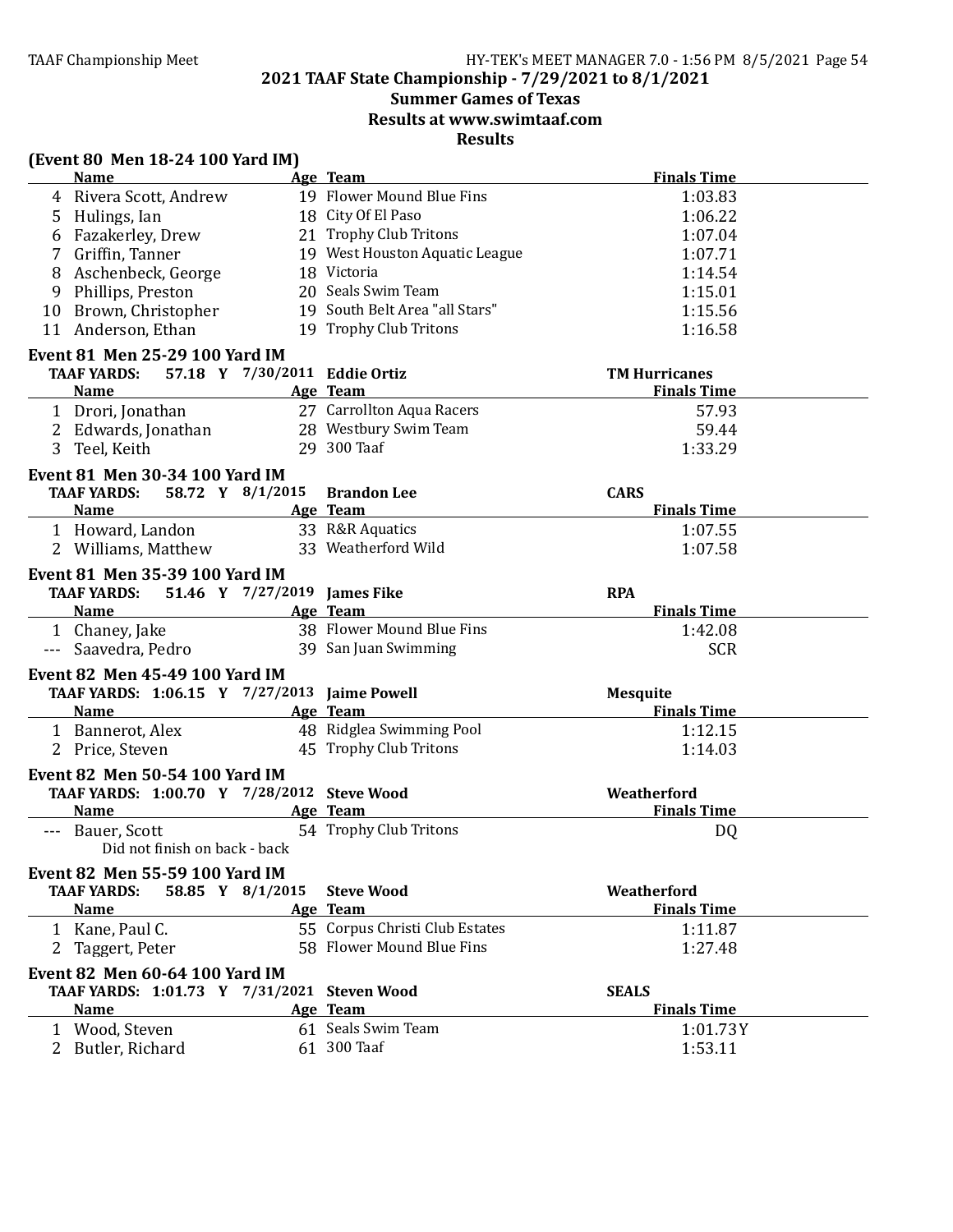**2021 TAAF State Championship - 7/29/2021 to 8/1/2021**

# **Summer Games of Texas**

**Results at www.swimtaaf.com**

|   | Event 83 Men 18-24 200 Yard Freestyle              |                                |                                                                                                                                                                                                                                |                       |
|---|----------------------------------------------------|--------------------------------|--------------------------------------------------------------------------------------------------------------------------------------------------------------------------------------------------------------------------------|-----------------------|
|   | TAAF YARDS: 1:47.47 Y 7/28/2018 Michael Young      |                                |                                                                                                                                                                                                                                | <b>Aquaducks</b>      |
|   | <b>Name</b>                                        | Age Team                       |                                                                                                                                                                                                                                | <b>Finals Time</b>    |
|   | 1 Garza, Zackary                                   | 20 San Juan Swimming           |                                                                                                                                                                                                                                | 2:02.77               |
|   | 2 Jain, Pranav                                     | 19 Victoria                    |                                                                                                                                                                                                                                | 2:17.54               |
| 3 | Delaney, Jonah                                     | 20 Seals Swim Team             |                                                                                                                                                                                                                                | 2:17.58               |
| 4 | Brown, Christopher                                 | 19 South Belt Area "all Stars" |                                                                                                                                                                                                                                | 2:39.22               |
| 5 | Anderson, Ethan                                    | 19 Trophy Club Tritons         |                                                                                                                                                                                                                                | 2:57.51               |
|   | Event 83 Men 35-39 200 Yard Freestyle              |                                |                                                                                                                                                                                                                                |                       |
|   | TAAF YARDS: 1:45.91 Y 7/27/2019 James Fike         |                                | <b>RPA</b>                                                                                                                                                                                                                     |                       |
|   | <b>Example 2</b> Age Team<br>Name                  |                                |                                                                                                                                                                                                                                | <b>Finals Time</b>    |
|   | 1 Chaney, Jake                                     | 38 Flower Mound Blue Fins      |                                                                                                                                                                                                                                | 3:16.59               |
|   | Event 83 Men 45-49 200 Yard Freestyle              |                                |                                                                                                                                                                                                                                |                       |
|   | TAAF YARDS: 2:13.17 Y 7/27/2013 Michael Doyle      |                                |                                                                                                                                                                                                                                | <b>Plano Pir</b>      |
|   | Name Age Team                                      |                                |                                                                                                                                                                                                                                | <b>Finals Time</b>    |
|   | 1 Richardson, SR, Brian 49 Flower Mound Blue Fins  |                                |                                                                                                                                                                                                                                | 2:33.60               |
|   | 2 Kennan, Jed                                      | 46 Team McAllen                |                                                                                                                                                                                                                                | 2:44.64               |
|   | Event 83 Men 50-54 200 Yard Freestyle              |                                |                                                                                                                                                                                                                                |                       |
|   | TAAF YARDS: 1:55.58 Y 7/28/2012 Steve Wood         |                                |                                                                                                                                                                                                                                | Weatherford           |
|   | <b>Example 2</b> Age Team<br><b>Name</b>           |                                |                                                                                                                                                                                                                                | <b>Finals Time</b>    |
|   | 1 Bauer, Scott                                     | 54 Trophy Club Tritons         |                                                                                                                                                                                                                                | 3:26.43               |
|   | Event 83 Men 60-64 200 Yard Freestyle              |                                |                                                                                                                                                                                                                                |                       |
|   | TAAF YARDS: 2:10.54 Y 7/31/2021 Steven Wood        |                                | <b>SEALS</b>                                                                                                                                                                                                                   |                       |
|   | <b>Name</b>                                        | Age Team                       |                                                                                                                                                                                                                                | <b>Finals Time</b>    |
|   | 1 Wood, Steven                                     | 61 Seals Swim Team             |                                                                                                                                                                                                                                | 2:10.54Y              |
|   | Event 84 Boys 6 & Under 100 Yard Freestyle Relay   |                                |                                                                                                                                                                                                                                |                       |
|   | TAAF YARDS: 1:31.49 Y 7/27/2013 Richmond/Rosenberg |                                |                                                                                                                                                                                                                                |                       |
|   |                                                    |                                | S Gage, B Spurlock, J Ordonez, G Masters                                                                                                                                                                                       |                       |
|   | <b>Team</b>                                        | $\mathbf{A}$                   | Relay experience and the second state of the second state of the second state of the second state of the second state of the second state of the second state of the second state of the second state of the second state of t | <b>Finals Time</b>    |
|   | 1 Fasst Swim Team                                  |                                |                                                                                                                                                                                                                                | 1:37.82               |
|   | 1) Knutson, Calvin 6                               | 2) Chan, Zachary 6             | 3) Worthy, Nolan 6                                                                                                                                                                                                             | 4) Kogera, Baraka 6   |
|   | 2 Trophy Club Tritons                              | $\mathsf{A}$                   |                                                                                                                                                                                                                                | 1:39.45               |
|   | 1) Walker, Stetson 6                               | 2) Popstefanov, George 6       | 3) Nienhiser, David 6                                                                                                                                                                                                          | 4) Kovzelyuk, Roman 6 |
|   | 3 Alice Swim Team                                  | A                              |                                                                                                                                                                                                                                | 1:48.18               |
|   | 1) Riley, Kroy 5                                   | 2) Olivarez, Daxx 6            | 3) Elizondo, Miguel 6                                                                                                                                                                                                          | 4) Wright, Jacob 6    |
|   | 4 C3 Swim                                          | A                              |                                                                                                                                                                                                                                | 1:53.71               |
|   | 1) Edelstein, Jude 6                               | 2) Ledesma, Ben 6              | 3) Cheatheam, Conner 6                                                                                                                                                                                                         | 4) Keeler, Titus 4    |
|   | 5 Landa Park Dolphins                              | A                              |                                                                                                                                                                                                                                | 1:57.80               |
|   | 1) Hopper, Barrett 5                               | 2) Werk, Brooks 6              | 3) Zolnierek, Scott 6                                                                                                                                                                                                          | 4) Evans, Westin 6    |
| 6 | <b>Flower Mound Blue Fins</b>                      | A                              |                                                                                                                                                                                                                                | 2:13.59               |
|   | 1) Schimer, Sean 6                                 | 2) Sutherlin, JJ 5             | 3) Elizarde, Drew 5                                                                                                                                                                                                            | 4) Decena, Landry 6   |
| 7 | Victoria                                           | A                              |                                                                                                                                                                                                                                | 2:19.45               |
|   | 1) Davila, Jace 5                                  | 2) Quinn, Grayson 5            | 3) Pierce, Wyatt 4                                                                                                                                                                                                             | 4) Caleoni, Dylan 6   |
| 8 | Alice Swim Team                                    | B                              |                                                                                                                                                                                                                                | 2:45.14               |
|   | 1) Ellis, Lucas 5                                  | 2) Chase, Arnold 6             | 3) Garcia, Benjamin 6                                                                                                                                                                                                          | 4) Hinojosa, Dylan 5  |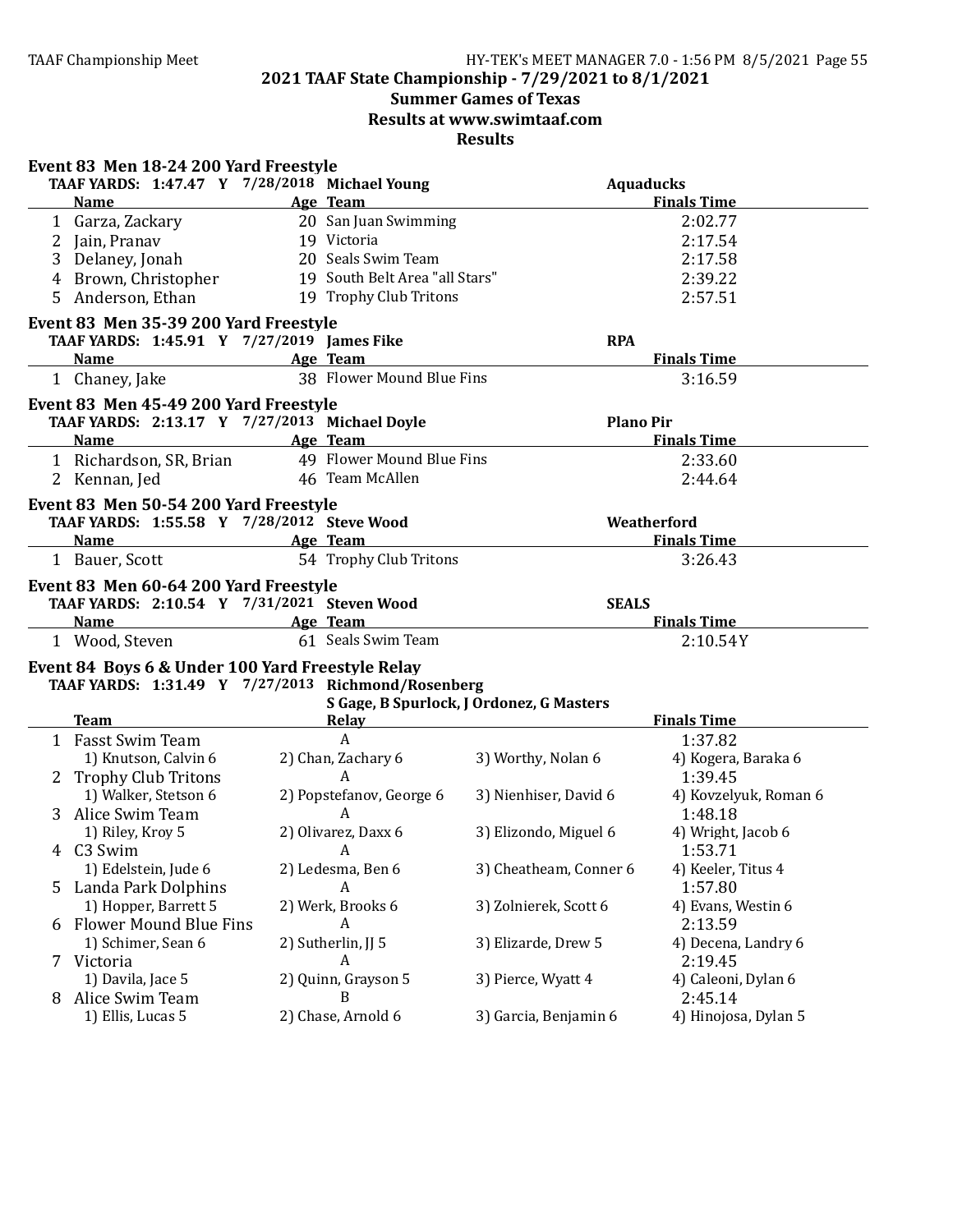**2021 TAAF State Championship - 7/29/2021 to 8/1/2021**

### **Summer Games of Texas**

**Results at www.swimtaaf.com**

**Results**

|                           | <u>ו טטיסטיד דימען ועדו</u><br>1111777<br>Deuloru |                          |                           |                       |  |  |  |  |
|---------------------------|---------------------------------------------------|--------------------------|---------------------------|-----------------------|--|--|--|--|
|                           | Team                                              | Relay                    |                           | <b>Finals Time</b>    |  |  |  |  |
|                           | 1 C3 Swim                                         | A                        |                           | 1:13.08               |  |  |  |  |
|                           | 1) Edelstein, Kai 8                               | 2) Thiel, Jacob 8        | 3) Cheatheam, Colten 8    | 4) Keeler, Asa 7      |  |  |  |  |
| $\mathbf{2}^{\mathsf{I}}$ | Victoria                                          | A                        |                           | 1:14.28               |  |  |  |  |
|                           | 1) Caleoni, Dominic 8                             | 2) Velasquez, Gage 6     | 3) Pierce, Zane 8         | 4) Davila, Noah 8     |  |  |  |  |
| 3                         | <b>Flower Mound Blue Fins</b>                     | A                        |                           | 1:18.95               |  |  |  |  |
|                           | 1) Ferguson, Mack 7                               | 2) Elizarde, Kyle 8      | 3) Chaney, Elliott 7      | 4) Waloski, Jackson 8 |  |  |  |  |
|                           | 4 Midlothian Stingrays                            | A                        |                           | 1:22.09               |  |  |  |  |
|                           | 1) McChesney, Ian 8                               | 2) Wilson, Henry 8       | 3) Meager, Jack 8         | 4) Lenzini, Jacob 8   |  |  |  |  |
|                           | Life Time Swim Dallas                             | A                        |                           | 1:22.38               |  |  |  |  |
|                           | 1) Bohl, Knight 6                                 | 2) Bohl, Arrow 8         | 3) Trione, Jayson 7       | 4) Watkins, Wyatt 7   |  |  |  |  |
|                           | Tiger Splash Swim Team                            | Α                        |                           | 1:23.08               |  |  |  |  |
|                           | 1) Gonzales, Paxton 8                             | 2) Terry, Corban 8       | 3) Kreuz, Preston 8       | 4) Wingrin, Noah 8    |  |  |  |  |
|                           | <b>Carrollton Aqua Racers</b>                     | A                        |                           | 1:25.40               |  |  |  |  |
|                           | 1) Flores, Hudson 8                               | 2) Lewis, Kellan 8       | 3) Sundquist, Zane 8      | 4) Pruitt, Pierce 8   |  |  |  |  |
| 8                         | Alice Swim Team                                   | А                        |                           | 1:30.82               |  |  |  |  |
|                           | 1) Olivarez, Jaxx 8                               | 2) Dominguez, Marcos 8   | 3) Mendietta, Nolan 7     | 4) Stacy, Davis 8     |  |  |  |  |
| 9.                        | Landa Park Dolphins                               | A                        |                           | 1:32.25               |  |  |  |  |
|                           | 1) Zapalac, Beau 7                                | 2) Carpenter, Judah 8    | 3) Zapalac, Brian 8       | 4) Kelley, Zane 7     |  |  |  |  |
|                           | 10 Lake Jackson Swim Team                         | A                        |                           | 1:35.37               |  |  |  |  |
|                           | 1) Perkins, Jackson 8                             | 2) Collins, Seth 6       | 3) Hood, Ryan 7           | 4) Moreno, Noah 8     |  |  |  |  |
| 11                        | <b>Trophy Club Tritons</b>                        | A                        |                           | 1:35.89               |  |  |  |  |
|                           | 1) Bauer, Colt 7                                  | 2) Popstefanov, Stefan 7 | 3) Coniglio, Henry 7      | 4) Watson, Brennan 7  |  |  |  |  |
|                           | 12 Gulf Coast Vortex Swimming                     | A                        |                           | 1:36.47               |  |  |  |  |
|                           | 1) Thomas, Andrew 8                               | 2) Welder, Roger 7       | 3) Kallus, Gabriel 7      | 4) Seerden, Cade 6    |  |  |  |  |
| 13                        | <b>Denton Dolphins</b>                            |                          |                           | 2:13.59               |  |  |  |  |
|                           | 1) Payne, Robert 7                                | 2) Ho, Jayden 7          | 3) Thomas, Ian 8          | 4) Callahan, Lukas 8  |  |  |  |  |
|                           | Ridglea Swimming Pool                             | B                        |                           | DQ                    |  |  |  |  |
|                           | Interfered with another swimmer                   |                          |                           |                       |  |  |  |  |
|                           | 1) Karashin, Liam 7                               | 2) Dore, Davis 8         | 3) Todd, Johnny Madison 7 | 4) Sorah, Joseph 7    |  |  |  |  |
|                           | <b>R&amp;R</b> Aquatics                           | А                        |                           | <b>SCR</b>            |  |  |  |  |
|                           | 1) Malota, Carter 7                               | 2) Gutheinz, Rhett 8     | 3) Bartee, Parker 6       | 4) Kocich, Austin 8   |  |  |  |  |
|                           |                                                   |                          |                           |                       |  |  |  |  |

### **Event 85 Boys 8 & Under 100 Yard Freestyle Relay TAAF YARDS: 1:06.38 Y 7/1/1995 Bedford**

Event 86 Men 18 & Over 200 Yard Freestyle Relay **TAAF YARDS: 1:29.74 Y 7/25/2009 West Houston Aquatic**

| B Roberson, J Rodriguez, P Welge, J Roberson |  |  |  |  |
|----------------------------------------------|--|--|--|--|
|----------------------------------------------|--|--|--|--|

| Team                        | <b>Relay</b>            |                        | <b>Finals Time</b>         |
|-----------------------------|-------------------------|------------------------|----------------------------|
| <b>Mission Marlins</b>      | A                       |                        | 1:39.65                    |
| 1) Gutierrez, Johnny 28     | 2) Perez, Arnold 46     | 3) Nelson, Tim 37      | 4) Herrera, Jae 20         |
| 2 Westbury Swim Team        | А                       |                        | 1:50.25                    |
| 1) Anzueto, Joshua 18       | 2) Edwards, Jonathan 28 | 3) Jones, Vanarthur 26 | 4) Smith, Rushed 30        |
| 3 Flower Mound Blue Fins    | А                       |                        | 1:53.68                    |
| 1) Richardson, SR, Brian 49 | 2) Chaney, Jake 38      | 3) Brimage, Steven 46  | 4) Rivera Scott, Andrew 19 |
| 4 Trophy Club Tritons       |                         |                        | 2:01.83                    |
| 1) Anderson, Ethan 19       | 2) Bauer, Scott 54      | 3) Fazakerley, Drew 21 | 4) Price, Steven 45        |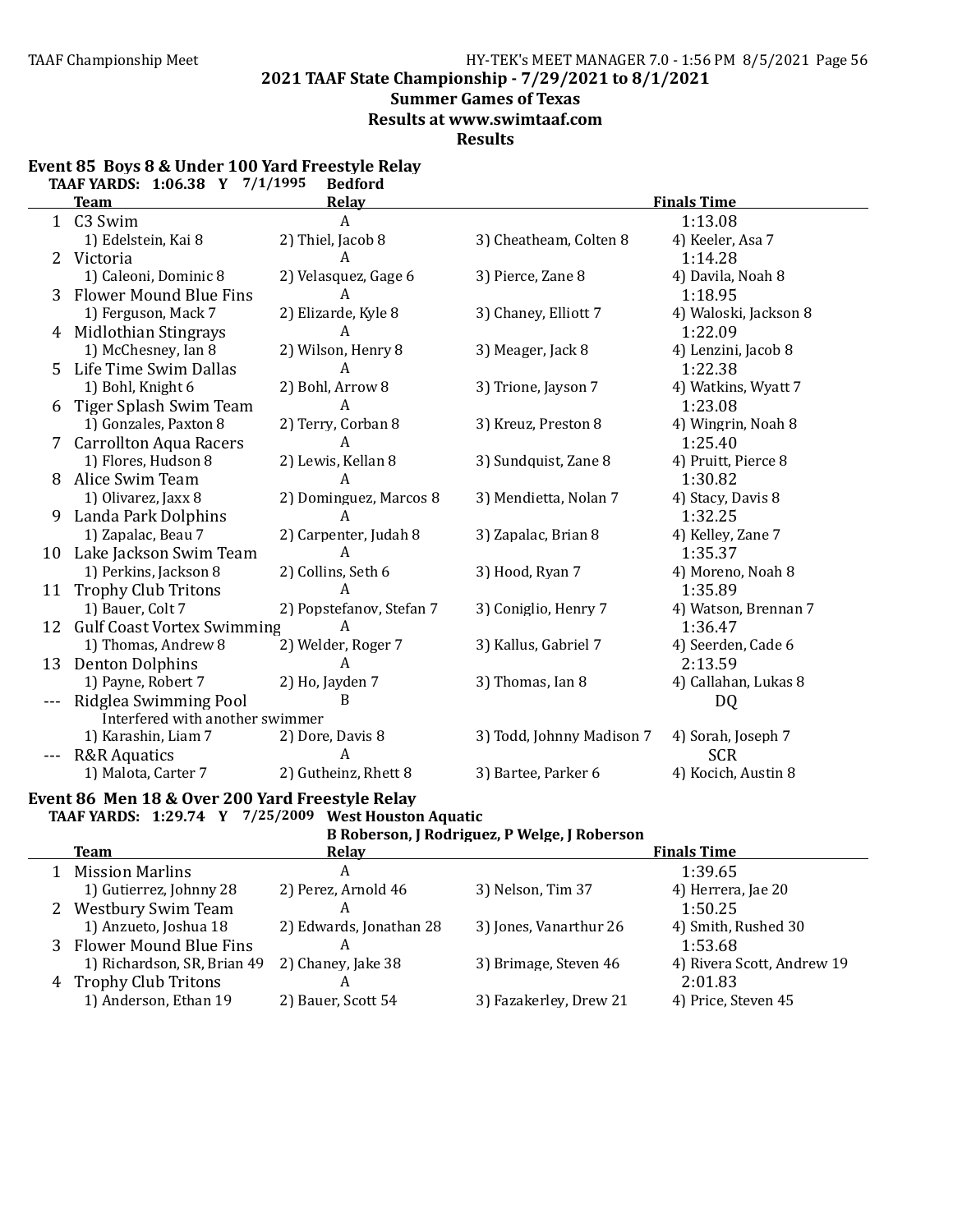**2021 TAAF State Championship - 7/29/2021 to 8/1/2021**

#### **Summer Games of Texas**

**Results at www.swimtaaf.com**

**Results**

### Event 87 Mixed 18 & Over 100 Yard Freestyle Relay

**TAAF YARDS: 43.63 Y 8/2/2014 Golden Triangle**

#### **K** Morrell, M Stockmann, S Walker, C Stockmann

|   | Team                         | <b>Relay</b>            |                                                    | <b>Finals Time</b>          |
|---|------------------------------|-------------------------|----------------------------------------------------|-----------------------------|
|   | 1 West Houston Aquatic Leagu | A                       |                                                    | 48.38                       |
|   | 1) Griffin, Tanner M19       | 2) Griffin, Allison W47 | 3) Ng, April W37                                   | 4) Ng, Anna W18             |
|   | 2 Trophy Club Tritons        | A                       |                                                    | 51.18                       |
|   | 1) Fazakerley, Drew M21      | 2) Phan, Kaly W19       | 3) Finch, Lisa W40                                 | 4) Price, Steven M45        |
|   | 3 Flower Mound Blue Fins     | B                       |                                                    | 52.53                       |
|   | 1) Smith, Nancy W51          | 2) Taggert, Peter M58   | 3) Richardson, SR, Brian M49 4) Caldwell, Sera W33 |                             |
|   | 4 Flower Mound Blue Fins     | A                       |                                                    | 53.09                       |
|   | 1) Cargo, Hannah W18         | 2) Videla, Amy W20      | 3) Brimage, Steven M46                             | 4) Rivera Scott, Andrew M19 |
|   | 5 Trophy Club Tritons        | B                       |                                                    | 53.69                       |
|   | 1) Anderson, Ethan M19       | 2) Readi, Daniela W40   | 3) Thorburn, Kirsten W30                           | 4) Minnis, Isabel W21       |
| 6 | Seals Swim Team              | A                       |                                                    | 54.17                       |
|   | 1) Phillips, Preston M20     | 2) Wood, Steven M61     | 3) Stuart, Tristand W45                            | 4) Ward, Melissa W44        |
|   | Westbury Swim Team           | A                       |                                                    | 54.21                       |
|   | 1) Edwards, Jonathan M28     | 2) Jones, Vanarthur M26 | 3) Edwards, Rachel W32                             | 4) Kutac, Carleigh W30      |
| 8 | <b>Trophy Club Tritons</b>   |                         |                                                    | 1:02.88                     |
|   | 1) Bauer, Kathy W45          | 2) Bauer, Scott M54     | 3) Priller, Rachel W20                             | 4) Priller, Michelle W59    |

#### **Event 88 Mixed 18 & Over 200 Yard Freestyle Relay TAAF YARDS: 1:37.62 Y 7/30/2011 Golden Triangle**

**J** Mouton, K Morrell, A Hooper, M Stockmann

|    | <b>Team</b>                                        | Relay                    |                          | <b>Finals Time</b>          |
|----|----------------------------------------------------|--------------------------|--------------------------|-----------------------------|
|    | 1 Flower Mound Blue Fins                           | A                        |                          | 1:51.96                     |
|    | 1) Richardson, SR, Brian M49 2) Caldwell, Sera W33 |                          | 3) Payne, Kristin W40    | 4) Rivera Scott, Andrew M19 |
|    | 2 Trophy Club Tritons                              | A                        |                          | 1:58.37                     |
|    | 1) Anderson, Ethan M19                             | 2) Phan, Kaly W19        | 3) Minnis, Isabel W21    | 4) Price, Steven M45        |
| 3. | Lake Jackson Swim Team                             | A                        |                          | 2:02.77                     |
|    | 1) Logan, Landon M19                               | 2) Gambrel, Kathryn W18  | 3) Albarran, Celeste W40 | 4) Agan, Abby W21           |
|    | 4 Flower Mound Blue Fins                           | B                        |                          | 2:03.53                     |
|    | 1) Taggert, Peter M58                              | 2) Smith, Nancy W51      | 3) Bitner, Ashley W27    | 4) Brimage, Steven M46      |
| 5. | Seals Swim Team                                    | A                        |                          | 2:04.19                     |
|    | 1) Ward, Melissa W44                               | 2) Stuart, Tristand W45  | 3) Phillips, Preston M20 | 4) Delaney, Jonah M20       |
| 6  | Alice Swim Team                                    | A                        |                          | 2:06.27                     |
|    | 1) Ramon, Ashley W30                               | 2) Serpas, Elizabeth W26 | 3) Garza, Matt M31       | 4) Aguilar, Ab M38          |
|    | <b>Trophy Club Tritons</b>                         | B                        |                          | 2:07.11                     |
|    | 1) Bauer, Scott M54                                | 2) Finch, Lisa W40       | 3) Thorburn, Kirsten W30 | 4) Fazakerley, Drew M21     |
| 8  | <b>Westbury Swim Team</b>                          | A                        |                          | 2:16.64                     |
|    | 1) Gonzalez, Jordan M19                            | 2) Jones, Vanarthur M26  | 3) Edwards, Rachel W32   | 4) Kutac, Carleigh W30      |
| 9  | <b>Trophy Club Tritons</b>                         |                          |                          | 2:29.27                     |
|    | 1) Bauer, Kathy W45                                | 2) Myers, Victor M53     | 3) Readi, Daniela W40    | 4) Priller, Michelle W59    |

# Event 89 Mixed 18 & Over 200 Yard Medley Relay

|  |  | TAAF YARDS: 1:47.85 Y 7/28/2018 Frisco Amateur Summer Swim | <b>FASST</b> |
|--|--|------------------------------------------------------------|--------------|
|  |  | L. Blanchard, T. Peterson, C. Brandon, D. Carter           |              |

|                                                   |                       | a biancharaj i i cucroonj o branaonj b oaruch |                              |
|---------------------------------------------------|-----------------------|-----------------------------------------------|------------------------------|
| Team                                              | Relav                 |                                               | <b>Finals Time</b>           |
| Flower Mound Blue Fins                            |                       |                                               | 2:08.05                      |
| 1) Rivera Scott, Andrew M19 2) Caldwell, Sera W33 |                       | 3) Payne, Kristin W40                         | 4) Richardson, SR, Brian M49 |
| 2 Trophy Club Tritons                             |                       |                                               | 2:16.03                      |
| 1) Thorburn, Kirsten W30                          | 2) Readi, Daniela W40 | 3) Anderson, Ethan M19                        | 4) Price, Steven M45         |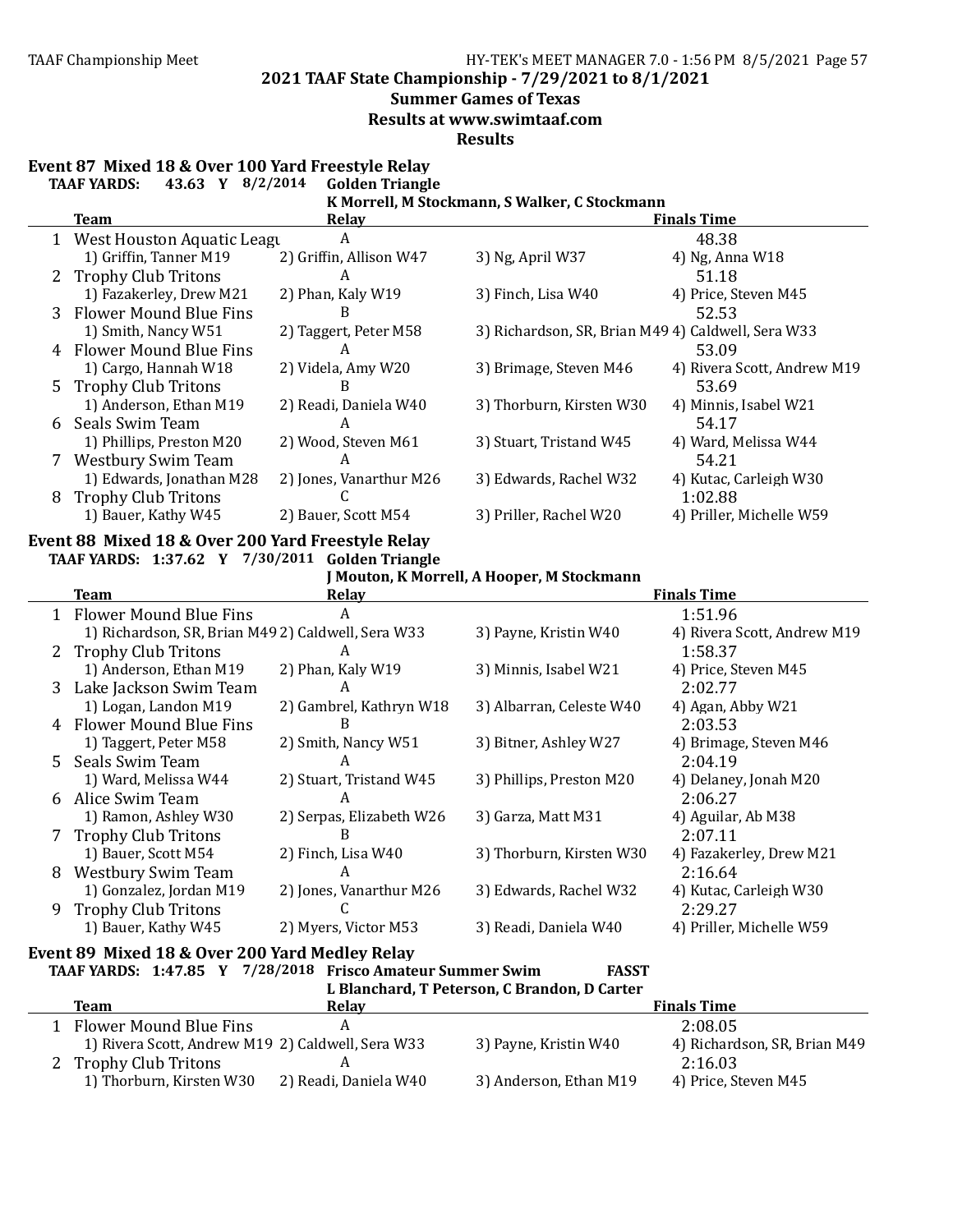**2021 TAAF State Championship - 7/29/2021 to 8/1/2021**

# **Summer Games of Texas**

**Results at www.swimtaaf.com**

**Results**

### **(Event 89 Mixed 18 & Over 200 Yard Medley Relay)**

|   | <b>Team</b>                | Relay                    |                          | <b>Finals Time</b>       |
|---|----------------------------|--------------------------|--------------------------|--------------------------|
|   | 3 Seals Swim Team          | A                        |                          | 2:16.17                  |
|   | 1) Stuart, Tristand W45    | 2) Delaney, Jonah M20    | 3) Wood, Steven M61      | 4) Ward, Melissa W44     |
| 4 | Westbury Swim Team         | A                        |                          | 2:16.76                  |
|   | 1) Anzueto, Joshua M18     | 2) Smith, Rushed M30     | 3) Kutac, Carleigh W30   | 4) Edwards, Rachel W32   |
|   | 5 Alice Swim Team          | A                        |                          | 2:28.28                  |
|   | 1) Aguilar, Ab M38         | 2) Garza, Matt M31       | 3) Ramon, Ashley W30     | 4) Serpas, Elizabeth W26 |
|   | 6 Flower Mound Blue Fins   | B                        |                          | 2:30.32                  |
|   | 1) Chaney, Jake M38        | 2) Bitner, Ashley W27    | 3) Chaney, Robin W36     | 4) Brimage, Steven M46   |
|   | Lake Jackson Swim Team     | A                        |                          | 2:31.33                  |
|   | 1) Logan, Landon M19       | 2) Gambrel, Kathryn W18  | 3) Albarran, Celeste W40 | 4) Agan, Abby W21        |
| 8 | <b>Trophy Club Tritons</b> | B                        |                          | 2:31.41                  |
|   | 1) Phan, Kaly W19          | 2) Priller, Michelle W59 | 3) Fazakerley, Drew M21  | 4) Bauer, Scott M54      |
| 9 | West Houston Aquatic Leagu | A                        |                          | 2:31.63                  |
|   | 1) Ng, Anna W18            | 2) Ng, April W37         | 3) Griffin, Tanner M19   | 4) Granillo, Oscar M20   |

# Event 90 Girls 8 & Under 100 Yard Medley Relay

**TAAF YARDS: 1:13.46 Y 7/27/2004 Southlake Stingrays 2004**

**M** Hayes, E Landers, A Privett, H Vassios

|    | Team                                                 | Relay                                                              |                        | <b>Finals Time</b>      |
|----|------------------------------------------------------|--------------------------------------------------------------------|------------------------|-------------------------|
|    | 1 Trophy Club Tritons                                | A                                                                  |                        | 1:32.67                 |
|    | 1) Farden, Roxy 8                                    | 2) Soni, Janvi 8                                                   | 3) Johnson, Eleanor 7  | 4) Hutchens, Isabella 8 |
|    | 2 Lake Jackson Swim Team                             | A                                                                  |                        | 1:32.78                 |
|    | 1) Taylor, Tynslee 7                                 | 2) Bowling, Spencer 8                                              | 3) Gonzalez, Camila 8  | 4) Kadlecik, Piper 8    |
| 3. | <b>Trophy Club Tritons</b>                           | B                                                                  |                        | 1:35.03                 |
|    | 1) Overmyer, Eva 7                                   | 2) Odum, Ainsley 8                                                 | 3) Overmeyer, Mia 8    | 4) Caraballo, Malena 8  |
|    | <b>Flower Mound Blue Fins</b>                        | A                                                                  |                        | 1:35.73                 |
|    | 1) Martinez, Talia 8                                 | 2) Steinbach, Olivia 8                                             | 3) Morgan, Kinley 8    | 4) Hansen, Zia 8        |
| 5. | Landa Park Dolphins                                  | A                                                                  |                        | 1:44.72                 |
|    | 1) Smith, Olivia 8                                   | 2) Friesenhahn, Clara 7                                            | 3) Beeghley, Brooke 7  | 4) Evans, Bailey 7      |
| 6  | San Juan Swimming                                    | A                                                                  |                        | 1:50.91                 |
|    | 1) Castillo, Isabella 8                              | 2) Landero, Rosalynne 8                                            | 3) Cano, Mayah 8       | 4) Cano, Morgan 6       |
|    | Alice Swim Team                                      | A                                                                  |                        | 1:56.11                 |
|    | 1) Gonzalez, Adelyn 7                                | 2) Deleon, Ava 8                                                   | 3) Teixeira, Giovana 8 | 4) Molina, Jasmyn 7     |
|    | Landa Park Dolphins                                  | B                                                                  |                        | DQ                      |
|    |                                                      | Stroke Infraction swimmer #2: Arms two strokes underwater - breast |                        |                         |
|    | 1) Wagner, Ashleigh 7                                | 2) Brown, Savannah 8                                               | 3) Cross, Chandler 7   | 4) Lux, Ava 8           |
|    | <b>Portland Aquacats</b>                             | B                                                                  |                        | DQ                      |
|    |                                                      | Stroke Infraction swimmer #2: Arms two strokes underwater - breast |                        |                         |
|    | 1) Gomez-Cisneros, Carlota 8 2) Schnurpel, Jillian 7 |                                                                    | 3) Rodriquez, Payton 7 | 4) Carmickle, Aubrey 7  |

#### Event 91 Women 18 & Over 200 Yard Medley Relay **TAAF YARDS:**

|  | 1:55.71 Y 7/28/2018 Frisco Amateur Summer Swim | <b>FASST</b> |
|--|------------------------------------------------|--------------|
|  |                                                |              |

|    | J Turlington, J Turlington, L Blanchard, D Carter |                         |                         |                      |  |  |  |
|----|---------------------------------------------------|-------------------------|-------------------------|----------------------|--|--|--|
|    | <b>Team</b>                                       | Relay                   |                         | <b>Finals Time</b>   |  |  |  |
|    | 1 Flower Mound Blue Fins                          | A                       |                         | 2:11.90              |  |  |  |
|    | 1) Payne, Kristin 40                              | 2) Caldwell, Sera 33    | 3) Chaney, Robin 36     | 4) Bitner, Ashley 27 |  |  |  |
|    | 2 Trophy Club Tritons                             | А                       |                         | 2:12.41              |  |  |  |
|    | 1) Phan, Kaly 19                                  | 2) Readi, Daniela 40    | 3) Thorburn, Kirsten 30 | 4) Finch, Lisa 40    |  |  |  |
| 3. | Lake Jackson Swim Team                            | А                       |                         | 2:29.41              |  |  |  |
|    | 1) Agan, Abby 21                                  | 2) Albarran, Celeste 40 | 3) Gambrel, Kathryn 18  | 4) Hooks, Audrey 37  |  |  |  |
|    | 4 Trophy Club Tritons                             |                         |                         | 2:33.62              |  |  |  |
|    | 1) Priller, Rachel 20                             | 2) Priller, Michelle 59 | 3) Minnis, Isabel 21    | 4) Bauer, Kathy 45   |  |  |  |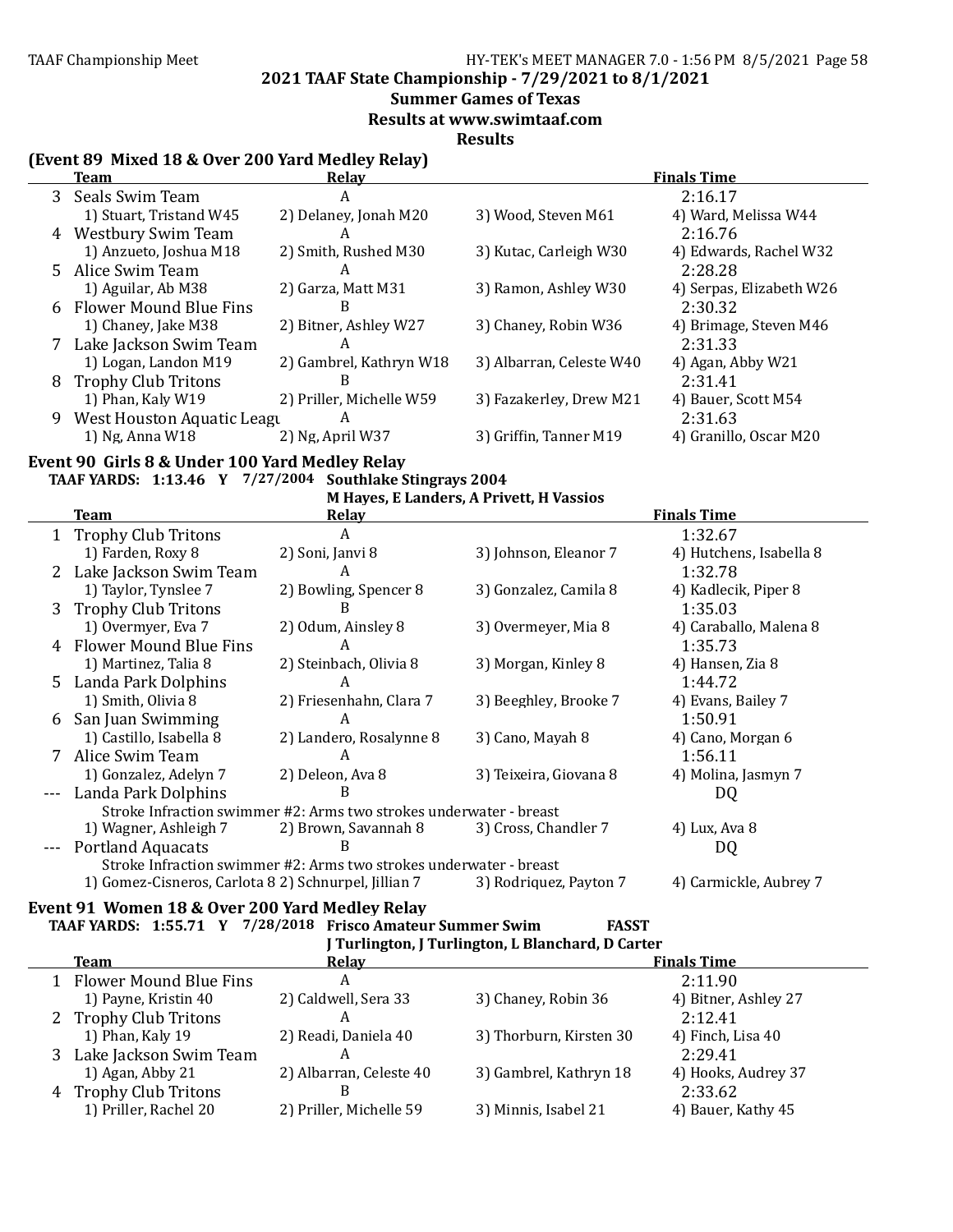**2021 TAAF State Championship - 7/29/2021 to 8/1/2021**

**Summer Games of Texas** 

**Results at www.swimtaaf.com**

**Results**

# **(Event 91 Women 18 & Over 200 Yard Medley Relay)**

|   | <b>Team</b>                 | <b>Relay</b>          |                       | <b>Finals Time</b>   |
|---|-----------------------------|-----------------------|-----------------------|----------------------|
|   | 5 Flower Mound Blue Fins    |                       |                       | 2:38.58              |
|   | 1) Engel, Cynthia 56        | 2) Scott, Annie 48    | 3) Cargo, Hannah 18   | 4) Smith, Nancy 51   |
| 6 | West of the Brazos Swim Tea |                       |                       | 2:51.78              |
|   | 1) Bible, Katie 19          | 2) Dorsten, Sharon 28 | 3) Miksch, Rachael 40 | 4) Worden, Rachel 41 |
|   | <b>Denison Dolphins</b>     |                       |                       | 2:58.57              |
|   | 1) Haskett, Ariel 24        | 2) Duran, Sarah 40    | 3) Smith, Dori 46     | 4) Riedl, Barbara 75 |

# Event 92 Girls 8 & Under 50 Yard Freestyle

|     | <b>TAAF YARDS:</b>      |    | 32.66 Y 7/27/2002 MayLin Meisenheimer | <b>Corpus Christi</b> |  |
|-----|-------------------------|----|---------------------------------------|-----------------------|--|
|     | Name                    |    | Age Team                              | <b>Finals Time</b>    |  |
| 1   | Gomez-Cisneros, Carlota |    | 8 Portland Aquacats                   | 34.10                 |  |
| 2   | Worden, Reagan          | 8  | West of the Brazos Swim Team          | 36.30                 |  |
| 3   | Moody, Bexley           |    | Fit N Wise Muscle                     | 39.41                 |  |
| 4   | Hesseltine, Emma        |    | 7 Portland Aquacats                   | 39.90                 |  |
| 5   | Towns, Elizabeth        |    | 8 Port Aransas Swim Team              | 39.96                 |  |
| 6   | Anderson, Jane          | 8  | City of Bryan - Barracudas            | 40.59                 |  |
| 7   | Hutchens, Isabella      |    | 8 Trophy Club Tritons                 | 41.69                 |  |
| 8   | Mattingly, Alana        | 8  | Life Time Swim Dallas                 | 42.38                 |  |
| 9   | Morgan, Kinley          | 8  | Flower Mound Blue Fins                | 42.71                 |  |
| 10  | Parkhurst, Caitlyn      | 8  | <b>McKinney Sea Lions</b>             | 43.37                 |  |
| 11  | Fargason, Lillian       | 8  | <b>Hamilton Bull Sharks</b>           | 43.83                 |  |
| 12  | Walker, Nolynn          | 8  | Lobo Aquatic Academy                  | 45.02                 |  |
| 13  | Mao, Chloe              | 8  | McKinney Sea Lions                    | 45.97                 |  |
| 14  | Tigelaar, Brynn         | 8  | Bartholomew                           | 46.31                 |  |
| 15  | Friesenhahn, Clara      | 7  | Landa Park Dolphins                   | 46.64                 |  |
| 16  | Hensley, Sadie          | 8  | El Campo Red Wave                     | 48.00                 |  |
| 17  | Evans, Bailey           | 7  | Landa Park Dolphins                   | 48.58                 |  |
| 18  | Smith, Olivia           | 8  | Landa Park Dolphins                   | 49.34                 |  |
| 19  | Cano, Mayah             | 8  | San Juan Swimming                     | 52.17                 |  |
| 20  | Garcia, Daniella        | 8  | South Texas All Region Swimmer        | 52.72                 |  |
| 21  | Moreno, Karla           |    | 8 Los Fresnos Swim Club               | 52.89                 |  |
| 22  | Aparicio, Alivia        | 7  | Palacios Aquatics Club                | 53.10                 |  |
| 23  | Toledano, Aura          | 8  | <b>Balcones</b>                       | 54.03                 |  |
| 24  | Mauney, Lyla            | 7  | Hamilton Bull Sharks                  | 57.65                 |  |
| 25  | Crain, Catherine        | 5. | West Houston Aquatic League           | 1:01.54               |  |
| 26  | Anderson, Kylie         |    | 6 West Houston Aquatic League         | 1:02.33               |  |
| --- | Ramirez, Emma           | 7  | <b>Denton Dolphins</b>                | <b>SCR</b>            |  |

### Event 93 Women 18-24 100 Yard Freestyle

|   | <b>TAAF YARDS:</b> | 54.57 Y 8/1/2015 | Carleigh Kutac                 | <b>WESTB</b>       |  |
|---|--------------------|------------------|--------------------------------|--------------------|--|
|   | <b>Name</b>        |                  | Age Team                       | <b>Finals Time</b> |  |
|   | 1 Tatum, Samantha  |                  | 20 Unattached                  | 58.63              |  |
|   | 2 Hickman, Hannah  |                  | 20 Denton Dolphins             | 1:00.18            |  |
|   | Adams, Louise      |                  | 18 Life Time Swim Dallas       | 1:01.97            |  |
| 4 | Kubecka, Avery     |                  | 19 Palacios Aquatics Club      | 1:02.73            |  |
|   | 5 Ng, Anna         |                  | 18 West Houston Aquatic League | 1:02.77            |  |
| 6 | Farber, Hannah     | 19.              | Weatherford Wild               | 1:05.82            |  |
|   | Phan, Kaly         |                  | 19 Trophy Club Tritons         | 1:07.32            |  |
| 8 | Bible, Katie       | 19.              | West of the Brazos Swim Team   | 1:11.92            |  |
| 9 | Priller, Rachel    |                  | 20 Trophy Club Tritons         | 1:22.96            |  |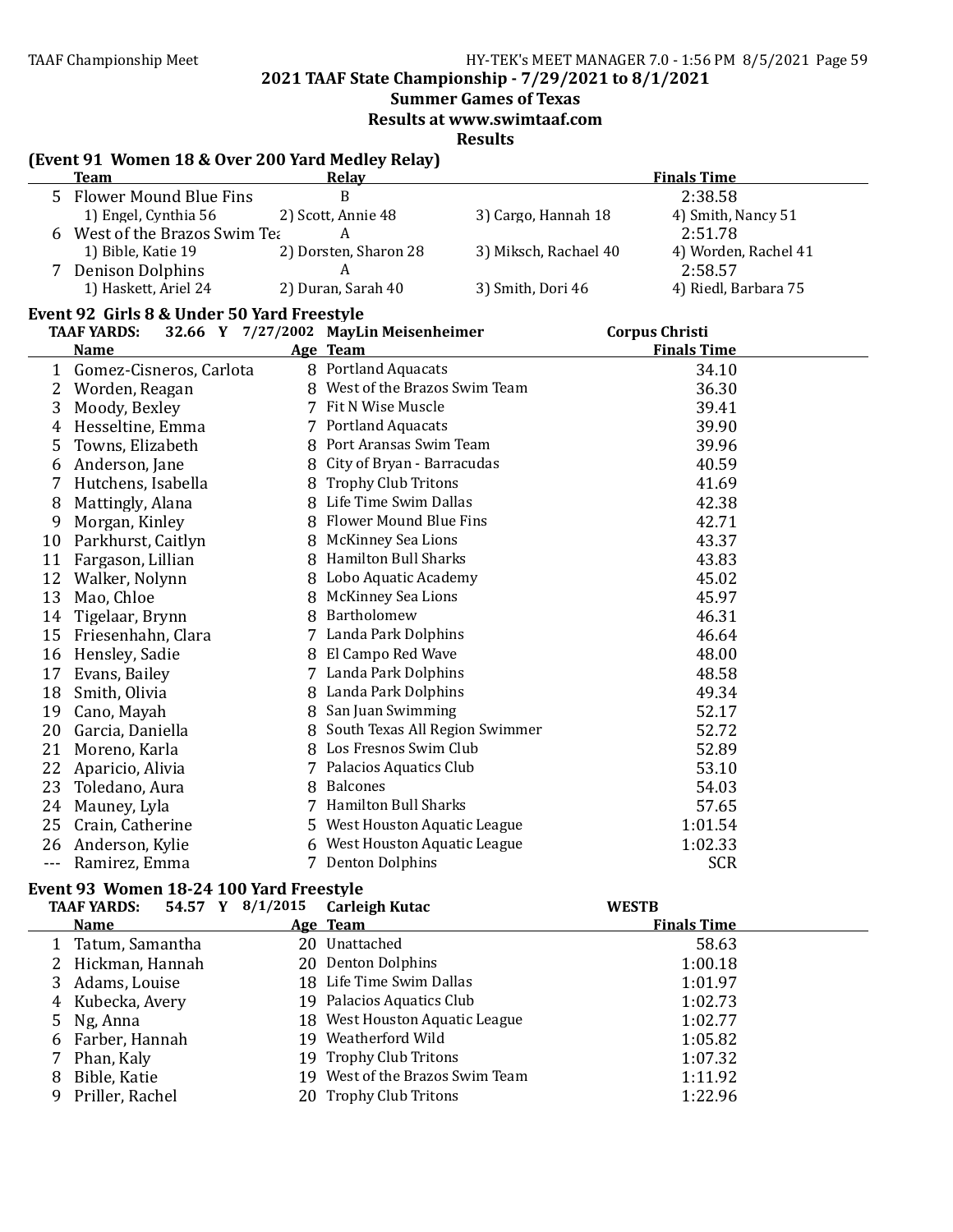# **Summer Games of Texas**

**Results at www.swimtaaf.com**

| Event 94 Women 25-29 100 Yard Freestyle                |                                  |                     |
|--------------------------------------------------------|----------------------------------|---------------------|
| <b>TAAF YARDS:</b>                                     | 54.64 Y 7/28/2018 Carleigh Kutac | <b>WESTB</b>        |
| <b>Name</b><br><b>Example 2016</b> Age Team            |                                  | <b>Finals Time</b>  |
| 1 Dorsten, Sharon                                      | 28 West of the Brazos Swim Team  | 1:23.79             |
| Event 94 Women 30-34 100 Yard Freestyle                |                                  |                     |
| TAAF YARDS: 1:01.79 Y 8/2/2014 Marika Scrivner         |                                  | <b>Trophy Club</b>  |
| <b>Name</b>                                            | Age Team                         | <b>Finals Time</b>  |
| 1 Edwards, Rachel                                      | 32 Westbury Swim Team            | 1:10.37             |
| 2 Thorburn, Kirsten                                    | 30 Trophy Club Tritons           | 1:12.09             |
| Event 94 Women 35-39 100 Yard Freestyle                |                                  |                     |
| TAAF YARDS: 1:01.47 Y 7/27/2013 Anneke Miller          |                                  | <b>Trophy Club</b>  |
| <b>Name</b>                                            | Age Team                         | <b>Finals Time</b>  |
| 1 Chaney, Robin                                        | 36 Flower Mound Blue Fins        | 1:04.80             |
| 2 Ng, April                                            | 37 West Houston Aquatic League   | 1:26.90             |
| Event 95 Women 40-44 100 Yard Freestyle                |                                  |                     |
| TAAF YARDS: 1:02.56 Y 7/27/2019 Carrie Cheng           |                                  | <b>TC Tritons</b>   |
| Name                                                   | Age Team                         | <b>Finals Time</b>  |
| 1 Finch, Lisa                                          | 40 Trophy Club Tritons           | 1:05.02             |
| 2 Readi, Daniela                                       | 40 Trophy Club Tritons           | 1:08.79             |
| 3 Tolleson, Heather                                    | 41 West Houston Aquatic League   | 2:26.02             |
| Event 95 Women 45-49 100 Yard Freestyle                |                                  |                     |
| TAAF YARDS: 1:03.44 Y 7/28/2018 Denise Tennison        |                                  | <b>TC Tritons</b>   |
| Name Age Team                                          |                                  | <b>Finals Time</b>  |
| 1 Stuart, Tristand                                     | 45 Seals Swim Team               | 1:06.45             |
| 2 Bauer, Kathy                                         | 45 Trophy Club Tritons           | 1:27.02             |
|                                                        |                                  |                     |
| Event 95 Women 50-54 100 Yard Freestyle                |                                  |                     |
| TAAF YARDS: 1:09.16 Y 7/31/2021 Nancy Smith            |                                  | <b>FM Blue Fins</b> |
| <b>Name</b><br><u> 1980 - Johann Barbara, martxa a</u> | Age Team                         | <b>Finals Time</b>  |
| 1 Smith, Nancy                                         | 51 Flower Mound Blue Fins        | 1:09.16Y            |
| Event 95 Women 55-59 100 Yard Freestyle                |                                  |                     |
| TAAF YARDS: 1:20.00 Y 7/27/2019 Michelle Priller       |                                  | <b>TC Tritons</b>   |
| <b>Name</b>                                            | Age Team                         | <b>Finals Time</b>  |
| 1 Priller, Michelle                                    | 59 Trophy Club Tritons           | 1:25.54             |
| 2 Busby, Kelli                                         | 56 Flower Mound Blue Fins        | 1:25.78             |
| Event 95 Women 60-64 100 Yard Freestyle                |                                  |                     |
| TAAF YARDS: 1:27.52 Y 7/31/2021 Bettina Tatum          |                                  | <b>UNATD</b>        |
| <b>Name</b>                                            | Age Team                         | <b>Finals Time</b>  |
| 1 Tatum, Bettina                                       | 60 Unattached                    | 1:27.52Y            |
| Event 95 Women 75-79 100 Yard Freestyle                |                                  |                     |
| TAAF YARDS: 1:31.85 Y 7/31/2021 Barbara Riedl          |                                  | <b>DEN Dolphins</b> |
|                                                        |                                  |                     |
| <b>Name</b>                                            | Age Team                         | <b>Finals Time</b>  |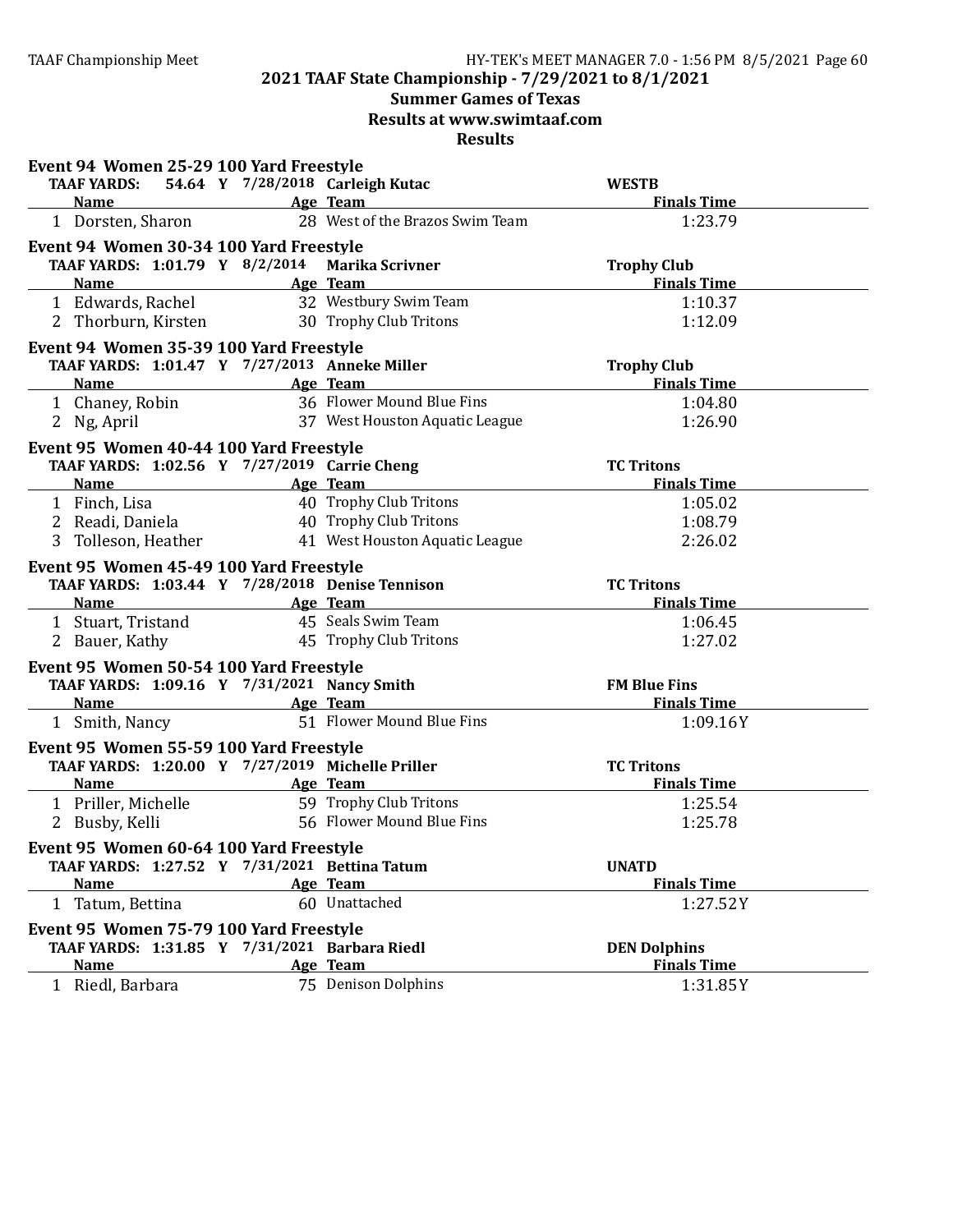20 Bradford, Finley

### TAAF Championship Meet HY-TEK's MEET MANAGER 7.0 - 1:56 PM 8/5/2021 Page 61

**2021 TAAF State Championship - 7/29/2021 to 8/1/2021**

#### **Summer Games of Texas**

**Results at www.swimtaaf.com**

**Results**

|                | ull 13 V OC U<br>uci <i>lis tat</i> u <i>b</i> acksu vkc<br>21.73 Y 8/2/2014<br>TAAF YARDS: |   | Izabella Oushalkas            | Frisco             |  |
|----------------|---------------------------------------------------------------------------------------------|---|-------------------------------|--------------------|--|
|                | <b>Name</b>                                                                                 |   | Age Team                      | <b>Finals Time</b> |  |
|                | 1 Gunn, Ruby                                                                                |   | 6 Tiger Splash Swim Team      | 21.76              |  |
|                | 2 Gomez-Cisneros, Corina                                                                    |   | 6 Portland Aquacats           | 23.39              |  |
| 3              | Wendel, Keaton                                                                              |   | 6 Seals Swim Team             | 24.96              |  |
| 4              | Benjamin, Brooke                                                                            |   | 5 Fit N Wise Muscle           | 25.47              |  |
| 5              | Ermel, Adelynn                                                                              |   | 6 Lake Jackson Swim Team      | 25.76              |  |
| 6              | Massaro, Minnie                                                                             |   | 6 Fasst Swim Team             | 26.84              |  |
| 7              | Herbig, Brekyn                                                                              |   | 6 Trophy Club Tritons         | 26.99              |  |
| 8              | Friesenhahn, Amelia                                                                         |   | 6 Landa Park Dolphins         | 27.07              |  |
| 9              | Herridge, Kamryn                                                                            |   | 6 West Houston Aquatic League | 27.33              |  |
| 10             | Hopper, Quinn                                                                               |   | 6 Landa Park Dolphins         | 27.80              |  |
|                | 11 Goellner, Evyn                                                                           |   | 6 Rowlett Rays                | 28.22              |  |
| 12             | Towns, Grace                                                                                | 6 | Port Aransas Swim Team        | 28.54              |  |
| 13             | Montgomery, Peyton                                                                          |   | 6 Lake Jackson Swim Team      | 28.71              |  |
|                | 14 Muncy, Emerson                                                                           |   | 6 Flower Mound Blue Fins      | 29.39              |  |
|                | 15 Gaebler, Paitly                                                                          |   | 5 Victoria                    | 33.77              |  |
|                | 16 Wynn, Madelyn                                                                            |   | 6 Lake Jackson Swim Team      | 33.82              |  |
|                | 17 Hunter, Madison                                                                          |   | 6 Hamilton Bull Sharks        | 36.61              |  |
|                | 18 Espinoza, Camila                                                                         |   | 5 Alamo Parks & Rec           | 38.16              |  |
|                | 19 Walker, Isabella                                                                         |   | 6 300 Taaf                    | 39.46              |  |
| 20             | Masek, Emerson                                                                              |   | 6 Wake Aquatics               | 39.99              |  |
| 21             | Tsusaka, Miku                                                                               |   | 6 San Juan Swimming           | 47.08              |  |
| $- - -$        | Wilson, Danica                                                                              |   | 5 West Houston Aquatic League | DQ                 |  |
|                | Did not finish on back                                                                      |   |                               |                    |  |
| $- - -$        | Carpenter, Kate                                                                             |   | 5 Fasst Swim Team             | <b>SCR</b>         |  |
|                | Event 97 Girls 8 & Under 25 Yard Backstroke                                                 |   |                               |                    |  |
|                | <b>TAAF YARDS:</b><br>17.58 Y 7/27/2019 Jules Stoecker                                      |   |                               | <b>FASST</b>       |  |
|                | Name                                                                                        |   | Age Team                      | <b>Finals Time</b> |  |
|                | 1 Holland, Harper                                                                           |   | 8 Unattached                  | 18.87              |  |
|                | 2 Geer, Ava                                                                                 |   | 8 Plano Piranhas              | 19.23              |  |
| 3              | Smith, Annabel                                                                              |   | 8 Port Aransas Swim Team      | 20.17              |  |
| $\overline{4}$ | Gonzalez, Camila                                                                            |   | 8 Lake Jackson Swim Team      | 20.30              |  |
| 5              | Balli, Willow                                                                               |   | 8 Victoria                    | 20.93              |  |
| 6              | Farden, Roxy                                                                                |   | 8 Trophy Club Tritons         | 21.91              |  |
| 7              | Cross, Chandler                                                                             |   | 7 Landa Park Dolphins         | 22.19              |  |
| 8              | Martinez, Talia                                                                             |   | 8 Flower Mound Blue Fins      | 22.39              |  |
| 9              | Hesseltine, Emma                                                                            |   | 7 Portland Aquacats           | 22.40              |  |
| 10             | Giles, Jemma                                                                                |   | 7 Dittmar                     | 22.42              |  |
| 11             | Farber, Rachel                                                                              |   | 8 Weatherford Wild            | 22.43              |  |
| 12             | Johnson, Eleanor                                                                            |   | 7 Trophy Club Tritons         | 22.52              |  |

13 Colquhoun, Taylor 7 Denison Dolphins 22.78<br>
14 Whipple, Holland 8 City of Bryan - Barracudas 23.85 8 City of Bryan - Barracudas<br>8 Hamilton Bull Sharks \*14 Fargason, Lillian 8 Hamilton Bull Sharks 23.85 16 Miksch, Leah 8 West of the Brazos Swim Team 23.98<br>17 Hensley, Sadie 8 El Campo Red Wave 24.17 8 El Campo Red Wave 18 Smith, Olivia 8 Landa Park Dolphins 24.98<br>19 Castillo, Isabella 8 San Juan Swimming 25.31 19 Castillo, Isabella 8 San Juan Swimming 25.31 20 Bradford, Finley 8 H2o Swift Aquatics 26.38

#### **Event 96 Girls 6 & Under 25 Yard Backstroke**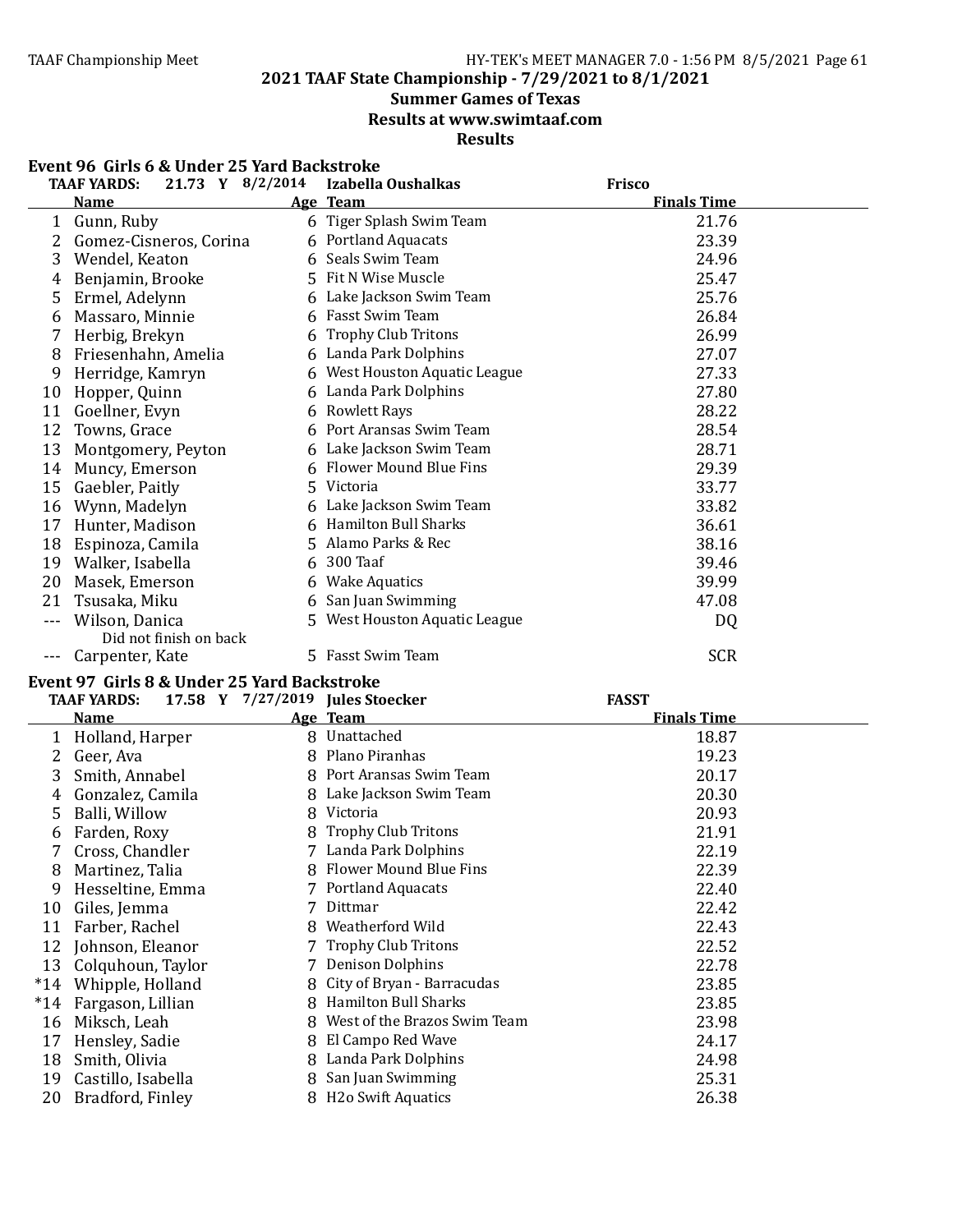**2021 TAAF State Championship - 7/29/2021 to 8/1/2021**

# **Summer Games of Texas**

**Results at www.swimtaaf.com**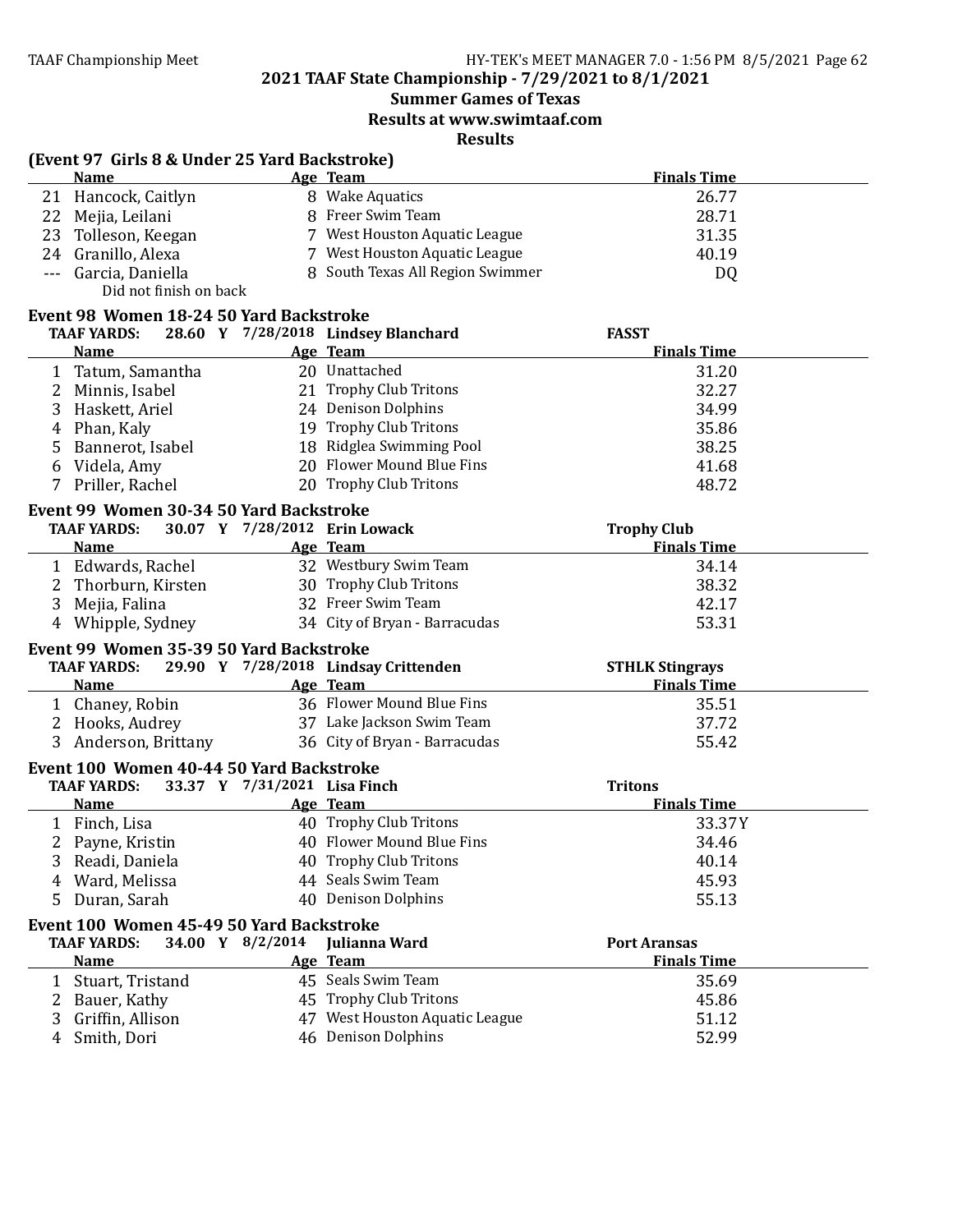# **Summer Games of Texas**

**Results at www.swimtaaf.com**

|      | Event 100 Women 50-54 50 Yard Backstroke       |                              |                                  |                    |  |
|------|------------------------------------------------|------------------------------|----------------------------------|--------------------|--|
|      | <b>TAAF YARDS:</b>                             |                              | 33.01 Y 8/1/2015 Julianna Ward   | <b>PAST</b>        |  |
|      | <b>Name</b>                                    |                              | Age Team                         | <b>Finals Time</b> |  |
|      | 1 Martinez, Renee                              |                              | 52 South Belt Area "all Stars"   | 1:37.32            |  |
|      | Event 100 Women 55-59 50 Yard Backstroke       |                              |                                  |                    |  |
|      | <b>TAAF YARDS:</b>                             |                              | 36.93 Y 7/28/2018 Constance Rust | <b>SEALS</b>       |  |
|      | <b>Name</b>                                    |                              | Age Team                         | <b>Finals Time</b> |  |
|      | 1 Priller, Michelle                            |                              | 59 Trophy Club Tritons           | 42.55              |  |
|      | 2 Busby, Kelli                                 |                              | 56 Flower Mound Blue Fins        | 50.47              |  |
|      | Event 100 Women 60-64 50 Yard Backstroke       |                              |                                  |                    |  |
|      | <b>TAAF YARDS:</b>                             |                              | 36.28 Y 7/27/2019 Constance Rust | <b>SEAL!</b>       |  |
|      | <b>Name</b>                                    |                              | Age Team                         | <b>Finals Time</b> |  |
|      | 1 Tatum, Bettina                               |                              | 60 Unattached                    | 52.00              |  |
|      | 2 Kelly, Darla                                 |                              | 64 South Belt Area "all Stars"   | 1:58.95            |  |
|      | Event 100 Women 65-69 50 Yard Backstroke       |                              |                                  |                    |  |
|      | <b>TAAF YARDS:</b>                             | 49.29 Y 7/28/2018 Kathy Tony |                                  | <b>SURF</b>        |  |
|      | <b>Name</b>                                    |                              | Age Team                         | <b>Finals Time</b> |  |
|      | 1 Merrill, Teresa                              |                              | 66 Flower Mound Blue Fins        | 1:02.02            |  |
|      | Event 101 Girls 8 & Under 25 Yard Breaststroke |                              |                                  |                    |  |
|      | <b>TAAF YARDS:</b>                             |                              | 19.89 Y 7/1/1998 Lauren Weeks    | <b>Denton</b>      |  |
|      | <b>Name</b>                                    |                              | Age Team                         | <b>Finals Time</b> |  |
|      | 1 Bohland, Tori                                |                              | 8 City Of Allen Swim Team        | 21.34              |  |
| 2    | Towns, Elizabeth                               |                              | 8 Port Aransas Swim Team         | 24.81              |  |
| 3    | Caraballo, Malena                              |                              | 8 Trophy Club Tritons            | 24.84              |  |
| 4    | Tigelaar, Brynn                                |                              | 8 Bartholomew                    | 24.91              |  |
|      | 5 Edwards, Ava                                 |                              | 8 Portland Aquacats              | 24.93              |  |
|      |                                                |                              | 7 Fit N Wise Muscle              | 25.13              |  |
| 6    | Moody, Bexley                                  |                              | 8 McKinney Sea Lions             |                    |  |
| 7    | Parkhurst, Caitlyn                             |                              |                                  | 25.16              |  |
| 8    | Anderson, Jane                                 |                              | 8 City of Bryan - Barracudas     | 25.94              |  |
| 9    | Overmeyer, Mia                                 |                              | 8 Trophy Club Tritons            | 25.95              |  |
|      | 10 Cawthon, Jubilee                            |                              | 7 C3 Swim                        | 26.55              |  |
|      | 11 Friesenhahn, Clara                          |                              | 7 Landa Park Dolphins            | 26.62              |  |
|      | 12 Wilson, Darby                               |                              | 7 West Houston Aquatic League    | 26.68              |  |
| 13   | Mao, Chloe                                     |                              | 8 McKinney Sea Lions             | 27.85              |  |
|      | 14 Kamerman, Dylan                             |                              | 8 Balcones                       | 28.14              |  |
|      | 15 Whipple, Holland                            |                              | 8 City of Bryan - Barracudas     | 29.01              |  |
| 16   | Woods, Maggie                                  |                              | 8 College Station Tsunamis       | 29.03              |  |
| 17   | Evans, Bailey                                  |                              | 7 Landa Park Dolphins            | 29.60              |  |
| 18   | Landero, Rosalynne                             |                              | 8 San Juan Swimming              | 33.20              |  |
| 19   | Toledano, Aura                                 |                              | 8 Balcones                       | 33.92              |  |
| 20   | Towns, Grace                                   |                              | Port Aransas Swim Team           | 37.20              |  |
| $ -$ | Mejia, Nova                                    |                              | 8 Freer Swim Team                | DQ                 |  |
|      | Arms two strokes underwater                    |                              |                                  |                    |  |
| $--$ | Lang, Elle                                     |                              | 8 Team McAllen                   | DQ                 |  |
|      | Toes not turned in on kick                     |                              |                                  |                    |  |
|      | Clark, Lola                                    |                              | 7 Grapevine Gators               | DQ                 |  |
|      | Non-simultaneous touch                         |                              |                                  |                    |  |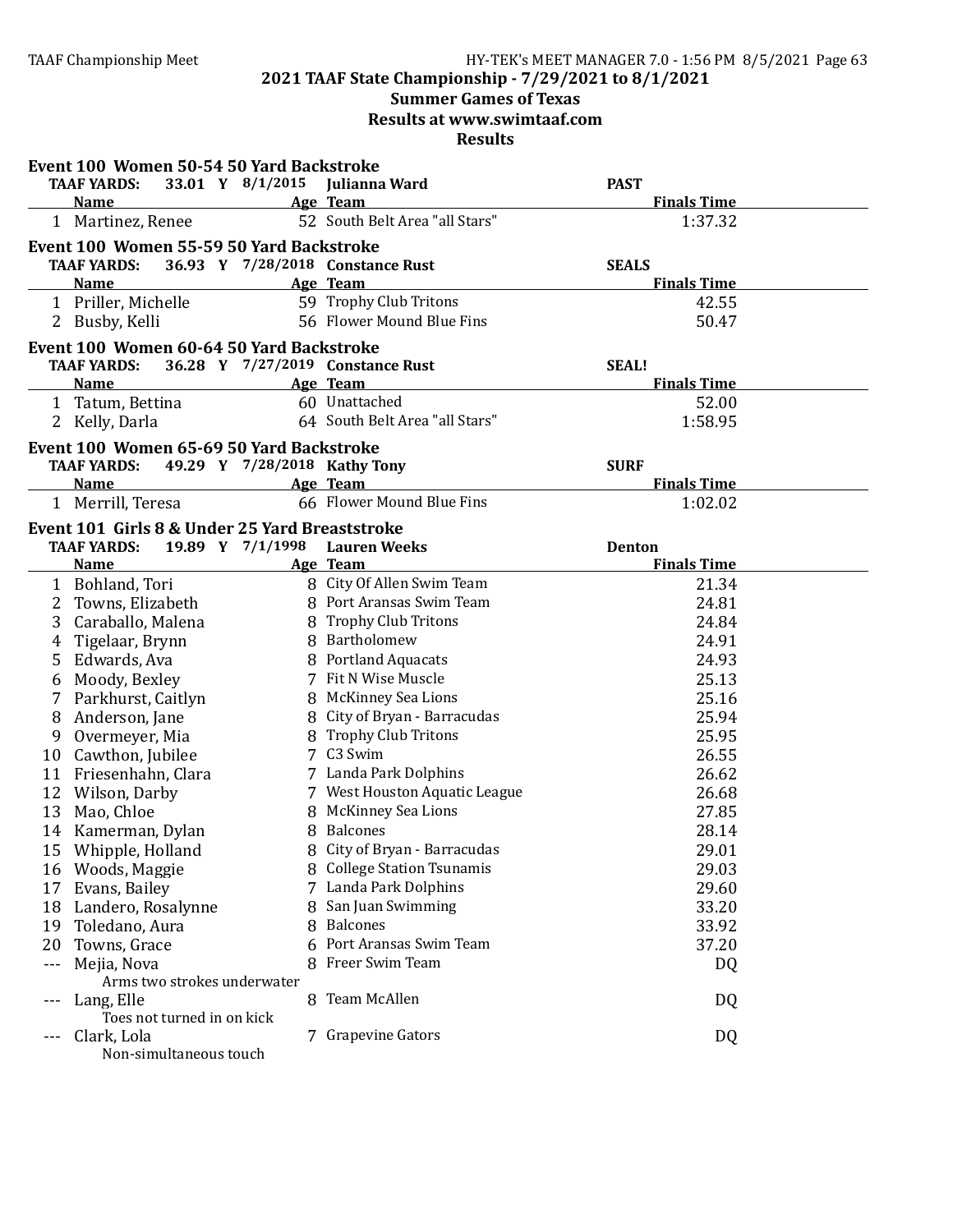**Summer Games of Texas** 

**Results at www.swimtaaf.com**

| <b>Finals Time</b><br><b>Name</b><br><b>Age Team</b><br>8 West of the Brazos Swim Team<br>Cravey, Piper<br>DQ<br>Hands brought beyond the hipline during stroke<br>Event 102 Women 18-24 50 Yard Breaststroke<br>32.12 Y 8/2/2014 April Long<br><b>TAAF YARDS:</b><br><b>Frisco</b><br><b>Finals Time</b><br><b>Name</b><br>Age Team<br>18 Bay City Swim Team<br>34.33<br>1 Peterson, Toria<br>20 Denton Dolphins<br>35.41<br>2 Hickman, Hannah<br>19 Palacios Aquatics Club<br>35.44<br>3 Kubecka, Avery<br>18 Life Time Swim Dallas<br>36.66<br>4 Adams, Louise<br>18 Weatherford Wild<br>37.35<br>5 Lane, Peyten<br>18 West Houston Aquatic League<br>39.01<br>6 Ng, Anna<br>19 Weatherford Wild<br>39.82<br>7 Farber, Hannah<br>19 West of the Brazos Swim Team<br>40.30<br>Bible, Katie<br>8<br>19 Trophy Club Tritons<br>42.70<br>Phan, Kaly<br>9<br>20 Trophy Club Tritons<br>Priller, Rachel<br>42.88<br>10<br>Event 103 Women 25-29 50 Yard Breaststroke<br>32.60 Y 7/30/2011 Gwen Rourke<br><b>TAAF YARDS:</b><br><b>WAVE</b><br><b>Finals Time</b><br><b>Name</b><br>Age Team<br>26 Alice Swim Team<br>42.84<br>1 Serpas, Elizabeth<br>28 West of the Brazos Swim Team<br>2 Dorsten, Sharon<br>49.54<br>Event 103 Women 30-34 50 Yard Breaststroke<br>36.69 Y 7/31/2021 Sera Caldwell<br><b>TAAF YARDS:</b><br><b>FM Blue Fins</b><br>Age Team<br><b>Finals Time</b><br><b>Name</b><br>33 Flower Mound Blue Fins<br>1 Caldwell, Sera<br>36.69Y<br>30 Trophy Club Tritons<br>2 Thorburn, Kirsten<br>41.17<br>31 Denison Dolphins<br>43.15<br>3<br>Bartlett, Analynn<br>32 Freer Swim Team<br>46.56<br>Mejia, Falina<br>4<br>34 City of Bryan - Barracudas<br>Whipple, Sydney<br>48.68<br>5<br>Event 103 Women 35-39 50 Yard Breaststroke<br><b>TAAF YARDS:</b><br>33.63 Y 7/27/2019 Britney Cross<br><b>LPD</b><br><b>Finals Time</b><br><b>Name</b><br>Age Team<br>37 West Houston Aquatic League<br>1 Ng, April<br>49.49<br>36 City of Bryan - Barracudas<br>2 Anderson, Brittany<br>50.21<br>3 Saenz, Delicia<br>38 Freer Swim Team<br>57.92<br>Event 104 Women 40-44 50 Yard Breaststroke<br><b>TAAF YARDS:</b><br>36.96 Y 7/27/2019 Carrie Cheng<br><b>TC Tritons</b><br><b>Finals Time</b><br><b>Name</b><br>Age Team<br>40 Trophy Club Tritons<br>1 Readi, Daniela<br>38.32<br>40 Trophy Club Tritons<br>42.47<br>2 Finch, Lisa<br>40 Denison Dolphins<br>3 Duran, Sarah<br>1:02.87<br>Event 104 Women 45-49 50 Yard Breaststroke<br><b>TAAF YARDS:</b><br>38.62 Y 7/27/2019 Denise Tennison<br><b>TC Tritons</b><br><b>Name</b><br><b>Finals Time</b><br>Age Team<br>48 Flower Mound Blue Fins<br>1 Scott, Annie<br>44.15<br>47 Flower Mound Blue Fins<br>2 Roberts, Denise | (Event 101 Girls 8 & Under 25 Yard Breaststroke) |  |       |
|-----------------------------------------------------------------------------------------------------------------------------------------------------------------------------------------------------------------------------------------------------------------------------------------------------------------------------------------------------------------------------------------------------------------------------------------------------------------------------------------------------------------------------------------------------------------------------------------------------------------------------------------------------------------------------------------------------------------------------------------------------------------------------------------------------------------------------------------------------------------------------------------------------------------------------------------------------------------------------------------------------------------------------------------------------------------------------------------------------------------------------------------------------------------------------------------------------------------------------------------------------------------------------------------------------------------------------------------------------------------------------------------------------------------------------------------------------------------------------------------------------------------------------------------------------------------------------------------------------------------------------------------------------------------------------------------------------------------------------------------------------------------------------------------------------------------------------------------------------------------------------------------------------------------------------------------------------------------------------------------------------------------------------------------------------------------------------------------------------------------------------------------------------------------------------------------------------------------------------------------------------------------------------------------------------------------------------------------------------------------------------------------------------------------------------------------------------------------------------------------------------------------------------------------------------------------------------------------------------------------------------------------------------------------------------------------------|--------------------------------------------------|--|-------|
|                                                                                                                                                                                                                                                                                                                                                                                                                                                                                                                                                                                                                                                                                                                                                                                                                                                                                                                                                                                                                                                                                                                                                                                                                                                                                                                                                                                                                                                                                                                                                                                                                                                                                                                                                                                                                                                                                                                                                                                                                                                                                                                                                                                                                                                                                                                                                                                                                                                                                                                                                                                                                                                                                               |                                                  |  |       |
|                                                                                                                                                                                                                                                                                                                                                                                                                                                                                                                                                                                                                                                                                                                                                                                                                                                                                                                                                                                                                                                                                                                                                                                                                                                                                                                                                                                                                                                                                                                                                                                                                                                                                                                                                                                                                                                                                                                                                                                                                                                                                                                                                                                                                                                                                                                                                                                                                                                                                                                                                                                                                                                                                               |                                                  |  |       |
|                                                                                                                                                                                                                                                                                                                                                                                                                                                                                                                                                                                                                                                                                                                                                                                                                                                                                                                                                                                                                                                                                                                                                                                                                                                                                                                                                                                                                                                                                                                                                                                                                                                                                                                                                                                                                                                                                                                                                                                                                                                                                                                                                                                                                                                                                                                                                                                                                                                                                                                                                                                                                                                                                               |                                                  |  |       |
|                                                                                                                                                                                                                                                                                                                                                                                                                                                                                                                                                                                                                                                                                                                                                                                                                                                                                                                                                                                                                                                                                                                                                                                                                                                                                                                                                                                                                                                                                                                                                                                                                                                                                                                                                                                                                                                                                                                                                                                                                                                                                                                                                                                                                                                                                                                                                                                                                                                                                                                                                                                                                                                                                               |                                                  |  |       |
|                                                                                                                                                                                                                                                                                                                                                                                                                                                                                                                                                                                                                                                                                                                                                                                                                                                                                                                                                                                                                                                                                                                                                                                                                                                                                                                                                                                                                                                                                                                                                                                                                                                                                                                                                                                                                                                                                                                                                                                                                                                                                                                                                                                                                                                                                                                                                                                                                                                                                                                                                                                                                                                                                               |                                                  |  |       |
|                                                                                                                                                                                                                                                                                                                                                                                                                                                                                                                                                                                                                                                                                                                                                                                                                                                                                                                                                                                                                                                                                                                                                                                                                                                                                                                                                                                                                                                                                                                                                                                                                                                                                                                                                                                                                                                                                                                                                                                                                                                                                                                                                                                                                                                                                                                                                                                                                                                                                                                                                                                                                                                                                               |                                                  |  |       |
|                                                                                                                                                                                                                                                                                                                                                                                                                                                                                                                                                                                                                                                                                                                                                                                                                                                                                                                                                                                                                                                                                                                                                                                                                                                                                                                                                                                                                                                                                                                                                                                                                                                                                                                                                                                                                                                                                                                                                                                                                                                                                                                                                                                                                                                                                                                                                                                                                                                                                                                                                                                                                                                                                               |                                                  |  |       |
|                                                                                                                                                                                                                                                                                                                                                                                                                                                                                                                                                                                                                                                                                                                                                                                                                                                                                                                                                                                                                                                                                                                                                                                                                                                                                                                                                                                                                                                                                                                                                                                                                                                                                                                                                                                                                                                                                                                                                                                                                                                                                                                                                                                                                                                                                                                                                                                                                                                                                                                                                                                                                                                                                               |                                                  |  |       |
|                                                                                                                                                                                                                                                                                                                                                                                                                                                                                                                                                                                                                                                                                                                                                                                                                                                                                                                                                                                                                                                                                                                                                                                                                                                                                                                                                                                                                                                                                                                                                                                                                                                                                                                                                                                                                                                                                                                                                                                                                                                                                                                                                                                                                                                                                                                                                                                                                                                                                                                                                                                                                                                                                               |                                                  |  |       |
|                                                                                                                                                                                                                                                                                                                                                                                                                                                                                                                                                                                                                                                                                                                                                                                                                                                                                                                                                                                                                                                                                                                                                                                                                                                                                                                                                                                                                                                                                                                                                                                                                                                                                                                                                                                                                                                                                                                                                                                                                                                                                                                                                                                                                                                                                                                                                                                                                                                                                                                                                                                                                                                                                               |                                                  |  |       |
|                                                                                                                                                                                                                                                                                                                                                                                                                                                                                                                                                                                                                                                                                                                                                                                                                                                                                                                                                                                                                                                                                                                                                                                                                                                                                                                                                                                                                                                                                                                                                                                                                                                                                                                                                                                                                                                                                                                                                                                                                                                                                                                                                                                                                                                                                                                                                                                                                                                                                                                                                                                                                                                                                               |                                                  |  |       |
|                                                                                                                                                                                                                                                                                                                                                                                                                                                                                                                                                                                                                                                                                                                                                                                                                                                                                                                                                                                                                                                                                                                                                                                                                                                                                                                                                                                                                                                                                                                                                                                                                                                                                                                                                                                                                                                                                                                                                                                                                                                                                                                                                                                                                                                                                                                                                                                                                                                                                                                                                                                                                                                                                               |                                                  |  |       |
|                                                                                                                                                                                                                                                                                                                                                                                                                                                                                                                                                                                                                                                                                                                                                                                                                                                                                                                                                                                                                                                                                                                                                                                                                                                                                                                                                                                                                                                                                                                                                                                                                                                                                                                                                                                                                                                                                                                                                                                                                                                                                                                                                                                                                                                                                                                                                                                                                                                                                                                                                                                                                                                                                               |                                                  |  |       |
|                                                                                                                                                                                                                                                                                                                                                                                                                                                                                                                                                                                                                                                                                                                                                                                                                                                                                                                                                                                                                                                                                                                                                                                                                                                                                                                                                                                                                                                                                                                                                                                                                                                                                                                                                                                                                                                                                                                                                                                                                                                                                                                                                                                                                                                                                                                                                                                                                                                                                                                                                                                                                                                                                               |                                                  |  |       |
|                                                                                                                                                                                                                                                                                                                                                                                                                                                                                                                                                                                                                                                                                                                                                                                                                                                                                                                                                                                                                                                                                                                                                                                                                                                                                                                                                                                                                                                                                                                                                                                                                                                                                                                                                                                                                                                                                                                                                                                                                                                                                                                                                                                                                                                                                                                                                                                                                                                                                                                                                                                                                                                                                               |                                                  |  |       |
|                                                                                                                                                                                                                                                                                                                                                                                                                                                                                                                                                                                                                                                                                                                                                                                                                                                                                                                                                                                                                                                                                                                                                                                                                                                                                                                                                                                                                                                                                                                                                                                                                                                                                                                                                                                                                                                                                                                                                                                                                                                                                                                                                                                                                                                                                                                                                                                                                                                                                                                                                                                                                                                                                               |                                                  |  |       |
|                                                                                                                                                                                                                                                                                                                                                                                                                                                                                                                                                                                                                                                                                                                                                                                                                                                                                                                                                                                                                                                                                                                                                                                                                                                                                                                                                                                                                                                                                                                                                                                                                                                                                                                                                                                                                                                                                                                                                                                                                                                                                                                                                                                                                                                                                                                                                                                                                                                                                                                                                                                                                                                                                               |                                                  |  |       |
|                                                                                                                                                                                                                                                                                                                                                                                                                                                                                                                                                                                                                                                                                                                                                                                                                                                                                                                                                                                                                                                                                                                                                                                                                                                                                                                                                                                                                                                                                                                                                                                                                                                                                                                                                                                                                                                                                                                                                                                                                                                                                                                                                                                                                                                                                                                                                                                                                                                                                                                                                                                                                                                                                               |                                                  |  |       |
|                                                                                                                                                                                                                                                                                                                                                                                                                                                                                                                                                                                                                                                                                                                                                                                                                                                                                                                                                                                                                                                                                                                                                                                                                                                                                                                                                                                                                                                                                                                                                                                                                                                                                                                                                                                                                                                                                                                                                                                                                                                                                                                                                                                                                                                                                                                                                                                                                                                                                                                                                                                                                                                                                               |                                                  |  |       |
|                                                                                                                                                                                                                                                                                                                                                                                                                                                                                                                                                                                                                                                                                                                                                                                                                                                                                                                                                                                                                                                                                                                                                                                                                                                                                                                                                                                                                                                                                                                                                                                                                                                                                                                                                                                                                                                                                                                                                                                                                                                                                                                                                                                                                                                                                                                                                                                                                                                                                                                                                                                                                                                                                               |                                                  |  |       |
|                                                                                                                                                                                                                                                                                                                                                                                                                                                                                                                                                                                                                                                                                                                                                                                                                                                                                                                                                                                                                                                                                                                                                                                                                                                                                                                                                                                                                                                                                                                                                                                                                                                                                                                                                                                                                                                                                                                                                                                                                                                                                                                                                                                                                                                                                                                                                                                                                                                                                                                                                                                                                                                                                               |                                                  |  |       |
|                                                                                                                                                                                                                                                                                                                                                                                                                                                                                                                                                                                                                                                                                                                                                                                                                                                                                                                                                                                                                                                                                                                                                                                                                                                                                                                                                                                                                                                                                                                                                                                                                                                                                                                                                                                                                                                                                                                                                                                                                                                                                                                                                                                                                                                                                                                                                                                                                                                                                                                                                                                                                                                                                               |                                                  |  |       |
|                                                                                                                                                                                                                                                                                                                                                                                                                                                                                                                                                                                                                                                                                                                                                                                                                                                                                                                                                                                                                                                                                                                                                                                                                                                                                                                                                                                                                                                                                                                                                                                                                                                                                                                                                                                                                                                                                                                                                                                                                                                                                                                                                                                                                                                                                                                                                                                                                                                                                                                                                                                                                                                                                               |                                                  |  |       |
|                                                                                                                                                                                                                                                                                                                                                                                                                                                                                                                                                                                                                                                                                                                                                                                                                                                                                                                                                                                                                                                                                                                                                                                                                                                                                                                                                                                                                                                                                                                                                                                                                                                                                                                                                                                                                                                                                                                                                                                                                                                                                                                                                                                                                                                                                                                                                                                                                                                                                                                                                                                                                                                                                               |                                                  |  |       |
|                                                                                                                                                                                                                                                                                                                                                                                                                                                                                                                                                                                                                                                                                                                                                                                                                                                                                                                                                                                                                                                                                                                                                                                                                                                                                                                                                                                                                                                                                                                                                                                                                                                                                                                                                                                                                                                                                                                                                                                                                                                                                                                                                                                                                                                                                                                                                                                                                                                                                                                                                                                                                                                                                               |                                                  |  |       |
|                                                                                                                                                                                                                                                                                                                                                                                                                                                                                                                                                                                                                                                                                                                                                                                                                                                                                                                                                                                                                                                                                                                                                                                                                                                                                                                                                                                                                                                                                                                                                                                                                                                                                                                                                                                                                                                                                                                                                                                                                                                                                                                                                                                                                                                                                                                                                                                                                                                                                                                                                                                                                                                                                               |                                                  |  |       |
|                                                                                                                                                                                                                                                                                                                                                                                                                                                                                                                                                                                                                                                                                                                                                                                                                                                                                                                                                                                                                                                                                                                                                                                                                                                                                                                                                                                                                                                                                                                                                                                                                                                                                                                                                                                                                                                                                                                                                                                                                                                                                                                                                                                                                                                                                                                                                                                                                                                                                                                                                                                                                                                                                               |                                                  |  |       |
|                                                                                                                                                                                                                                                                                                                                                                                                                                                                                                                                                                                                                                                                                                                                                                                                                                                                                                                                                                                                                                                                                                                                                                                                                                                                                                                                                                                                                                                                                                                                                                                                                                                                                                                                                                                                                                                                                                                                                                                                                                                                                                                                                                                                                                                                                                                                                                                                                                                                                                                                                                                                                                                                                               |                                                  |  |       |
|                                                                                                                                                                                                                                                                                                                                                                                                                                                                                                                                                                                                                                                                                                                                                                                                                                                                                                                                                                                                                                                                                                                                                                                                                                                                                                                                                                                                                                                                                                                                                                                                                                                                                                                                                                                                                                                                                                                                                                                                                                                                                                                                                                                                                                                                                                                                                                                                                                                                                                                                                                                                                                                                                               |                                                  |  |       |
|                                                                                                                                                                                                                                                                                                                                                                                                                                                                                                                                                                                                                                                                                                                                                                                                                                                                                                                                                                                                                                                                                                                                                                                                                                                                                                                                                                                                                                                                                                                                                                                                                                                                                                                                                                                                                                                                                                                                                                                                                                                                                                                                                                                                                                                                                                                                                                                                                                                                                                                                                                                                                                                                                               |                                                  |  |       |
|                                                                                                                                                                                                                                                                                                                                                                                                                                                                                                                                                                                                                                                                                                                                                                                                                                                                                                                                                                                                                                                                                                                                                                                                                                                                                                                                                                                                                                                                                                                                                                                                                                                                                                                                                                                                                                                                                                                                                                                                                                                                                                                                                                                                                                                                                                                                                                                                                                                                                                                                                                                                                                                                                               |                                                  |  |       |
|                                                                                                                                                                                                                                                                                                                                                                                                                                                                                                                                                                                                                                                                                                                                                                                                                                                                                                                                                                                                                                                                                                                                                                                                                                                                                                                                                                                                                                                                                                                                                                                                                                                                                                                                                                                                                                                                                                                                                                                                                                                                                                                                                                                                                                                                                                                                                                                                                                                                                                                                                                                                                                                                                               |                                                  |  |       |
|                                                                                                                                                                                                                                                                                                                                                                                                                                                                                                                                                                                                                                                                                                                                                                                                                                                                                                                                                                                                                                                                                                                                                                                                                                                                                                                                                                                                                                                                                                                                                                                                                                                                                                                                                                                                                                                                                                                                                                                                                                                                                                                                                                                                                                                                                                                                                                                                                                                                                                                                                                                                                                                                                               |                                                  |  |       |
|                                                                                                                                                                                                                                                                                                                                                                                                                                                                                                                                                                                                                                                                                                                                                                                                                                                                                                                                                                                                                                                                                                                                                                                                                                                                                                                                                                                                                                                                                                                                                                                                                                                                                                                                                                                                                                                                                                                                                                                                                                                                                                                                                                                                                                                                                                                                                                                                                                                                                                                                                                                                                                                                                               |                                                  |  |       |
|                                                                                                                                                                                                                                                                                                                                                                                                                                                                                                                                                                                                                                                                                                                                                                                                                                                                                                                                                                                                                                                                                                                                                                                                                                                                                                                                                                                                                                                                                                                                                                                                                                                                                                                                                                                                                                                                                                                                                                                                                                                                                                                                                                                                                                                                                                                                                                                                                                                                                                                                                                                                                                                                                               |                                                  |  |       |
|                                                                                                                                                                                                                                                                                                                                                                                                                                                                                                                                                                                                                                                                                                                                                                                                                                                                                                                                                                                                                                                                                                                                                                                                                                                                                                                                                                                                                                                                                                                                                                                                                                                                                                                                                                                                                                                                                                                                                                                                                                                                                                                                                                                                                                                                                                                                                                                                                                                                                                                                                                                                                                                                                               |                                                  |  |       |
|                                                                                                                                                                                                                                                                                                                                                                                                                                                                                                                                                                                                                                                                                                                                                                                                                                                                                                                                                                                                                                                                                                                                                                                                                                                                                                                                                                                                                                                                                                                                                                                                                                                                                                                                                                                                                                                                                                                                                                                                                                                                                                                                                                                                                                                                                                                                                                                                                                                                                                                                                                                                                                                                                               |                                                  |  |       |
|                                                                                                                                                                                                                                                                                                                                                                                                                                                                                                                                                                                                                                                                                                                                                                                                                                                                                                                                                                                                                                                                                                                                                                                                                                                                                                                                                                                                                                                                                                                                                                                                                                                                                                                                                                                                                                                                                                                                                                                                                                                                                                                                                                                                                                                                                                                                                                                                                                                                                                                                                                                                                                                                                               |                                                  |  |       |
|                                                                                                                                                                                                                                                                                                                                                                                                                                                                                                                                                                                                                                                                                                                                                                                                                                                                                                                                                                                                                                                                                                                                                                                                                                                                                                                                                                                                                                                                                                                                                                                                                                                                                                                                                                                                                                                                                                                                                                                                                                                                                                                                                                                                                                                                                                                                                                                                                                                                                                                                                                                                                                                                                               |                                                  |  |       |
|                                                                                                                                                                                                                                                                                                                                                                                                                                                                                                                                                                                                                                                                                                                                                                                                                                                                                                                                                                                                                                                                                                                                                                                                                                                                                                                                                                                                                                                                                                                                                                                                                                                                                                                                                                                                                                                                                                                                                                                                                                                                                                                                                                                                                                                                                                                                                                                                                                                                                                                                                                                                                                                                                               |                                                  |  |       |
|                                                                                                                                                                                                                                                                                                                                                                                                                                                                                                                                                                                                                                                                                                                                                                                                                                                                                                                                                                                                                                                                                                                                                                                                                                                                                                                                                                                                                                                                                                                                                                                                                                                                                                                                                                                                                                                                                                                                                                                                                                                                                                                                                                                                                                                                                                                                                                                                                                                                                                                                                                                                                                                                                               |                                                  |  |       |
|                                                                                                                                                                                                                                                                                                                                                                                                                                                                                                                                                                                                                                                                                                                                                                                                                                                                                                                                                                                                                                                                                                                                                                                                                                                                                                                                                                                                                                                                                                                                                                                                                                                                                                                                                                                                                                                                                                                                                                                                                                                                                                                                                                                                                                                                                                                                                                                                                                                                                                                                                                                                                                                                                               |                                                  |  |       |
|                                                                                                                                                                                                                                                                                                                                                                                                                                                                                                                                                                                                                                                                                                                                                                                                                                                                                                                                                                                                                                                                                                                                                                                                                                                                                                                                                                                                                                                                                                                                                                                                                                                                                                                                                                                                                                                                                                                                                                                                                                                                                                                                                                                                                                                                                                                                                                                                                                                                                                                                                                                                                                                                                               |                                                  |  |       |
|                                                                                                                                                                                                                                                                                                                                                                                                                                                                                                                                                                                                                                                                                                                                                                                                                                                                                                                                                                                                                                                                                                                                                                                                                                                                                                                                                                                                                                                                                                                                                                                                                                                                                                                                                                                                                                                                                                                                                                                                                                                                                                                                                                                                                                                                                                                                                                                                                                                                                                                                                                                                                                                                                               |                                                  |  |       |
|                                                                                                                                                                                                                                                                                                                                                                                                                                                                                                                                                                                                                                                                                                                                                                                                                                                                                                                                                                                                                                                                                                                                                                                                                                                                                                                                                                                                                                                                                                                                                                                                                                                                                                                                                                                                                                                                                                                                                                                                                                                                                                                                                                                                                                                                                                                                                                                                                                                                                                                                                                                                                                                                                               |                                                  |  |       |
|                                                                                                                                                                                                                                                                                                                                                                                                                                                                                                                                                                                                                                                                                                                                                                                                                                                                                                                                                                                                                                                                                                                                                                                                                                                                                                                                                                                                                                                                                                                                                                                                                                                                                                                                                                                                                                                                                                                                                                                                                                                                                                                                                                                                                                                                                                                                                                                                                                                                                                                                                                                                                                                                                               |                                                  |  |       |
|                                                                                                                                                                                                                                                                                                                                                                                                                                                                                                                                                                                                                                                                                                                                                                                                                                                                                                                                                                                                                                                                                                                                                                                                                                                                                                                                                                                                                                                                                                                                                                                                                                                                                                                                                                                                                                                                                                                                                                                                                                                                                                                                                                                                                                                                                                                                                                                                                                                                                                                                                                                                                                                                                               |                                                  |  | 53.39 |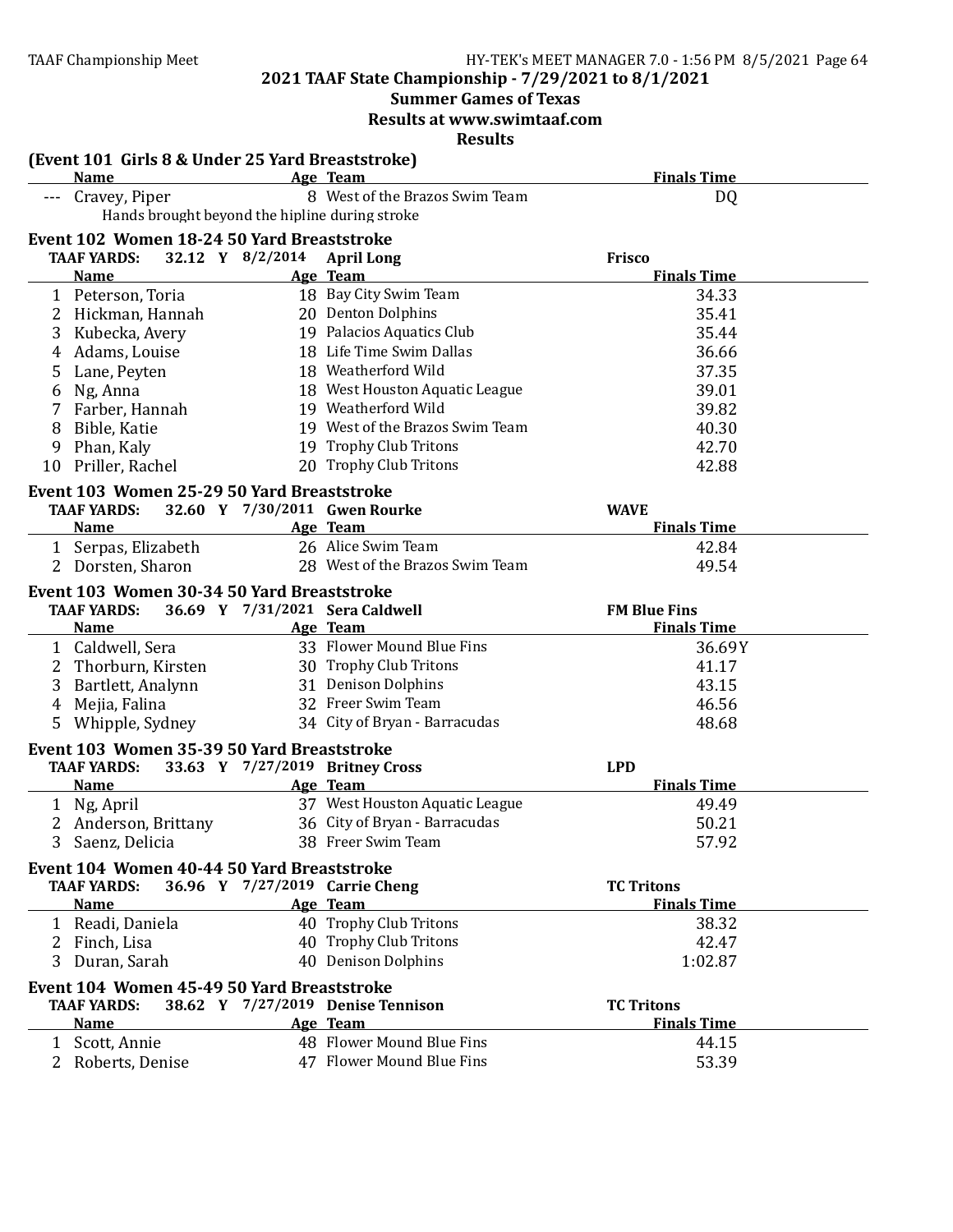# **2021 TAAF State Championship - 7/29/2021 to 8/1/2021**

# **Summer Games of Texas**

**Results at www.swimtaaf.com**

|               | (Event 104 Women 45-49 50 Yard Breaststroke)<br><b>Name</b>                           | Age Team                         | <b>Finals Time</b>             |
|---------------|---------------------------------------------------------------------------------------|----------------------------------|--------------------------------|
|               | 3 Bauer, Kathy                                                                        | 45 Trophy Club Tritons           | 56.49                          |
|               | Event 104 Women 55-59 50 Yard Breaststroke                                            |                                  |                                |
|               | <b>TAAF YARDS:</b>                                                                    | 39.82 Y 7/28/2018 Constance Rust | <b>SEALS</b>                   |
|               | <b>Name</b>                                                                           | Age Team                         | <b>Finals Time</b>             |
|               | 1 Priller, Michelle                                                                   | 59 Trophy Club Tritons           | 42.80                          |
|               | 2 Busby, Kelli                                                                        | 56 Flower Mound Blue Fins        | 50.68                          |
|               | Event 104 Women 60-64 50 Yard Breaststroke                                            |                                  |                                |
|               | <b>TAAF YARDS:</b>                                                                    | 36.70 Y 7/27/2019 Constance Rust | <b>SEAL!</b>                   |
|               | <b>Name</b>                                                                           | Age Team                         | <b>Finals Time</b>             |
|               | 1 Kelly, Darla                                                                        | 64 South Belt Area "all Stars"   | 3:05.18                        |
|               |                                                                                       |                                  |                                |
|               | Event 105 Girls 8 & Under 25 Yard Butterfly<br><b>TAAF YARDS:</b><br>15.73 Y 7/1/1996 | <b>Dana Vollmer</b>              |                                |
|               | <b>Name</b>                                                                           | Age Team                         | Granbury<br><b>Finals Time</b> |
|               | 1 Bohland, Tori                                                                       | 8 City Of Allen Swim Team        | 16.74                          |
|               | 2 Holland, Harper                                                                     | 8 Unattached                     | 17.33                          |
| 3             | Gomez-Cisneros, Carlota                                                               | 8 Portland Aquacats              | 17.40                          |
| 4             | Geer, Ava                                                                             | 8 Plano Piranhas                 | 18.20                          |
| 5             | Smith, Annabel                                                                        | 8 Port Aransas Swim Team         | 19.16                          |
| 6             | Blacklock, Madelynn                                                                   | 8 Ridglea Swimming Pool          | 20.71                          |
| 7             | Giles, Jemma                                                                          | 7 Dittmar                        | 21.61                          |
| 8             | Walker, Ellery                                                                        | 7 Tiger Splash Swim Team         | 21.63                          |
|               | 9 Wiedenfeld, Bree                                                                    | 8 Landa Park Dolphins            | 22.50                          |
|               | 10 Wilson, Darby                                                                      | 7 West Houston Aquatic League    | 26.94                          |
|               | 11 Lang, Elle                                                                         | 8 Team McAllen                   | 27.31                          |
|               | 12 Schnurpel, Jillian                                                                 | 7 Portland Aquacats              | 27.67                          |
|               | 13 Stanely, Garner                                                                    | 7 The Current                    | 28.24                          |
|               | 14 Mejia, Leilani                                                                     | 8 Freer Swim Team                | 28.95                          |
|               | 15 Stull, Zara                                                                        | 7 Grapevine Gators               | 29.17                          |
|               | 16 Kadlecik, Piper                                                                    | 8 Lake Jackson Swim Team         | 30.28                          |
|               | 17 Alonzo, Lita                                                                       | 6 Team McAllen                   | 35.26                          |
| 18            | Hopson, Madelyn                                                                       | 7 West Houston Aquatic League    | 1:07.26                        |
| $\frac{1}{2}$ | Herridge, Kamryn<br><b>Alternating Kick</b>                                           | 6 West Houston Aquatic League    | DQ                             |
|               | --- Worden, Reagan<br><b>Alternating Kick</b>                                         | 8 West of the Brazos Swim Team   | DQ                             |
| $\frac{1}{2}$ | Miksch, Leah<br>Kick breaststroke type                                                | 8 West of the Brazos Swim Team   | DQ                             |
|               | Event 106 Women 18-24 50 Yard Butterfly                                               |                                  |                                |

| <b>TAAF YARDS:</b> | 26.64 Y 7/25/2009 Seabre Pope | <b>Seals</b>       |  |
|--------------------|-------------------------------|--------------------|--|
| <b>Name</b>        | Age Team                      | <b>Finals Time</b> |  |
| 1 Santos, Daniella | 12 San Juan Swimming          | 29.00              |  |
| 2 Tatum, Samantha  | 20 Unattached                 | 29.70              |  |
| 3 Peterson, Toria  | 18 Bay City Swim Team         | 31.08              |  |
| 4 Lane, Peyten     | 18 Weatherford Wild           | 31.13              |  |
| 5 Minnis, Isabel   | 21 Trophy Club Tritons        | 31.81              |  |
| 6 Bannerot, Isabel | 18 Ridglea Swimming Pool      | 33.42              |  |
| Phan, Kaly         | 19 Trophy Club Tritons        | 34.30              |  |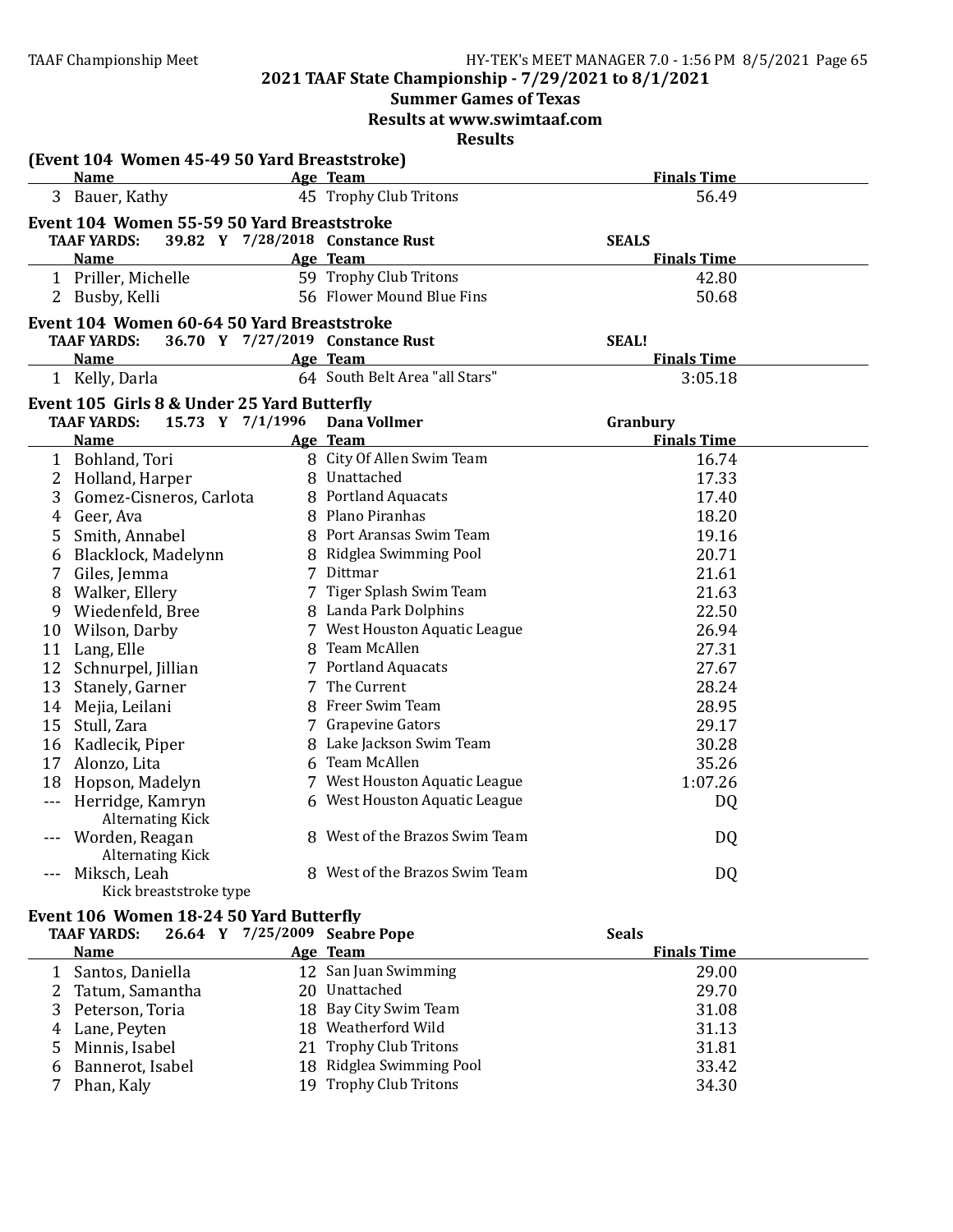# **Summer Games of Texas**

**Results at www.swimtaaf.com**

| (Event 106 Women 18-24 50 Yard Butterfly)                                                 |   |                                    |                     |
|-------------------------------------------------------------------------------------------|---|------------------------------------|---------------------|
| <b>Name</b>                                                                               |   | Age Team                           | <b>Finals Time</b>  |
| 8 Haskett, Ariel                                                                          |   | 24 Denison Dolphins                | 35.59               |
| 9 Cargo, Hannah                                                                           |   | 18 Flower Mound Blue Fins          | 37.55               |
| 10 Priller, Rachel                                                                        |   | 20 Trophy Club Tritons             | 42.40               |
| Event 107 Women 30-34 50 Yard Butterfly                                                   |   |                                    |                     |
| 30.54 Y 8/2/2014<br><b>TAAF YARDS:</b>                                                    |   | <b>Kristin Payne</b>               | <b>Flower Mound</b> |
| <b>Name</b>                                                                               |   | Age Team                           | <b>Finals Time</b>  |
| 1 Thorburn, Kirsten                                                                       |   | 30 Trophy Club Tritons             | 32.61               |
| Event 107 Women 35-39 50 Yard Butterfly                                                   |   |                                    |                     |
| <b>TAAF YARDS:</b><br>29.51 Y 7/28/2018 Paige Flume                                       |   |                                    | <b>LPD</b>          |
| <b>Name</b>                                                                               |   | Age Team                           | <b>Finals Time</b>  |
| 1 Chaney, Robin                                                                           |   | 36 Flower Mound Blue Fins          | 31.88               |
| Event 108 Women 40-44 50 Yard Butterfly                                                   |   |                                    |                     |
| <b>TAAF YARDS:</b>                                                                        |   | 30.34 Y 7/27/2019 Carrie Cheng     | <b>TC Tritons</b>   |
| <b>Name</b>                                                                               |   | Age Team                           | <b>Finals Time</b>  |
| 1 Finch, Lisa                                                                             |   | 40 Trophy Club Tritons             | 32.10               |
| Payne, Kristin<br>2                                                                       |   | 40 Flower Mound Blue Fins          | 32.58               |
| Readi, Daniela                                                                            |   | 40 Trophy Club Tritons             | 35.32               |
| Event 108 Women 45-49 50 Yard Butterfly                                                   |   |                                    |                     |
| <b>TAAF YARDS:</b>                                                                        |   | 32.02 Y 7/27/2019 Pam Criscitiello | Tsunami's           |
| <b>Name</b>                                                                               |   | Age Team                           | <b>Finals Time</b>  |
| 1 Stuart, Tristand                                                                        |   | 45 Seals Swim Team                 | 35.50               |
| --- Bauer, Kathy                                                                          |   | 45 Trophy Club Tritons             | DQ                  |
| Arms underwater recovery                                                                  |   |                                    |                     |
| Event 108 Women 55-59 50 Yard Butterfly                                                   |   |                                    |                     |
| <b>TAAF YARDS:</b>                                                                        |   | 42.07 Y 7/31/2021 Michelle Priller | <b>Tritons</b>      |
| <b>Name</b>                                                                               |   | Age Team                           | <b>Finals Time</b>  |
| 1 Priller, Michelle                                                                       |   | 59 Trophy Club Tritons             | 42.07Y              |
| Engel, Cynthia<br>2                                                                       |   | 56 Flower Mound Blue Fins          | 42.44               |
| 3<br>Busby, Kelli                                                                         |   | 56 Flower Mound Blue Fins          | 44.44               |
|                                                                                           |   |                                    |                     |
| Event 108 Women 65-69 50 Yard Butterfly<br>TAAF YARDS: 1:15.76 Y 7/31/2021 Teresa Merrill |   |                                    | <b>FM Blue Fins</b> |
| <b>Name</b>                                                                               |   | Age Team                           | <b>Finals Time</b>  |
| 1 Merrill, Teresa                                                                         |   | 66 Flower Mound Blue Fins          | 1:15.76Y            |
| Event 109 Girls 6 & Under 25 Yard Freestyle                                               |   |                                    |                     |
| <b>TAAF YARDS:</b>                                                                        |   | 18.68 Y 7/30/2011 Sophia Ribeiro   | <b>ELPAS</b>        |
| <b>Name</b>                                                                               |   | Age Team                           | <b>Finals Time</b>  |
| 1 Gomez-Cisneros, Corina                                                                  |   | 6 Portland Aquacats                | 18.78               |
| $\mathbf{2}$<br>Ermel, Adelynn                                                            |   | 6 Lake Jackson Swim Team           | 22.32               |
| 3<br>Seerden, Kensie                                                                      |   | 6 Gulf Coast Vortex Swimming       | 22.33               |
| Goellner, Evyn<br>4                                                                       |   | 6 Rowlett Rays                     | 23.23               |
| Herbig, Brekyn<br>5                                                                       | 6 | <b>Trophy Club Tritons</b>         | 23.74               |
| Friesenhahn, Amelia<br>6                                                                  |   | 6 Landa Park Dolphins              | 23.88               |
| Wendel, Keaton<br>7                                                                       |   | 6 Seals Swim Team                  | 23.95               |
| Towns, Grace<br>8                                                                         |   | 6 Port Aransas Swim Team           | 24.13               |
| Herridge, Kamryn<br>9                                                                     |   | 6 West Houston Aquatic League      | 24.33               |
|                                                                                           |   |                                    |                     |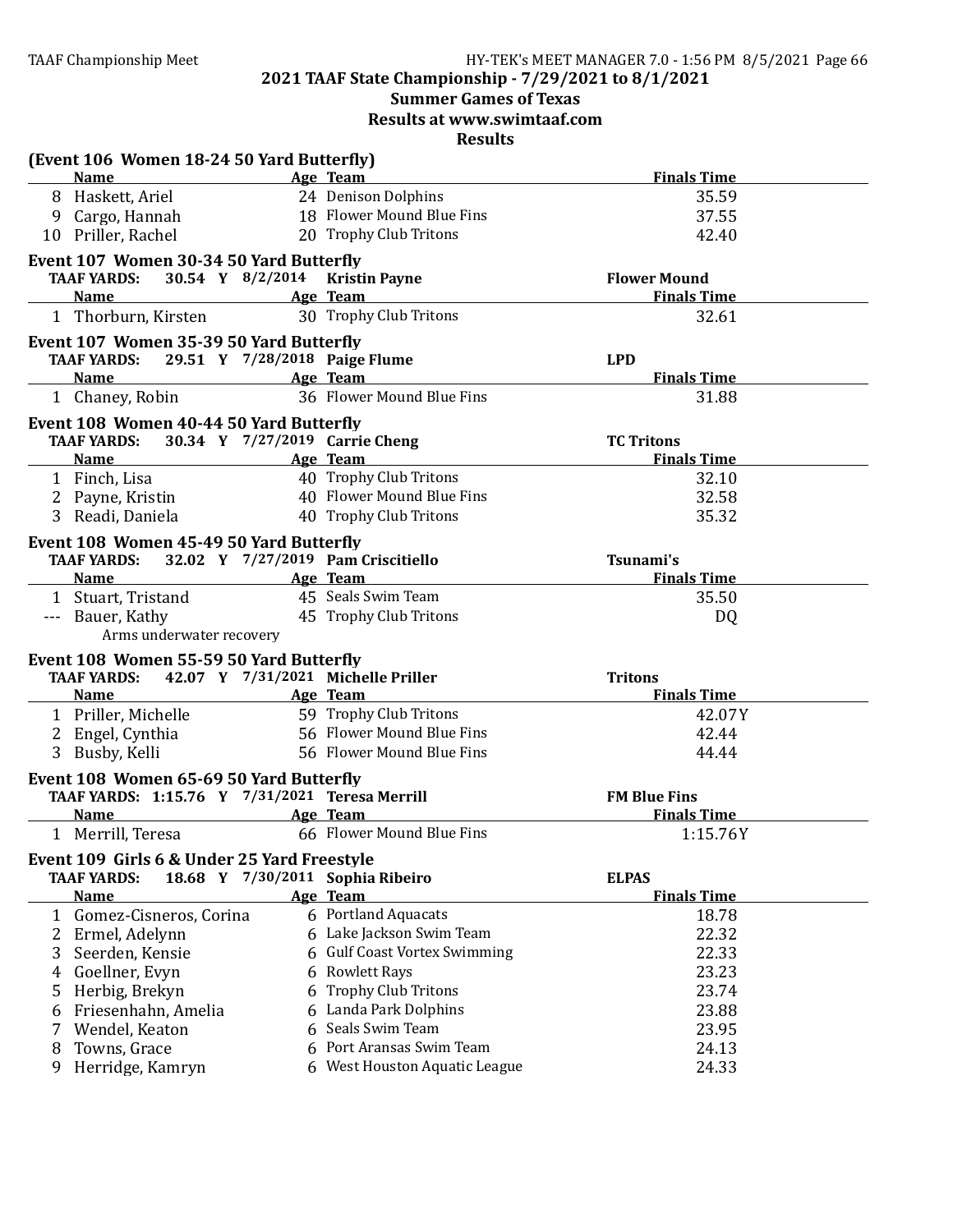**2021 TAAF State Championship - 7/29/2021 to 8/1/2021**

# **Summer Games of Texas**

**Results at www.swimtaaf.com**

# **Results**

# **(Event 109 Girls 6 & Under 25 Yard Freestyle)**

|    | <b>Name</b>               | Age Team                      | <b>Finals Time</b> |
|----|---------------------------|-------------------------------|--------------------|
| 10 | Muncy, Emerson            | 6 Flower Mound Blue Fins      | 24.57              |
| 11 | Krejci, Holland           | 6 Tiger Splash Swim Team      | 25.37              |
| 12 | Montgomery, Peyton        | 6 Lake Jackson Swim Team      | 26.24              |
| 13 | Benjamin, Brooke          | 5 Fit N Wise Muscle           | 26.48              |
| 14 | Wynn, Madelyn             | 6 Lake Jackson Swim Team      | 27.27              |
| 15 | Fargason, Leia            | 6 Hamilton Bull Sharks        | 27.61              |
| 16 | Anderson, Kylie           | 6 West Houston Aquatic League | 27.97              |
| 17 | Crain, Catherine          | 5 West Houston Aquatic League | 28.56              |
| 18 | Espinoza, Camila          | 5 Alamo Parks & Rec           | 31.06              |
| 19 | Hunter, Madison           | 6 Hamilton Bull Sharks        | 31.73              |
| 20 | Tsusaka, Miku             | 6 San Juan Swimming           | 35.83              |
| 21 | Masek, Emerson            | 6 Wake Aquatics               | 36.33              |
| 22 | Alonzo, Lita              | 6 Team McAllen                | 42.71              |
|    | Gunn, Ruby<br>False start | 6 Tiger Splash Swim Team      | DQ                 |
|    | Middlemis, Rebecca        | 6 Life Time Swim Dallas       | <b>SCR</b>         |

#### Event 110 Girls 8 & Under 25 Yard Freestyle **TAAF YARDS: 14.51 Y 7/27/2019 Jules Stoecker FASST**

|    | Name                   |   | Age Team                          | <b>Finals Time</b> |
|----|------------------------|---|-----------------------------------|--------------------|
| 1  | Holland, Harper        |   | 8 Unattached                      | 15.94              |
| 2. | Colquhoun, Taylor      |   | 7 Denison Dolphins                | 17.15              |
| 3  | Geer, Ava              | 8 | Plano Piranhas                    | 17.28              |
| 4  | Soni, Janvi            | 8 | <b>Trophy Club Tritons</b>        | 17.70              |
| 5  | Gonzalez, Camila       | 8 | Lake Jackson Swim Team            | 17.84              |
| 6  | Towns, Elizabeth       | 8 | Port Aransas Swim Team            | 17.85              |
| 7  | Wiedenfeld, Bree       | 8 | Landa Park Dolphins               | 18.52              |
| 8  | Balli, Willow          | 8 | Victoria                          | 19.12              |
| 9  | Dixon, Sabrina         | 8 | Landa Park Dolphins               | 19.32              |
| 10 | Giles, Jemma           |   | Dittmar                           | 19.71              |
| 11 | Fargason, Lillian      | 8 | <b>Hamilton Bull Sharks</b>       | 20.03              |
| 12 | Call, Adilan           | 8 | Fit N Wise Muscle                 | 20.34              |
| 13 | Cross, Chandler        |   | 7 Landa Park Dolphins             | 20.42              |
| 14 | Farber, Rachel         | 8 | Weatherford Wild                  | 20.48              |
| 15 | Hensley, Sadie         | 8 | El Campo Red Wave                 | 20.50              |
| 16 | Whipple, Holland       |   | City of Bryan - Barracudas        | 20.86              |
| 17 | Miksch, Leah           | 8 | West of the Brazos Swim Team      | 20.89              |
| 18 | Cano, Liliana          | 8 | <b>Gulf Coast Vortex Swimming</b> | 21.21              |
| 19 | Tigelaar, Brynn        | 8 | Bartholomew                       | 21.38              |
| 20 | Toledano, Aura         | 8 | <b>Balcones</b>                   | 22.44              |
| 21 | Mejia, Leilani         | 8 | Freer Swim Team                   | 22.46              |
| 22 | Lang, Elle             | 8 | Team McAllen                      | 22.53              |
| 23 | Garcia, Daniella       | 8 | South Texas All Region Swimmer    | 24.62              |
| 24 | Tolleson, Keegan       |   | 7 West Houston Aquatic League     | 27.43              |
| 25 | Granillo, Alexa        |   | 7 West Houston Aquatic League     | 34.85              |
|    | Dussetschleger, Hailey |   | 7 Wake Aquatics                   | <b>SCR</b>         |
|    | Ramirez, Emma          |   | 7 Denton Dolphins                 | <b>SCR</b>         |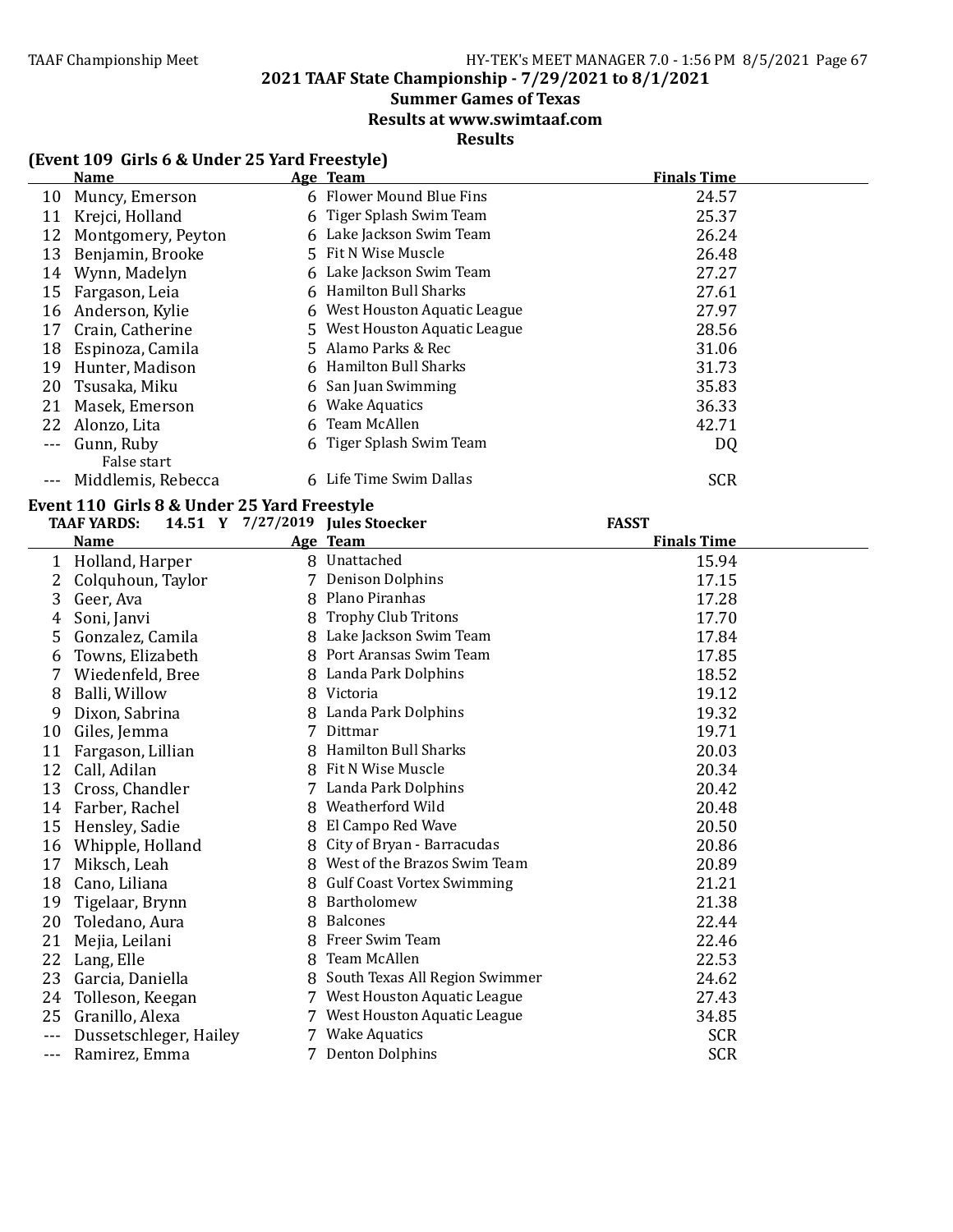### TAAF Championship Meet TAAF Championship Meet Factor Assemblance HY-TEK's MEET MANAGER 7.0 - 1:56 PM 8/5/2021 Page 68

**2021 TAAF State Championship - 7/29/2021 to 8/1/2021**

# **Summer Games of Texas**

**Results at www.swimtaaf.com**

| <b>TAAF YARDS:</b>                                                                | 24.23 Y 8/1/2015 Krystan Morrell   | <b>GTSA</b>                              |
|-----------------------------------------------------------------------------------|------------------------------------|------------------------------------------|
| <b>Name</b>                                                                       | Age Team                           | <b>Finals Time</b>                       |
| 1 Tatum, Samantha                                                                 | 20 Unattached                      | 26.82                                    |
| 2 Santos, Daniella                                                                | 12 San Juan Swimming               | 27.01                                    |
| 3<br>Peterson, Toria                                                              | 18 Bay City Swim Team              | 27.65                                    |
| Ng, Anna<br>4                                                                     | 18 West Houston Aquatic League     | 27.71                                    |
| Adams, Louise<br>5                                                                | 18 Life Time Swim Dallas           | 28.11                                    |
| Lane, Peyten<br>6                                                                 | 18 Weatherford Wild                | 28.24                                    |
| Kubecka, Avery<br>7                                                               | 19 Palacios Aquatics Club          | 28.33                                    |
| Hickman, Hannah<br>8                                                              | 20 Denton Dolphins                 | 28.36                                    |
| 9<br>Bannerot, Isabel                                                             | 18 Ridglea Swimming Pool           | 29.20                                    |
| Phan, Kaly<br>10                                                                  | 19 Trophy Club Tritons             | 30.16                                    |
| Cargo, Hannah<br>11                                                               | 18 Flower Mound Blue Fins          | 30.59                                    |
| 12<br>Bible, Katie                                                                | 19 West of the Brazos Swim Team    | 32.08                                    |
| 13<br>Priller, Rachel                                                             | 20 Trophy Club Tritons             | 34.62                                    |
| Event 112 Women 30-34 50 Yard Freestyle                                           |                                    |                                          |
| <b>TAAF YARDS:</b>                                                                | 28.54 Y 7/27/2013 Marika Scrivner  | <b>Trophy Club</b>                       |
| <b>Name</b>                                                                       | Age Team                           | <b>Finals Time</b>                       |
| 1 Caldwell, Sera                                                                  | 33 Flower Mound Blue Fins          | 28.94                                    |
| 2<br>Thorburn, Kirsten                                                            | 30 Trophy Club Tritons             | 30.19                                    |
| 3 Edwards, Rachel                                                                 | 32 Westbury Swim Team              | 32.05                                    |
| 4 Parker, Claire                                                                  | 32 R&R Aquatics                    | 33.42                                    |
| 5 Whipple, Sydney                                                                 | 34 City of Bryan - Barracudas      | 38.97                                    |
| Event 112 Women 35-39 50 Yard Freestyle                                           |                                    |                                          |
| <b>TAAF YARDS:</b>                                                                | 25.96 Y 7/27/2019 Britney Cross    | <b>LPD</b>                               |
| <b>Name</b>                                                                       | Age Team                           | <b>Finals Time</b>                       |
| 1 Ng, April                                                                       | 37 West Houston Aquatic League     | 38.04                                    |
| 2 Saenz, Delicia                                                                  | 38 Freer Swim Team                 | 39.35                                    |
| Anderson, Brittany                                                                | 36 City of Bryan - Barracudas      | 46.79                                    |
|                                                                                   |                                    |                                          |
| Event 113 Women 40-44 50 Yard Freestyle<br><b>TAAF YARDS:</b><br>27.60 Y 8/2/2014 | <b>Anneke Miller</b>               |                                          |
| <b>Name</b>                                                                       | Age Team                           | <b>Trophy Club</b><br><b>Finals Time</b> |
| 1 Finch, Lisa                                                                     | 40 Trophy Club Tritons             | 29.11                                    |
| 2 Readi, Daniela                                                                  | 40 Trophy Club Tritons             | 30.89                                    |
| 3 Ward, Melissa                                                                   | 44 Seals Swim Team                 | 38.70                                    |
| 4 Tolleson, Heather                                                               | 41 West Houston Aquatic League     | 1:00.51                                  |
|                                                                                   |                                    |                                          |
| Event 113 Women 45-49 50 Yard Freestyle                                           |                                    |                                          |
| <b>TAAF YARDS:</b>                                                                | 28.76 Y 7/28/2018 Pam Criscitiello | Tsunami's                                |
| <b>Name</b>                                                                       | Age Team                           | <b>Finals Time</b>                       |
| 1 Bauer, Kathy                                                                    | 45 Trophy Club Tritons             | 37.51                                    |
| Roberts, Denise                                                                   | 47 Flower Mound Blue Fins          | 39.59                                    |
| Scott, Annie<br>3                                                                 | 48 Flower Mound Blue Fins          | 40.13                                    |
| Griffin, Allison<br>4                                                             | 47 West Houston Aquatic League     | 44.42                                    |
| Smith, Dori<br>5                                                                  | 46 Denison Dolphins                | 46.19                                    |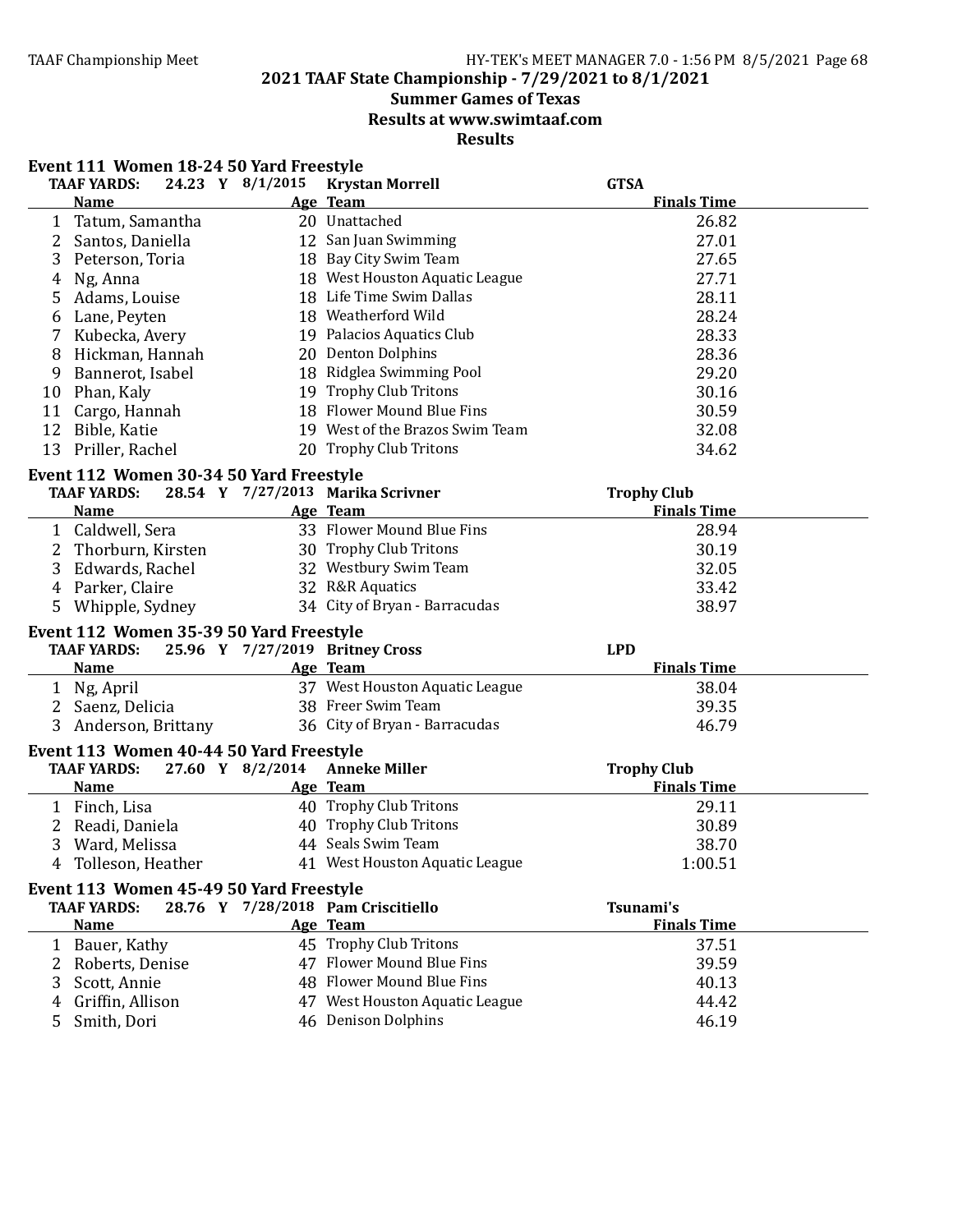# **Summer Games of Texas**

**Results at www.swimtaaf.com**

|     | Event 113 Women 50-54 50 Yard Freestyle                                                                                                                                                                                                           |    |                                  |                     |  |
|-----|---------------------------------------------------------------------------------------------------------------------------------------------------------------------------------------------------------------------------------------------------|----|----------------------------------|---------------------|--|
|     | <b>TAAF YARDS:</b>                                                                                                                                                                                                                                |    | 29.18 Y 8/1/2015 Julianna Ward   | <b>PAST</b>         |  |
|     | <b>Name</b>                                                                                                                                                                                                                                       |    | Age Team                         | <b>Finals Time</b>  |  |
|     | 1 Smith, Nancy                                                                                                                                                                                                                                    |    | 51 Flower Mound Blue Fins        | 30.77               |  |
|     | 2 Martinez, Renee                                                                                                                                                                                                                                 |    | 52 South Belt Area "all Stars"   | 1:30.77             |  |
|     | Event 113 Women 55-59 50 Yard Freestyle                                                                                                                                                                                                           |    |                                  |                     |  |
|     | <b>TAAF YARDS:</b>                                                                                                                                                                                                                                |    | 30.61 Y 7/28/2018 Constance Rust | <b>SEALS</b>        |  |
|     | <b>Name</b>                                                                                                                                                                                                                                       |    | Age Team                         | <b>Finals Time</b>  |  |
|     | 1 Priller, Michelle                                                                                                                                                                                                                               |    | 59 Trophy Club Tritons           | 37.42               |  |
|     | Event 113 Women 60-64 50 Yard Freestyle                                                                                                                                                                                                           |    |                                  |                     |  |
|     | <b>TAAF YARDS:</b>                                                                                                                                                                                                                                |    | 29.11 Y 7/27/2019 Constance Rust | <b>SEAL!</b>        |  |
|     | <b>Name</b>                                                                                                                                                                                                                                       |    | Age Team                         | <b>Finals Time</b>  |  |
|     | 1 Tatum, Bettina                                                                                                                                                                                                                                  |    | 60 Unattached                    | 38.70               |  |
|     | 2 Kelly, Darla                                                                                                                                                                                                                                    |    | 64 South Belt Area "all Stars"   | 1:31.09             |  |
|     |                                                                                                                                                                                                                                                   |    |                                  |                     |  |
|     | Event 113 Women 75-79 50 Yard Freestyle                                                                                                                                                                                                           |    |                                  |                     |  |
|     | <b>TAAF YARDS:</b>                                                                                                                                                                                                                                |    | 41.75 Y 7/31/2021 Barbara Riedl  | <b>DEN Dolphins</b> |  |
|     | <b>Name</b>                                                                                                                                                                                                                                       |    | Age Team                         | <b>Finals Time</b>  |  |
|     | 1 Riedl, Barbara                                                                                                                                                                                                                                  |    | 75 Denison Dolphins              | 41.75Y              |  |
|     | Event 114 Girls 8 & Under 100 Yard IM                                                                                                                                                                                                             |    |                                  |                     |  |
|     | TAAF YARDS: 1:26.74 Y 7/26/2008 Hope Williams                                                                                                                                                                                                     |    |                                  | <b>El Campo</b>     |  |
|     | <b>Name</b>                                                                                                                                                                                                                                       |    | Age Team                         | <b>Finals Time</b>  |  |
|     | 1 Bohland, Tori                                                                                                                                                                                                                                   |    | 8 City Of Allen Swim Team        | 1:31.64             |  |
| 2   | Worden, Reagan                                                                                                                                                                                                                                    |    | 8 West of the Brazos Swim Team   | 1:42.51             |  |
| 3   | Smith, Annabel                                                                                                                                                                                                                                    |    | 8 Port Aransas Swim Team         | 1:43.82             |  |
| 4   | Moody, Bexley                                                                                                                                                                                                                                     |    | 7 Fit N Wise Muscle              | 1:49.64             |  |
| 5   | Edwards, Ava                                                                                                                                                                                                                                      |    | 8 Portland Aquacats              | 1:49.73             |  |
| 6   | Morgan, Kinley                                                                                                                                                                                                                                    |    | 8 Flower Mound Blue Fins         | 1:50.32             |  |
|     | Cawthon, Jubilee                                                                                                                                                                                                                                  |    | 7 C3 Swim                        | 1:57.03             |  |
| 8   | Sitton, Annie                                                                                                                                                                                                                                     |    | 8 Midlothian Stingrays           | 1:57.61             |  |
| 9   | Steinbach, Olivia                                                                                                                                                                                                                                 |    | 8 Flower Mound Blue Fins         | 1:57.89             |  |
| --- | Caldwell, Lea                                                                                                                                                                                                                                     |    | 8 Flower Mound Blue Fins         | DQ                  |  |
|     | Arms underwater recovery - fly                                                                                                                                                                                                                    |    |                                  |                     |  |
|     | --- Huthmaker, Chloe                                                                                                                                                                                                                              |    | 8 McKinney Sea Lions             | <b>SCR</b>          |  |
|     | <b>Event 115 Women 18-24 100 Yard IM</b>                                                                                                                                                                                                          |    |                                  |                     |  |
|     | TAAF YARDS: 1:02.39 Y 8/2/2014 April Long                                                                                                                                                                                                         |    |                                  | <b>Frisco</b>       |  |
|     | <b>Example 2</b> and 2 and 2 and 2 and 2 and 2 and 2 and 2 and 2 and 2 and 2 and 2 and 2 and 2 and 2 and 2 and 2 and 2 and 2 and 2 and 2 and 2 and 2 and 2 and 2 and 2 and 2 and 2 and 2 and 2 and 2 and 2 and 2 and 2 and 2 and 2<br><b>Name</b> |    |                                  | <b>Finals Time</b>  |  |
| 1   | Tatum, Samantha                                                                                                                                                                                                                                   |    | 20 Unattached                    | 1:09.34             |  |
| 2   | Adams, Louise                                                                                                                                                                                                                                     |    | 18 Life Time Swim Dallas         | 1:10.66             |  |
| 3   | Lane, Peyten                                                                                                                                                                                                                                      |    | 18 Weatherford Wild              | 1:12.80             |  |
| 4   | Peterson, Toria                                                                                                                                                                                                                                   | 18 | Bay City Swim Team               | 1:12.94             |  |
| 5   | Minnis, Isabel                                                                                                                                                                                                                                    | 21 | <b>Trophy Club Tritons</b>       | 1:13.80             |  |
| 6   | Phan, Kaly                                                                                                                                                                                                                                        |    | 19 Trophy Club Tritons           | 1:18.65             |  |
|     | Bannerot, Isabel                                                                                                                                                                                                                                  |    | 18 Ridglea Swimming Pool         | 1:20.47             |  |
| 8   | Haskett, Ariel                                                                                                                                                                                                                                    |    | 24 Denison Dolphins              | 1:21.54             |  |
| 9   | Videla, Amy                                                                                                                                                                                                                                       |    | 20 Flower Mound Blue Fins        | 1:31.37             |  |
| --- | Priller, Rachel                                                                                                                                                                                                                                   |    | 20 Trophy Club Tritons           | DQ                  |  |
|     | Not on back off wall - back                                                                                                                                                                                                                       |    |                                  |                     |  |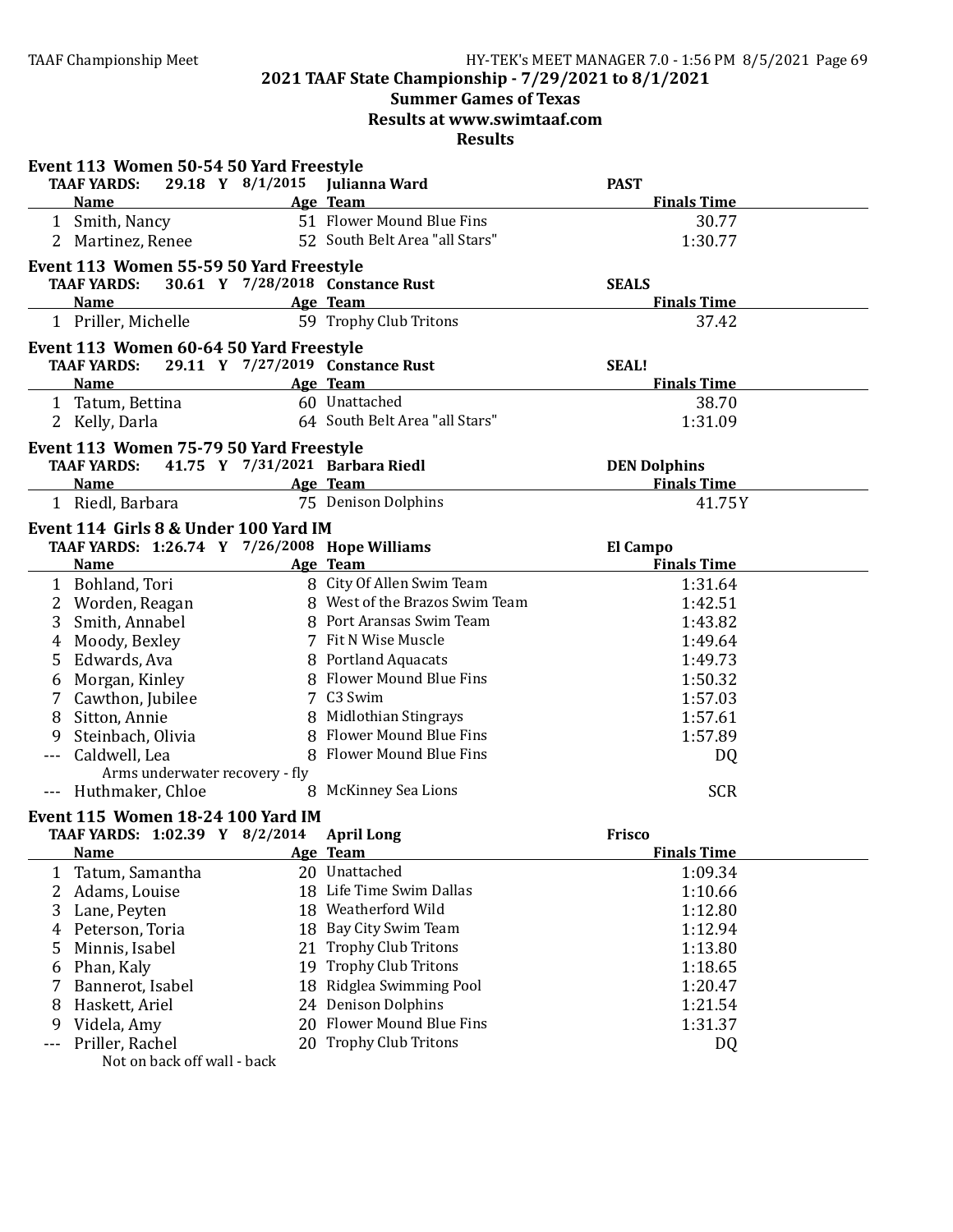# **Summer Games of Texas Results at www.swimtaaf.com**

| TAAF YARDS: 1:07.46 Y 7/28/2012 Erin Lowack<br><b>Trophy Club</b><br><b>Finals Time</b><br>Age Team<br><b>Name</b><br>30 Trophy Club Tritons<br>1:19.37<br>1 Thorburn, Kirsten<br>2 Edwards, Rachel<br>32 Westbury Swim Team<br>1:19.47<br>31 Denison Dolphins<br>--- Bartlett, Analynn<br>DQ<br>Downward butterfly kick - breast<br>Event 116 Women 35-39 100 Yard IM<br>TAAF YARDS: 1:11.87 Y 7/27/2013 Anneke Miller<br><b>Trophy Club</b><br><b>Finals Time</b><br>Name Age Team<br>1 Chaney, Robin<br>36 Flower Mound Blue Fins<br>1:15.70<br>Event 117 Women 40-44 100 Yard IM<br>TAAF YARDS: 1:11.03 Y 8/2/2014 Anneke Miller<br><b>Trophy Club</b><br><b>Finals Time</b><br><b>Name</b><br>Age Team<br>40 Trophy Club Tritons<br>1 Finch, Lisa<br>1:13.45<br>40 Trophy Club Tritons<br>2 Readi, Daniela<br>1:17.94<br>40 Lake Jackson Swim Team<br>Albarran, Celeste<br>1:52.16<br>3<br>40 Flower Mound Blue Fins<br>--- Payne, Kristin<br>DQ<br>Arms two strokes underwater - breast<br><b>Event 117 Women 45-49 100 Yard IM</b><br>TAAF YARDS: 1:12.91 Y 7/27/2019 Denise Tennison<br><b>TC Tritons</b><br><b>Finals Time</b><br><b>Name</b><br>Age Team<br>45 Seals Swim Team<br>1 Stuart, Tristand<br>1:18.26<br>45 Trophy Club Tritons<br>1:49.79<br>2 Bauer, Kathy<br>48 Flower Mound Blue Fins<br>3 Scott, Annie<br>1:50.77<br>Event 117 Women 55-59 100 Yard IM<br>TAAF YARDS: 1:20.79 Y 7/28/2018 Constance Rust<br><b>SEALS</b><br><b>Finals Time</b><br><b>Example 2</b> Age Team<br><b>Name</b><br>56 Flower Mound Blue Fins<br>1 Engel, Cynthia<br>1:32.86<br>59 Trophy Club Tritons<br>2 Priller, Michelle<br>1:34.61<br>Event 117 Women 60-64 100 Yard IM<br>TAAF YARDS: 1:16.08 Y 7/27/2019 Constance Rust<br><b>SEAL!</b><br><b>Finals Time</b><br>Name Age Team<br>60 Unattached<br>1 Tatum, Bettina<br>1:51.42<br>Event 118 Women 18-24 200 Yard Freestyle<br>TAAF YARDS: 1:58.31 Y 7/28/2018 Jamie Turlington<br><b>FASST</b><br><b>Finals Time</b><br>Age Team<br><b>Name</b><br>21 Trophy Club Tritons<br>1 Minnis, Isabel<br>2:14.97<br>19 Weatherford Wild<br>2:32.13<br>2 Farber, Hannah | Event 116 Women 30-34 100 Yard IM |                        |         |
|---------------------------------------------------------------------------------------------------------------------------------------------------------------------------------------------------------------------------------------------------------------------------------------------------------------------------------------------------------------------------------------------------------------------------------------------------------------------------------------------------------------------------------------------------------------------------------------------------------------------------------------------------------------------------------------------------------------------------------------------------------------------------------------------------------------------------------------------------------------------------------------------------------------------------------------------------------------------------------------------------------------------------------------------------------------------------------------------------------------------------------------------------------------------------------------------------------------------------------------------------------------------------------------------------------------------------------------------------------------------------------------------------------------------------------------------------------------------------------------------------------------------------------------------------------------------------------------------------------------------------------------------------------------------------------------------------------------------------------------------------------------------------------------------------------------------------------------------------------------------------------------------------------------------------------------------------------------------------------------------------------------------------------------------------------------------------------------------------------------------------|-----------------------------------|------------------------|---------|
|                                                                                                                                                                                                                                                                                                                                                                                                                                                                                                                                                                                                                                                                                                                                                                                                                                                                                                                                                                                                                                                                                                                                                                                                                                                                                                                                                                                                                                                                                                                                                                                                                                                                                                                                                                                                                                                                                                                                                                                                                                                                                                                           |                                   |                        |         |
|                                                                                                                                                                                                                                                                                                                                                                                                                                                                                                                                                                                                                                                                                                                                                                                                                                                                                                                                                                                                                                                                                                                                                                                                                                                                                                                                                                                                                                                                                                                                                                                                                                                                                                                                                                                                                                                                                                                                                                                                                                                                                                                           |                                   |                        |         |
|                                                                                                                                                                                                                                                                                                                                                                                                                                                                                                                                                                                                                                                                                                                                                                                                                                                                                                                                                                                                                                                                                                                                                                                                                                                                                                                                                                                                                                                                                                                                                                                                                                                                                                                                                                                                                                                                                                                                                                                                                                                                                                                           |                                   |                        |         |
|                                                                                                                                                                                                                                                                                                                                                                                                                                                                                                                                                                                                                                                                                                                                                                                                                                                                                                                                                                                                                                                                                                                                                                                                                                                                                                                                                                                                                                                                                                                                                                                                                                                                                                                                                                                                                                                                                                                                                                                                                                                                                                                           |                                   |                        |         |
|                                                                                                                                                                                                                                                                                                                                                                                                                                                                                                                                                                                                                                                                                                                                                                                                                                                                                                                                                                                                                                                                                                                                                                                                                                                                                                                                                                                                                                                                                                                                                                                                                                                                                                                                                                                                                                                                                                                                                                                                                                                                                                                           |                                   |                        |         |
|                                                                                                                                                                                                                                                                                                                                                                                                                                                                                                                                                                                                                                                                                                                                                                                                                                                                                                                                                                                                                                                                                                                                                                                                                                                                                                                                                                                                                                                                                                                                                                                                                                                                                                                                                                                                                                                                                                                                                                                                                                                                                                                           |                                   |                        |         |
|                                                                                                                                                                                                                                                                                                                                                                                                                                                                                                                                                                                                                                                                                                                                                                                                                                                                                                                                                                                                                                                                                                                                                                                                                                                                                                                                                                                                                                                                                                                                                                                                                                                                                                                                                                                                                                                                                                                                                                                                                                                                                                                           |                                   |                        |         |
|                                                                                                                                                                                                                                                                                                                                                                                                                                                                                                                                                                                                                                                                                                                                                                                                                                                                                                                                                                                                                                                                                                                                                                                                                                                                                                                                                                                                                                                                                                                                                                                                                                                                                                                                                                                                                                                                                                                                                                                                                                                                                                                           |                                   |                        |         |
|                                                                                                                                                                                                                                                                                                                                                                                                                                                                                                                                                                                                                                                                                                                                                                                                                                                                                                                                                                                                                                                                                                                                                                                                                                                                                                                                                                                                                                                                                                                                                                                                                                                                                                                                                                                                                                                                                                                                                                                                                                                                                                                           |                                   |                        |         |
|                                                                                                                                                                                                                                                                                                                                                                                                                                                                                                                                                                                                                                                                                                                                                                                                                                                                                                                                                                                                                                                                                                                                                                                                                                                                                                                                                                                                                                                                                                                                                                                                                                                                                                                                                                                                                                                                                                                                                                                                                                                                                                                           |                                   |                        |         |
|                                                                                                                                                                                                                                                                                                                                                                                                                                                                                                                                                                                                                                                                                                                                                                                                                                                                                                                                                                                                                                                                                                                                                                                                                                                                                                                                                                                                                                                                                                                                                                                                                                                                                                                                                                                                                                                                                                                                                                                                                                                                                                                           |                                   |                        |         |
|                                                                                                                                                                                                                                                                                                                                                                                                                                                                                                                                                                                                                                                                                                                                                                                                                                                                                                                                                                                                                                                                                                                                                                                                                                                                                                                                                                                                                                                                                                                                                                                                                                                                                                                                                                                                                                                                                                                                                                                                                                                                                                                           |                                   |                        |         |
|                                                                                                                                                                                                                                                                                                                                                                                                                                                                                                                                                                                                                                                                                                                                                                                                                                                                                                                                                                                                                                                                                                                                                                                                                                                                                                                                                                                                                                                                                                                                                                                                                                                                                                                                                                                                                                                                                                                                                                                                                                                                                                                           |                                   |                        |         |
|                                                                                                                                                                                                                                                                                                                                                                                                                                                                                                                                                                                                                                                                                                                                                                                                                                                                                                                                                                                                                                                                                                                                                                                                                                                                                                                                                                                                                                                                                                                                                                                                                                                                                                                                                                                                                                                                                                                                                                                                                                                                                                                           |                                   |                        |         |
|                                                                                                                                                                                                                                                                                                                                                                                                                                                                                                                                                                                                                                                                                                                                                                                                                                                                                                                                                                                                                                                                                                                                                                                                                                                                                                                                                                                                                                                                                                                                                                                                                                                                                                                                                                                                                                                                                                                                                                                                                                                                                                                           |                                   |                        |         |
|                                                                                                                                                                                                                                                                                                                                                                                                                                                                                                                                                                                                                                                                                                                                                                                                                                                                                                                                                                                                                                                                                                                                                                                                                                                                                                                                                                                                                                                                                                                                                                                                                                                                                                                                                                                                                                                                                                                                                                                                                                                                                                                           |                                   |                        |         |
|                                                                                                                                                                                                                                                                                                                                                                                                                                                                                                                                                                                                                                                                                                                                                                                                                                                                                                                                                                                                                                                                                                                                                                                                                                                                                                                                                                                                                                                                                                                                                                                                                                                                                                                                                                                                                                                                                                                                                                                                                                                                                                                           |                                   |                        |         |
|                                                                                                                                                                                                                                                                                                                                                                                                                                                                                                                                                                                                                                                                                                                                                                                                                                                                                                                                                                                                                                                                                                                                                                                                                                                                                                                                                                                                                                                                                                                                                                                                                                                                                                                                                                                                                                                                                                                                                                                                                                                                                                                           |                                   |                        |         |
|                                                                                                                                                                                                                                                                                                                                                                                                                                                                                                                                                                                                                                                                                                                                                                                                                                                                                                                                                                                                                                                                                                                                                                                                                                                                                                                                                                                                                                                                                                                                                                                                                                                                                                                                                                                                                                                                                                                                                                                                                                                                                                                           |                                   |                        |         |
|                                                                                                                                                                                                                                                                                                                                                                                                                                                                                                                                                                                                                                                                                                                                                                                                                                                                                                                                                                                                                                                                                                                                                                                                                                                                                                                                                                                                                                                                                                                                                                                                                                                                                                                                                                                                                                                                                                                                                                                                                                                                                                                           |                                   |                        |         |
|                                                                                                                                                                                                                                                                                                                                                                                                                                                                                                                                                                                                                                                                                                                                                                                                                                                                                                                                                                                                                                                                                                                                                                                                                                                                                                                                                                                                                                                                                                                                                                                                                                                                                                                                                                                                                                                                                                                                                                                                                                                                                                                           |                                   |                        |         |
|                                                                                                                                                                                                                                                                                                                                                                                                                                                                                                                                                                                                                                                                                                                                                                                                                                                                                                                                                                                                                                                                                                                                                                                                                                                                                                                                                                                                                                                                                                                                                                                                                                                                                                                                                                                                                                                                                                                                                                                                                                                                                                                           |                                   |                        |         |
|                                                                                                                                                                                                                                                                                                                                                                                                                                                                                                                                                                                                                                                                                                                                                                                                                                                                                                                                                                                                                                                                                                                                                                                                                                                                                                                                                                                                                                                                                                                                                                                                                                                                                                                                                                                                                                                                                                                                                                                                                                                                                                                           |                                   |                        |         |
|                                                                                                                                                                                                                                                                                                                                                                                                                                                                                                                                                                                                                                                                                                                                                                                                                                                                                                                                                                                                                                                                                                                                                                                                                                                                                                                                                                                                                                                                                                                                                                                                                                                                                                                                                                                                                                                                                                                                                                                                                                                                                                                           |                                   |                        |         |
|                                                                                                                                                                                                                                                                                                                                                                                                                                                                                                                                                                                                                                                                                                                                                                                                                                                                                                                                                                                                                                                                                                                                                                                                                                                                                                                                                                                                                                                                                                                                                                                                                                                                                                                                                                                                                                                                                                                                                                                                                                                                                                                           |                                   |                        |         |
|                                                                                                                                                                                                                                                                                                                                                                                                                                                                                                                                                                                                                                                                                                                                                                                                                                                                                                                                                                                                                                                                                                                                                                                                                                                                                                                                                                                                                                                                                                                                                                                                                                                                                                                                                                                                                                                                                                                                                                                                                                                                                                                           |                                   |                        |         |
|                                                                                                                                                                                                                                                                                                                                                                                                                                                                                                                                                                                                                                                                                                                                                                                                                                                                                                                                                                                                                                                                                                                                                                                                                                                                                                                                                                                                                                                                                                                                                                                                                                                                                                                                                                                                                                                                                                                                                                                                                                                                                                                           |                                   |                        |         |
|                                                                                                                                                                                                                                                                                                                                                                                                                                                                                                                                                                                                                                                                                                                                                                                                                                                                                                                                                                                                                                                                                                                                                                                                                                                                                                                                                                                                                                                                                                                                                                                                                                                                                                                                                                                                                                                                                                                                                                                                                                                                                                                           |                                   |                        |         |
|                                                                                                                                                                                                                                                                                                                                                                                                                                                                                                                                                                                                                                                                                                                                                                                                                                                                                                                                                                                                                                                                                                                                                                                                                                                                                                                                                                                                                                                                                                                                                                                                                                                                                                                                                                                                                                                                                                                                                                                                                                                                                                                           |                                   |                        |         |
|                                                                                                                                                                                                                                                                                                                                                                                                                                                                                                                                                                                                                                                                                                                                                                                                                                                                                                                                                                                                                                                                                                                                                                                                                                                                                                                                                                                                                                                                                                                                                                                                                                                                                                                                                                                                                                                                                                                                                                                                                                                                                                                           |                                   |                        |         |
|                                                                                                                                                                                                                                                                                                                                                                                                                                                                                                                                                                                                                                                                                                                                                                                                                                                                                                                                                                                                                                                                                                                                                                                                                                                                                                                                                                                                                                                                                                                                                                                                                                                                                                                                                                                                                                                                                                                                                                                                                                                                                                                           |                                   |                        |         |
|                                                                                                                                                                                                                                                                                                                                                                                                                                                                                                                                                                                                                                                                                                                                                                                                                                                                                                                                                                                                                                                                                                                                                                                                                                                                                                                                                                                                                                                                                                                                                                                                                                                                                                                                                                                                                                                                                                                                                                                                                                                                                                                           |                                   |                        |         |
|                                                                                                                                                                                                                                                                                                                                                                                                                                                                                                                                                                                                                                                                                                                                                                                                                                                                                                                                                                                                                                                                                                                                                                                                                                                                                                                                                                                                                                                                                                                                                                                                                                                                                                                                                                                                                                                                                                                                                                                                                                                                                                                           |                                   |                        |         |
|                                                                                                                                                                                                                                                                                                                                                                                                                                                                                                                                                                                                                                                                                                                                                                                                                                                                                                                                                                                                                                                                                                                                                                                                                                                                                                                                                                                                                                                                                                                                                                                                                                                                                                                                                                                                                                                                                                                                                                                                                                                                                                                           |                                   |                        |         |
|                                                                                                                                                                                                                                                                                                                                                                                                                                                                                                                                                                                                                                                                                                                                                                                                                                                                                                                                                                                                                                                                                                                                                                                                                                                                                                                                                                                                                                                                                                                                                                                                                                                                                                                                                                                                                                                                                                                                                                                                                                                                                                                           |                                   |                        |         |
|                                                                                                                                                                                                                                                                                                                                                                                                                                                                                                                                                                                                                                                                                                                                                                                                                                                                                                                                                                                                                                                                                                                                                                                                                                                                                                                                                                                                                                                                                                                                                                                                                                                                                                                                                                                                                                                                                                                                                                                                                                                                                                                           |                                   |                        |         |
|                                                                                                                                                                                                                                                                                                                                                                                                                                                                                                                                                                                                                                                                                                                                                                                                                                                                                                                                                                                                                                                                                                                                                                                                                                                                                                                                                                                                                                                                                                                                                                                                                                                                                                                                                                                                                                                                                                                                                                                                                                                                                                                           |                                   |                        |         |
|                                                                                                                                                                                                                                                                                                                                                                                                                                                                                                                                                                                                                                                                                                                                                                                                                                                                                                                                                                                                                                                                                                                                                                                                                                                                                                                                                                                                                                                                                                                                                                                                                                                                                                                                                                                                                                                                                                                                                                                                                                                                                                                           |                                   |                        |         |
|                                                                                                                                                                                                                                                                                                                                                                                                                                                                                                                                                                                                                                                                                                                                                                                                                                                                                                                                                                                                                                                                                                                                                                                                                                                                                                                                                                                                                                                                                                                                                                                                                                                                                                                                                                                                                                                                                                                                                                                                                                                                                                                           | 3<br>Phan, Kaly                   | 19 Trophy Club Tritons | 2:41.46 |
| 20 Trophy Club Tritons<br>Priller, Rachel<br>3:20.09<br>4                                                                                                                                                                                                                                                                                                                                                                                                                                                                                                                                                                                                                                                                                                                                                                                                                                                                                                                                                                                                                                                                                                                                                                                                                                                                                                                                                                                                                                                                                                                                                                                                                                                                                                                                                                                                                                                                                                                                                                                                                                                                 |                                   |                        |         |
| Event 118 Women 25-29 200 Yard Freestyle                                                                                                                                                                                                                                                                                                                                                                                                                                                                                                                                                                                                                                                                                                                                                                                                                                                                                                                                                                                                                                                                                                                                                                                                                                                                                                                                                                                                                                                                                                                                                                                                                                                                                                                                                                                                                                                                                                                                                                                                                                                                                  |                                   |                        |         |
| TAAF YARDS: 1:59.08 Y 7/28/2018 Carleigh Kutac<br><b>WESTB</b>                                                                                                                                                                                                                                                                                                                                                                                                                                                                                                                                                                                                                                                                                                                                                                                                                                                                                                                                                                                                                                                                                                                                                                                                                                                                                                                                                                                                                                                                                                                                                                                                                                                                                                                                                                                                                                                                                                                                                                                                                                                            |                                   |                        |         |
| <b>Finals Time</b><br><b>Name</b><br>Age Team                                                                                                                                                                                                                                                                                                                                                                                                                                                                                                                                                                                                                                                                                                                                                                                                                                                                                                                                                                                                                                                                                                                                                                                                                                                                                                                                                                                                                                                                                                                                                                                                                                                                                                                                                                                                                                                                                                                                                                                                                                                                             |                                   |                        |         |
| 28 West of the Brazos Swim Team<br>1 Dorsten, Sharon<br>3:11.75                                                                                                                                                                                                                                                                                                                                                                                                                                                                                                                                                                                                                                                                                                                                                                                                                                                                                                                                                                                                                                                                                                                                                                                                                                                                                                                                                                                                                                                                                                                                                                                                                                                                                                                                                                                                                                                                                                                                                                                                                                                           |                                   |                        |         |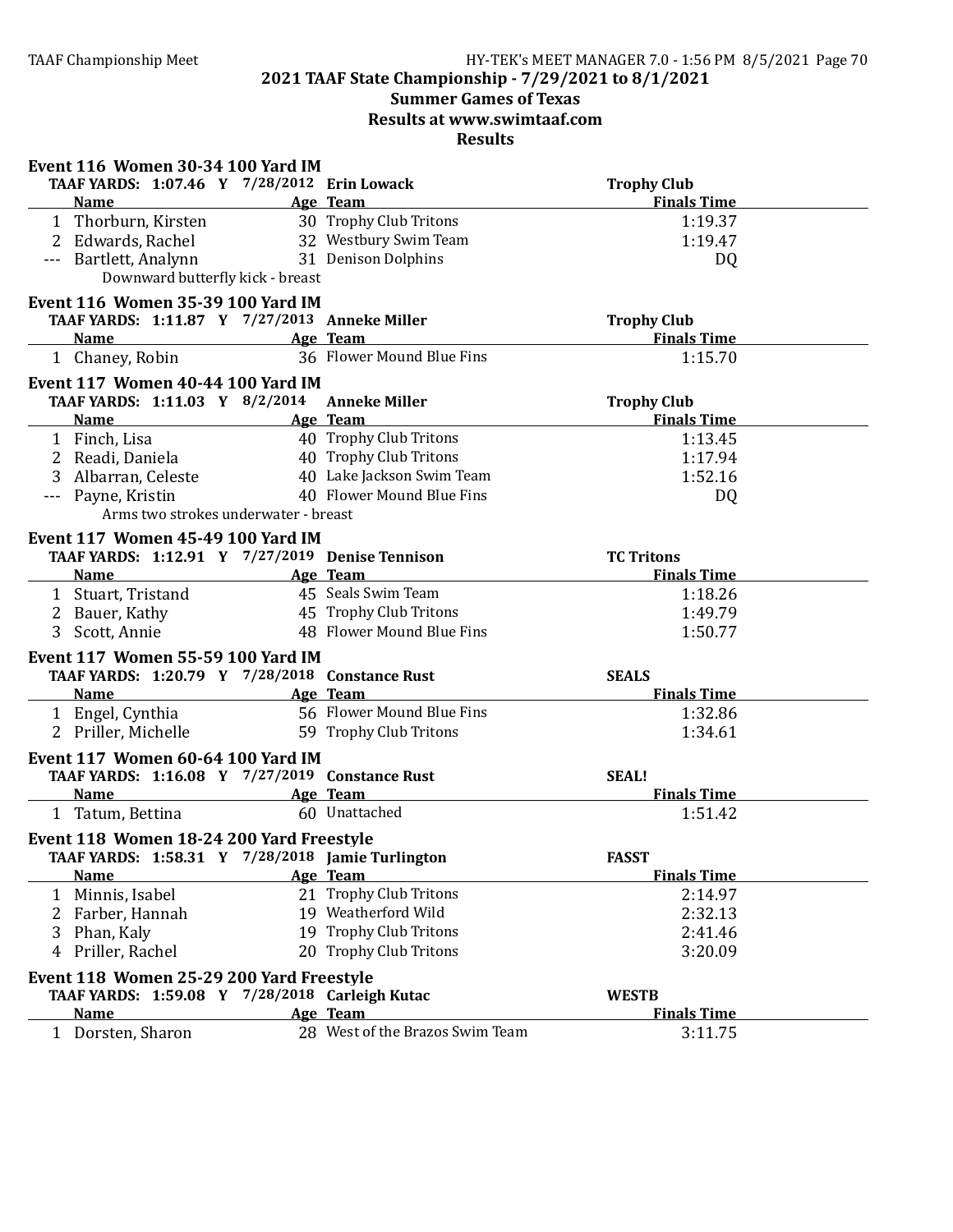# **Summer Games of Texas**

**Results at www.swimtaaf.com**

|                                                                          | Event 118 Women 30-34 200 Yard Freestyle                                                                                                                                                                                       |  |                              |                                         |                                     |
|--------------------------------------------------------------------------|--------------------------------------------------------------------------------------------------------------------------------------------------------------------------------------------------------------------------------|--|------------------------------|-----------------------------------------|-------------------------------------|
|                                                                          | TAAF YARDS: 2:39.69 Y 7/31/2021 Kirsten Thorburn                                                                                                                                                                               |  |                              |                                         | <b>Tritons</b>                      |
|                                                                          | <b>Example 2</b> Age Team<br><b>Name</b>                                                                                                                                                                                       |  |                              |                                         | <b>Finals Time</b>                  |
|                                                                          | 1 Thorburn, Kirsten                                                                                                                                                                                                            |  | 30 Trophy Club Tritons       |                                         | 2:39.69Y                            |
|                                                                          | 2 Bartlett, Analynn                                                                                                                                                                                                            |  | 31 Denison Dolphins          |                                         | 2:58.94                             |
|                                                                          | Event 118 Women 35-39 200 Yard Freestyle                                                                                                                                                                                       |  |                              |                                         |                                     |
|                                                                          | TAAF YARDS: 2:24.15 Y 7/31/2021 Robin Chaney                                                                                                                                                                                   |  |                              |                                         | <b>FM Blue Fins</b>                 |
|                                                                          | Name and the second state of the second state and state of the second state of the second state and state of the second state and state and state and state and state and state and state and state and state and state and st |  | Age Team                     |                                         | <b>Finals Time</b>                  |
|                                                                          | 1 Chaney, Robin                                                                                                                                                                                                                |  | 36 Flower Mound Blue Fins    |                                         | 2:24.15Y                            |
|                                                                          | Event 118 Women 40-44 200 Yard Freestyle                                                                                                                                                                                       |  |                              |                                         |                                     |
|                                                                          | TAAF YARDS: 2:21.40 Y 7/28/2018 Carrie Cheng                                                                                                                                                                                   |  |                              |                                         | <b>TC Tritons</b>                   |
|                                                                          | <b>Name</b>                                                                                                                                                                                                                    |  | Age Team                     |                                         | <b>Finals Time</b>                  |
|                                                                          | 1 Finch, Lisa                                                                                                                                                                                                                  |  | 40 Trophy Club Tritons       |                                         | 2:35.84                             |
|                                                                          | 2 Readi, Daniela                                                                                                                                                                                                               |  | 40 Trophy Club Tritons       |                                         | 2:37.51                             |
|                                                                          | Event 118 Women 45-49 200 Yard Freestyle                                                                                                                                                                                       |  |                              |                                         |                                     |
|                                                                          | TAAF YARDS: 2:23.27 Y 7/27/2019 Denise Tennison                                                                                                                                                                                |  |                              |                                         | <b>TC Tritons</b>                   |
|                                                                          | <b>Name</b>                                                                                                                                                                                                                    |  | Age Team                     |                                         | <b>Finals Time</b>                  |
|                                                                          | 1 Stuart, Tristand                                                                                                                                                                                                             |  | 45 Seals Swim Team           |                                         | 2:25.09                             |
|                                                                          | 2 Bauer, Kathy                                                                                                                                                                                                                 |  | 45 Trophy Club Tritons       |                                         | 3:26.15                             |
|                                                                          | Event 118 Women 55-59 200 Yard Freestyle                                                                                                                                                                                       |  |                              |                                         |                                     |
|                                                                          |                                                                                                                                                                                                                                |  |                              |                                         | <b>FM Blue Fins</b>                 |
|                                                                          | TAAF YARDS: 3:04.28 Y 7/31/2021 Kelli Busby<br><b>Example 2</b> Age Team<br><b>Name</b>                                                                                                                                        |  |                              | <b>Finals Time</b>                      |                                     |
|                                                                          | 1 Busby, Kelli                                                                                                                                                                                                                 |  | 56 Flower Mound Blue Fins    |                                         | 3:04.28Y                            |
|                                                                          | 2 Priller, Michelle                                                                                                                                                                                                            |  | 59 Trophy Club Tritons       |                                         | 3:21.66                             |
|                                                                          |                                                                                                                                                                                                                                |  |                              |                                         |                                     |
|                                                                          | Event 118 Women 75-79 200 Yard Freestyle                                                                                                                                                                                       |  |                              |                                         | <b>DEN Dolphins</b>                 |
| TAAF YARDS: 3:27.44 Y 7/31/2021 Barbara Riedl<br><b>Name</b><br>Age Team |                                                                                                                                                                                                                                |  |                              | <b>Finals Time</b>                      |                                     |
|                                                                          | 1 Riedl, Barbara                                                                                                                                                                                                               |  | 75 Denison Dolphins          |                                         | 3:27.44Y                            |
|                                                                          |                                                                                                                                                                                                                                |  |                              |                                         |                                     |
|                                                                          | Event 119 Girls 6 & Under 100 Yard Freestyle Relay                                                                                                                                                                             |  |                              |                                         |                                     |
|                                                                          | TAAF YARDS: 1:28.80 Y 7/30/2011 Frisco Amateur Summer Swim Tea                                                                                                                                                                 |  |                              |                                         |                                     |
|                                                                          | <b>Team</b>                                                                                                                                                                                                                    |  |                              | K Bryant, L Perry, A Dickey, V Petruska | <b>Finals Time</b>                  |
|                                                                          |                                                                                                                                                                                                                                |  | <b>Relay</b><br>$\mathbf{A}$ |                                         |                                     |
|                                                                          | 1 Landa Park Dolphins<br>1) Skelton, Beau 6                                                                                                                                                                                    |  | 2) Wetters, Payton 6         |                                         | 1:45.67<br>4) Friesenhahn, Amelia 6 |
|                                                                          | 2 Trophy Club Tritons                                                                                                                                                                                                          |  | A                            | 3) Hopper, Quinn 6                      |                                     |
|                                                                          | 1) Finch, Lexi 6                                                                                                                                                                                                               |  | 2) Shah, Naavya 6            | 3) Mayfield, Reese 6                    | 1:47.07<br>4) Herbig, Brekyn 6      |
|                                                                          | 3 Lake Jackson Swim Team                                                                                                                                                                                                       |  | A                            |                                         | 1:54.14                             |
|                                                                          | 1) Ermel, Adelynn 6                                                                                                                                                                                                            |  | 2) Khondker, Mahek 6         | 3) Wynn, Madelyn 6                      | 4) Montgomery, Peyton 6             |
|                                                                          | 4 Flower Mound Blue Fins                                                                                                                                                                                                       |  | A                            |                                         | 1:55.85                             |
|                                                                          | 1) Muncy, Emerson 6                                                                                                                                                                                                            |  | 2) Morgan, Natalie 6         | 3) Payne, Finley 5                      | 4) Keesara, Arianna 6               |
| 5                                                                        | Victoria                                                                                                                                                                                                                       |  | A                            |                                         | 2:24.79                             |
|                                                                          | 1) Lundy, Trinity 6                                                                                                                                                                                                            |  | 2) Quinn, Finley 5           | 3) Patel, Anshi 6                       | 4) Gaebler, Paitly 5                |
|                                                                          |                                                                                                                                                                                                                                |  |                              |                                         |                                     |
|                                                                          |                                                                                                                                                                                                                                |  |                              |                                         |                                     |
|                                                                          | 6 C3 Swim                                                                                                                                                                                                                      |  | A                            |                                         | 2:27.00                             |
|                                                                          | 1) Branco, Landry 4<br>7 Alice Swim Team                                                                                                                                                                                       |  | 2) Carlson, Freya 5<br>A     | 3) Spence, Olivia 5                     | 4) Cawthon, Liberty 5<br>2:40.73    |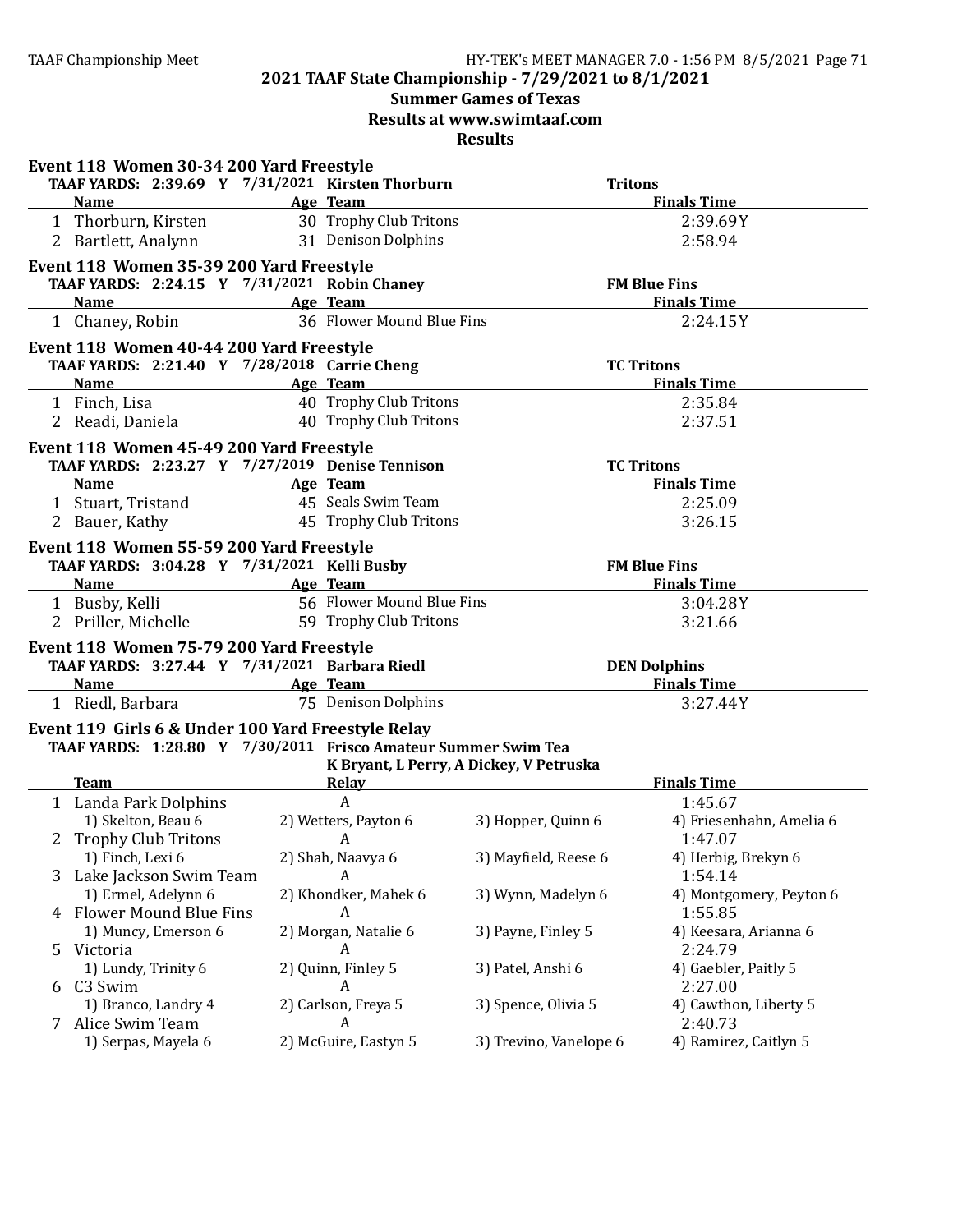**2021 TAAF State Championship - 7/29/2021 to 8/1/2021**

**Summer Games of Texas** 

**Results at www.swimtaaf.com**

**Results**

|    | (Event 119 Girls 6 & Under 100 Yard Freestyle Relay)<br><b>Team</b> | <b>Relay</b>               |                                               | <b>Finals Time</b>            |
|----|---------------------------------------------------------------------|----------------------------|-----------------------------------------------|-------------------------------|
|    | 8 West Houston Aquatic Leagu                                        | A                          |                                               | 3:02.72                       |
|    | 1) Crain, Catherine 5                                               | 2) Herridge, Taylor 4      | 3) Wilson, Danica 5                           | 4) Anderson, Kylie 6          |
|    | Event 120 Girls 8 & Under 100 Yard Freestyle Relay                  |                            |                                               |                               |
|    | TAAF YARDS: 1:05.12 Y 7/27/2002 Callalen Area Swim Team             |                            |                                               |                               |
|    |                                                                     |                            | K Kemp, K Kemp, K Schwirtlich, M Meisenheimer |                               |
|    | <b>Team</b>                                                         | Relay                      |                                               | <b>Finals Time</b>            |
| 1  | <b>Midlothian Stingrays</b>                                         | A                          |                                               | 1:15.61                       |
|    | 1) Sitton, Annie 8                                                  | 2) Lafko, Ivy 8            | 3) Smith, Anabella 8                          | 4) Adlesperger, Alex 8        |
| 2  | <b>Trophy Club Tritons</b>                                          | А                          |                                               | 1:15.93                       |
|    | 1) Johnson, Eleanor 7                                               | 2) Soni, Janvi 8           | 3) Hutchens, Isabella 8                       | 4) Farden, Roxy 8             |
| 3  | <b>Trophy Club Tritons</b>                                          | B                          |                                               | 1:23.35                       |
|    | 1) Martinez, Isabella 7                                             | 2) Caraballo, Malena 8     | 3) Overmyer, Eva 7                            | 4) Overmeyer, Mia 8           |
|    | 4 Fasst Swim Team                                                   | A                          |                                               | 1:23.98                       |
|    | 1) Heine, Imogen 8                                                  | 2) Knutson, Lola 8         | 3) Bonesio, Gianna 7                          | 4) Shi, Jean 8                |
|    | 5 Portland Aquacats                                                 | R                          |                                               | 1:26.66                       |
|    | 1) Schnurpel, Jillian 7                                             | 2) Carmickle, Aubrey 7     | 3) Edwards, Ava 8                             | 4) Rodriquez, Payton 7        |
|    | 6 Flower Mound Blue Fins                                            | A                          |                                               | 1:28.50                       |
|    | 1) Steinbach, Olivia 8                                              | 2) Bogdanowitz, Molly 8    | 3) Caldwell, Lea 8                            | 4) Hansen, Zia 8              |
|    | 7 Palacios Aquatics Club                                            | A                          |                                               | 1:29.66                       |
|    | 1) Kubecka, Bailey 7                                                | 2) Flores, Caelyn 7        | 3) Aparicio, Isabelle 7                       | 4) Nguyen, Melanie 8          |
|    | 8 Lake Jackson Swim Team                                            | A                          |                                               | 1:33.23                       |
|    | 1) Crowder, Brylynn 7                                               | 2) Taylor, Tynslee 7<br>R  | 3) Bowling, Spencer 8                         | 4) Kadlecik, Piper 8          |
| 9  | Landa Park Dolphins                                                 |                            |                                               | 1:34.94                       |
|    | 1) Harroff, Quincy 7                                                | 2) Taylor, McKinley 8<br>A | 3) Dixon, Sabrina 8                           | 4) Wyman, Charlotte 7         |
|    | 10 Victoria                                                         |                            |                                               | 1:38.70                       |
|    | 1) Shah, Aashna 8                                                   | 2) Chavez, Rose 8<br>A     | 3) Patel, Hianna 8                            | 4) Balli, Willow 8<br>1:39.75 |
|    | 11 Landa Park Dolphins<br>1) Wiedenfeld, Bree 8                     | 2) Rheinlaender, Ella 8    | 3) Shipp, Alexandria 7                        | 4) Zolnierek, Elena 8         |
| 12 | Denton Dolphins                                                     | A                          |                                               | 1:41.75                       |
|    | 1) Jourdan, Parker 8                                                | 2) Villareal, Estella 7    | 3) Tye, India 7                               | 4) Hohweiler, Claire 7        |
| 13 | Midlothian Stingrays                                                | B                          |                                               | 1:43.60                       |
|    | 1) McChesney, Lia 8                                                 | 2) Thomas, Jules 8         | 3) McDaniel, Rhyan 5                          | 4) Fisher, Kylie 7            |
| 14 | Tiger Splash Swim Team                                              | B                          |                                               | 1:49.22                       |
|    | 1) Thornton, Zoey 7                                                 | 2) Allen, June 6           | 3) Hovik, Finley 7                            | 4) Krejci, Holland 6          |
|    | 15 San Juan Swimming                                                | A                          |                                               | 1:54.12                       |
|    | 1) Cano, Morgan 6                                                   | 2) Tsusaka, Miku 6         | 3) Landero, Rosalynne 8                       | 4) Cano, Mayah 8              |
|    | 16 West Houston Aquatic Leagu                                       | A                          |                                               | 1:58.29                       |
|    | 1) Granillo, Alexa 7                                                | 2) Tolleson, Keegan 7      | 3) Deci, Alexandria 7                         | 4) Wilson, Darby 7            |
|    | <b>Gulf Coast Vortex Swimming</b>                                   | A                          |                                               | DQ                            |
|    | Early take-off swimmer #4                                           |                            |                                               |                               |
|    | 1) Cummins, Stella 8                                                | 2) Thomas, Malena 7        | 3) Seerden, Kensie 6                          | 4) Cano, Liliana 8            |
|    | Event 121 Women 18 & Over 200 Yard Freestyle Relay                  |                            |                                               |                               |
|    | TAAF YARDS: 1:44.87 Y 7/25/2009 Richmond/Rosenberg                  |                            |                                               |                               |
|    |                                                                     |                            | L Littleton, E Floyd, M Morrow, M Gale        |                               |
|    | <b>Team</b>                                                         | Relay                      |                                               | <b>Finals Time</b>            |
|    | 1 Trophy Club Tritons                                               | $\boldsymbol{A}$           |                                               | 1:58.39                       |
|    | 1) Minnis, Isabel 21                                                | 2) Thorburn, Kirsten 30    | 3) Phan, Kaly 19                              | 4) Finch, Lisa 40             |
|    | 2 Flower Mound Blue Fins                                            | A                          |                                               | 2:01.26                       |
|    | 1) Payne, Kristin 40                                                | 2) Smith, Nancy 51         | 3) Bitner, Ashley 27                          | 4) Caldwell, Sera 33          |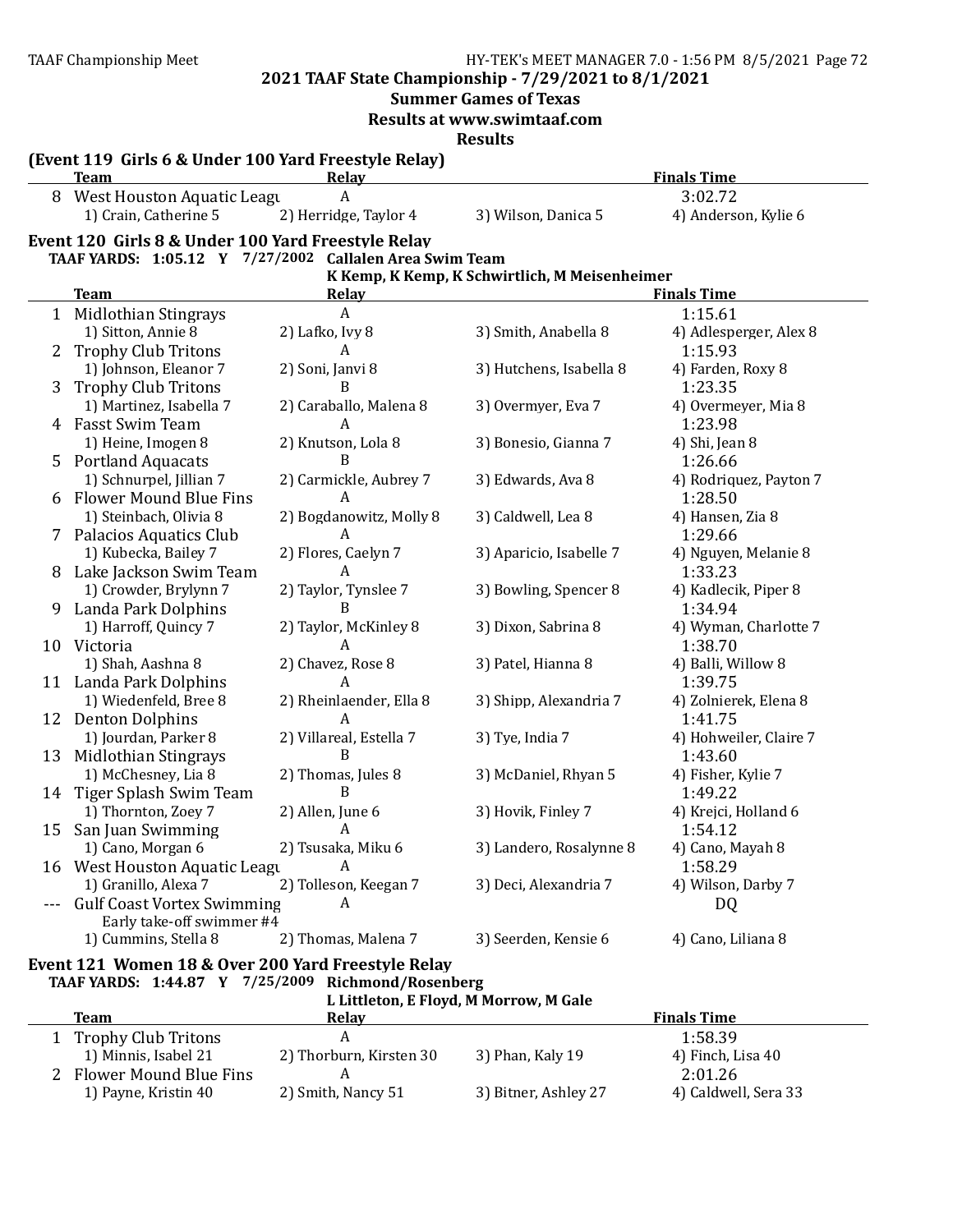**2021 TAAF State Championship - 7/29/2021 to 8/1/2021**

### **Summer Games of Texas**

**Results at www.swimtaaf.com**

**Results**

## **(Event 121 Women 18 & Over 200 Yard Freestyle Relay)**

|   | Team                          | Relav                   |                         | <b>Finals Time</b>      |
|---|-------------------------------|-------------------------|-------------------------|-------------------------|
|   | 3 Lake Jackson Swim Team      | A                       |                         | 2:12.22                 |
|   | 1) Agan, Abby 21              | 2) Gambrel, Kathryn 18  | 3) Albarran, Celeste 40 | 4) Hooks, Audrey 37     |
|   | 4 West Houston Aquatic League | A                       |                         | 2:22.44                 |
|   | 1) Ng, April 37               | 2) Tolleson, Heather 41 | 3) Griffin, Allison 47  | 4) Ng, Anna 18          |
|   | 5 Trophy Club Tritons         | B                       |                         | 2:22.95                 |
|   | 1) Priller, Michelle 59       | 2) Priller, Rachel 20   | 3) Bauer, Kathy 45      | 4) Readi, Daniela 40    |
|   | 6 Flower Mound Blue Fins      | B                       |                         | 2:25.42                 |
|   | 1) Roberts, Denise 47         | 2) Engel, Cynthia 56    | 3) Busby, Kelli 56      | 4) Chaney, Robin 36     |
|   | West of the Brazos Swim Tea   | А                       |                         | 2:29.26                 |
|   | 1) Bible, Katie 19            | 2) Dorsten, Sharon 28   | 3) Miksch, Rachael 40   | 4) Worden, Rachel 41    |
| 8 | <b>Denison Dolphins</b>       | A                       |                         | 2:31.19                 |
|   | 1) Haskett, Ariel 24          | 2) Duran, Sarah 40      | 3) Smith, Dori 46       | 4) Bartlett, Analynn 31 |
|   |                               |                         |                         |                         |

## Event 122 Girls 11-12 200 Yard Medley Relay

# **TAAF YARDS: 2:01.69 Y 7/30/2015 Frisco Amateur Summer Swim Tea FASST**

|    |                                 |                                                  | E Dock, S Gonzales, H Hammons, M Showalter |                           |
|----|---------------------------------|--------------------------------------------------|--------------------------------------------|---------------------------|
|    | <b>Team</b>                     | Relay                                            |                                            | <b>Finals Time</b>        |
|    | 1 Lake Jackson Swim Team        | A                                                |                                            | 2:11.87                   |
|    | 1) Kadlecik, Hope 12            | 2) Bracken, Larissa 12                           | 3) Fort, Jaycie 12                         | 4) Corn, Kesleigh 12      |
| 2  | Tuloso-Midway Hurricanes        | A                                                |                                            | 2:22.28                   |
|    | 1) Rodriquez, Sofia 11          | 2) Wilson, Aubri 11                              | 3) Griffin, Annabelle 12                   | 4) Santiago, Gabriella 12 |
| 3  | El Campo Red Wave               | A                                                |                                            | 2:23.64                   |
|    | 1) Klatt, Codi 11               | 2) Chilton, Kate 12                              | 3) Wallis, Abby 12                         | 4) Little, Caroline 12    |
| 4  | <b>Denton Dolphins</b>          | A                                                |                                            | 2:23.99                   |
|    | 1) Harrison, Bethany 12         | 2) McGee, Kylee 12                               | 3) Travis, Haley 12                        | 4) Wright, Tylee 12       |
| 5  | <b>Fasst Swim Team</b>          | A                                                |                                            | 2:24.87                   |
|    | 1) Allen, Alyssa 11             | 2) Turner, Makayla 12                            | 3) May, Caroline 11                        | 4) Hanson, Kate 11        |
| 6  | <b>College Station Tsunamis</b> | A                                                |                                            | 2:29.31                   |
|    | 1) Landrock, Milana 12          | 2) Quast, Samantha 12                            | 3) Spahr, Jorja 11                         | 4) Harris, Kathrine 11    |
| 7  | Tiger Splash Swim Team          | A                                                |                                            | 2:35.53                   |
|    | 1) Landrum, Alexandra 11        | 2) Miller, Isabelle 11                           | 3) Alford, Eva 12                          | 4) Hovatter, Madeline 12  |
| 8  | <b>Flower Mound Blue Fins</b>   | A                                                |                                            | 2:37.54                   |
|    | 1) Roberts, Evann 12            | 2) Toriz, Tessa 12                               | 3) DeGraaf, Grace 11                       | 4) Johnson, Maci 11       |
| 9  | Seals Swim Team                 | A                                                |                                            | 2:40.80                   |
|    | 1) Beatty, Abigail 11           | 2) Maxwell, Miley 12                             | 3) Ward, Hannah 12                         | 4) Stuart, Autum 11       |
|    | 10 Lake Jackson Swim Team       | B                                                |                                            | 2:46.50                   |
|    | 1) Hipp, Callie 11              | 2) Montgomery, Emerson 11 3) Wilkinson, Julia 12 |                                            | 4) Garza, Autumn 12       |
| 11 | <b>Flower Mound Blue Fins</b>   | R                                                |                                            | 3:01.38                   |
|    | 1) Smith, Megan 11              | 2) Keesara, Zivanka 11                           | 3) Chaney, Caroline 11                     | 4) Waloski, Katelyn 11    |
|    | 12 Landa Park Dolphins          | B                                                |                                            | 3:06.58                   |
|    | 1) Lux, Ella 11                 | 2) Harder, Patience 12                           | 3) Fuller, Kate 12                         | 4) Kelley, Madison 12     |
|    | Victoria                        | A                                                |                                            | DQ                        |
|    | Early take-off swimmer #4       |                                                  |                                            |                           |
|    | 1) Anders, Riley 12             | 2) Hinojosa, Isabella 11                         | 3) Palmer, Glory 12                        | 4) Bland, Emily 12        |
|    | Landa Park Dolphins             | A                                                |                                            | DQ                        |
|    | Early take-off swimmer #4       |                                                  |                                            |                           |
|    | 1) Owen, Elise 11               | 2) Milligan, Claire 11                           | 3) Coats, Lillian 12                       | 4) Easley, Callie 11      |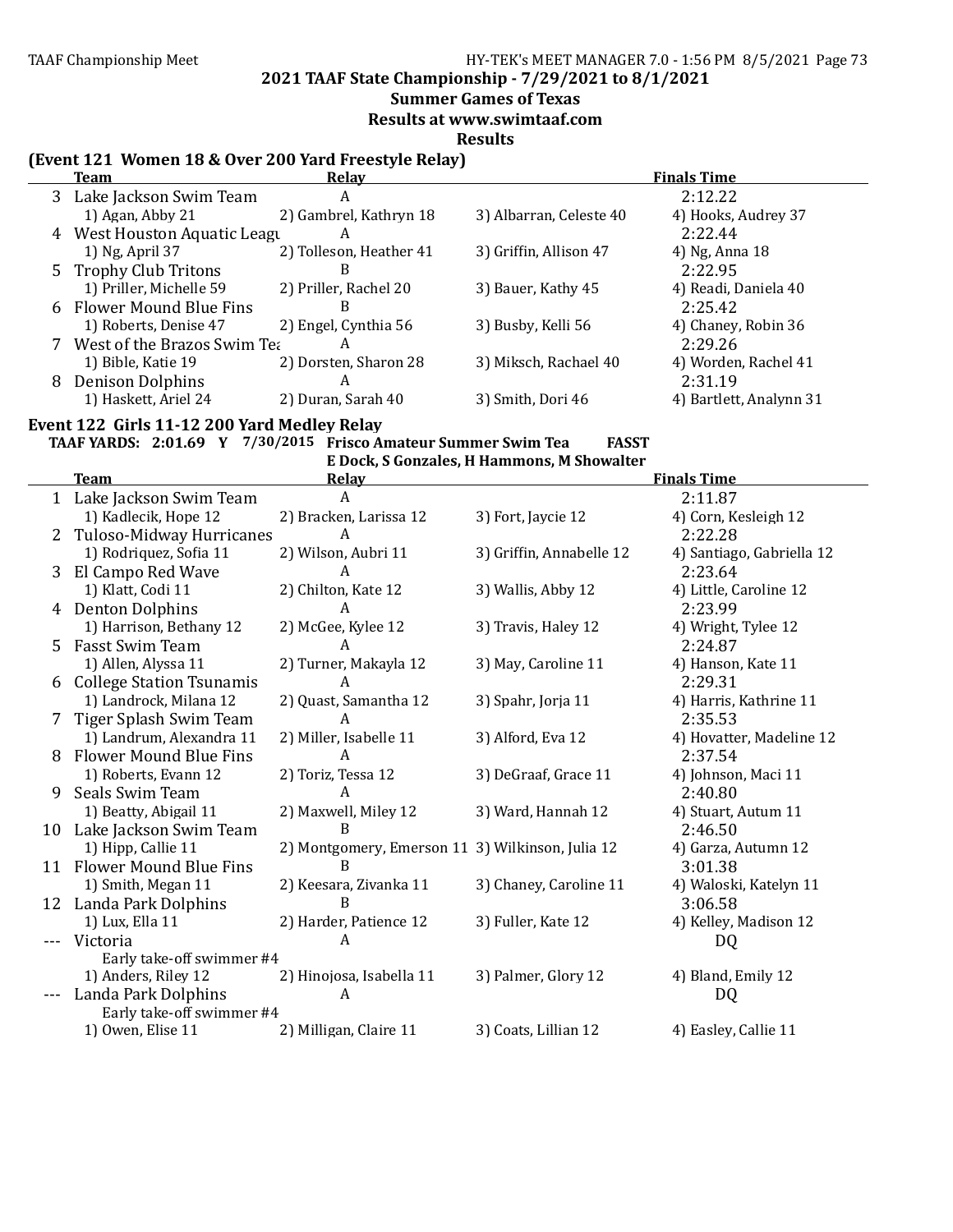**2021 TAAF State Championship - 7/29/2021 to 8/1/2021**

## **Summer Games of Texas**

**Results at www.swimtaaf.com**

**Results**

Event 123 Girls 13-14 200 Yard Medley Relay

|    | TAAF YARDS: 2:00.67 Y 8/1/2021 | <b>Fasst Swim Team</b>                                       | <b>FASST</b>                              |                           |
|----|--------------------------------|--------------------------------------------------------------|-------------------------------------------|---------------------------|
|    |                                |                                                              | V Shofran, S Rozewicz, A Rao, L Garagiola |                           |
|    | <b>Team</b>                    | <b>Relay</b>                                                 |                                           | <b>Finals Time</b>        |
|    | 1 Fasst Swim Team              | $\boldsymbol{A}$                                             |                                           | 2:00.67Y                  |
|    | 1) Shofran, Veronica 13        | 2) Rozewicz, Sydney 14                                       | 3) Rao, Ameya 13                          | 4) Garagiola, Lauren 13   |
|    | Seals Swim Team                | A                                                            |                                           | 2:10.60                   |
|    | 1) Crowe, Bethany 13           | 2) Martin, Braylee 14                                        | 3) Larsen, Grace 14                       | 4) Chastain, Remi 13      |
| 3  | Alice Swim Team                | A                                                            |                                           | 2:12.90                   |
|    | 1) McGuire, Kristyn 14         | 2) Nisimblat, Valentina 14                                   | 3) Elizondo, Ema 13                       | 4) Garcia, Jade 13        |
|    | 4 Portland Aquacats            | A                                                            |                                           | 2:13.11                   |
|    | 1) Johnnie, Courtney 14        | 2) Page, Laney 14                                            | 3) Hesseltine, Sara 13                    | 4) Wells, Emily 13        |
| 5  | <b>Mission Marlins</b>         | A                                                            |                                           | 2:18.16                   |
|    | 1) Deanda, Lauren 14           | 2) Krider, Juliet 13                                         | 3) Garcia, Sofia 14                       | 4) Sanchez, Pia 13        |
|    | 6 R&R Aquatics                 | A                                                            |                                           | 2:20.48                   |
|    | 1) Garza, Danica 14            | 2) Trevino, Estela 14                                        | 3) Salamon, Colette 14                    | 4) Torres, Julianna 14    |
|    | Life Time Swim Dallas          | $\overline{B}$                                               |                                           | 2:25.73                   |
|    | 1) Canright, Samantha 13       | 2) Aslen, Holly 14                                           | 3) Smith, Adelyn 13                       | 4) Langford, Jaiden 11    |
| *8 | <b>Denison Dolphins</b>        | A                                                            |                                           | 2:27.48                   |
|    | 1) Gamage, Venuki 13           | 2) Young, Hope 13                                            | 3) Parker, Hannah 13                      | 4) Bensley, Siena 13      |
| *8 | Landa Park Dolphins            | A                                                            |                                           | 2:27.48                   |
|    | 1) Jackson, Leigh 14           | 2) Skelton, Zoe 15                                           | 3) Ethridge, Marian 13                    | 4) Bennion, Kelyn 14      |
| 10 | <b>Trophy Club Tritons</b>     | $\boldsymbol{A}$                                             |                                           | 2:36.18                   |
|    | 1) Johnson, Meredith 13        | 2) Black, Ruby 13                                            | 3) Gardner, Morgan 13                     | 4) Anderson, Elizabeth 13 |
|    | 11 Denton Dolphins             | A                                                            |                                           | 2:38.53                   |
|    | 1) Amason, Andie 13            | 2) Hicks, Katelin 13                                         | 3) Ramos, Sofia 13                        | 4) Landry, Joan 13        |
|    | 12 Flower Mound Blue Fins      | A                                                            |                                           | 2:40.84                   |
|    | 1) Siuta, Emily 14             | 2) Johnson, Lucia 14                                         | 3) Tiede, Olivia 13                       | 4) Muralidhar, Maya 14    |
| 13 | Lake Jackson Swim Team         | A                                                            |                                           | 2:41.76                   |
|    | 1) Pena, Rebecca 14            | 2) Harris, Bailey 13                                         | 3) Reuschle, Anna 14                      | 4) Ebey, Michelle 13      |
|    | Port Aransas Swim Team         | A                                                            |                                           | DQ                        |
|    |                                | Stroke Infraction swimmer #3: Arms underwater recovery - fly |                                           |                           |
|    | 1) Fick, Lilliana 14           | 2) Burrill, Kaise 13                                         | 3) Burrill, Ellis 14                      | 4) Sohl, Keagan 13        |
|    | Bay City Swim Team             | A                                                            |                                           | <b>DQ</b>                 |
|    | Early take-off swimmer #3      |                                                              |                                           |                           |
|    | 1) Lee, Paislei 14             | 2) Gibbens, Iralynn 13                                       | 3) Ryman, Nicole 14                       | 4) Moehrig, Chloe 14      |

# Event 124 Girls 11-12 100 Yard Freestyle

|             |   |                                                                                                                                                                                                                    | <b>Elizabeth Weiss</b>                 | Westbury                                                                                                                                                                                                                                                                                                                     |  |
|-------------|---|--------------------------------------------------------------------------------------------------------------------------------------------------------------------------------------------------------------------|----------------------------------------|------------------------------------------------------------------------------------------------------------------------------------------------------------------------------------------------------------------------------------------------------------------------------------------------------------------------------|--|
| <b>Name</b> |   |                                                                                                                                                                                                                    |                                        | <b>Finals Time</b>                                                                                                                                                                                                                                                                                                           |  |
|             |   |                                                                                                                                                                                                                    |                                        | 1:01.67                                                                                                                                                                                                                                                                                                                      |  |
|             |   |                                                                                                                                                                                                                    |                                        | 1:03.66                                                                                                                                                                                                                                                                                                                      |  |
|             |   |                                                                                                                                                                                                                    |                                        | 1:05.83                                                                                                                                                                                                                                                                                                                      |  |
|             |   |                                                                                                                                                                                                                    |                                        | 1:06.34                                                                                                                                                                                                                                                                                                                      |  |
|             |   |                                                                                                                                                                                                                    |                                        | 1:06.35                                                                                                                                                                                                                                                                                                                      |  |
|             |   |                                                                                                                                                                                                                    |                                        | 1:06.35                                                                                                                                                                                                                                                                                                                      |  |
|             |   |                                                                                                                                                                                                                    |                                        | 1:06.53                                                                                                                                                                                                                                                                                                                      |  |
|             |   |                                                                                                                                                                                                                    | <b>Fasst Swim Team</b>                 | 1:07.26                                                                                                                                                                                                                                                                                                                      |  |
|             |   |                                                                                                                                                                                                                    |                                        | 1:07.40                                                                                                                                                                                                                                                                                                                      |  |
|             |   |                                                                                                                                                                                                                    |                                        | 1:08.47                                                                                                                                                                                                                                                                                                                      |  |
|             |   |                                                                                                                                                                                                                    |                                        | 1:08.66                                                                                                                                                                                                                                                                                                                      |  |
|             |   |                                                                                                                                                                                                                    |                                        | 1:09.11                                                                                                                                                                                                                                                                                                                      |  |
|             | 3 | Miksch, Abigail<br>Kadlecik, Hope<br>Garcia, Ariana<br>Nichols, Makena<br>Mallen, Kiara<br>Griffin, Annabelle<br>Low, Naomi<br>May, Caroline<br>Hataway, Kyla<br>Palmer, Glory<br>Horvath, Ainsley<br>Mesker, Remi | 57.78 Y 8/3/2001<br><b>TAAF YARDS:</b> | Age Team<br>12 West of the Brazos Swim Team<br>12 Lake Jackson Swim Team<br>12 Midlothian Stingrays<br>12 West of the Brazos Swim Team<br>12 Balcones<br>12 Tuloso-Midway Hurricanes<br>12 Coastal Bend All Stars<br>11<br>12 Navasota Swim Team<br>12 Victoria<br>12 City of Bryan - Barracudas<br>12 Life Time Swim Dallas |  |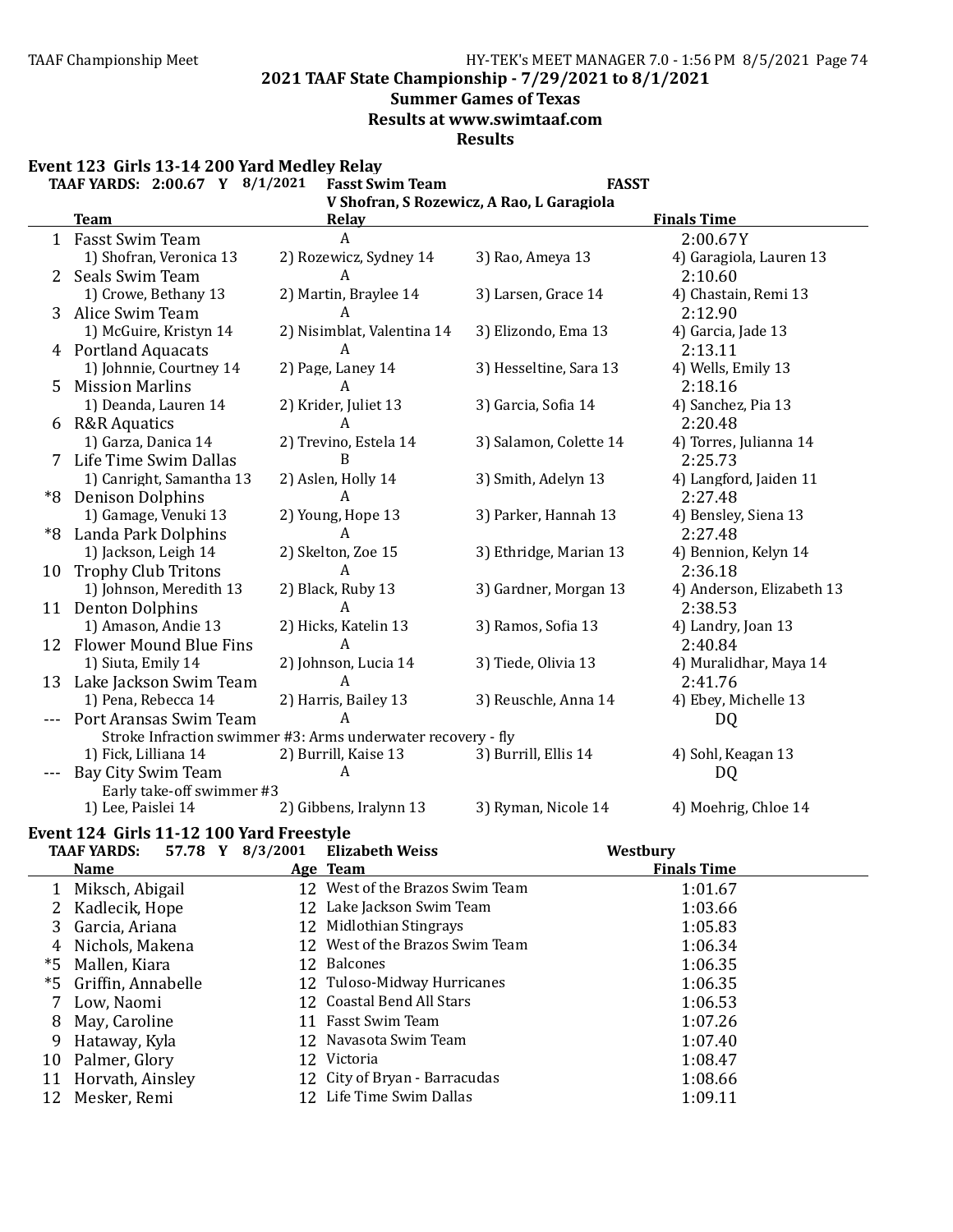**2021 TAAF State Championship - 7/29/2021 to 8/1/2021**

# **Summer Games of Texas**

**Results at www.swimtaaf.com**

### **Results**

# **(Event 124 Girls 11-12 100 Yard Freestyle)**

|         | <b>Name</b>           |    | Age Team                          | <b>Finals Time</b> |
|---------|-----------------------|----|-----------------------------------|--------------------|
| 13      | Landrum, Alexandra    |    | 11 Tiger Splash Swim Team         | 1:11.26            |
| 14      | Wright, Tylee         |    | 12 Denton Dolphins                | 1:12.00            |
| 15      | Hovatter, Madeline    |    | 12 Tiger Splash Swim Team         | 1:14.03            |
| 16      | Travis, Haley         |    | 12 Denton Dolphins                | 1:14.15            |
| 17      | Worden, Lily          |    | 11 Grapevine Gators               | 1:15.55            |
| 18      | Garcia, Andrea        |    | 12 South Texas All Region Swimmer | 1:16.00            |
| 19      | Easley, Callie        |    | 11 Landa Park Dolphins            | 1:17.09            |
| 20      | Stuart, Autum         | 11 | Seals Swim Team                   | 1:17.81            |
| 21      | Reyes, Audrina        |    | 12 South Texas All Region Swimmer | 1:18.04            |
| 22      | Sursa, Megan          |    | 12 Killeen Stingrays              | 1:19.19            |
| 23      | Pita, Riley           | 12 | <b>Balcones</b>                   | 1:23.85            |
|         | 24 Nuccitelli, Amelia |    | 12 Balcones                       | 1:24.69            |
| 25      | Deci, Victoria        |    | 11 West Houston Aquatic League    | 1:39.57            |
| 26      | Rettstatt, Kirstin    |    | 12 South Belt Area "all Stars"    | 1:43.89            |
| $- - -$ | Lerma, Mika           | 11 | Freer Swim Team                   | <b>DNF</b>         |
|         | Did not finish        |    |                                   |                    |

#### **Event 125 Girls 13-14 100 Yard Freestyle**

|      | <b>TAAF YARDS:</b>                       | 54.78 Y 7/25/2019 Minnie Tran   | <b>LJST</b>        |  |
|------|------------------------------------------|---------------------------------|--------------------|--|
|      | <b>Name</b>                              | Age Team                        | <b>Finals Time</b> |  |
| 1    | Pickens, Virginia                        | 14 Coastal Bend All Stars       | 57.06              |  |
| 2    | Crowe, Bethany                           | 13 Seals Swim Team              | 57.83              |  |
| 3    | Elizondo, Ema                            | 13 Alice Swim Team              | 59.45              |  |
| 4    | Hays, Kenzi                              | 13 Fit N Wise Muscle            | 1:00.00            |  |
| 5    | Youn, Rachel                             | 14 McKinney Sea Lions           | 1:01.10            |  |
| 6    | Garagiola, Lauren                        | 13 Fasst Swim Team              | 1:01.41            |  |
| 7    | Wallis, Riley                            | 14 El Campo Red Wave            | 1:01.65            |  |
| 8    | Rozewicz, Sydney                         | 14 Fasst Swim Team              | 1:02.24            |  |
| 9    | Light, Ava                               | 14 R&R Aquatics                 | 1:02.33            |  |
| 10   | Wells, Emily                             | 13 Portland Aquacats            | 1:02.87            |  |
| 11   | Gardner, Morgan                          | 13 Trophy Club Tritons          | 1:03.04            |  |
| 12   | Sanchez, Pia                             | 13 Mission Marlins              | 1:05.06            |  |
| 13   | Martinez Lopez, Kady                     | 13 Fit N Wise Muscle            | 1:07.35            |  |
| 14   | Demlow, Miriam                           | 14 College Station Tsunamis     | 1:10.08            |  |
| 15   | Rodriguez, Ellie                         | 14 Freer Swim Team              | 1:10.15            |  |
| 16   | Tejada, Avah                             | 14 Navasota Swim Team           | 1:11.82            |  |
| 17   | Hill, Abigail                            | 14 El Campo Red Wave            | 1:14.88            |  |
| 18   | Christian, Meagan                        | 13 West Houston Aquatic League  | 1:17.48            |  |
| 19   | Considine, Ramona                        | 13 Bartholomew                  | 1:19.92            |  |
| 20   | Labrado, Eva                             | 14 City Of El Paso              | 1:21.69            |  |
| 21   | Li, Qi Wei                               | 13 Westbury Swim Team           | 1:24.76            |  |
| 22   | Kulatilaka, Sashi                        | 14 College Station Tsunamis     | 1:24.80            |  |
| 23   | Bennion, Kelyn                           | 14 Landa Park Dolphins          | 1:30.40            |  |
| $ -$ | Gamboa, Karla                            | 13 Team McAllen                 | <b>SCR</b>         |  |
|      | Event 126 Girls 11-12 50 Yard Backstroke |                                 |                    |  |
|      | <b>TAAF YARDS:</b>                       | 30.50 Y 7/27/2004 Stacie O'Shea | COLST-             |  |
|      | <b>Name</b>                              | Age Team                        | <b>Finals Time</b> |  |
|      | 1 Kadlecik, Hope                         | 12 Lake Jackson Swim Team       | 31.71              |  |
|      | Bracken, Larissa                         | 12 Lake Jackson Swim Team       | 32.38              |  |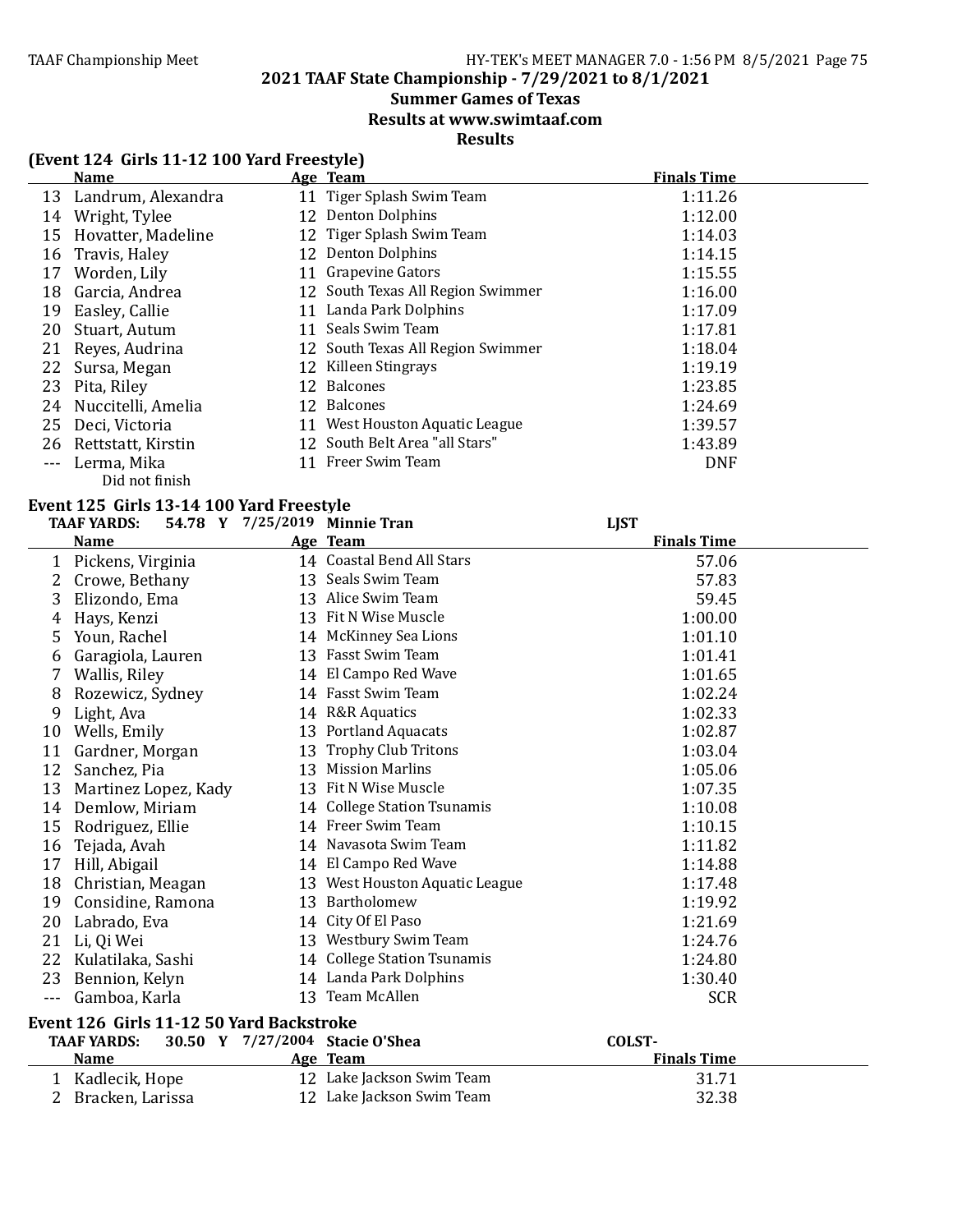**2021 TAAF State Championship - 7/29/2021 to 8/1/2021**

# **Summer Games of Texas**

**Results at www.swimtaaf.com**

**Results**

# **(Event 126 Girls 11-12 50 Yard Backstroke)**

|       | <b>Name</b>                           |    | Age Team                          | <b>Finals Time</b> |
|-------|---------------------------------------|----|-----------------------------------|--------------------|
| 3     | Miksch, Abigail                       |    | 12 West of the Brazos Swim Team   | 32.68              |
| 4     | Mallen, Kiara                         |    | 12 Balcones                       | 34.93              |
| 5     | Stull, Adia                           |    | 12 Grapevine Gators               | 35.44              |
| 6     | Nasri, Zoey                           |    | 11 McKinney Sea Lions             | 36.31              |
|       | Hataway, Kyla                         | 12 | Navasota Swim Team                | 36.36              |
| 8     | Horvath, Ainsley                      |    | 12 City of Bryan - Barracudas     | 36.80              |
| 9     | Landrum, Alexandra                    |    | 11 Tiger Splash Swim Team         | 37.67              |
| 10    | McGee, Kylee                          |    | 12 Denton Dolphins                | 38.33              |
| $*11$ | Turner, Makayla                       |    | 12 Fasst Swim Team                | 38.48              |
| $*11$ | Rodriquez, Sofia                      |    | 11 Tuloso-Midway Hurricanes       | 38.48              |
| 13    | Worden, Lily                          |    | 11 Grapevine Gators               | 38.56              |
| 14    | Bush, Gracie                          |    | 12 The Current                    | 38.88              |
| 15    | Ward, Hannah                          |    | 12 Seals Swim Team                | 39.09              |
| 16    | Allen, Alyssa                         |    | 11 Fasst Swim Team                | 39.12              |
| 17    | Smith, Reagan                         |    | 12 Landa Park Dolphins            | 39.66              |
| 18    | Bland, Emily                          |    | 12 Victoria                       | 39.99              |
| 19    | Spahr, Jorja                          |    | 11 College Station Tsunamis       | 40.04              |
| 20    | De Leon, Itzel                        | 12 | <b>Mission Marlins</b>            | 40.53              |
| 21    | Ondike, Ariel                         |    | 12 Tuloso-Midway Hurricanes       | 40.64              |
| 22    | Garcia, Andrea                        |    | 12 South Texas All Region Swimmer | 43.09              |
| 23    | McCreight, Makaylah                   |    | 11 Dittmar                        | 46.35              |
| 24    | Tigelaar, Ella                        |    | 11 Bartholomew                    | 47.57              |
|       | Arechiga, Madalyn                     |    | 12 Team McAllen                   | DQ                 |
|       | Choulders past vertical toward broast |    |                                   |                    |

#### Shoulders past vertical toward breast

#### **Event 127 Girls 13-14 50 Yard Backstroke**

|    | <b>TAAF YARDS:</b> |    | 28.78 Y 7/26/2018 Minnie Tran | <b>LJST</b>        |  |
|----|--------------------|----|-------------------------------|--------------------|--|
|    | Name               |    | Age Team                      | <b>Finals Time</b> |  |
|    | Shofran, Veronica  |    | 13 Fasst Swim Team            | 30.39              |  |
|    | Burrill, Ellis     |    | 14 Port Aransas Swim Team     | 30.93              |  |
| 3  | Johnnie, Courtney  |    | 14 Portland Aquacats          | 31.34              |  |
| 4  | Rao, Ameya         |    | 13 Fasst Swim Team            | 32.19              |  |
| 5  | Gamage, Venuki     |    | 13 Denison Dolphins           | 32.87              |  |
| b  | Burrill, Kaise     |    | 13 Port Aransas Swim Team     | 33.12              |  |
|    | Ryman, Nicole      |    | 14 Bay City Swim Team         | 33.46              |  |
| 8  | Wollny, Madeline   |    | 13 Team McAllen               | 33.64              |  |
| 9  | Gardner, Morgan    |    | 13 Trophy Club Tritons        | 34.95              |  |
| 10 | Garza, Danica      |    | 14 R&R Aquatics               | 35.37              |  |
| 11 | Garcia, Sofia      | 14 | <b>Mission Marlins</b>        | 35.74              |  |
| 12 | Sanchez, Pia       | 13 | <b>Mission Marlins</b>        | 36.25              |  |
| 13 | Cox, Katie         |    | 14 Weatherford Wild           | 38.25              |  |
| 14 | Martin, Braylee    |    | 14 Seals Swim Team            | 38.75              |  |
| 15 | Amason, Andie      |    | 13 Denton Dolphins            | 38.79              |  |
| 16 | Gibbens, Iralynn   | 13 | Bay City Swim Team            | 38.89              |  |
| 17 | Christian, Meagan  | 13 | West Houston Aquatic League   | 40.51              |  |
| 18 | Considine, Ramona  | 13 | Bartholomew                   | 43.31              |  |
| 19 | Harris, Ashley     |    | 14 College Station Tsunamis   | 43.91              |  |
| 20 | Kulatilaka, Sashi  |    | 14 College Station Tsunamis   | 45.74              |  |
| 21 | Li, Qi Wei         |    | 13 Westbury Swim Team         | 46.47              |  |
| 22 | Ethridge, Marian   |    | 13 Landa Park Dolphins        | 51.60              |  |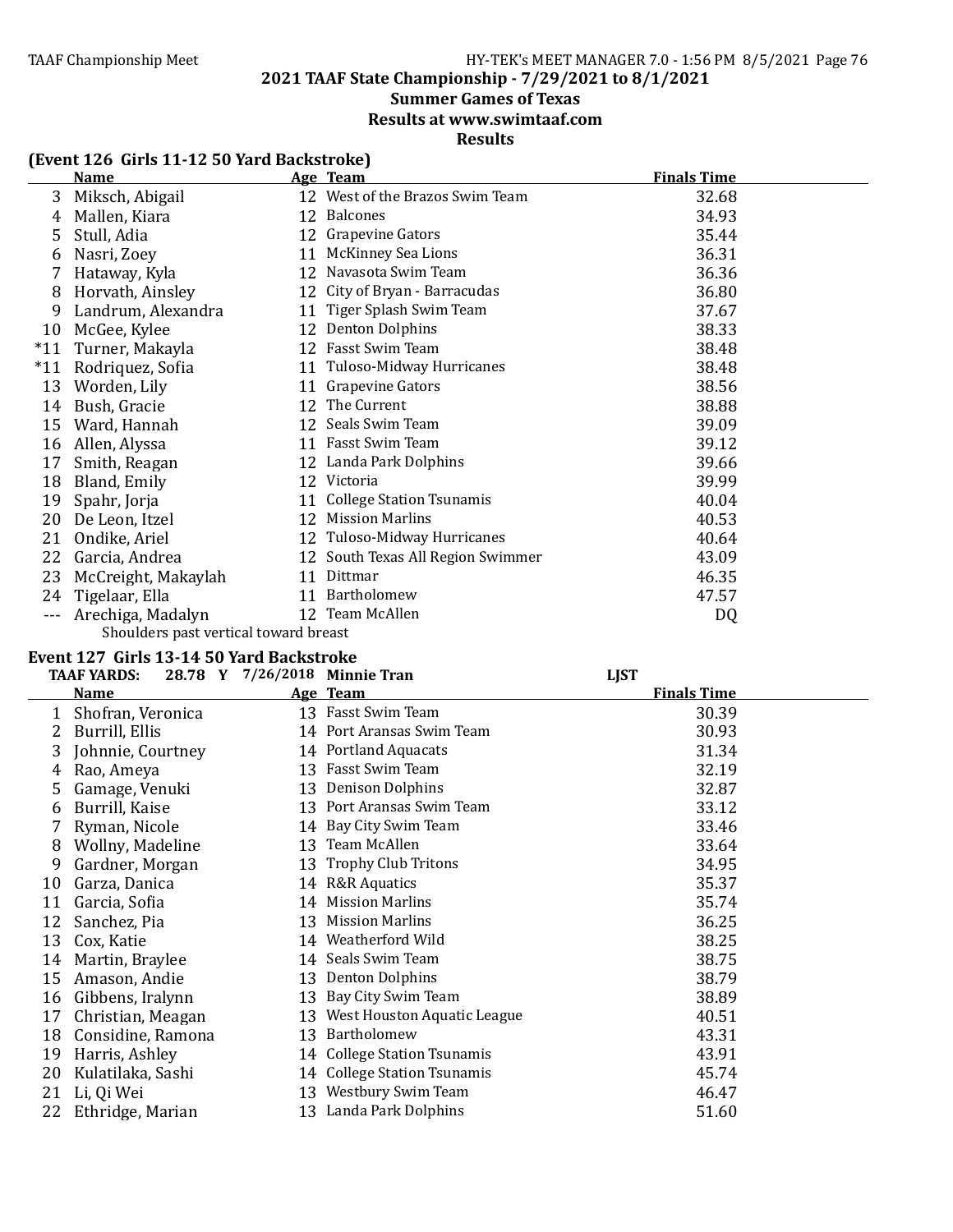#### TAAF Championship Meet TAAF Championship Meet HY-TEK's MEET MANAGER 7.0 - 1:56 PM 8/5/2021 Page 77

# **2021 TAAF State Championship - 7/29/2021 to 8/1/2021**

# **Summer Games of Texas**

**Results at www.swimtaaf.com**

**Results**

|    | (Event 127 Girls 13-14 50 Yard Backstroke)                 |    |                                                     |                                             |
|----|------------------------------------------------------------|----|-----------------------------------------------------|---------------------------------------------|
|    | <b>Name</b>                                                |    | Age Team                                            | <b>Finals Time</b>                          |
|    | --- Kaatz, Phoebe<br>Shoulders past vertical toward breast |    | 13 South Belt Area "all Stars"                      | DQ                                          |
|    | Ramirez, Ellie                                             |    | 14 Denton Dolphins                                  | <b>SCR</b>                                  |
|    |                                                            |    |                                                     |                                             |
|    | Event 128 Girls 11-12 50 Yard Breaststroke                 |    |                                                     |                                             |
|    | <b>TAAF YARDS:</b><br><b>Name</b>                          |    | 33.53 Y 7/26/2018 Kristen Dillard<br>Age Team       | <b>FB Bull Sharks</b><br><b>Finals Time</b> |
|    |                                                            |    | 12 Deer Park Seals Team                             | 36.09                                       |
|    | 1 Reyes, Isabel<br>2 Fort, Jaycie                          |    | 12 Lake Jackson Swim Team                           | 36.40                                       |
|    | Bracken, Larissa                                           |    | 12 Lake Jackson Swim Team                           | 36.64                                       |
| 3  | Toriz, Tessa                                               |    | 12 Flower Mound Blue Fins                           | 37.44                                       |
| 4  |                                                            |    | 12 Tuloso-Midway Hurricanes                         | 37.85                                       |
| 5  | Griffin, Annabelle                                         |    | 12 Portland Aquacats                                | 40.24                                       |
| 6  | Rogers, Phoebe                                             |    | 12 Denton Dolphins                                  | 40.57                                       |
| 7  | McGee, Kylee                                               |    | 12 College Station Tsunamis                         | 40.73                                       |
| 8  | Quast, Samantha                                            |    | 12 Team McAllen                                     |                                             |
| 9  | Serda, Olivia                                              |    |                                                     | 41.33                                       |
|    | 10 Jackson, Becca                                          |    | 12 Landa Park Dolphins<br>12 Flower Mound Blue Fins | 41.88                                       |
| 11 | Steinbach, Adeline                                         |    | 11 Flower Mound Blue Fins                           | 41.90                                       |
|    | 12 Johnson, Maci                                           |    | 12 Life Time Swim Dallas                            | 42.73                                       |
|    | 13 Mesker, Remi                                            |    |                                                     | 42.89                                       |
|    | 14 Vergara, Valeria                                        |    | 12 Mission Marlins                                  | 42.96                                       |
|    | 15 Reeves, Elli                                            |    | 12 McKinney Sea Lions                               | 43.16                                       |
|    | 16 Turner, Makayla                                         |    | 12 Fasst Swim Team                                  | 43.48                                       |
| 17 | Alford, Maxine                                             |    | 12 YMCA of Austin                                   | 43.54                                       |
| 18 | Easley, Callie                                             |    | 11 Landa Park Dolphins                              | 43.85                                       |
|    | 19 Wilson, Aubri                                           |    | 11 Tuloso-Midway Hurricanes                         | 43.87                                       |
|    | 20 Landrock, Milana                                        |    | 12 College Station Tsunamis                         | 43.90                                       |
| 21 | Nuccitelli, Amelia                                         |    | 12 Balcones                                         | 44.09                                       |
| 22 | Arizpe, Angelica                                           |    | 12 Mission Marlins                                  | 45.47                                       |
| 23 | Robinson, Makenzie                                         |    | 12 College Station Tsunamis                         | 45.62                                       |
| 24 | Deci, Victoria                                             |    | 11 West Houston Aquatic League                      | 51.02                                       |
| 25 | McCreight, Makaylah                                        |    | 11 Dittmar                                          | 54.11                                       |
|    | Event 129 Girls 13-14 50 Yard Breaststroke                 |    |                                                     |                                             |
|    | <b>TAAF YARDS:</b>                                         |    | 31.19 Y 7/27/2008 Kirsten Ericksen                  | <b>TM Hurricanes</b>                        |
|    | <b>Name</b>                                                |    | Age Team                                            | <b>Finals Time</b>                          |
| 1  | Wallis, Riley                                              |    | 14 El Campo Red Wave                                | 33.56                                       |
| 2  | Rozewicz, Sydney                                           |    | 14 Fasst Swim Team                                  | 34.66                                       |
| 3  | Crowe, Bethany                                             | 13 | Seals Swim Team                                     | 35.00                                       |
| 4  | Shofran, Veronica                                          |    | 13 Fasst Swim Team                                  | 35.34                                       |
| 5  | Hays, Kenzi                                                |    | 13 Fit N Wise Muscle                                | 35.57                                       |
| 6  | Light, Ava                                                 |    | 14 R&R Aquatics                                     | 36.40                                       |
| 7  | Burrill, Ellis                                             |    | 14 Port Aransas Swim Team                           | 36.44                                       |
| 8  | Skelton, Piper                                             | 13 | Landa Park Dolphins                                 | 39.17                                       |
| 9  | Perotto, Emilia                                            | 13 | Unattached                                          | 39.55                                       |
| 10 | Trevino, Estela                                            |    | 14 R&R Aquatics                                     | 39.97                                       |
| 11 | Siuta, Emily                                               |    | 14 Flower Mound Blue Fins                           | 40.64                                       |
| 12 | Parker, Hannah                                             | 13 | <b>Denison Dolphins</b>                             | 41.20                                       |
| 13 | Krider, Juliet                                             |    | 13 Mission Marlins                                  | 41.29                                       |
|    | 14 Demlow, Miriam                                          |    | 14 College Station Tsunamis                         | 41.67                                       |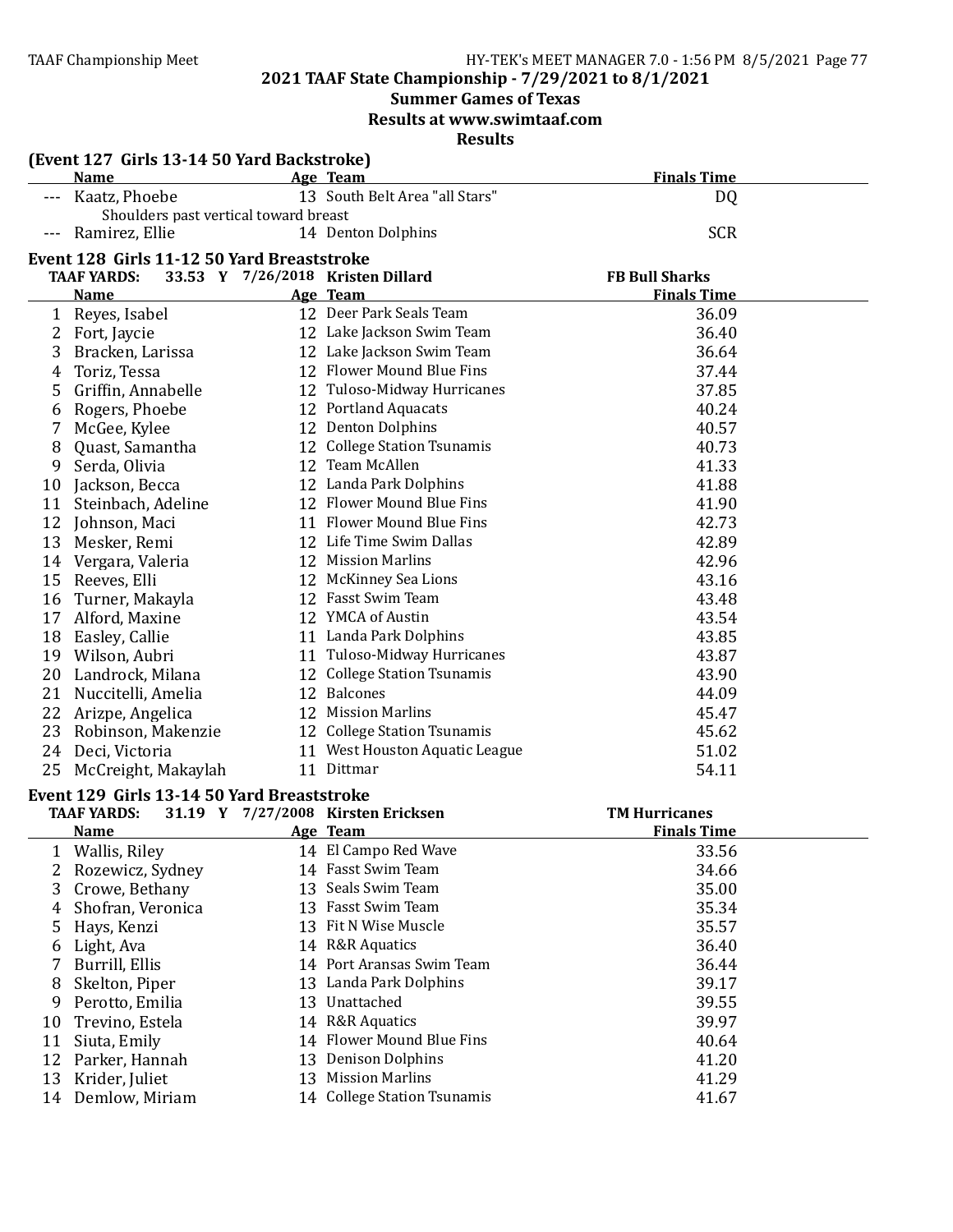# **2021 TAAF State Championship - 7/29/2021 to 8/1/2021**

# **Summer Games of Texas**

**Results at www.swimtaaf.com**

# **Results**

# **(Event 129 Girls 13-14 50 Yard Breaststroke)**

|         | <b>Name</b>                 | Age Team                           | <b>Finals Time</b> |
|---------|-----------------------------|------------------------------------|--------------------|
|         | 15 Hesseltine, Sara         | 13 Portland Aquacats               | 42.02              |
| 16      | Tejada, Avah                | 14 Navasota Swim Team              | 42.07              |
| 17      | Van Dyne, Cayden            | 13 H <sub>2</sub> o Swift Aquatics | 42.29              |
| 18      | Jackson, Leigh              | 14 Landa Park Dolphins             | 42.31              |
| 19      | Escobari, Natalie           | 13 Team McAllen                    | 42.44              |
| 20      | Montgomery, Grace           | 13 Stacy                           | 42.66              |
| 21      | Li, Qi Wei                  | 13 Westbury Swim Team              | 45.83              |
|         | 22 Harris, Ashley           | 14 College Station Tsunamis        | 47.81              |
| 23      | Adami, Lilyan               | 14 Freer Swim Team                 | 51.66              |
|         | 24 Reynolds, Lilah          | 13 Wake Aquatics                   | 53.16              |
|         | --- Reading, Abby           | 13 Balcones                        | DQ                 |
|         | Elbows recovered over water |                                    |                    |
| $- - -$ | Deva, Vedika                | 14 South Belt Area "all Stars"     | DQ                 |
|         | Toes not turned in on kick  |                                    |                    |
|         | Skelton, Zoe                | 15 Landa Park Dolphins             | <b>SCR</b>         |
|         | --- Ramirez, Ellie          | 14 Denton Dolphins                 | <b>SCR</b>         |

# Event 130 Girls 11-12 50 Yard Butterfly

|    | <b>TAAF YARDS:</b>                      | 28.65 Y 8/3/2001 | <b>Natalie Melenric</b>         | <b>Alvin</b>       |  |
|----|-----------------------------------------|------------------|---------------------------------|--------------------|--|
|    | <b>Name</b>                             |                  | Age Team                        | <b>Finals Time</b> |  |
| 1  | Garza, Valeria                          |                  | 12 Team McAllen                 | 28.79              |  |
| 2  | Fort, Jaycie                            |                  | 12 Lake Jackson Swim Team       | 30.53              |  |
| 3  | Hataway, Kyla                           |                  | 12 Navasota Swim Team           | 30.92              |  |
| 4  | May, Caroline                           |                  | 11 Fasst Swim Team              | 32.22              |  |
| 5  | Miksch, Abigail                         |                  | 12 West of the Brazos Swim Team | 32.80              |  |
| 6  | Palmer, Glory                           |                  | 12 Victoria                     | 32.96              |  |
| 7  | Reyes, Isabel                           |                  | 12 Deer Park Seals Team         | 34.31              |  |
| 8  | Worden, Lily                            |                  | 11 Grapevine Gators             | 34.80              |  |
| 9  | Stacy, Madeline                         |                  | 12 Alice Swim Team              | 35.01              |  |
| 10 | Wright, Tylee                           |                  | 12 Denton Dolphins              | 35.47              |  |
| 11 | Travis, Haley                           |                  | 12 Denton Dolphins              | 35.66              |  |
| 12 | Garcia, Ariana                          |                  | 12 Midlothian Stingrays         | 35.86              |  |
| 13 | Rogers, Phoebe                          |                  | 12 Portland Aquacats            | 36.23              |  |
| 14 | Landrum, Alexandra                      |                  | 11 Tiger Splash Swim Team       | 36.80              |  |
| 15 | Loomis, Chloe                           |                  | 12 Lobo Aquatic Academy         | 37.03              |  |
|    | 16 Alford, Eva                          |                  | 12 Tiger Splash Swim Team       | 37.32              |  |
| 17 | Hovatter, Madeline                      |                  | 12 Tiger Splash Swim Team       | 38.17              |  |
| 18 | Horvath, Ainsley                        |                  | 12 City of Bryan - Barracudas   | 38.26              |  |
| 19 | Hanson, Kate                            |                  | 11 Fasst Swim Team              | 39.52              |  |
| 20 | De Leon, Itzel                          |                  | 12 Mission Marlins              | 41.13              |  |
| 21 | Pita, Riley                             |                  | 12 Balcones                     | 47.16              |  |
| 22 | Tigelaar, Ella                          |                  | 11 Bartholomew                  | 48.02              |  |
| 23 | Cruz, Adelyn                            |                  | 12 San Juan Swimming            | 52.17              |  |
| 24 | McCreight, Makaylah                     |                  | 11 Dittmar                      | 56.99              |  |
| 25 | Rettstatt, Kirstin                      |                  | 12 South Belt Area "all Stars"  | 1:01.96            |  |
|    | Event 131 Girls 13-14 50 Yard Butterfly |                  |                                 |                    |  |
|    | <b>TAAF YARDS:</b>                      |                  | 26.37 Y 7/26/2018 Minnie Tran   | <b>LIST</b>        |  |
|    | <b>Name</b>                             |                  | Age Team                        | <b>Finals Time</b> |  |
|    | 1 Rao, Ameya                            |                  | 13 Fasst Swim Team              | 28.61              |  |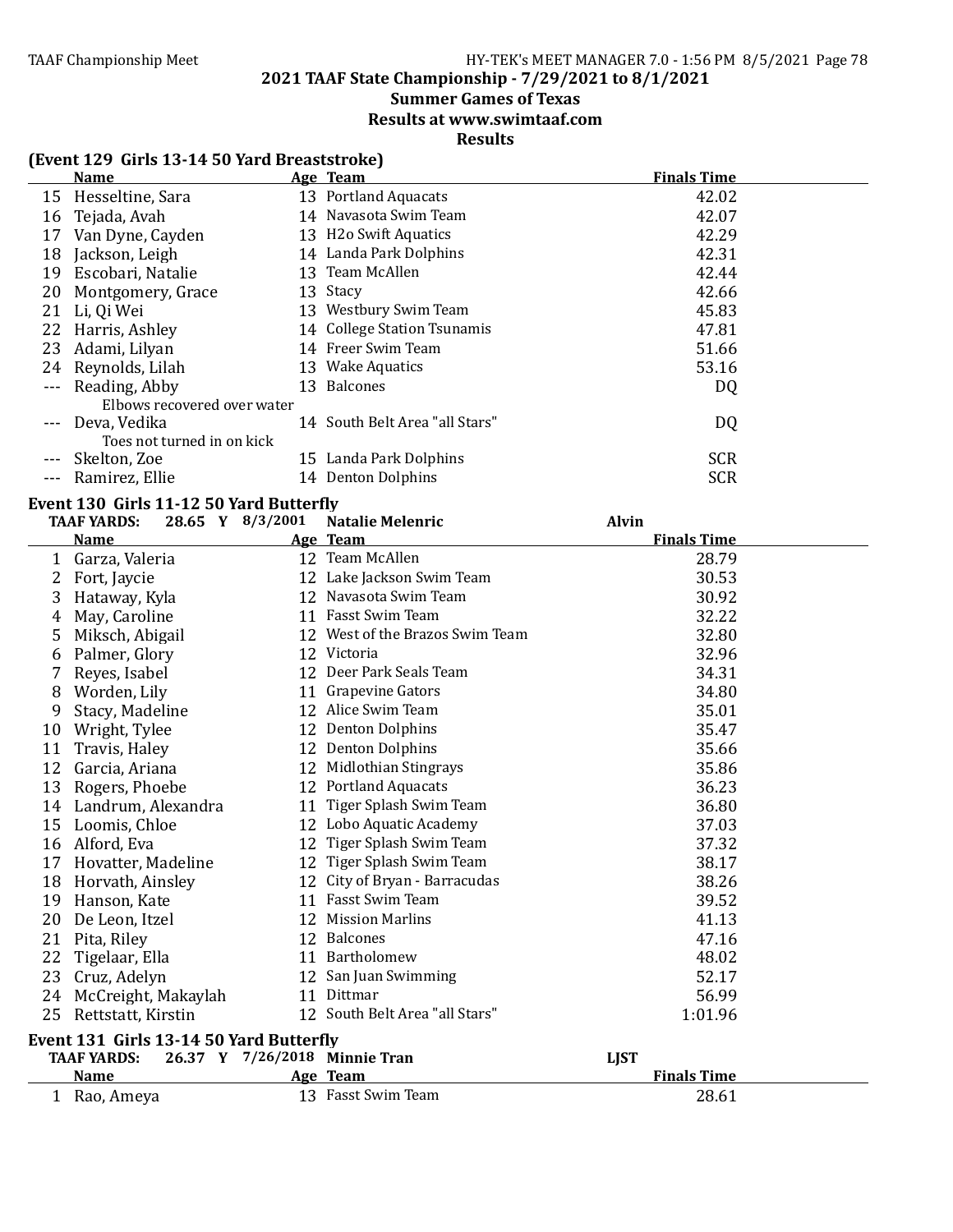# **2021 TAAF State Championship - 7/29/2021 to 8/1/2021**

# **Summer Games of Texas**

**Results at www.swimtaaf.com**

# **Results**

| (Event 131 Girls 13-14 50 Yard Butterfly) |
|-------------------------------------------|
|-------------------------------------------|

|       | <b>Name</b>       |    | Age Team                    | <b>Finals Time</b> |
|-------|-------------------|----|-----------------------------|--------------------|
|       | Elizondo, Ema     |    | 13 Alice Swim Team          | 28.69              |
| 3     | Youn, Rachel      |    | 14 McKinney Sea Lions       | 29.35              |
| 4     | Crowe, Bethany    | 13 | Seals Swim Team             | 29.53              |
| 5.    | Burrill, Ellis    | 14 | Port Aransas Swim Team      | 29.79              |
| 6     | Larsen, Grace     | 14 | Seals Swim Team             | 29.88              |
|       | Hays, Kenzi       |    | 13 Fit N Wise Muscle        | 30.17              |
| 8     | Johnnie, Courtney |    | 14 Portland Aquacats        | 31.06              |
| 9     | Salamon, Colette  |    | 14 R&R Aquatics             | 31.95              |
| 10    | Ryman, Nicole     |    | 14 Bay City Swim Team       | 32.05              |
| 11    | Ingle, Addalie    |    | 13 Lobo Aquatic Academy     | 33.08              |
| 12    | Wollny, Madeline  |    | 13 Team McAllen             | 33.40              |
| 13    | Garcia, Sofia     | 14 | <b>Mission Marlins</b>      | 33.48              |
| 14    | Garza, Danica     | 14 | R&R Aquatics                | 34.71              |
| 15    | Voicu, Julia      |    | 14 City Of Allen Swim Team  | 35.37              |
| 16    | Montgomery, Grace | 13 | Stacy                       | 36.66              |
| 17    | Skelton, Piper    | 13 | Landa Park Dolphins         | 36.95              |
| 18    | Anakalea, Jia     | 13 | West Houston Aquatic League | 40.92              |
|       | Gamboa, Karla     |    | 13 Team McAllen             | <b>SCR</b>         |
| $---$ | Skelton, Zoe      |    | 15 Landa Park Dolphins      | <b>SCR</b>         |

#### **Event 132 Girls 11-12 50 Yard Freestyle**

|    | <b>TAAF YARDS:</b>  | 26.32 Y 8/3/2001 | <b>Elizabeth Weiss</b>          | Westbury           |
|----|---------------------|------------------|---------------------------------|--------------------|
|    | <b>Name</b>         |                  | Age Team                        | <b>Finals Time</b> |
| 1  | Garza, Valeria      |                  | 12 Team McAllen                 | 28.01              |
|    | Kadlecik, Hope      |                  | 12 Lake Jackson Swim Team       | 28.49              |
| 3  | Garcia, Ariana      | 12               | Midlothian Stingrays            | 28.56              |
| 4  | Miksch, Abigail     | 12               | West of the Brazos Swim Team    | 28.98              |
| 5  | Nichols, Makena     |                  | 12 West of the Brazos Swim Team | 29.28              |
| 6  | Low, Naomi          |                  | 12 Coastal Bend All Stars       | 29.59              |
|    | Mallen, Kiara       |                  | 12 Balcones                     | 29.74              |
| 8  | May, Caroline       |                  | 11 Fasst Swim Team              | 29.96              |
| 9  | Hataway, Kyla       |                  | 12 Navasota Swim Team           | 30.67              |
| 10 | Stull, Adia         |                  | 12 Grapevine Gators             | 30.82              |
| 11 | Santiago, Gabriella |                  | 12 Tuloso-Midway Hurricanes     | 31.11              |
| 12 | Wright, Tylee       |                  | 12 Denton Dolphins              | 31.42              |
| 13 | Mesker, Remi        |                  | 12 Life Time Swim Dallas        | 31.55              |
| 14 | Landrum, Alexandra  |                  | 11 Tiger Splash Swim Team       | 31.75              |
| 15 | Hovatter, Madeline  | 12               | Tiger Splash Swim Team          | 31.76              |
| 16 | Palmer, Glory       |                  | 12 Victoria                     | 31.80              |
| 17 | Horvath, Ainsley    | 12               | City of Bryan - Barracudas      | 31.98              |
| 18 | Spahr, Jorja        |                  | 11 College Station Tsunamis     | 32.48              |
| 19 | Jackson, Becca      |                  | 12 Landa Park Dolphins          | 32.59              |
| 20 | Vergara, Valeria    |                  | 12 Mission Marlins              | 33.23              |
| 21 | Travis, Haley       |                  | 12 Denton Dolphins              | 33.74              |
| 22 | Stuart, Autum       |                  | 11 Seals Swim Team              | 34.82              |
| 23 | Cruz, Adelyn        |                  | 12 San Juan Swimming            | 35.60              |
| 24 | Pita, Riley         |                  | 12 Balcones                     | 37.40              |
| 25 | Tigelaar, Ella      |                  | 11 Bartholomew                  | 40.58              |
| 26 | Deci, Victoria      |                  | 11 West Houston Aquatic League  | 44.85              |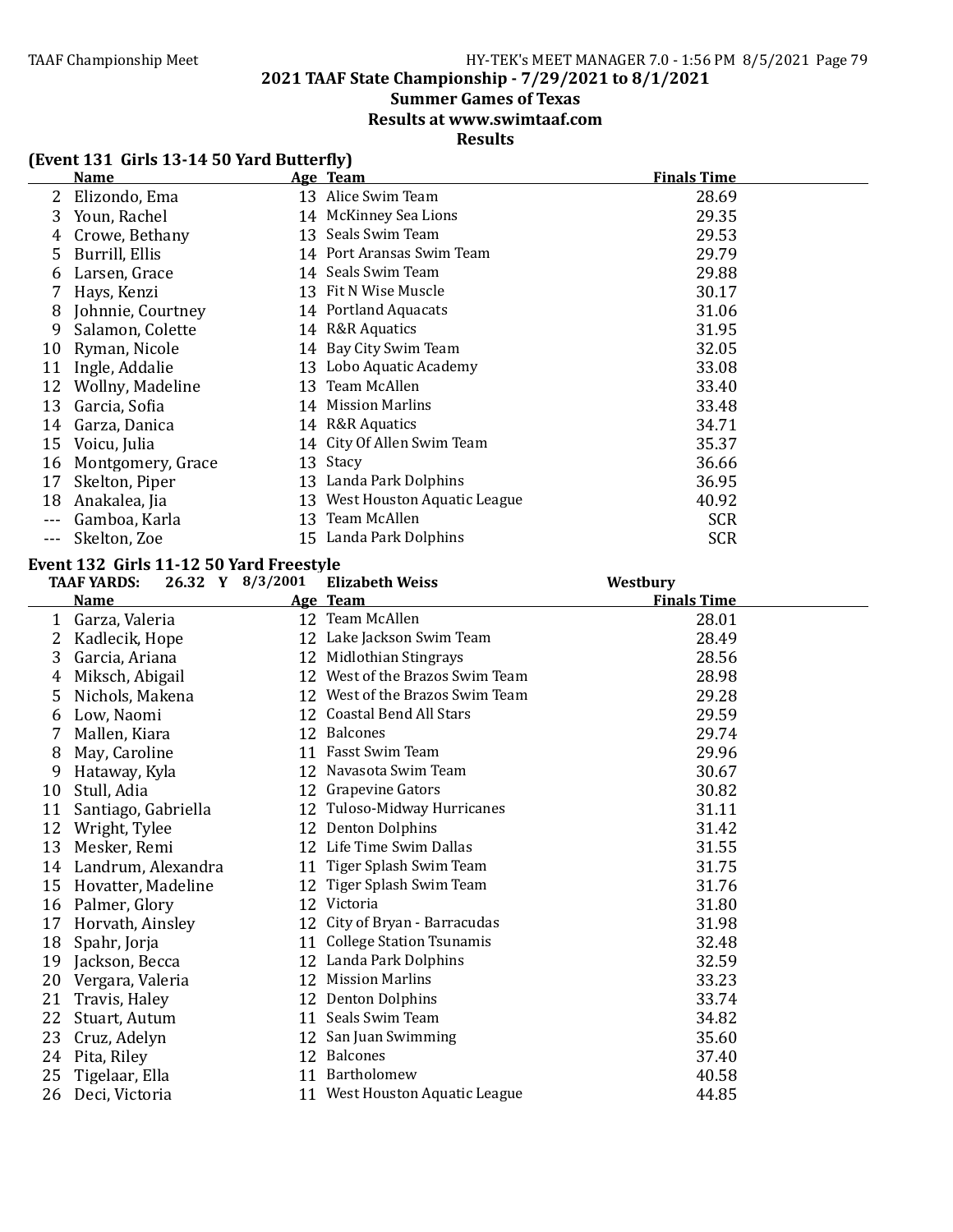**2021 TAAF State Championship - 7/29/2021 to 8/1/2021**

# **Summer Games of Texas**

**Results at www.swimtaaf.com**

#### **Results**

|       | Event 133 Girls 13-14 50 Yard Freestyle       |    |                                |                    |
|-------|-----------------------------------------------|----|--------------------------------|--------------------|
|       | <b>TAAF YARDS:</b>                            |    | 24.95 Y 7/25/2019 Minnie Tran  | <b>LJST</b>        |
|       | <b>Name</b>                                   |    | Age Team                       | <b>Finals Time</b> |
| 1     | Pickens, Virginia                             |    | 14 Coastal Bend All Stars      | 26.26              |
| 2     | Youn, Rachel                                  |    | 14 McKinney Sea Lions          | 27.11              |
| 3     | Hays, Kenzi                                   |    | 13 Fit N Wise Muscle           | 27.62              |
| 4     | Wallis, Riley                                 |    | 14 El Campo Red Wave           | 27.94              |
| 5     | Wells, Emily                                  |    | 13 Portland Aquacats           | 28.04              |
| 6     | Rao, Ameya                                    |    | 13 Fasst Swim Team             | 28.07              |
| 7     | Light, Ava                                    |    | 14 R&R Aquatics                | 28.59              |
| 8     | Nisimblat, Valentina                          |    | 14 Alice Swim Team             | 28.65              |
| 9     | Garagiola, Lauren                             |    | 13 Fasst Swim Team             | 28.78              |
| 10    | Ryman, Nicole                                 |    | 14 Bay City Swim Team          | 29.02              |
|       | 11 Gardner, Morgan                            |    | 13 Trophy Club Tritons         | 29.10              |
|       | 12 Martinez Lopez, Kady                       |    | 13 Fit N Wise Muscle           | 29.56              |
|       | 13 Wollny, Madeline                           |    | 13 Team McAllen                | 29.93              |
|       | 14 Jackson, Leigh                             |    | 14 Landa Park Dolphins         | 30.72              |
|       | 15 Siuta, Emily                               |    | 14 Flower Mound Blue Fins      | 30.73              |
|       | 16 Rodriguez, Ellie                           |    | 14 Freer Swim Team             | 31.09              |
|       | 17 Van Dyne, Cayden                           |    | 13 H2o Swift Aquatics          | 31.70              |
|       | 18 Demlow, Miriam                             |    | 14 College Station Tsunamis    | 31.71              |
|       | 19 Tejada, Avah                               |    | 14 Navasota Swim Team          | 32.28              |
|       | 20 Considine, Ramona                          |    | 13 Bartholomew                 | 33.37              |
|       | 21 Montgomery, Grace                          |    | 13 Stacy                       | 33.81              |
|       | 22 Christian, Meagan                          |    | 13 West Houston Aquatic League | 33.97              |
| 23    | Anakalea, Jia                                 |    | 13 West Houston Aquatic League | 34.34              |
| 24    | Li, Qi Wei                                    |    | 13 Westbury Swim Team          | 36.68              |
| 25    | Bennion, Kelyn                                |    | 14 Landa Park Dolphins         | 37.25              |
|       | 26 Reynolds, Lilah                            |    | 13 Wake Aquatics               | 43.05              |
| $---$ | Chastain, Remi                                |    | 13 Seals Swim Team             | <b>SCR</b>         |
| $---$ | Gamboa, Karla                                 |    | 13 Team McAllen                | <b>SCR</b>         |
|       | Event 134 Girls 11-12 100 Yard IM             |    |                                |                    |
|       | TAAF YARDS: 1:07.23 Y 7/27/2004 Stacie O'Shea |    |                                | COLST-             |
|       | <b>Name</b>                                   |    | Age Team                       | <b>Finals Time</b> |
|       | 1 Fort, Jaycie                                |    | 12 Lake Jackson Swim Team      | 1:10.16            |
|       | Garza, Valeria                                |    | 12 Team McAllen                | 1:10.28            |
|       | 3 Bracken, Larissa                            |    | 12 Lake Jackson Swim Team      | 1:12.42            |
| 4     | Griffin, Annabelle                            |    | 12 Tuloso-Midway Hurricanes    | 1:15.13            |
| 5     | Mallen, Kiara                                 |    | 12 Balcones                    | 1:18.27            |
| 6     | May, Caroline                                 |    | 11 Fasst Swim Team             | 1:19.43            |
| 7     | Corn, Kesleigh                                |    | 12 Lake Jackson Swim Team      | 1:19.69            |
| 8     | McGee, Kylee                                  |    | 12 Denton Dolphins             | 1:20.41            |
| 9     | Mesker, Remi                                  |    | 12 Life Time Swim Dallas       | 1:20.92            |
| 10    | Wright, Tylee                                 |    | 12 Denton Dolphins             | 1:22.72            |
| 11    | Wilson, Aubri                                 | 11 | Tuloso-Midway Hurricanes       | 1:23.25            |
| 12    | Low, Naomi                                    | 12 | <b>Coastal Bend All Stars</b>  | 1:23.52            |
| 13    | Quast, Samantha                               |    | 12 College Station Tsunamis    | 1:23.60            |
| 14    | Ward, Hannah                                  |    | 12 Seals Swim Team             | 1:23.70            |
| 15    | Steinbach, Adeline                            |    | 12 Flower Mound Blue Fins      | 1:24.60            |
|       |                                               |    | $C = \prod_{n=1}^{n} C_n$      | 21.70              |

Spahr, Jorja 11 College Station Tsunamis 1:24.78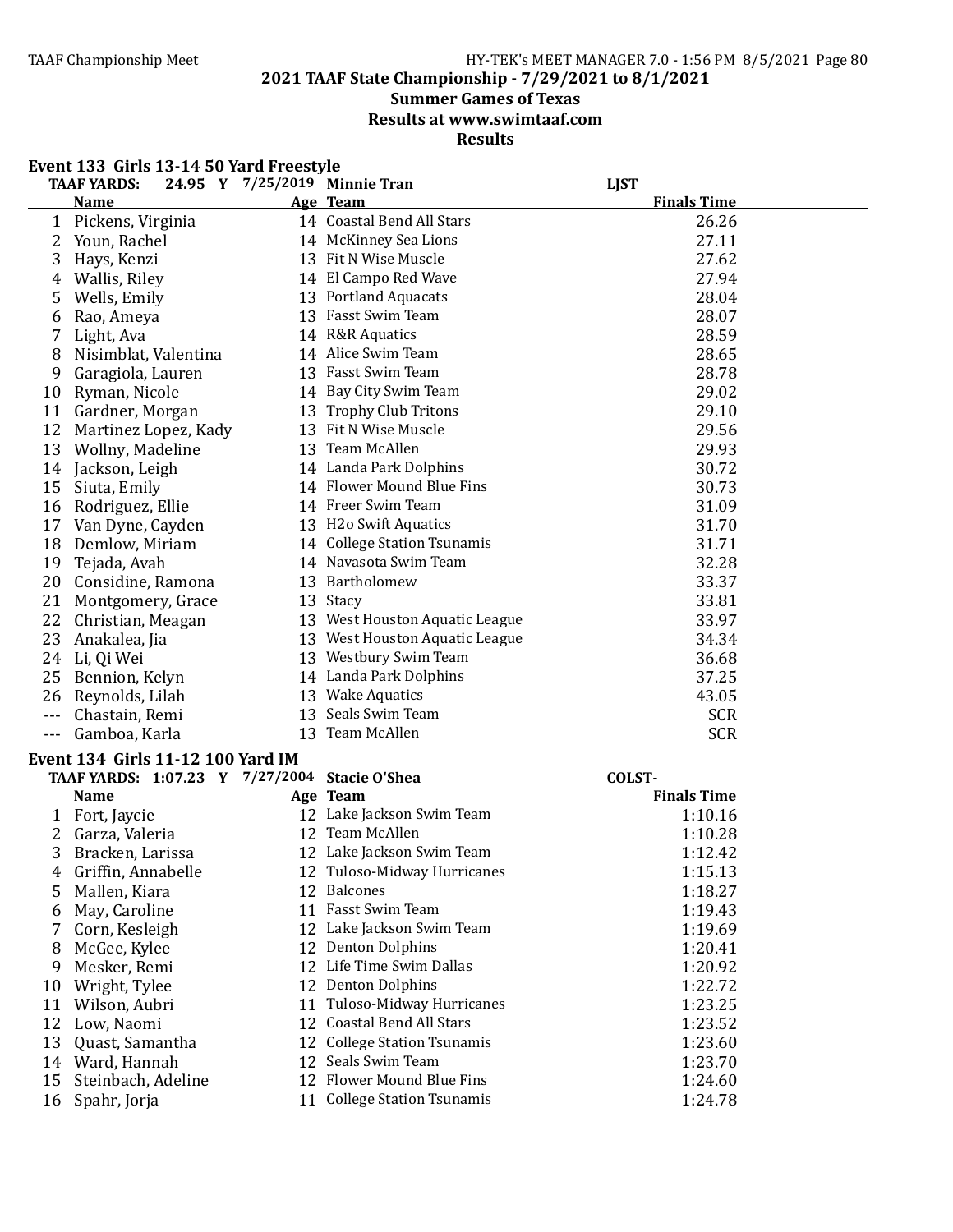2 Garagiola, Lauren

#### TAAF Championship Meet HY-TEK's MEET MANAGER 7.0 - 1:56 PM 8/5/2021 Page 81

# **2021 TAAF State Championship - 7/29/2021 to 8/1/2021**

# **Summer Games of Texas**

**Results at www.swimtaaf.com**

**Results**

|         | (Event 134 Girls 11-12 100 Yard IM)             |  |                                                                        |                    |  |  |
|---------|-------------------------------------------------|--|------------------------------------------------------------------------|--------------------|--|--|
|         | <b>Name</b>                                     |  | Age Team                                                               | <b>Finals Time</b> |  |  |
|         | 17 Bush, Gracie                                 |  | 12 The Current                                                         | 1:26.71            |  |  |
| 18      | Landrock, Milana                                |  | 12 College Station Tsunamis                                            | 1:27.05            |  |  |
| 19      | Alford, Maxine                                  |  | 12 YMCA of Austin                                                      | 1:27.23            |  |  |
| 20      | Easley, Callie                                  |  | 11 Landa Park Dolphins                                                 | 1:29.62            |  |  |
| 21      | Vergara, Valeria                                |  | 12 Mission Marlins                                                     | 1:30.17            |  |  |
| 22      | Tigelaar, Ella                                  |  | 11 Bartholomew                                                         | 1:42.33            |  |  |
| 23      | Deci, Victoria                                  |  | 11 West Houston Aquatic League                                         | 1:54.26            |  |  |
|         | 24 Rettstatt, Kirstin                           |  | 12 South Belt Area "all Stars"                                         | 2:08.64            |  |  |
| $- - -$ | Serda, Olivia                                   |  | 12 Team McAllen                                                        | DQ                 |  |  |
|         | Elbows recovered over water - breast            |  |                                                                        |                    |  |  |
|         | Pita, Riley                                     |  | 12 Balcones                                                            | DQ                 |  |  |
|         |                                                 |  | Shoulders not at or past vertical towards breast off the wall - breast |                    |  |  |
|         | Garcia, Ariana                                  |  | 12 Midlothian Stingrays                                                | DQ                 |  |  |
|         | Elbows recovered over water - breast            |  |                                                                        |                    |  |  |
|         | Event 135 Girls 13-14 100 Yard IM               |  |                                                                        |                    |  |  |
|         | TAAF YARDS: 1:01.94 Y 7/26/2018 Minnie Tran     |  |                                                                        | <b>LJST</b>        |  |  |
|         | <u>Name</u>                                     |  | Age Team                                                               | <b>Finals Time</b> |  |  |
|         | 1 Crowe, Bethany                                |  | 13 Seals Swim Team                                                     | 1:06.09            |  |  |
| 2       | Shofran, Veronica                               |  | 13 Fasst Swim Team                                                     | 1:06.45            |  |  |
| 3       | Rao, Ameya                                      |  | 13 Fasst Swim Team                                                     | 1:08.04            |  |  |
| 4       | Burrill, Ellis                                  |  | 14 Port Aransas Swim Team                                              | 1:09.53            |  |  |
| 5       | Pickens, Virginia                               |  | 14 Coastal Bend All Stars                                              | 1:10.19            |  |  |
| 6       | Elizondo, Ema                                   |  | 13 Alice Swim Team                                                     | 1:10.74            |  |  |
| 7       | Larsen, Grace                                   |  | 14 Seals Swim Team                                                     | 1:11.20            |  |  |
| 8       | Ryman, Nicole                                   |  | 14 Bay City Swim Team                                                  | 1:12.54            |  |  |
| 9       | Garagiola, Lauren                               |  | 13 Fasst Swim Team                                                     | 1:14.10            |  |  |
| 10      | Light, Ava                                      |  | 14 R&R Aquatics                                                        | 1:14.21            |  |  |
| 11      | Ward, Elise                                     |  | 14 Seals Swim Team                                                     | 1:19.24            |  |  |
| 12      | Garza, Danica                                   |  | 14 R&R Aquatics                                                        | 1:19.46            |  |  |
| 13      | Skelton, Piper                                  |  | 13 Landa Park Dolphins                                                 | 1:19.63            |  |  |
| 14      | Demlow, Miriam                                  |  | 14 College Station Tsunamis                                            | 1:21.62            |  |  |
| 15      | Van Dyne, Cayden                                |  | 13 H2o Swift Aquatics                                                  | 1:24.38            |  |  |
| 16      | Jackson, Leigh                                  |  | 14 Landa Park Dolphins                                                 | 1:25.70            |  |  |
| 17      | Montgomery, Grace                               |  | 13 Stacy                                                               | 1:28.03            |  |  |
| 18      | Anakalea, Jia                                   |  | 13 West Houston Aquatic League                                         | 1:28.80            |  |  |
| 19      | Christian, Meagan                               |  | 13 West Houston Aquatic League                                         | 1:32.47            |  |  |
| 20      | Renteria, Laura                                 |  | 14 San Juan Swimming                                                   | 1:32.76            |  |  |
| 21      | Vera, Clarissa                                  |  | 14 Alamo Parks & Rec                                                   | 1:36.94            |  |  |
|         | Wollny, Madeline                                |  | 13 Team McAllen                                                        | DQ                 |  |  |
|         | One hand touch - fly                            |  |                                                                        |                    |  |  |
|         | Ramirez, Ellie                                  |  | 14 Denton Dolphins                                                     | <b>SCR</b>         |  |  |
|         | Skelton, Zoe                                    |  | 15 Landa Park Dolphins                                                 | <b>SCR</b>         |  |  |
| $ -$    | Farden, Mailie                                  |  | 13 Trophy Club Tritons                                                 | <b>SCR</b>         |  |  |
|         | Event 136 Girls 13-14 200 Yard Freestyle        |  |                                                                        |                    |  |  |
|         | TAAF YARDS: 1:59.76 Y 7/25/2019 Maria Oushalkas |  |                                                                        | <b>FASST</b>       |  |  |
|         | <b>Name</b>                                     |  | Age Team                                                               | <b>Finals Time</b> |  |  |
|         | 1 Pickens, Virginia                             |  | 14 Coastal Bend All Stars                                              | 2:12.75            |  |  |
|         | 2 Garagiola, Lauren                             |  | 13 Fasst Swim Team                                                     | 2:15.33            |  |  |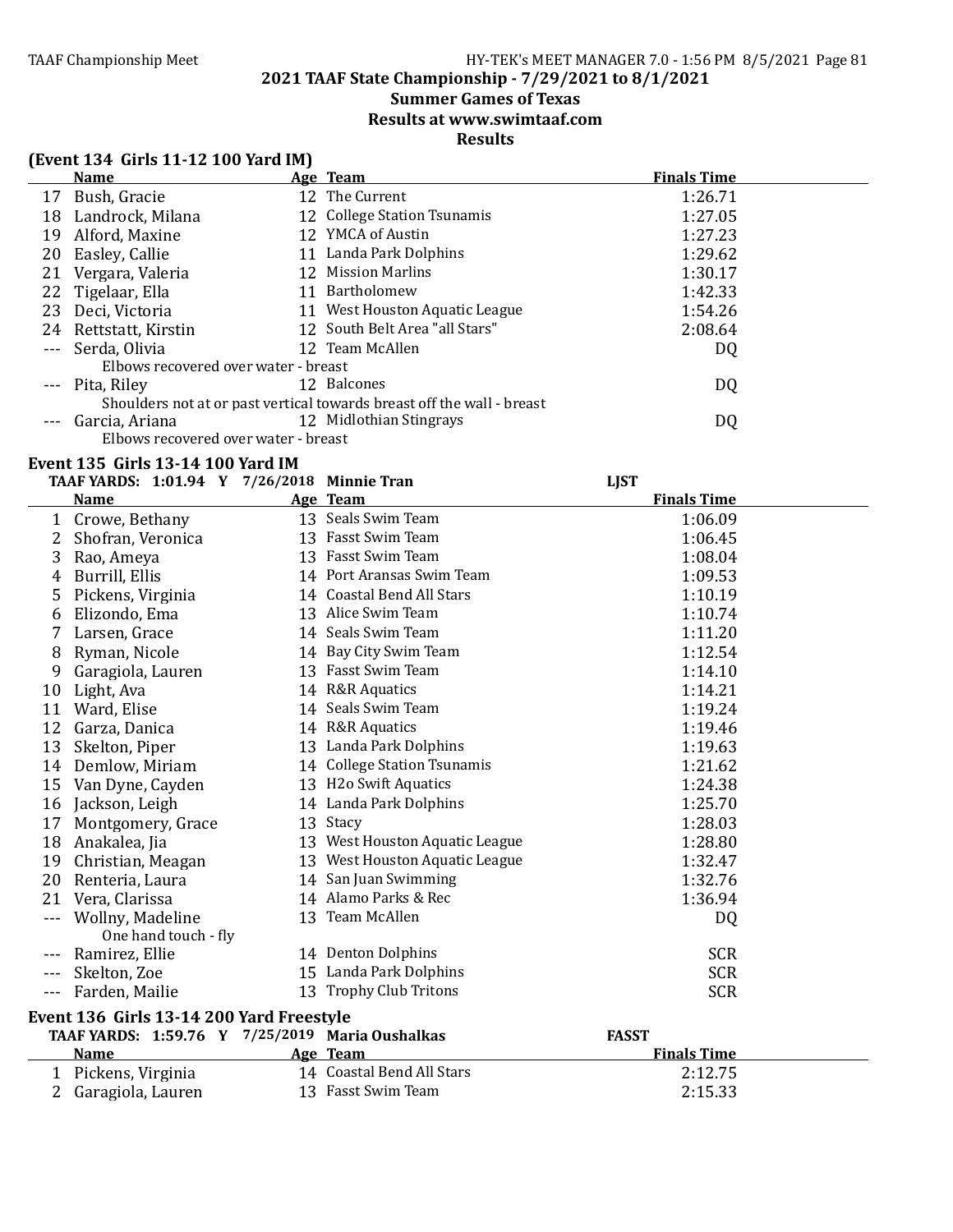**2021 TAAF State Championship - 7/29/2021 to 8/1/2021**

#### **Summer Games of Texas**

**Results at www.swimtaaf.com**

### **Results**

# **(Event 136 Girls 13-14 200 Yard Freestyle)**

|    | <b>Name</b>      | Age Team                    | <b>Finals Time</b> |
|----|------------------|-----------------------------|--------------------|
| 3  | Gardner, Morgan  | 13 Trophy Club Tritons      | 2:15.42            |
| 4  | Rozewicz, Sydney | 14 Fasst Swim Team          | 2:16.27            |
| 5  | Geier, Jessie    | 14 Carrollton Aqua Racers   | 2:20.13            |
| 6  | Larsen, Grace    | 14 Seals Swim Team          | 2:22.18            |
|    | Johnson, Milana  | 14 Tuloso-Midway Hurricanes | 2:26.55            |
| 8  | Skelton, Piper   | 13 Landa Park Dolphins      | 2:34.91            |
| 9  | Moehrig, Chloe   | 14 Bay City Swim Team       | 2:36.05            |
| 10 | Deanda, Lauren   | 14 Mission Marlins          | 2:46.26            |
| 11 | Hill, Abigail    | 14 El Campo Red Wave        | 2:47.22            |
| 12 | Ingle, McKenna   | 13 Lobo Aquatic Academy     | 2:48.57            |
| 13 | Renteria, Laura  | 14 San Juan Swimming        | 3:02.41            |
| 14 | Kubecka, Ansley  | 13 Palacios Aquatics Club   | 3:06.43            |
| 15 | Videla, Alissa   | 14 Flower Mound Blue Fins   | 3:17.38            |
|    | Gamboa, Karla    | 13 Team McAllen             | <b>SCR</b>         |
|    | Skelton, Zoe     | 15 Landa Park Dolphins      | <b>SCR</b>         |
|    |                  |                             |                    |

#### Event 137 Girls 11-12 200 Yard Freestyle Relay

# **TAAF YARDS: 1:54.69 Y 7/27/2004 Richmond/Rosenberg Team**

C Zamora, M Przybilla, L Pitts, S Smith<br>Relay

|    | <b>Team</b>                   | <b>Relay</b>             |                           | <b>Finals Time</b>       |
|----|-------------------------------|--------------------------|---------------------------|--------------------------|
|    | 1 Lake Jackson Swim Team      | A                        |                           | 2:00.23                  |
|    | 1) Fort, Jaycie 12            | 2) Corn, Kesleigh 12     | 3) Bracken, Larissa 12    | 4) Kadlecik, Hope 12     |
| 2  | <b>Fasst Swim Team</b>        | A                        |                           | 2:05.49                  |
|    | 1) Turner, Makayla 12         | 2) Allen, Alyssa 11      | 3) Hanson, Kate 11        | 4) May, Caroline 11      |
| 3  | Victoria                      | А                        |                           | 2:06.56                  |
|    | 1) Anders, Riley 12           | 2) Hinojosa, Isabella 11 | 3) Bland, Emily 12        | 4) Palmer, Glory 12      |
| 4  | Tuloso-Midway Hurricanes      | A                        |                           | 2:06.82                  |
|    | 1) Wilson, Aubri 11           | 2) Ondike, Ariel 12      | 3) Santiago, Gabriella 12 | 4) Griffin, Annabelle 12 |
| 5  | El Campo Red Wave             | A                        |                           | 2:08.92                  |
|    | 1) Wallis, Abby 12            | 2) Little, Caroline 12   | 3) Chilton, Kate 12       | 4) Klatt, Codi 11        |
| 6  | Midlothian Stingrays          | A                        |                           | 2:11.61                  |
|    | 1) Butlar, Izzy 11            | 2) Glover, Hailey 12     | 3) Adlesperger, Sydney 12 | 4) Garcia, Ariana 12     |
|    | Tiger Splash Swim Team        | A                        |                           | 2:12.19                  |
|    | 1) Landrum, Alexandra 11      | 2) Alford, Eva 12        | 3) Wingrin, Hannah 11     | 4) Hovatter, Madeline 12 |
| 8  | Alice Swim Team               |                          |                           | 2:13.53                  |
|    | 1) Trigo, Alianah 12          | 2) Tunchez, Daniella 12  | 3) Dominguez, Daniela 11  | 4) Stacy, Madeline 12    |
| 9  | <b>Denton Dolphins</b>        | A                        |                           | 2:14.35                  |
|    | 1) McGee, Kylee 12            | 2) Harrison, Bethany 12  | 3) Travis, Haley 12       | 4) Wright, Tylee 12      |
| 10 | <b>Flower Mound Blue Fins</b> | A                        |                           | 2:14.98                  |
|    | 1) Johnson, Maci 11           | 2) DeGraaf, Grace 11     | 3) Toriz, Tessa 12        | 4) Steinbach, Adeline 12 |
|    | 11 College Station Tsunamis   | A                        |                           | 2:15.53                  |
|    | 1) Quast, Samantha 12         | 2) Harris, Kathrine 11   | 3) Landrock, Milana 12    | 4) Spahr, Jorja 11       |
| 12 | <b>Mission Marlins</b>        | A                        |                           | 2:21.48                  |
|    | 1) Arizpe, Angelica 12        | 2) Romero, Maria 12      | 3) De Leon, Itzel 12      | 4) Vergara, Valeria 12   |
|    | 13 Landa Park Dolphins        | A                        |                           | 2:23.47                  |
|    | 1) Milligan, Claire 11        | 2) Coats, Lillian 12     | 3) Owen, Elise 11         | 4) Easley, Callie 11     |
|    | 14 R&R Aquatics               | A                        |                           | 2:24.79                  |
|    | 1) Blackmon, Abigail 11       | 2) Salamon, Corin 11     | 3) Dunn, Hayleigh 12      | 4) Arellano, Abigail 12  |
| 15 | Mineral Wells Swim Team       | А                        |                           | 2:29.75                  |
|    | 1) Erwin, Izabella 12         | 2) Boyd, Coralee 12      | 3) Tunnell, Cara 12       | 4) Boswell, Emery 12     |